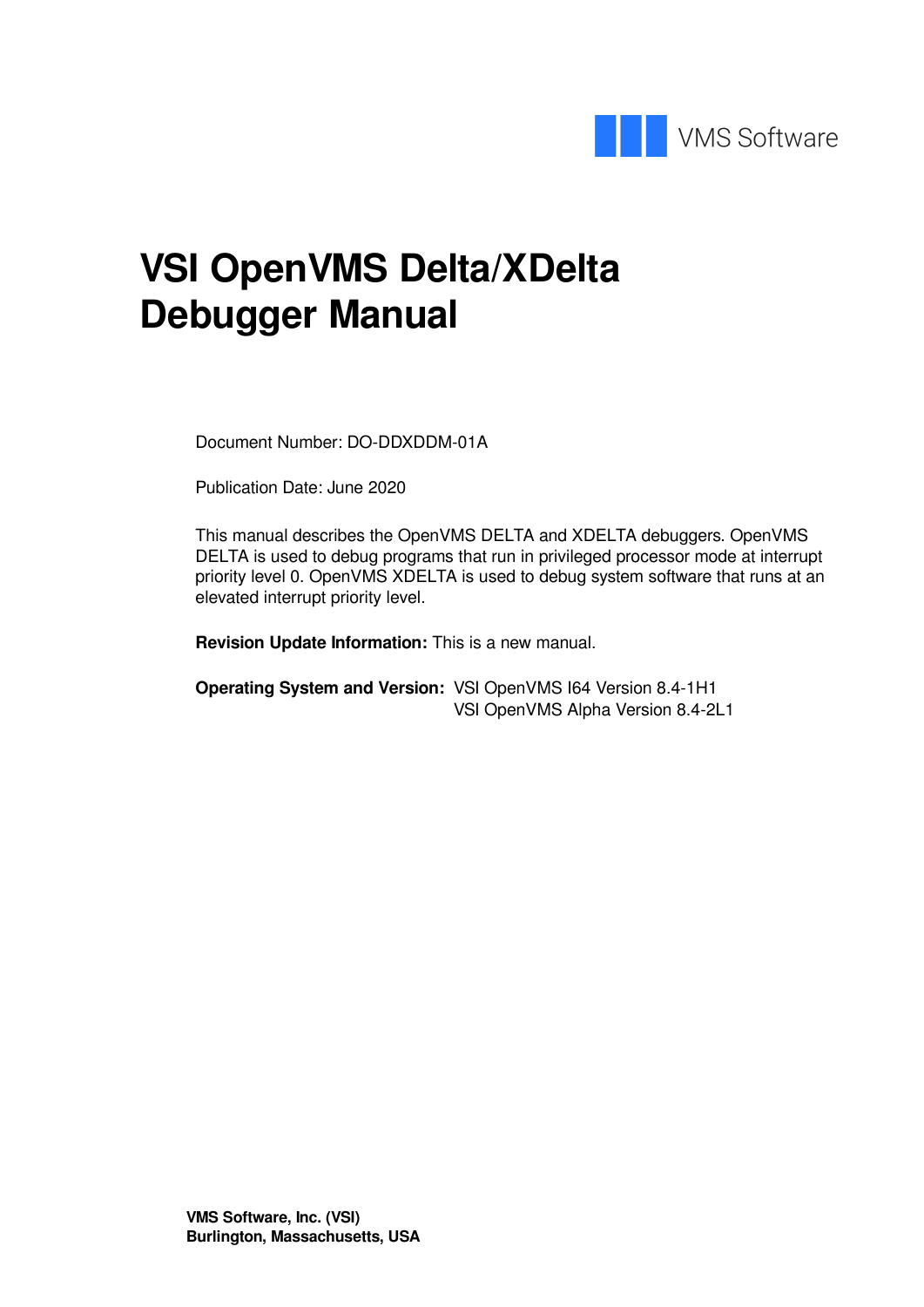#### **VSI OpenVMS Delta/XDelta Debugger Manual**

**VMS Software** 

Copyright © 2022 VMS Software, Inc. (VSI), Burlington, Massachusetts, USA

#### **Legal Notice**

Confidential computer software. Valid license from VSI required for possession, use or copying. Consistent with FAR 12.211 and 12.212, Commercial Computer Software, Computer Software Documentation, and Technical Data for Commercial Items are licensed to the U.S. Government under vendor's standard commercial license.

The information contained herein is subject to change without notice. The only warranties for VSI products and services are set forth in the express warranty statements accompanying such products and services. Nothing herein should be construed as constituting an additional warranty. VSI shall not be liable for technical or editorial errors or omissions contained herein.

HPE, HPE Integrity, HPE Alpha, and HPE Proliant are trademarks or registered trademarks of Hewlett Packard Enterprise.

Intel, Itanium and IA-64 are trademarks or registered trademarks of Intel Corporation or its subsidiaries in the United States and other countries.

Java, the coffee cup logo, and all Java based marks are trademarks or registered trademarks of Oracle Corporation in the United States or other countries.

Kerberos is a trademark of the Massachusetts Institute of Technology.

Microsoft, Windows, Windows-NT and Microsoft XP are U.S. registered trademarks of Microsoft Corporation. Microsoft Vista is either a registered trademark or trademark of Microsoft Corporation in the United States and/or other countries.

Motif is a registered trademark of The Open Group

UNIX is a registered trademark of The Open Group.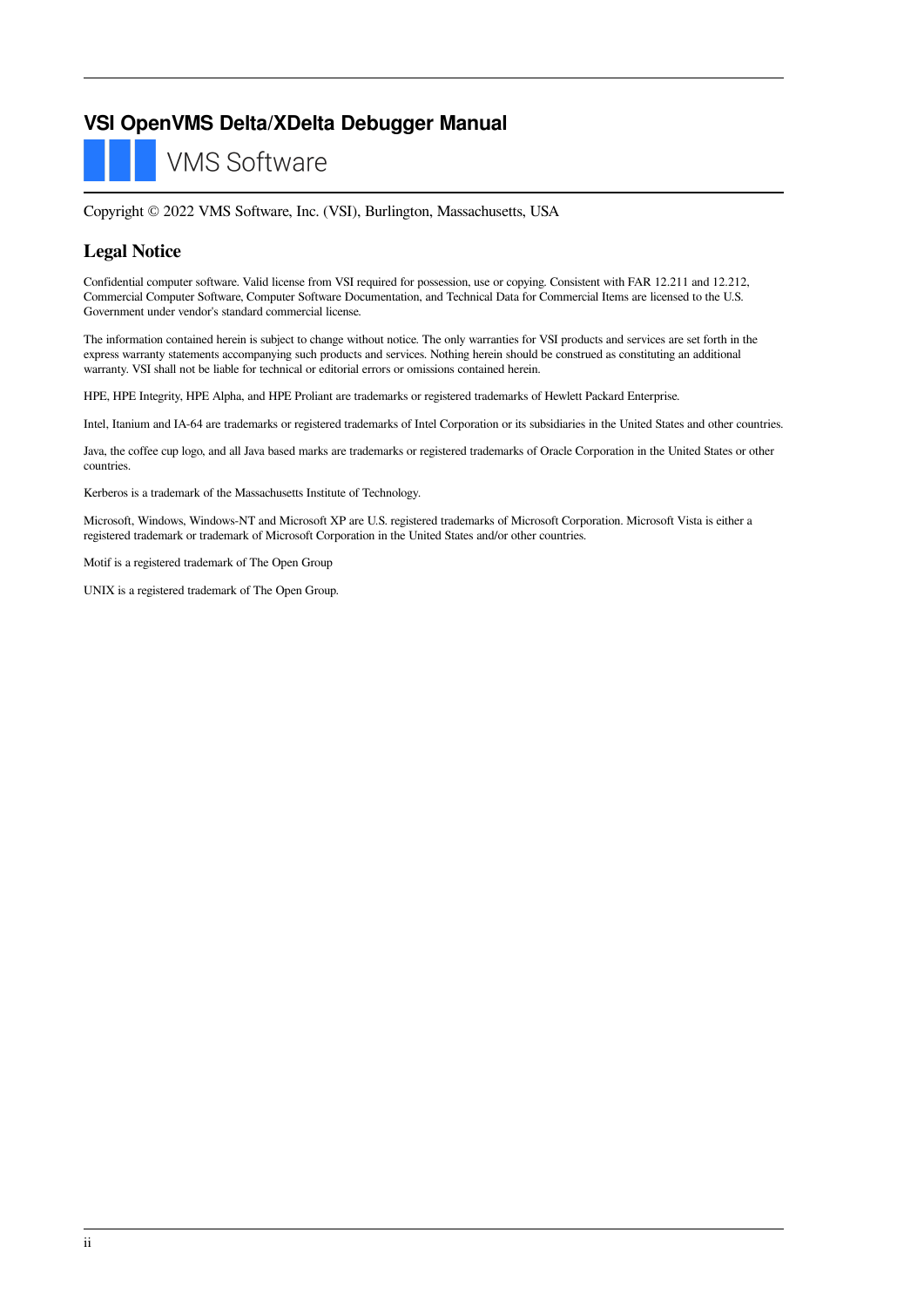| 3.8. Debugging Code that Does Not Match the Compiler Listings (I64 and Alpha Only)  23 |  |
|----------------------------------------------------------------------------------------|--|
|                                                                                        |  |
|                                                                                        |  |
|                                                                                        |  |
| / (forward slash)-Open Location and Display Contents in Prevailing Width Mode  27      |  |
| ! (exclamation mark)—Open Location and Display Contents in Instruction Mode  30        |  |
|                                                                                        |  |
|                                                                                        |  |
|                                                                                        |  |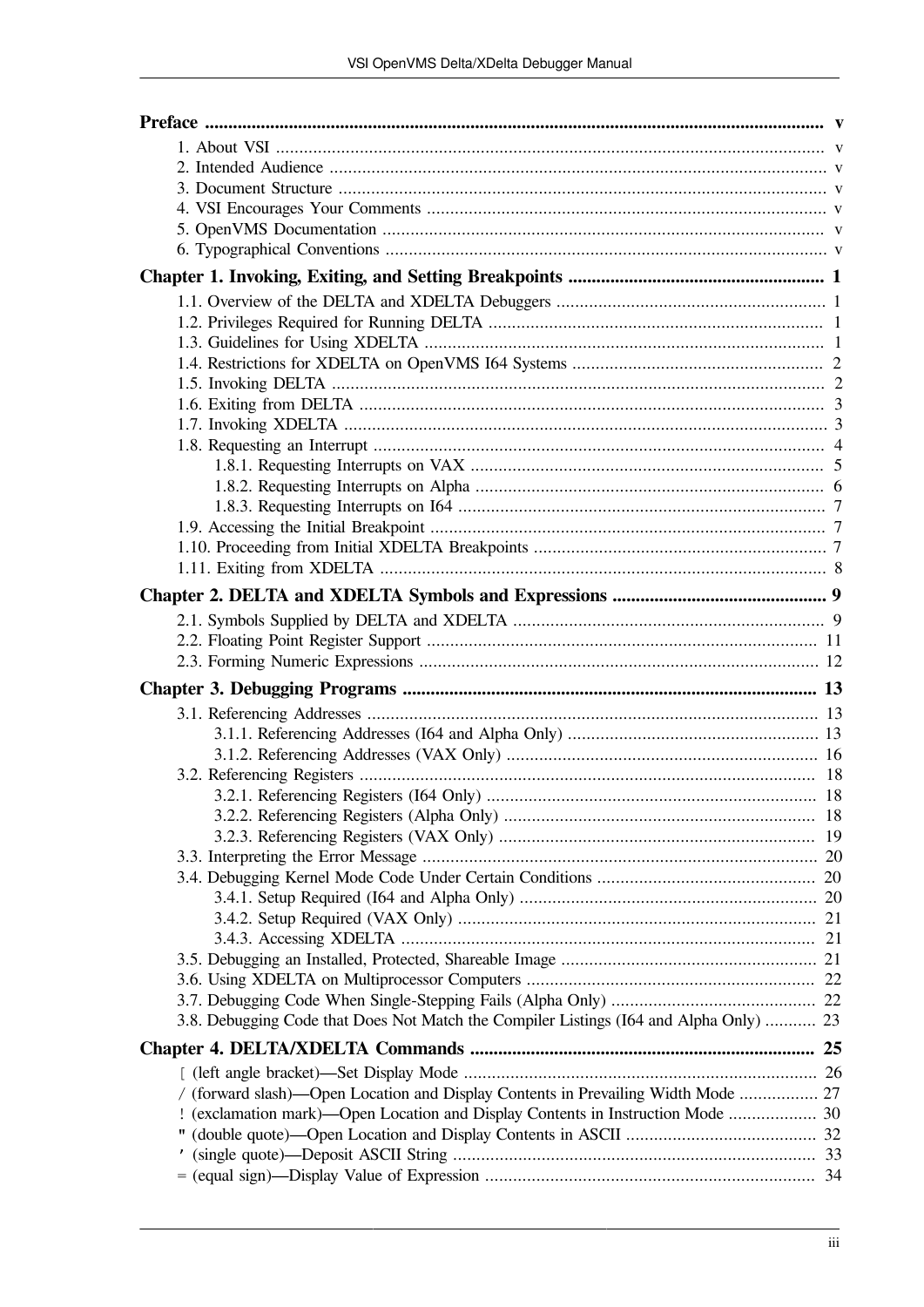| \string\-Immediate mode text display command (I64 and Alpha Only)  34            |  |
|----------------------------------------------------------------------------------|--|
|                                                                                  |  |
|                                                                                  |  |
| LINEFEED (Linefeed key or Ctrl/J)-Close Current Location, Open Next Location  36 |  |
|                                                                                  |  |
|                                                                                  |  |
|                                                                                  |  |
|                                                                                  |  |
|                                                                                  |  |
|                                                                                  |  |
|                                                                                  |  |
|                                                                                  |  |
| ; I-List Current Main Image and Its Shareable Images (I64 and Alpha Only)  46    |  |
|                                                                                  |  |
|                                                                                  |  |
|                                                                                  |  |
|                                                                                  |  |
|                                                                                  |  |
|                                                                                  |  |
|                                                                                  |  |
|                                                                                  |  |
|                                                                                  |  |
|                                                                                  |  |
|                                                                                  |  |
|                                                                                  |  |
|                                                                                  |  |
|                                                                                  |  |
|                                                                                  |  |
|                                                                                  |  |
|                                                                                  |  |
|                                                                                  |  |
|                                                                                  |  |
|                                                                                  |  |
|                                                                                  |  |
|                                                                                  |  |
|                                                                                  |  |
|                                                                                  |  |
|                                                                                  |  |
|                                                                                  |  |
|                                                                                  |  |
|                                                                                  |  |
|                                                                                  |  |
|                                                                                  |  |
|                                                                                  |  |
|                                                                                  |  |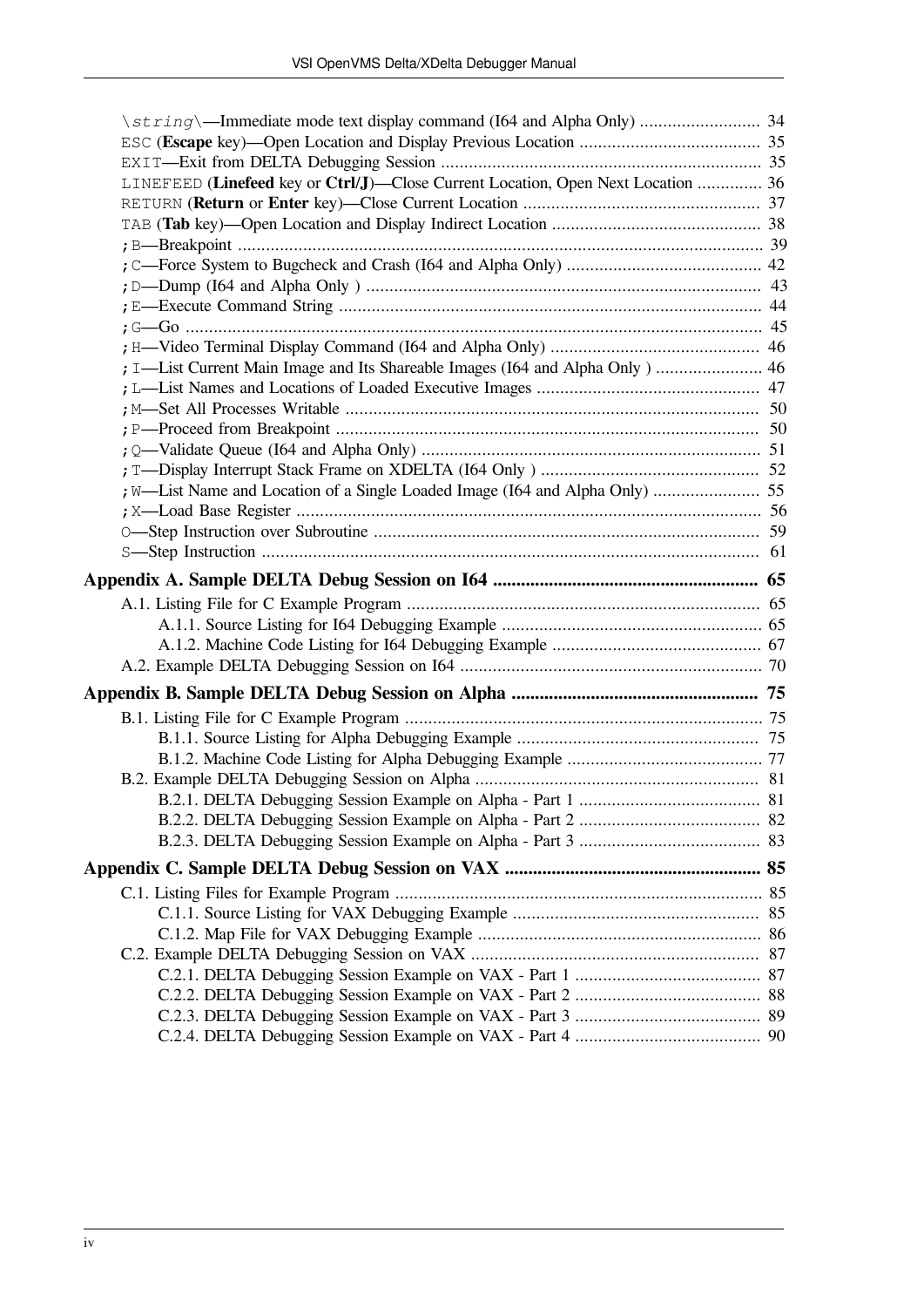<span id="page-4-0"></span>

# <span id="page-4-1"></span>**1. About VSI**

VMS Software, Inc. (VSI) is an independent software company licensed by Hewlett Packard Enterprise to develop and support the OpenVMS operating system.

VSI seeks to continue the legendary development prowess and customer-first priorities that are so closely associated with the OpenVMS operating system and its original author, Digital Equipment Corporation.

# <span id="page-4-2"></span>**2. Intended Audience**

This manual is written for programmers who debug system code for device drivers and other images that execute in privileged processor-access modes or at an elevated interrupt priority level (IPL).

# <span id="page-4-3"></span>**3. Document Structure**

This manual is organized as follows:

- [Chapter](#page-6-0) 1 provides an overview and descriptions for the DELTA and XDELTA Debuggers and breakpoints.
- [Chapter](#page-14-0) 2 describes the DELTA and XDELTA symbols.
- [Chapter](#page-14-0) 2 describes how to debug programs.
- [Chapter](#page-18-0) 3 describes the DELTA and XDELTA commands.
- [Appendix](#page-70-0) A describes an OpenVMS I64 debugging session using DELTA.
- [Appendix](#page-80-0) B describes an OpenVMS Alpha debugging session using DELTA.
- [Appendix](#page-90-0) C describes an OpenVMS VAX debugging session using DELTA.

# <span id="page-4-4"></span>**4. VSI Encourages Your Comments**

You may send comments or suggestions regarding this manual or any VSI document by sending electronic mail to the following Internet address: <docinfo@vmssoftware.com>. Users who have OpenVMS support contracts through VSI can contact <support@vmssoftware.com> for help with this product.

# <span id="page-4-5"></span>**5. OpenVMS Documentation**

The full VSI OpenVMS documentation set can be found on the VMS Software Documentation web page at https://vmssoftware.com/resources/documentation/

# <span id="page-4-6"></span>**6. Typographical Conventions**

The following conventions are used in this manual: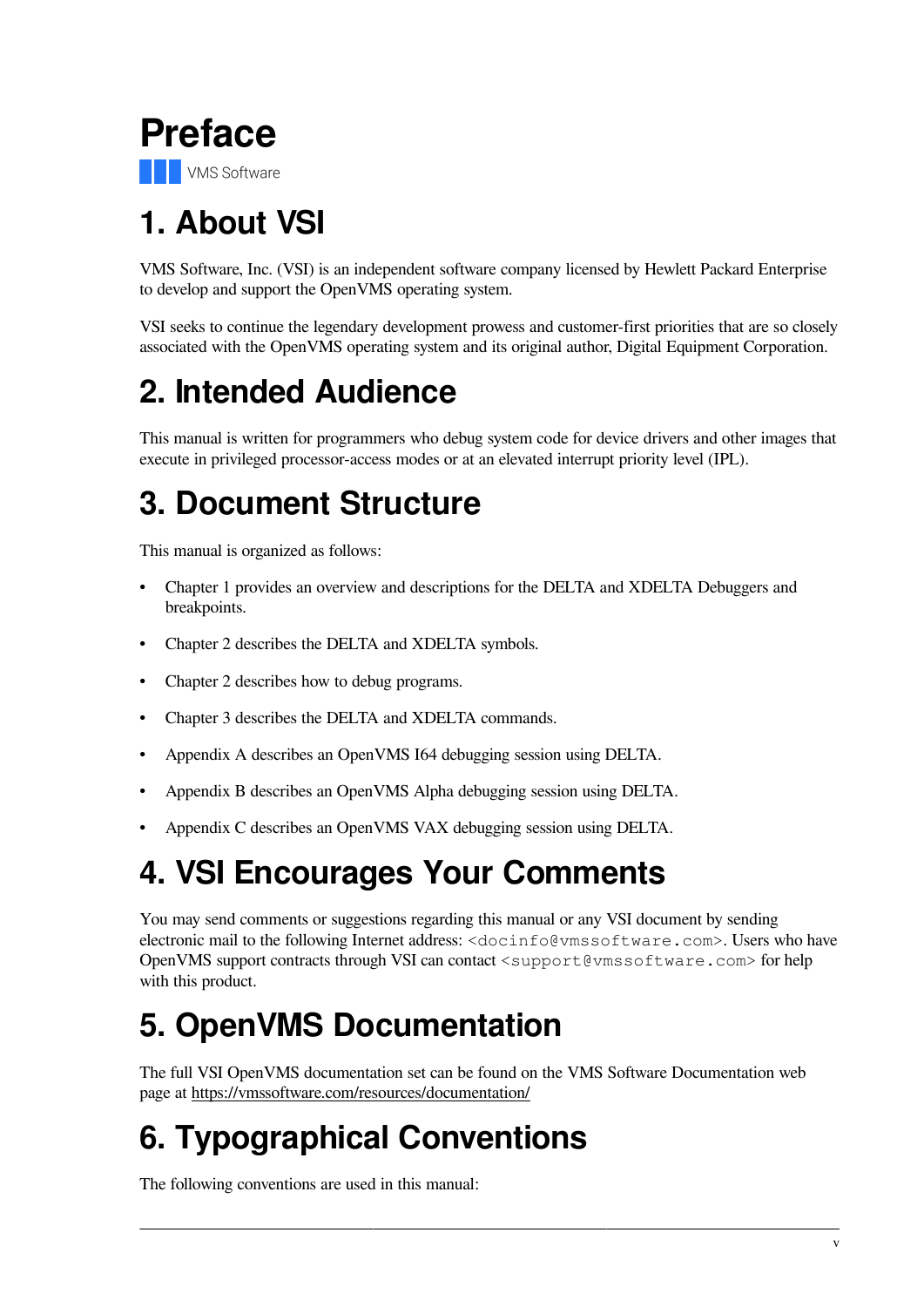| <b>Convention</b>     | <b>Meaning</b>                                                                                                                                                                                                                                                                                                                    |  |  |  |
|-----------------------|-----------------------------------------------------------------------------------------------------------------------------------------------------------------------------------------------------------------------------------------------------------------------------------------------------------------------------------|--|--|--|
| Ctrl/x                | A sequence such as $\text{Ctrl}/x$ indicates that you must hold down the key labeled<br>Ctrl while you press another key or a pointing device button.                                                                                                                                                                             |  |  |  |
| P F 1 x               | A sequence such as $PFT x$ indicates that you must first press and release the<br>key labeled PF1 and then press and release another key $(x)$ or a pointing<br>device button.                                                                                                                                                    |  |  |  |
|                       | A horizontal ellipsis in examples indicates one of the following possibilities:                                                                                                                                                                                                                                                   |  |  |  |
|                       | Additional optional arguments in a statement have been omitted.<br>٠                                                                                                                                                                                                                                                              |  |  |  |
|                       | The preceding item or items can be repeated one or more times.                                                                                                                                                                                                                                                                    |  |  |  |
|                       | Additional parameters, values, or other information can be entered.                                                                                                                                                                                                                                                               |  |  |  |
|                       | A vertical ellipsis indicates the omission of items from a code example or<br>command format; the items are omitted because they are not important to the<br>topic being discussed.                                                                                                                                               |  |  |  |
| $\left( \right)$      | In command format descriptions, parentheses indicate that you must enclose<br>choices in parentheses if you specify more than one.                                                                                                                                                                                                |  |  |  |
| $\left[\right]$       | In command format descriptions, brackets indicate optional choices. You<br>can choose one or more items or no items. Do not type the brackets on the<br>command line. However, you must include the brackets in the syntax for<br>directory specifications and for a substring specification in an assignment<br>statement.       |  |  |  |
|                       | In command format descriptions, vertical bars separate choices within<br>brackets or braces. Within brackets, the choices are optional; within braces,<br>at least one choice is required. Do not type the vertical bars on the command<br>line.                                                                                  |  |  |  |
| $\{\ \}$              | In command format descriptions, braces indicate required choices; you<br>must choose at least one of the items listed. Do not type the braces on the<br>command line.                                                                                                                                                             |  |  |  |
| bold type             | Bold type represents the name of an argument, an attribute, or a reason. Bold<br>type also represents the introduction of a new term.                                                                                                                                                                                             |  |  |  |
| <i>italic</i> type    | Italic type indicates important information, complete titles of manuals, or<br>variables. Variables include information that varies in system output (Internal<br>error number), in command lines (/PRODUCER=name), and in command<br>parameters in text (where <i>dd</i> represents the predefined code for the device<br>type). |  |  |  |
| <b>UPPERCASE TYPE</b> | Uppercase type indicates a command, the name of a routine, the name of a<br>file, or the abbreviation for a system privilege.                                                                                                                                                                                                     |  |  |  |
| Example               | This typeface indicates code examples, command examples, and interactive<br>screen displays. In text, this type also identifies website addresses, UNIX<br>commands and pathnames, PC-based commands and folders, and certain<br>elements of the C programming language.                                                          |  |  |  |
|                       | A hyphen at the end of a command format description, command line, or<br>code line indicates that the command or statement continues on the following<br>line.                                                                                                                                                                    |  |  |  |
| numbers               | All numbers in text are assumed to be decimal unless otherwise noted.<br>Nondecimal radixes—binary, octal, or hexadecimal—are explicitly indicated.                                                                                                                                                                               |  |  |  |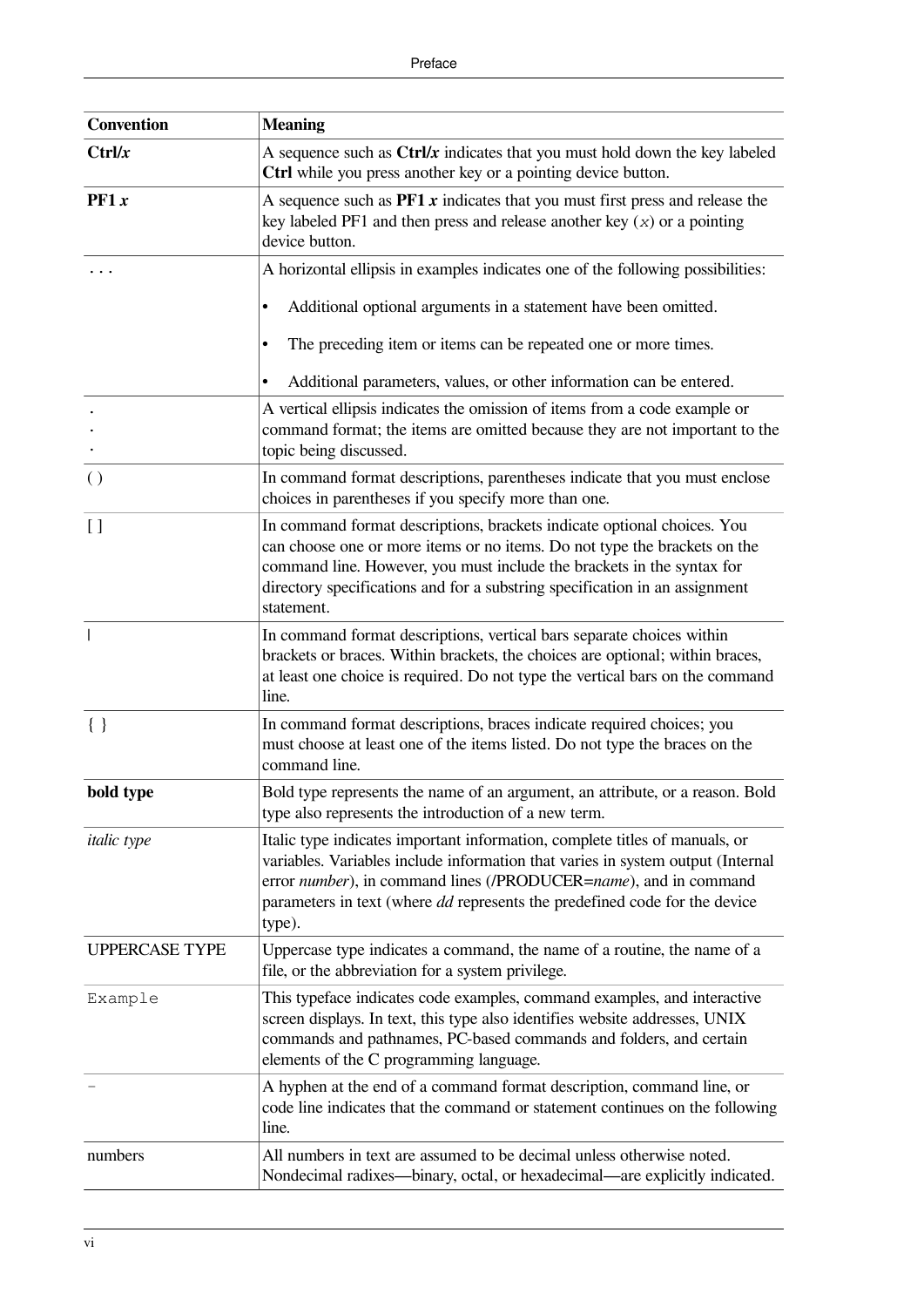# <span id="page-6-0"></span>**Chapter 1. Invoking, Exiting, and Setting Breakpoints**

This chapter presents an overview of the DELTA and XDELTA debuggers, and provides the following information:

- Privileges required for running DELTA
- Guidelines for using XDELTA
- Invoking and terminating DELTA and XDELTA debugging sessions on OpenVMS systems
- Booting XDELTA, requesting interrupts, and accessing initial breakpoints on OpenVMS systems

# <span id="page-6-1"></span>**1.1. Overview of the DELTA and XDELTA Debuggers**

The DELTA and XDELTA debuggers are used to monitor the execution of user programs and the OpenVMS operating system. They use the same commands and the same expressions, but they differ in how they operate. DELTA operates as an exception handler in a process context. XDELTA is invoked directly from the hardware SCB vector in a system context.

Use DELTA to debug process-context programs that execute at interrupt priority level (IPL) 0 in any processor mode. You cannot use DELTA to debug code that executes at an elevated IPL. To debug with DELTA, invoke it from within your process by specifying it as the debugger (as opposed to the symbolic debugger).

Use XDELTA to debug system software executing in any processor mode or at any IPL level. Because XDELTA is not process specific, it is not invoked from a process. To debug with XDELTA, you must boot the processor with commands to include XDELTA in memory. XDELTA's existence terminates when you reboot the processor without XDELTA.

# <span id="page-6-2"></span>**1.2. Privileges Required for Running DELTA**

No privileges are required to run DELTA to debug a program that runs in user mode. To debug a program that runs in other processor-access modes, the process in which you run the program must have the necessary privileges.

To use the ; M command, your process must have change-mode-to-kernel (CMKRNL) privilege. The ; M command sets all processes writable.

To use the ;L command (List All Loaded Executive Modules), you must have change-mode-toexecutive (CMEXEC) privilege.

# <span id="page-6-3"></span>**1.3. Guidelines for Using XDELTA**

Because XDELTA is not process specific, privileges are not required.

When using XDELTA, you must use the console terminal. You should run XDELTA only on a standalone system because all breakpoints are handled at IPL 31.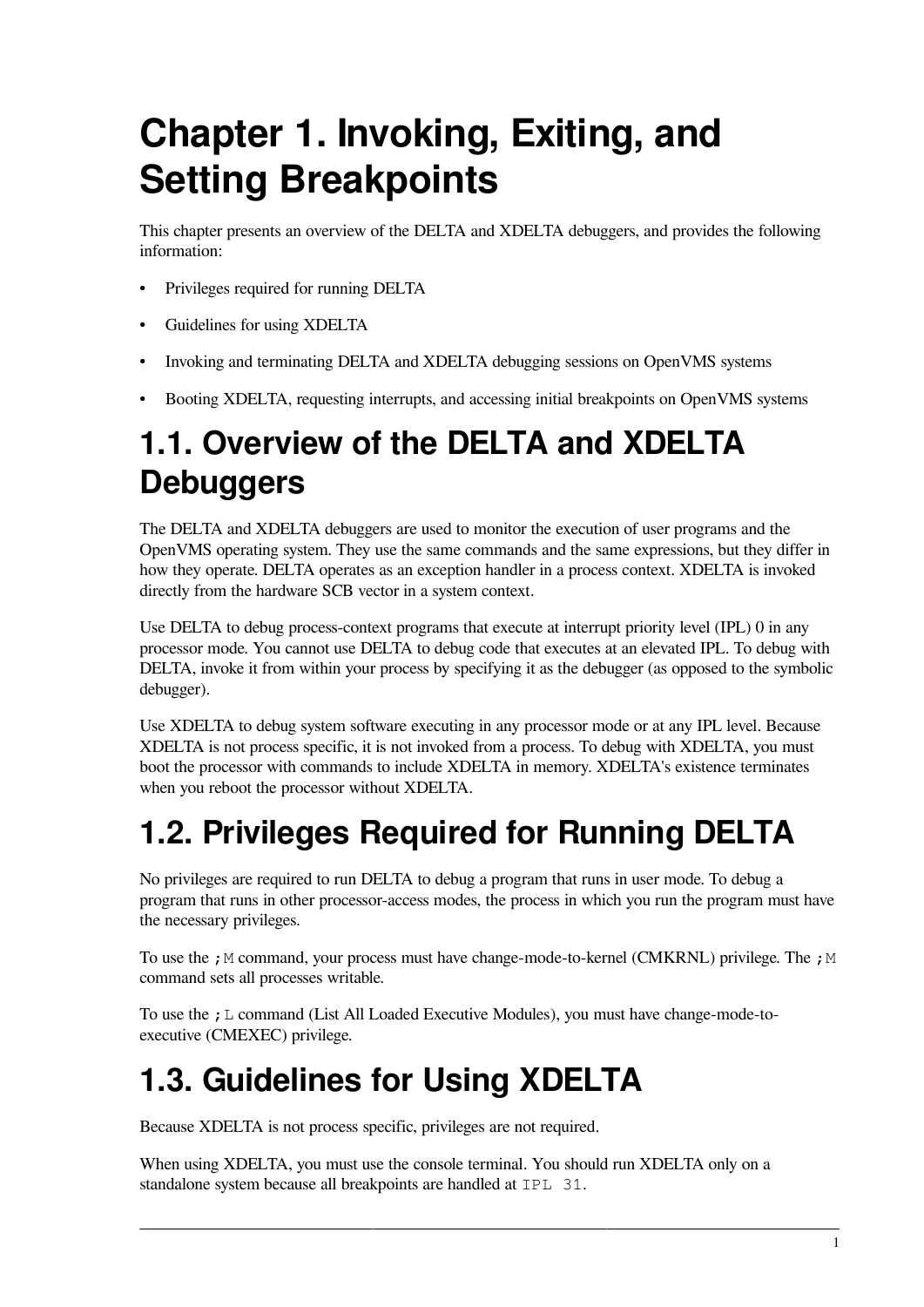You cannot redirect output from XDELTA. To determine if your system maintains a log file, check your hardware manual. You can produce a log of console sessions by connecting the console serial port of the system that will boot with XDELTA to the serial port of a LAT server. Then, from another system, use the command SET HOST/LAT/LOG to that LAT port.

# <span id="page-7-0"></span>**1.4. Restrictions for XDELTA on OpenVMS I64 Systems**

The following Intel® Itanium® hardware registers are not supported by XDELTA on OpenVMS I64 systems:

- CPUID
- Debug Data Break Registers
- Debug Instruction Break Registers
- Region Registers
- Protection Key Registers
- **Instruction Translation Registers**
- Data Translation Registers
- Device Interrupt Control Register

# <span id="page-7-1"></span>**1.5. Invoking DELTA**

To invoke DELTA, perform the following steps after assembling (or compiling) and linking your program:

1. Define DELTA as the default debugger instead of the symbolic debugger with the following command:

\$ DEFINE LIB\$DEBUG SYS\$LIBRARY:DELTA

2. Use the following RUN command to execute your program:

\$ RUN/DEBUG MYPROG

When DELTA begins execution, it displays its name and the first executable instruction in the program with which it is linked. It displays the address of that instruction, a separator—an exclamation point (!) on I64 and Alpha, and a slash (/) on VAX—and the instruction and its operands.

On I64, the name and starting address are displayed as follows:

hp OpenVMS Industry Standard 64 DELTA Debugger Brk 0 at address address! instruction operands

On Alpha, the name and starting address are displayed as follows:

OpenVMS Alpha DELTA Debugger Brk 0 at address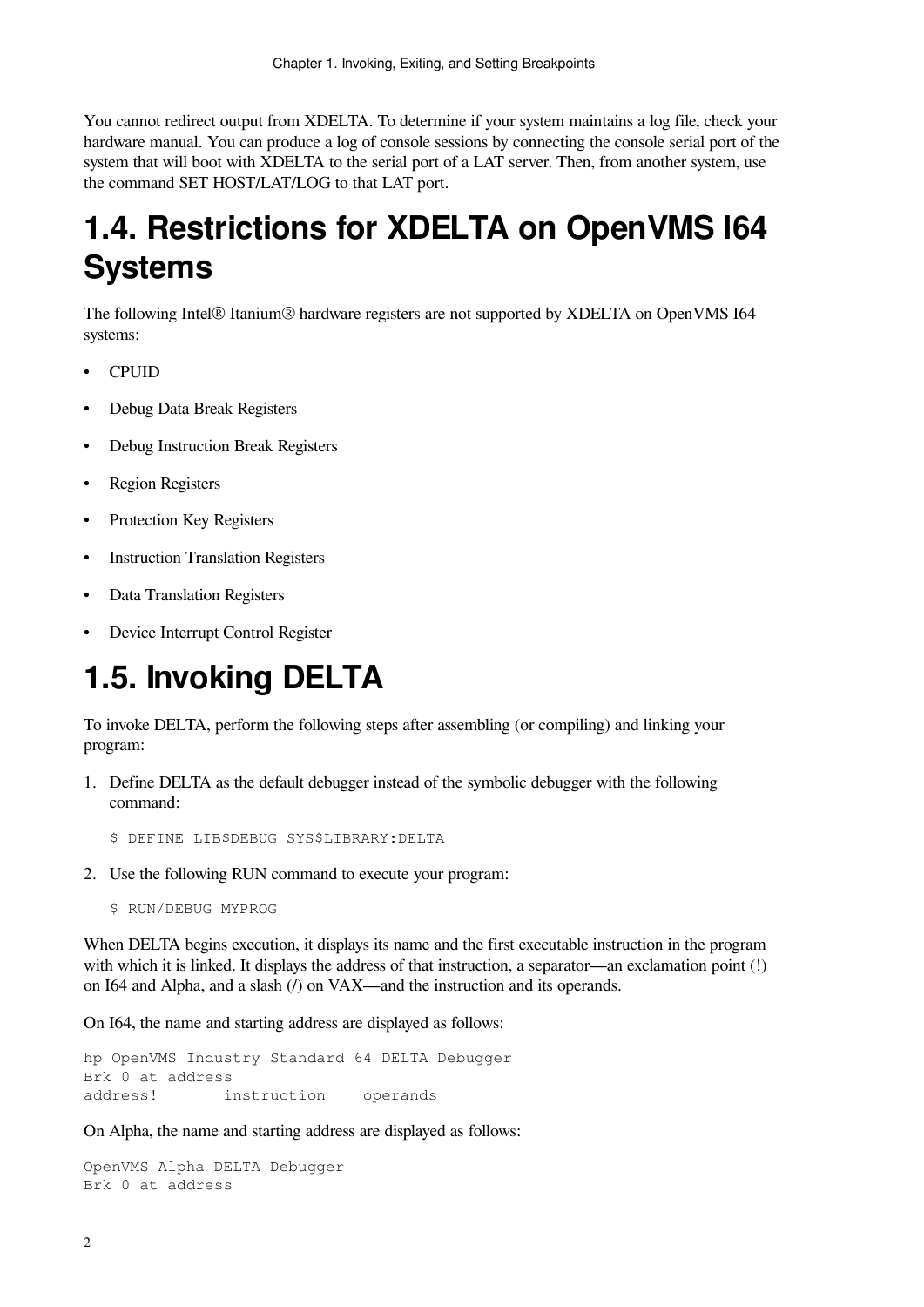address! instruction operands

On VAX, the name, current version number, and address are displayed as follows:

DELTA Version 5.5 address/instruction operands

DELTA is then ready for your commands.

You can redirect output from a DELTA debugging session by assigning DBG\$DELTA to the I/O device.

#### **Note**

The image activator on OpenVMS Alpha systems automatically activates SYS\$SHARE:SYS\$SSISHR.EXE when an image is debugged using the RUN/DEBUG command or is linked using the /DEBUG qualifier. The presence of this image should not alter your program's correctness, but if your program is sensitive to virtual address layout or if for some reason SYS\$SHARE:SYS\$SSISHR.EXE is not installed properly on your system, you may want to bypass its automatic activation.

To keep the image activator from activating SYS\$SHARE:SYS\$SSISHR.EXE for you, define the logical name SSI\$AUTO\_ACTIVATE to be OFF before running the program to be debugged with DELTA.

### <span id="page-8-0"></span>**1.6. Exiting from DELTA**

To exit from DELTA, type EXIT and press the **Return** key. When you are in user mode, you exit DELTA and your process remains. When you are in a privileged access mode, your process can be deleted.

### <span id="page-8-1"></span>**1.7. Invoking XDELTA**

To invoke XDELTA, perform the following steps:

- 1. Boot the system using a console command or a command procedure that includes XDELTA.
- 2. On VAX, an initial XDELTA breakpoint is taken so that you can set additional breakpoints or examine and change locations in memory. XDELTA displays the following breakpoint message:

```
1 BRK at address
address/instruction
```
#### **Note**

Never clear breakpoint 1 from any code being debugged in XDELTA. If you accidentally clear breakpoint 1 and no other breakpoints are set, you cannot use XDELTA until you reboot again with XDELTA.

On I64 and Alpha, two initial XDELTA breakpoints are taken so that you can set additional breakpoints or examine and change locations in memory. XDELTA displays the following message for the first breakpoint:

```
BRK 0 at address
address!instruction
```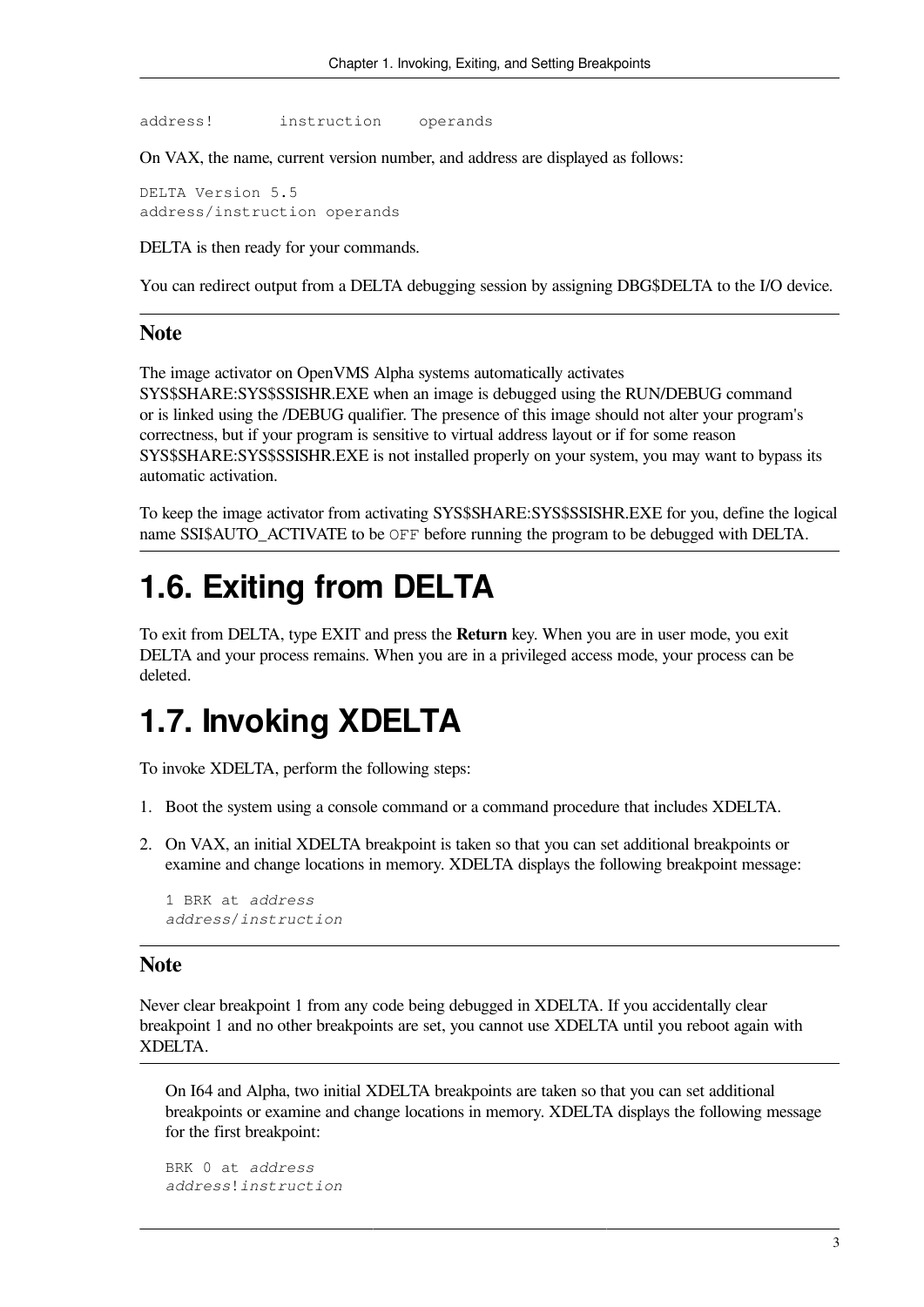3. On all processors, proceed from the initial breakpoint, using the following command:

#### ;P **Return**

On VAX, the procedure for booting the system with XDELTA differs, depending on the model of your system. Each procedure uses commands that include XDELTA in memory and cause the execution of a breakpoint in OpenVMS initialization routines. Execution of the breakpoint instruction transfers program control to a fault handler located in XDELTA.

Some boot procedures require the use of the /R5 qualifier with the boot command. The /R5 qualifier enters a value for a flag that controls the way XDELTA is loaded. The flag is a 32-bit hexadecimal integer loaded into R5 as input to VMB.EXE, the primary boot program. For a description of the valid values for this flag, see [Table](#page-9-1) 1.1.

#### **Note**

When you deposit a boot command qualifier value in R5, make sure that any other values you would normally deposit are included. For example, if you were depositing the number of the system root directory from which you were booting and an XDELTA value, R5 would contain both values.

For directions for booting XDELTA on VAX, see the OpenVMS VAX supplement specific to your computer.

On Alpha, the procedure for booting all Alpha systems with XDELTA is the same. For one example of how to boot XDELTA, use the boot command as follows:

>>> BOOT -FLAG 0,6

On I64, the procedure for booting with XDELTA is the same. For an example of how to boot XDELTA, use the boot command as follows:

 $f s0:\left\langle \forall s \right\rangle > \text{vms}$  loader -fl 0,6

On I64 and Alpha, the flag for specifying boot qualifiers is a 64-bit integer that is passed directly as input to the primary boot program; IPB.EXE on I64 and APB.EXE on Alpha. For a description of the valid values for this flag, see [Table](#page-9-1) 1.1.

<span id="page-9-1"></span>

| <b>Table 1.1. Boot Command Qualifier Values</b> |  |  |
|-------------------------------------------------|--|--|
|-------------------------------------------------|--|--|

| <b>Value</b> | <b>Description</b>                                                                        |
|--------------|-------------------------------------------------------------------------------------------|
| 10           | Normal, nonstop boot (default)                                                            |
|              | Stop in SYSBOOT                                                                           |
| $ 2 \>$      | Include XDELTA, but do not take the initial breakpoint                                    |
| 3            | Stop in SYSBOOT, include XDELTA, but do not take the initial breakpoint                   |
| 6            | Include XDELTA, and take the initial breakpoint                                           |
|              | Include XDELTA, stop in SYSBOOT, and take the initial breakpoint at system initialization |

# <span id="page-9-0"></span>**1.8. Requesting an Interrupt**

If you set the boot control flag to 6, XDELTA will stop at an initial breakpoint during the system boot process. You can then set other breakpoints or examine locations in memory.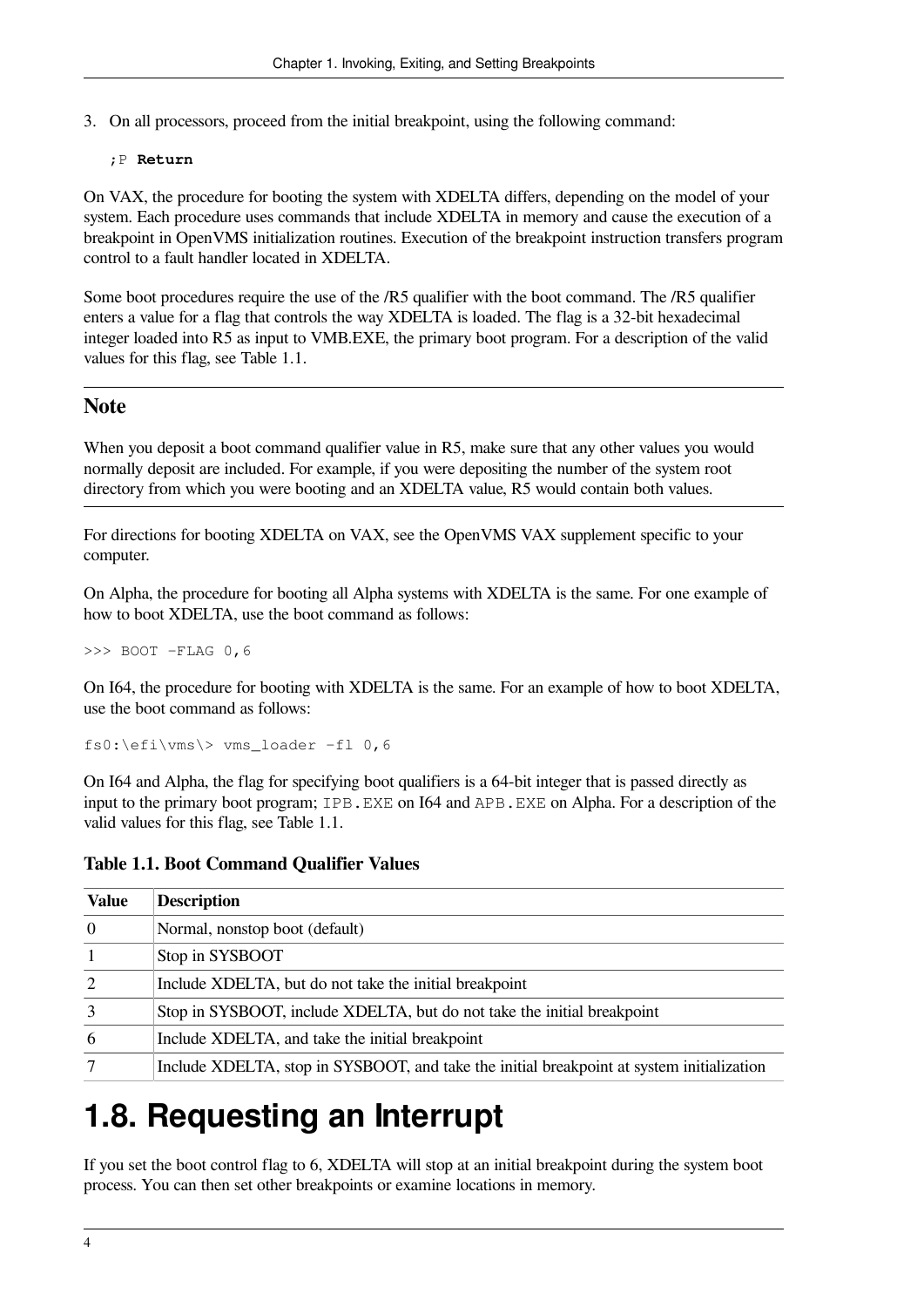Your program can also call the routine INI\$BRK, which in turn executes the first XDELTA breakpoint. For the breakpoint procedure, see [Section](#page-12-1) 1.9.

Once loaded into memory, XDELTA can also be invoked at any time from the console by requesting a software interrupt. For example, you might need to use a software interrupt to enter XDELTA if your program is in an infinite loop or no INI\$BRK call had been made.

On VAX, INI\$BRK is defined as XDELTA's breakpoint 1.

#### **Note**

On VAX, never clear breakpoint 1 from any code being debugged in XDELTA. If you accidentally clear breakpoint 1 and no other breakpoints are set, you cannot use XDELTA again until you reboot with XDELTA.

On I64 and Alpha, INI\$BRK is defined as XDELTA's breakpoint 0. It is not possible to clear breakpoint 0 from any code being debugged in XDELTA.

#### <span id="page-10-0"></span>**1.8.1. Requesting Interrupts on VAX**

On VAX 8530, 8550, 8600, 8650, 8810 (8700), 8820, 8820-N (8800), 8830,8840, VAX-11/780, or VAX-11/785 computers,enter the following commands at the console terminal to request the interrupt:

```
$ Ctrl/P
>>> HALT
>>> D/I 14 E
>>> C
```
For a VAX 9000 computer, enter the following commands at the console terminal to request the interrupt:

```
$ Ctrl/P
>>> HALT/CPU=ALL
>>> D/I 14 E
>>> C/CPU=ALL
```
For a VAX 6000 series, 8200, 8250, 8300, 8350, VAX-11/730, or a VAX-11/750 computer, enter the following commands:

```
$ BOX
>>> D/I 14 E
>>> C
```
For a VAX station 3520 or 3540 computer, perform the following steps:

- 1. Press and release the **Halt** button on the CPU control panel. When you release the **Halt** button, make sure it is popped out or the system will remain halted. You can also press the **Break** key (if enabled) on the console terminal.
- 2. Enter the following commands:

```
\rightarrowD/I 14 E
\rightarrowC/ALL
```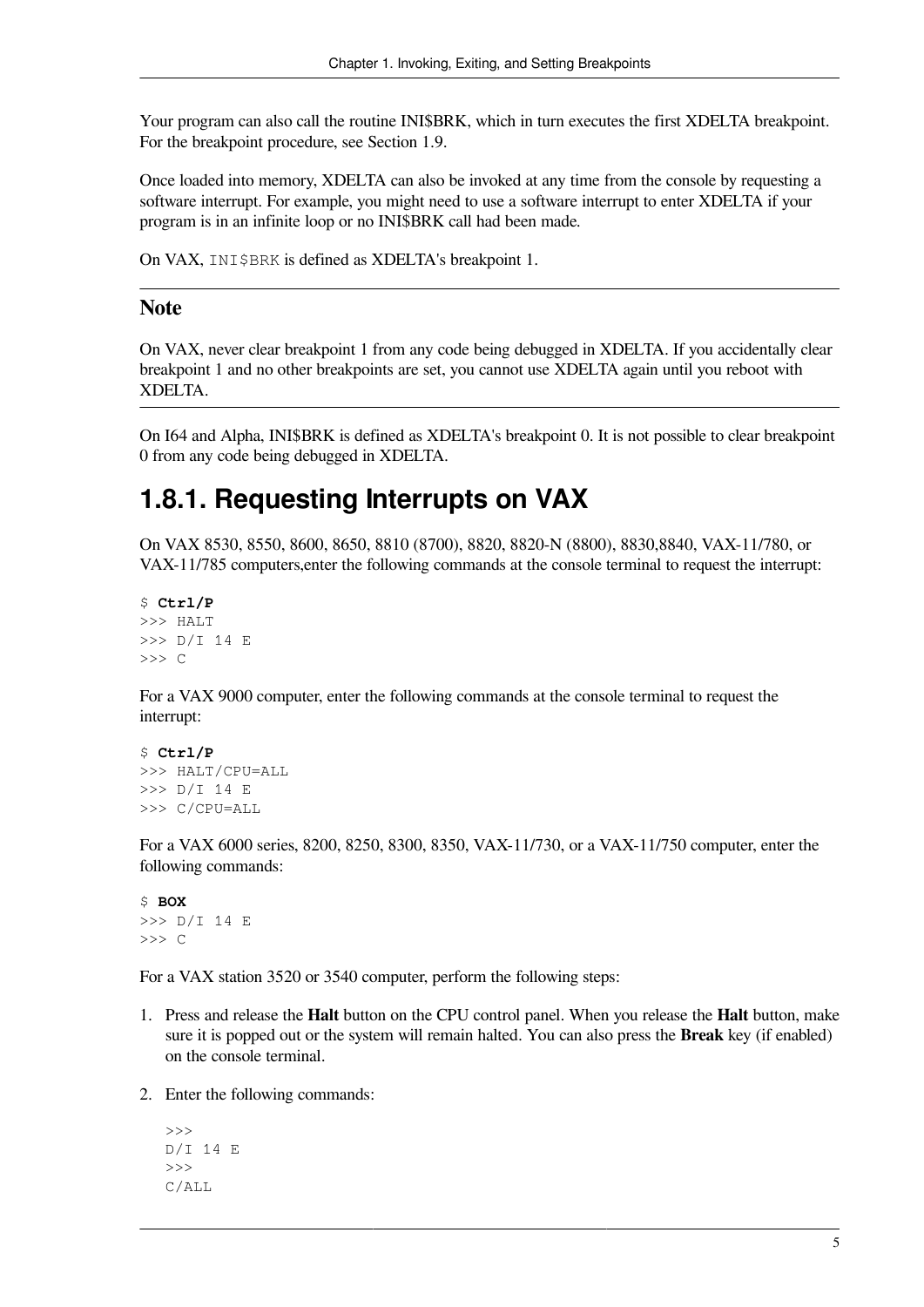For a VAXft-3000, VAXft-410, VAXft-610, or VAXft-612 computer, enter the following commands at the console terminal to request the interrupt:

```
$ Break or F5
>>> HALT
>>> D/I 14 E
>>> CONT
>>> PIO
```
For a VAX 7000 or VAX 10000 series computer, enter the following commands at the console terminal to request the interrupt. If you are operating in secure mode, first set the key switch to ENABLE before entering these commands.

\$ **Ctrl/P** >>> D IPR:14 E >>> CONT

For a VAXstation 2000, MicroVAX 2000, MicroVAX 3300/3400 series, MicroVAX or VAXstation 3500/3600 series, MicroVAX 3800/3900 series, VAX 4000 series, or MicroVAX II computer, perform the following steps:

- 1. Press and release the **Halt** button on the CPU control panel. When you release the **Halt** button, make sure it is popped out or the system will remain halted. You can also press the **Break** key (if enabled) on the console terminal.
- 2. Enter the following commands:

```
>>> D/I 14 E
>>> C
```
For an alternative method of accessing OpenVMS through a lower priority interrupt, see the *VSI OpenVMS System Manager's Manual, Volume 1: Essentials*.

#### <span id="page-11-0"></span>**1.8.2. Requesting Interrupts on Alpha**

On Alpha systems, perform the following steps to request an interrupt:

1. Halt the processor with the following command:

 $\wedge$  p

2. Request an IPL 14 software interrupt with the following command:

>>> DEP SIRR E

This command deposits a  $14_{10}$  into the software interrupt request register.

3. Reactivate the processor by issuing the CONTINUE command as follows:

>>> CONT

The process should enter XDELTA as soon as IPL drops to 14.

The following message is displayed:

Brk 0 at *address address*!*instruction*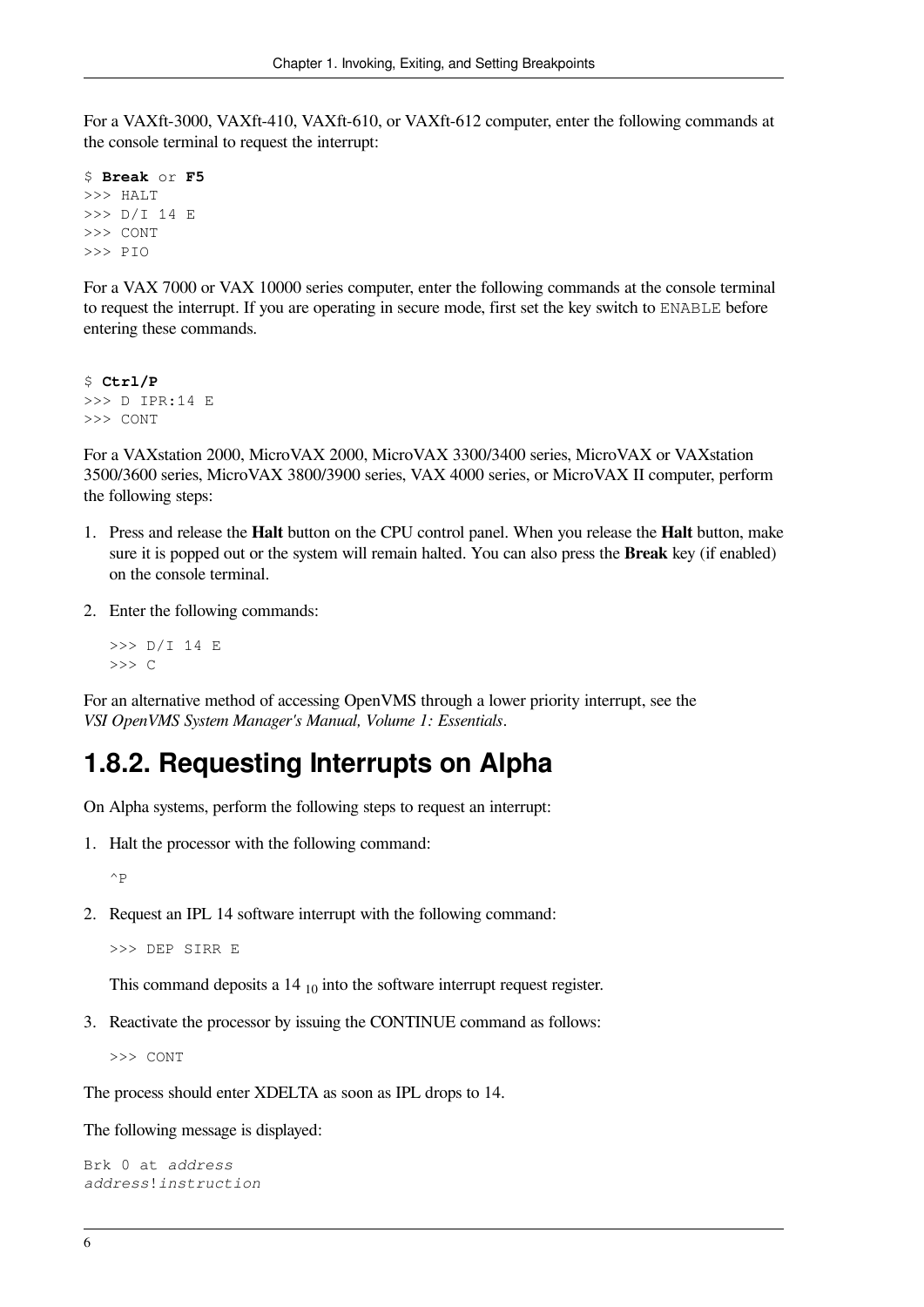At this point, the exception frame is on the stack. The saved PC/PS in the exception frame tells you where you were in the program when you requested the interrupt.

#### <span id="page-12-0"></span>**1.8.3. Requesting Interrupts on I64**

To request an interrupt on I64, type **Ctrl**/**P** on the console terminal. Note that XDELTA must have been loaded previously.

When you press Ctrl/P, the system is halted at the current PC and at the current IPL. The system must be executing below IPL 8. When the system reaches this state, execution is suspended at the PC that was executing at the time of the interrupt.

## <span id="page-12-1"></span>**1.9. Accessing the Initial Breakpoint**

When debugging a program, you can set a breakpoint in the code so that XDELTA gains control of program execution.

To set a breakpoint, place a call to the system routine INI\$BRK in the source code.

On systems that are booted with XDELTA, the INI\$BRK routine executes a breakpoint instruction. On systems that are not booted with XDELTA, INI\$BRK is effectively a NOP instruction.

You can use the INI\$BRK routine as a debugging tool, placing calls to this routine in any part of the source code you want to debug.

On VAX, the instruction following the breakpoint is RSB. After the break is taken, the return address (the address in the program to which control returns when you proceed from the breakpoint) is on the top of the stack.

The following command calls the INI\$BRK system routine to reach the breakpoint:

```
JSB G^INI$BRK
```
On Alpha, the instruction following the breakpoint is JSR R31,(R26). After the break is taken, the return address (the address in the program to which control returns when you proceed from the breakpoint) is in R26.

On I64, simply step until you reach a br.ret instruction.

The following C routine calls the INI\$BRK system routine to reach the breakpoint:

```
extern void ini$brk(void);
main()
{
   ini$brk();
}
```
### <span id="page-12-2"></span>**1.10. Proceeding from Initial XDELTA Breakpoints**

On VAX, when XDELTA reaches one of its breakpoints, it displays the following message:

```
1 BRK AT nnnnnnnn
address/instruction operands
```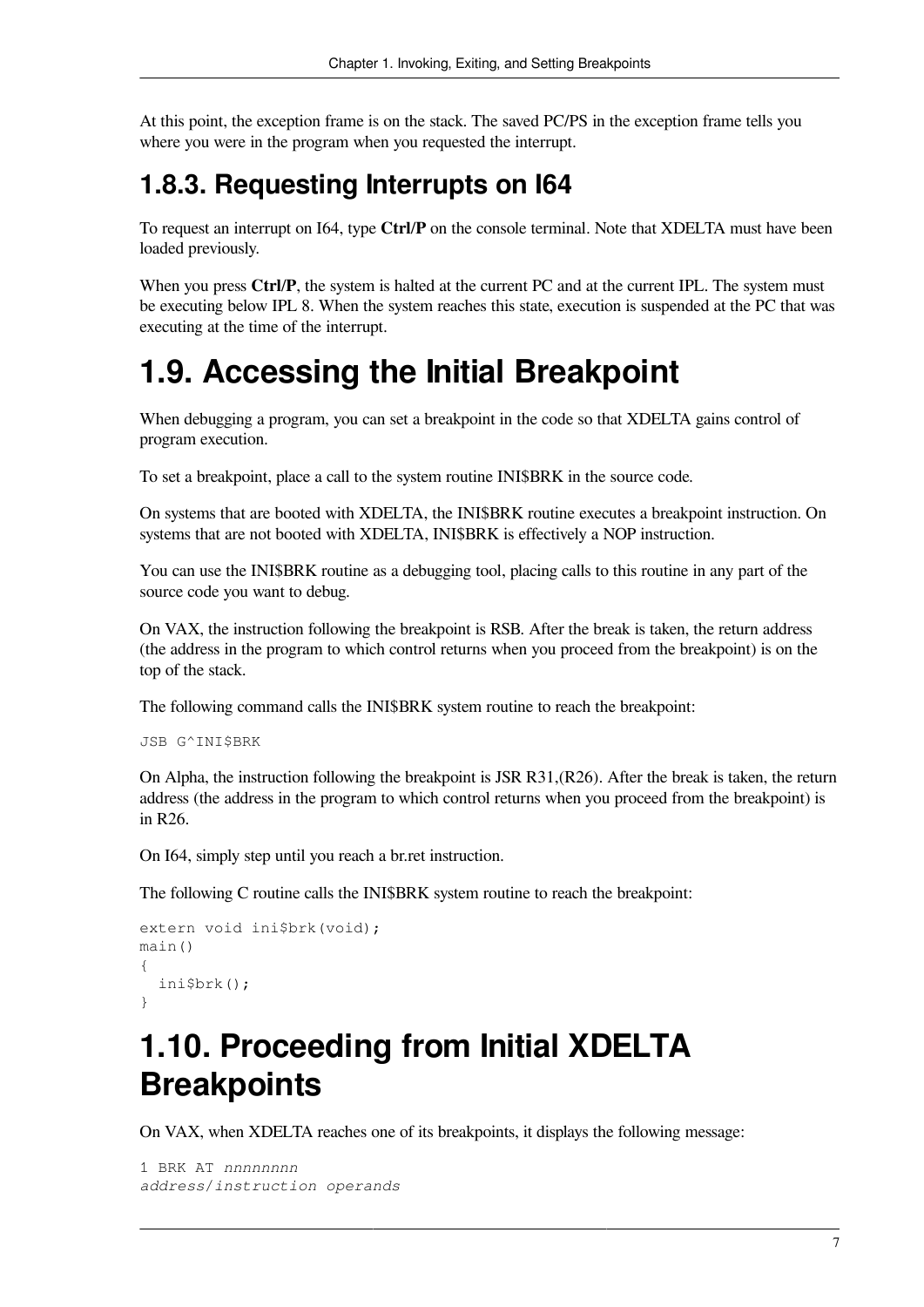On I64 and Alpha, when XDELTA reaches one of its breakpoints, it displays the following message:

BRK 1 AT *nnnnnnnn address*!*instruction operands*

On multiprocessor computers, the XDELTA breakpoint is taken on the processor upon which the XDELTA software interrupt was requested, which is generally the primary processor.

At this point, XDELTA is waiting for input. If you want to proceed with program execution, enter the ;P command. If you want to do step-by-step program execution, enter the S command. If you know where you have set breakpoints, examine them using the  $\chi$  B command. You can also set additional breakpoints or modify existing ones.

If you entered the  $\chi$  P command to proceed with program execution and the system halts with a fatal bugcheck, the system prints the bugcheck information on the console terminal. Bugcheck information consists of the following:

- Type of bugcheck
- Contents of the registers
- A dump of one or more stacks
- A list of loaded executive images

The contents of the program counter (PC) and the stack indicate where the failure was detected. Then, if the system parameter BUGREBOOT was set to 0, XDELTA issues a prompt. You can examine the system's state further by entering XDELTA commands.

# <span id="page-13-0"></span>**1.11. Exiting from XDELTA**

XDELTA remains in memory with the operating system until you reboot without it.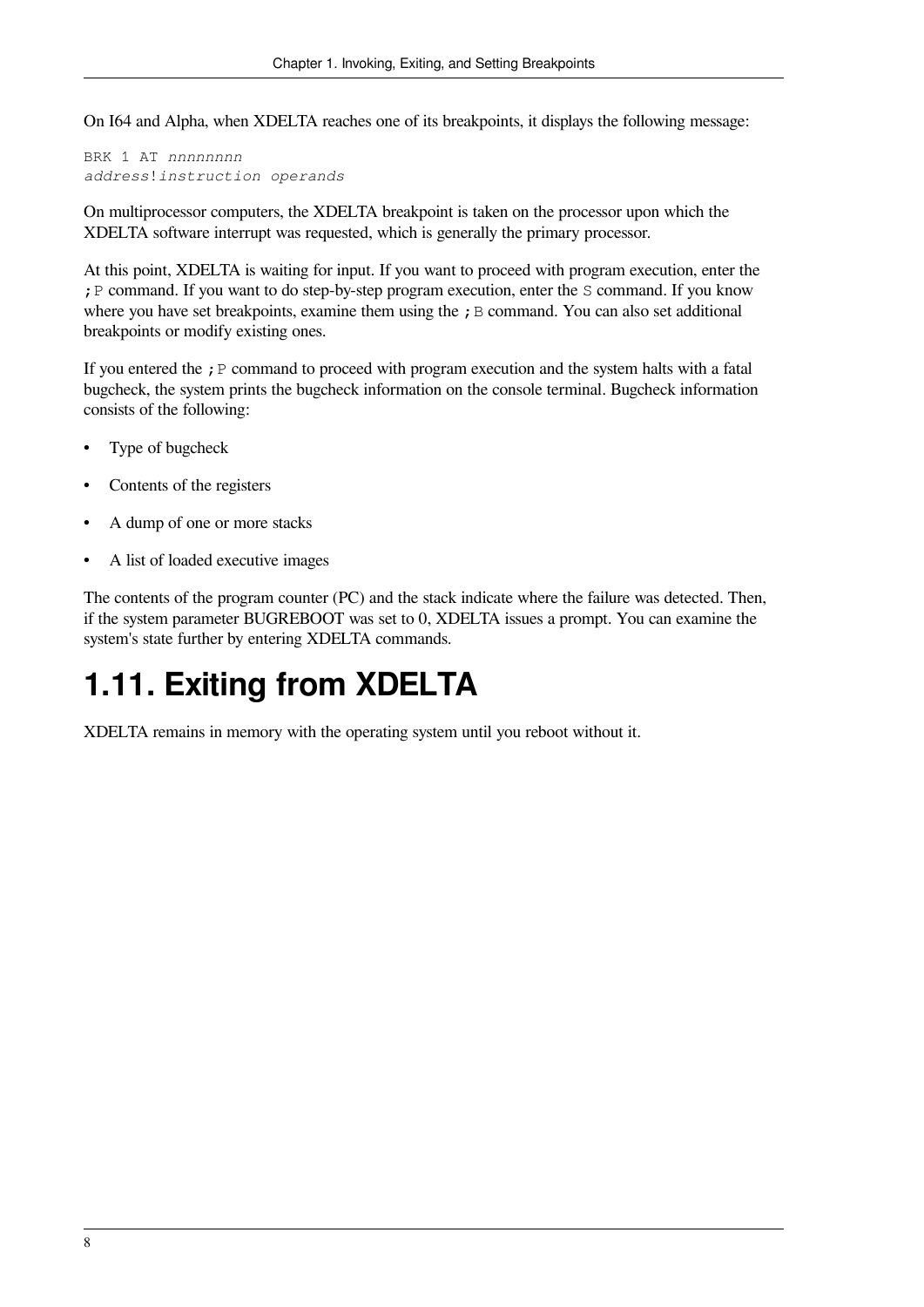# <span id="page-14-0"></span>**Chapter 2. DELTA and XDELTA Symbols and Expressions**

This chapter describes how to form the symbolic expressions used as arguments to many DELTA and XDELTA commands.

# <span id="page-14-1"></span>**2.1. Symbols Supplied by DELTA and XDELTA**

DELTA and XDELTA define symbols that are useful in forming expressions and referring to registers.

- [Table](#page-14-2) 2.1 shows the symbols that pertain to OpenVMS I64 systems.
- [Table](#page-15-0) 2.2 shows symbols that pertain to OpenVMS Alpha systems.
- [Table](#page-16-1) 2.3 shows symbols that pertain to OpenVMS VAX systems.

#### <span id="page-14-2"></span>**Table 2.1. DELTA/XDELTA Symbols for OpenVMS I64 systems**

| <b>Symbol</b>                                                                                                                                                                                                                                                                                             | <b>Description</b>                                                                                                                                                                                                                                               |  |  |  |
|-----------------------------------------------------------------------------------------------------------------------------------------------------------------------------------------------------------------------------------------------------------------------------------------------------------|------------------------------------------------------------------------------------------------------------------------------------------------------------------------------------------------------------------------------------------------------------------|--|--|--|
|                                                                                                                                                                                                                                                                                                           | The address of the current location. The value of this symbol is set by the Open<br>Location and Display Contents (/), Open Location and Display Instruction (!), and the<br>Open Location and Display Indirect (TAB) commands.                                  |  |  |  |
| ARn                                                                                                                                                                                                                                                                                                       | Application register n where n can range from 0 to 127 (decimal). Also see the $P(ipr)$<br>symbol description.                                                                                                                                                   |  |  |  |
| <b>BRn</b>                                                                                                                                                                                                                                                                                                | Branch register $n$ where $n$ can range from 0 to 7.                                                                                                                                                                                                             |  |  |  |
| CRn                                                                                                                                                                                                                                                                                                       | Control register $n$ where $n$ can range from 0 to 127 (decimal). See also the P(ipr)<br>symbol description.                                                                                                                                                     |  |  |  |
| FPn                                                                                                                                                                                                                                                                                                       | Floating point register $n$ , where $n$ can range from 0 to 127 (decimal).                                                                                                                                                                                       |  |  |  |
| <b>FPSR</b>                                                                                                                                                                                                                                                                                               | The floating point status register.                                                                                                                                                                                                                              |  |  |  |
| G                                                                                                                                                                                                                                                                                                         | ^XFFFFFFFF80000000, the prefix for system space addresses.                                                                                                                                                                                                       |  |  |  |
| H                                                                                                                                                                                                                                                                                                         | ^X7FFE0000, the prefix for addresses in the control region (P1 space). H2E, for<br>example, is equivalent to ^X7FFE002E.                                                                                                                                         |  |  |  |
| P(ipr)<br>The OpenVMS I64 software implementation of an Alpha internal processor register<br>whose name is ipr. See the Alpha Architecture Reference Manual for the names and<br>descriptions of these processor registers. Not all Alpha internal processor registers are<br>implemented on OpenVMS I64. |                                                                                                                                                                                                                                                                  |  |  |  |
|                                                                                                                                                                                                                                                                                                           | This syntax is also used to refer to Intel Itanium application and control registers using<br>meaningful names, where ipr is the name of the Intel Itanium register. For example,<br>you can refer to Intel Itanium register CR20 using either of the following: |  |  |  |
|                                                                                                                                                                                                                                                                                                           | P(IFA)<br>P(CR.IFA)                                                                                                                                                                                                                                              |  |  |  |
|                                                                                                                                                                                                                                                                                                           | See the Intel® IA-64 Architecture Software Developer's Manual, Volume 2: IA-64 System<br>Architecture manual for the names of the application and control registers.                                                                                             |  |  |  |
| PC                                                                                                                                                                                                                                                                                                        | The OpenVMS I64 software implementation of a program counter register, formed by<br>the union of the IP (instruction bundle pointer) and the slot offset (PSR.ri).                                                                                               |  |  |  |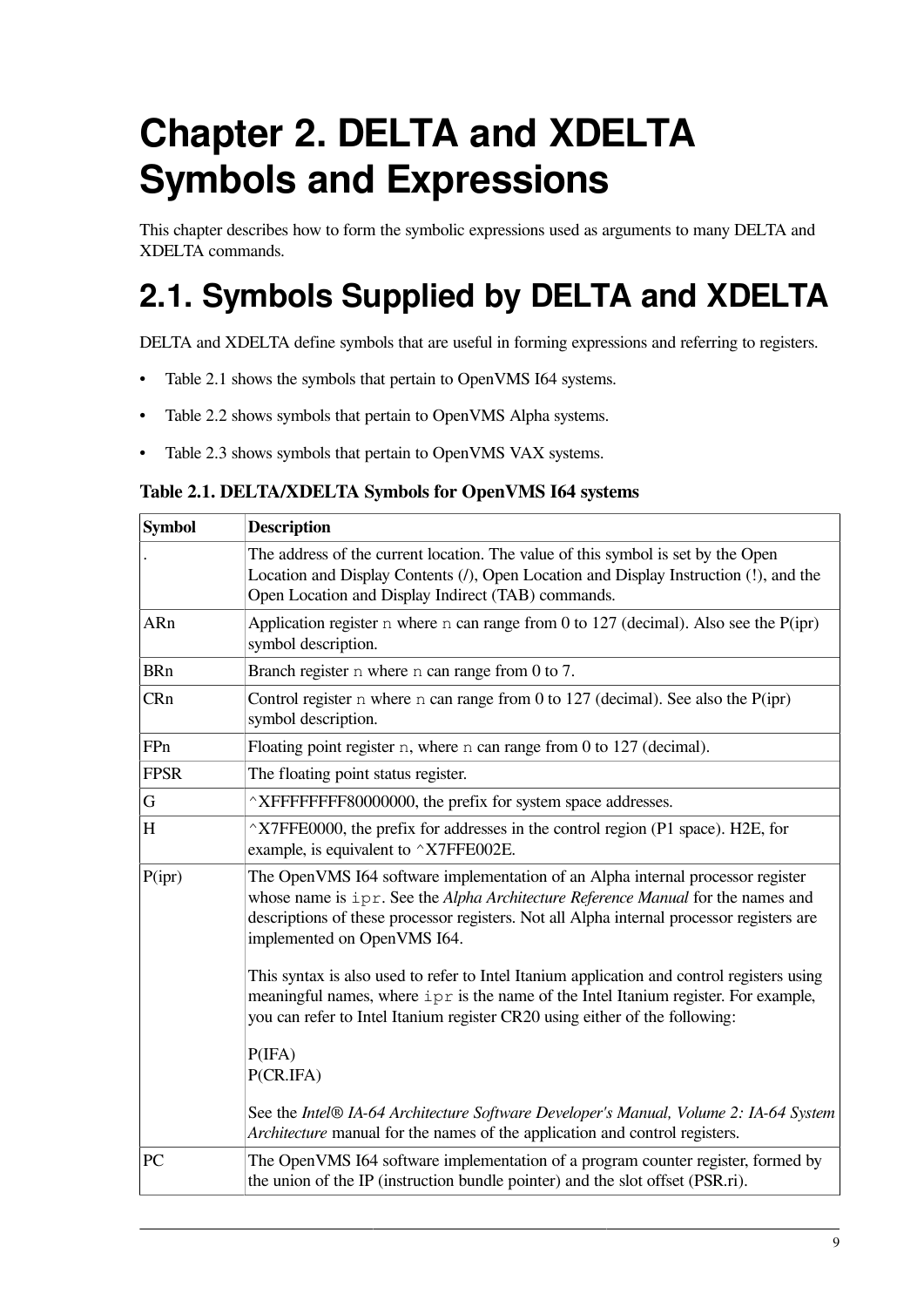| <b>Symbol</b> | <b>Description</b>                                                                                                                                                                                                                                                                                                                                                                                      |  |  |  |
|---------------|---------------------------------------------------------------------------------------------------------------------------------------------------------------------------------------------------------------------------------------------------------------------------------------------------------------------------------------------------------------------------------------------------------|--|--|--|
| pid:Rn        | General register n in the process specified by process ID pid.                                                                                                                                                                                                                                                                                                                                          |  |  |  |
| <b>PS</b>     | The processor status register.                                                                                                                                                                                                                                                                                                                                                                          |  |  |  |
| Pn            | Predicate register n where n can range from 0 to 63 (decimal).                                                                                                                                                                                                                                                                                                                                          |  |  |  |
| Q             | The last value displayed. The value of $Q$ is set by every command that causes DELTA or<br>XDELTA to display the contents of memory or the value of an expression.                                                                                                                                                                                                                                      |  |  |  |
| Rn            | General register n where n can range from 0 to 127 (decimal).                                                                                                                                                                                                                                                                                                                                           |  |  |  |
| Xn            | Base register n, where n can range from 0 to 15 (decimal). These registers are used for<br>storing values, most often the base addresses of data structures in memory.<br>For XDELTA only, X14 and X15 contain the addresses of two command strings that                                                                                                                                                |  |  |  |
|               | XDELTA stores in memory. See the Execute Command String $($ ; $E)$ command for more<br>information.                                                                                                                                                                                                                                                                                                     |  |  |  |
|               | For XDELTA only, registers X4 and X5 contain specific addresses. X4 contains the<br>address of the location that contains the PCB address of the current process on the<br>current processor. The address that X4 contains is that of the per-CPU database for the<br>current processor. X5 contains SCH\$GL_PCBVEC, the symbolic address of the start of<br>the PCB vector, and the list of PCB slots. |  |  |  |

#### <span id="page-15-0"></span>**Table 2.2. DELTA/XDELTA Symbols for OpenVMS Alpha systems**

| <b>Symbol</b> | <b>Description</b>                                                                                                                                                                                                                        |  |  |  |
|---------------|-------------------------------------------------------------------------------------------------------------------------------------------------------------------------------------------------------------------------------------------|--|--|--|
|               | The address of the current location. The value of this symbol is set by the Open<br>Location and Display Contents $( / )$ , Open Location and Display Instruction $( ! )$ , and the<br>Open Location and Display Indirect (TAB) commands. |  |  |  |
| FPn           | Floating point register n, where n can range from 0 to 31 (decimal).                                                                                                                                                                      |  |  |  |
| <b>FPCR</b>   | The floating point control register.                                                                                                                                                                                                      |  |  |  |
| G             | $\wedge$ XFFFFFFFF80000000, the prefix for system space addresses.                                                                                                                                                                        |  |  |  |
| $H_{\rm}$     | $\gamma$ X7FFE0000, the prefix for addresses in the control region (P1 space). H2E, for<br>example, is equivalent to $\triangle$ X7FFE002E.                                                                                               |  |  |  |
| PC            | The program counter register.                                                                                                                                                                                                             |  |  |  |
| pid:PC        | The program counter in the process specified by process ID pid.                                                                                                                                                                           |  |  |  |
| PS            | The processor status register.                                                                                                                                                                                                            |  |  |  |
| Q             | The last value displayed. The value of Q is set by every command that causes DELTA or<br>XDELTA to display the contents of memory or the value of an expression.                                                                          |  |  |  |
| pid:Rn        | General register n in the process specified by process ID pid.                                                                                                                                                                            |  |  |  |
| Rn            | General register n, where n can range from 0 to 31 (decimal).                                                                                                                                                                             |  |  |  |
| Xn            | Base register n, where n can range from 0 to 15 (decimal). These registers are used for<br>storing values, most often the base addresses of data structures in memory.                                                                    |  |  |  |
|               | For XDELTA only, X14 and X15 contain the addresses of two command strings that<br>XDELTA stores in memory. See the Execute Command String $($ ; E) command for more<br>information.                                                       |  |  |  |
|               | For XDELTA only, registers X4 and X5 contain specific addresses. X4 contains the<br>address of the location that contains the PCB address of the current process on the                                                                   |  |  |  |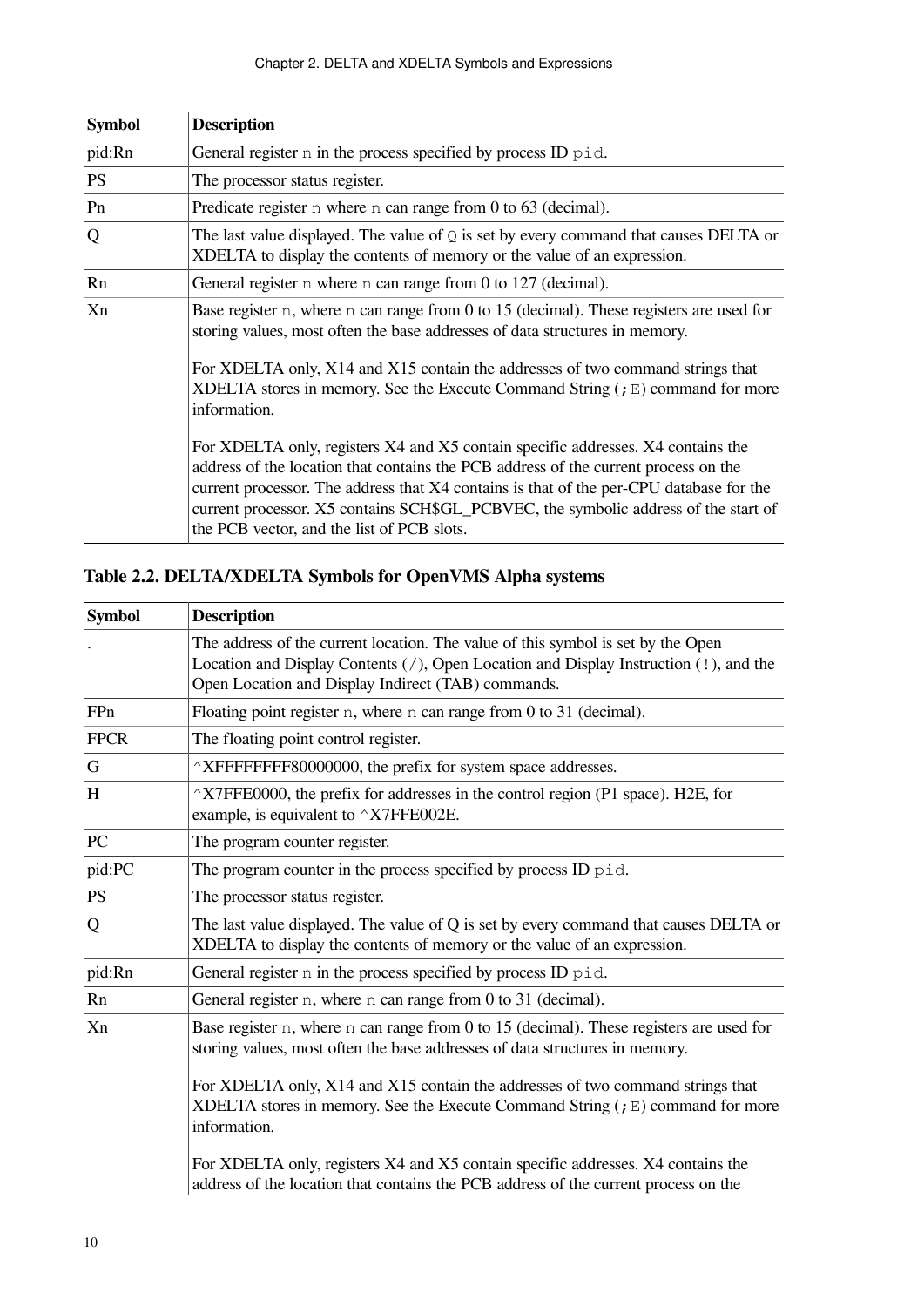| <b>Symbol</b> | <b>Description</b>                                                                      |
|---------------|-----------------------------------------------------------------------------------------|
|               | current processor. The address that X4 contains is that of the per-CPU database for the |
|               | current processor. X5 contains SCH\$GL_PCBVEC, the symbolic address of the start of     |
|               | the PCB vector, and the list of PCB slots.                                              |

#### <span id="page-16-1"></span>**Table 2.3. DELTA/XDELTA Symbols for OpenVMS VAX systems**

| <b>Symbol</b> | <b>Description</b>                                                                                                                                                                                                                                                                                                                                                                                      |  |  |  |  |
|---------------|---------------------------------------------------------------------------------------------------------------------------------------------------------------------------------------------------------------------------------------------------------------------------------------------------------------------------------------------------------------------------------------------------------|--|--|--|--|
|               | The address of the current location. The value of this symbol is set by the Open<br>Location and Display Contents (/), Open Location and Display Instruction (!), and the<br>Open Location and Display Indirect (TAB) commands.                                                                                                                                                                         |  |  |  |  |
| G             | $\hat{X}$ 80000000, the prefix for system space addresses. G2E, for example, is equivalent to<br>$^{\wedge}$ X8000002E.                                                                                                                                                                                                                                                                                 |  |  |  |  |
| H             | $\gamma$ X7FFE0000, the prefix for addresses in the control region (P1 space). H2E, for<br>example, is equivalent to $\gamma$ X7FFE002E.                                                                                                                                                                                                                                                                |  |  |  |  |
| Pn            | The internal processor register at processor address $n$ , where $n$ can range from 0 to 3F<br>(hexadecimal). See the VAX Architecture Reference Manual for a description of these<br>processor registers.                                                                                                                                                                                              |  |  |  |  |
| Q             | The last value displayed. The value of Q is set by every command that causes DELTA or<br>XDELTA to display the contents of memory or the value of an expression.                                                                                                                                                                                                                                        |  |  |  |  |
| Rn            | General register $n$ , where $n$ can range from 0 to F (hexadecimal). RF+4 is the processor<br>status longword (PSL), RE is the stack pointer, and RF is the program counter (PC).                                                                                                                                                                                                                      |  |  |  |  |
| Xn            | Base register n, where n can range from0 to F (hexadecimal). These registers are used<br>for storing values, most often the base addresses of data structures in memory.<br>For XDELTA only, XE and XF contain the addresses of two command strings that<br>XDELTA stores in memory. See the Execute Command String $(jE)$ command for more<br>information.                                             |  |  |  |  |
|               | For XDELTA only, registers X4 and X5 contain specific addresses. X4 contains the<br>address of the location that contains the PCB address of the current process on the<br>current processor. The address that X4 contains is that of the per-CPU database for the<br>current processor. X5 contains SCH\$GL_PCBVEC, the symbolic address of the start of<br>the PCB vector, and the list of PCB slots. |  |  |  |  |

# <span id="page-16-0"></span>**2.2. Floating Point Register Support**

On OpenVMS Alpha, floating point registers can be accessed from DELTA and from XDELTA but only if floating point arithmetic is enabled in the current process. On OpenVMS I64, floating point registers FP6 through FP11 are always available. The other floating point registers are available if floating point arithmetic is enabled in the current process.

DELTA runs in the context of a process. On OpenVMS Alpha, access to floating-point registers is enabled as soon as the first floating point instruction in the code being examined is executed. Access is disabled as soon as that image completes execution. On OpenVMS I64, floating-point registers are always available to DELTA.

Table [Table](#page-17-1) 2.4 shows these relationships: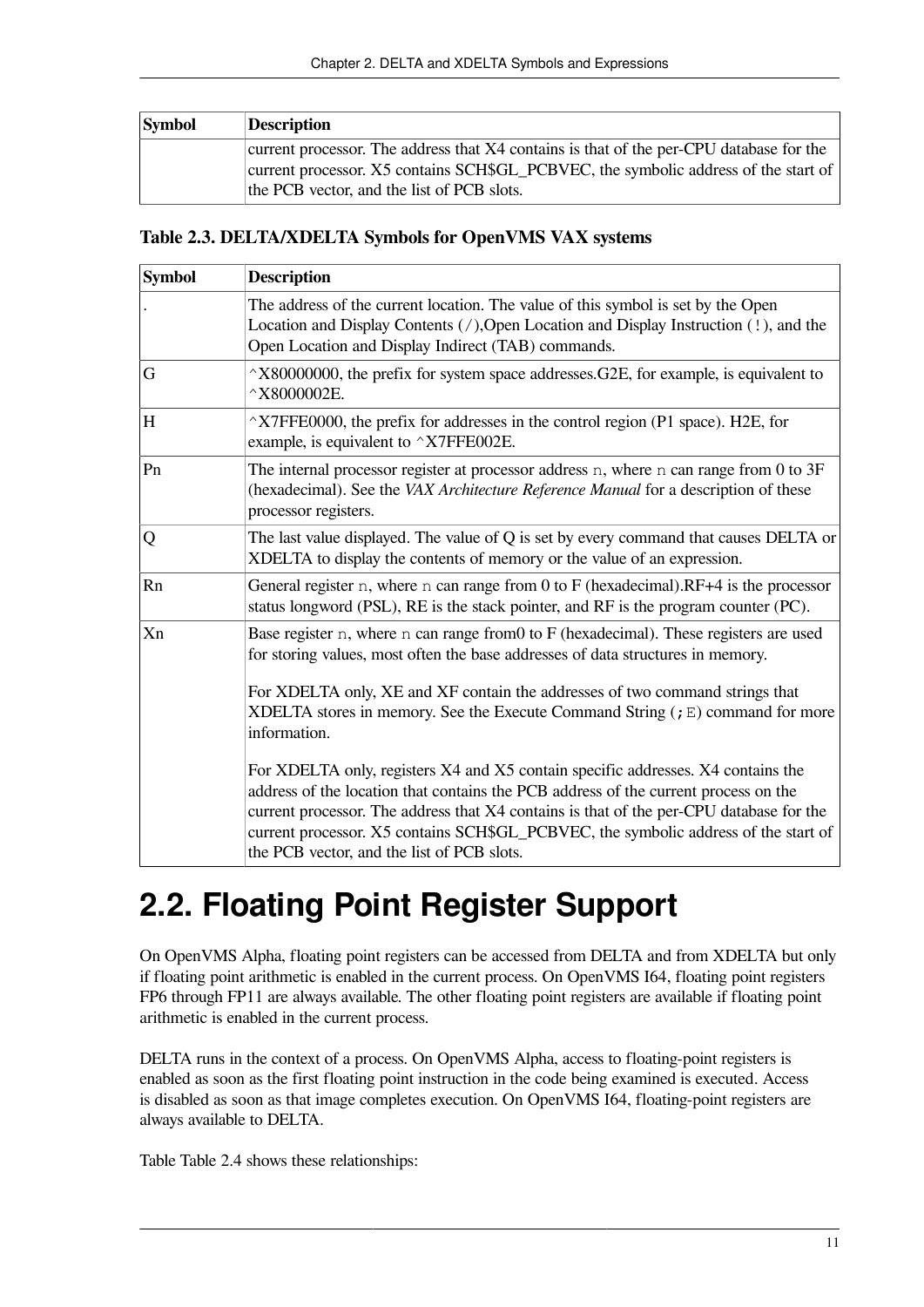<span id="page-17-1"></span>

| <b>Table 2.4. Floating Point Register Support by Platform</b> |  |  |  |  |  |  |
|---------------------------------------------------------------|--|--|--|--|--|--|
|---------------------------------------------------------------|--|--|--|--|--|--|

|               | Alpha                       | <b>I64</b>       |
|---------------|-----------------------------|------------------|
| <b>XDELTA</b> | No access                   | FP6—FP11         |
| <b>DELTA</b>  | FPn if FP access is enabled | Always available |

When the system enters XDELTA, it may not be obvious which process is the current process. If the current process happens to have floating point enabled (because a floating point instruction has executed and the image containing the floating point instruction is still executing), then you can access the floating point registers. Otherwise, you cannot. XDELTA checks the FEN (floating point enable) IPR (internal processor register) to see whether it needs to provide access to floating point registers.

# <span id="page-17-0"></span>**2.3. Forming Numeric Expressions**

Expressions are combinations of numbers, symbols that have numeric values, and arithmetic operators.

On all platforms, DELTA and XDELTA store and display all numbers in hexadecimal. They also interpret all numbers as hexadecimal.

Expressions are formed using regular (infix) notation. Both DELTA and XDELTA ignore operators that trail the expression. The following is a typical expression (in hexadecimal):

#### G4A32+24

DELTA and XDELTA evaluate expressions from left to right. No operator takes precedence over any other.

DELTA and XDELTA recognize five binary arithmetic operators, one of which also acts as a unary operator. They are listed in [Table](#page-17-2) 2.5.

| <b>Operator</b> | <b>Action</b>                                                                            |
|-----------------|------------------------------------------------------------------------------------------|
| $+$ or SPACE    | Addition                                                                                 |
|                 | Subtraction when used as a binary operator, or negation when used as a unary<br>operator |
| $\star$         | Multiplication                                                                           |
| $\%$            | Division                                                                                 |
| $\omega$        | Arithmetic shift                                                                         |

#### <span id="page-17-2"></span>**Table 2.5. Arithmetic Operators**

The following example shows the arguments required by the arithmetic-shift operator:

n@j

In this example, n is the number to be shifted, and  $\dot{\uparrow}$  is the number of bits to shift it. If  $\dot{\uparrow}$  is positive, n is shifted to the left; if  $\dot{\rm j}$  is negative, n is shifted to the right. Argument  $\dot{\rm j}$  must be less than 20<sub>16</sub> and greater than  $-20_{16}$ . Bits shifted beyond the limit of the longword are lost; therefore, the result must fit into a longword.

#### **Note**

Do not enter unnecessary spaces, as DELTA/XDELTA treats the space as an additional operator.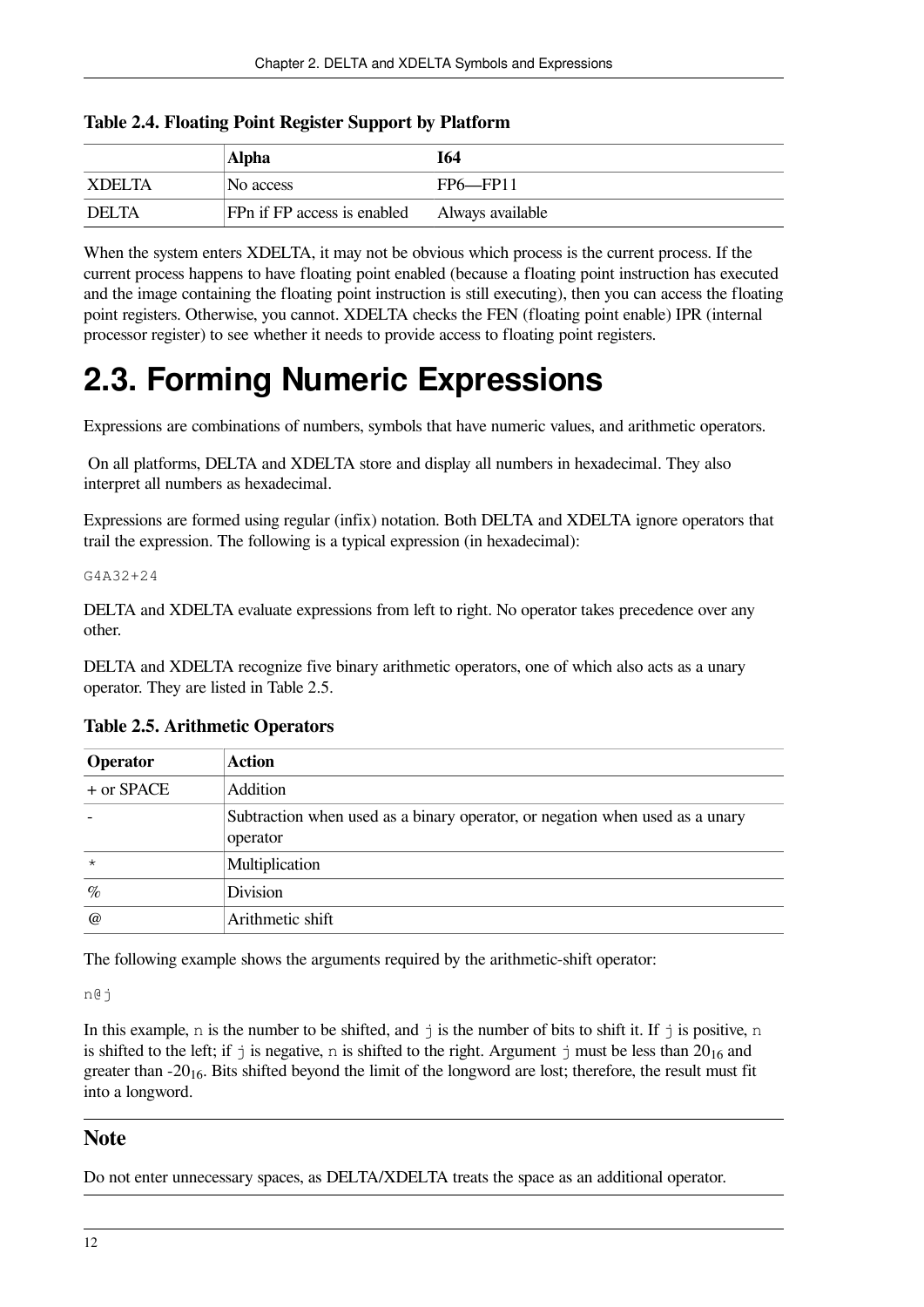# <span id="page-18-0"></span>**Chapter 3. Debugging Programs**

When you use DELTA or XDELTA, there are no prompts, few symbols, and one error message. You move through program code by referring directly to address locations. This chapter provides directions for the following actions:

- Referencing addresses
- Referencing registers, the PSL or PS, and the stack
- Interpreting the error message
- Debugging kernel mode code under certain conditions
- Debugging an installed, protected, shareable image
- Using XDELTA on multiprocessor computers
- Debugging code when single-stepping fails (Alpha only)
- Debugging code that does not match the compiler listings (164 and Alpha only)

For examples of DELTA debugging sessions on various OpenVMS platforms, see [Appendix](#page-70-0) A for I64, [Appendix](#page-80-0) B for Alpha, and [Appendix](#page-90-0) C for VAX.

# <span id="page-18-1"></span>**3.1. Referencing Addresses**

When using DELTA or XDELTA to debug programs, you move through the code by referring to addresses. To help you identify address locations within your program, use a list file and a map file. The list file (.LIS) lists each instruction and its offset value from the base address of the program section. The full map file (.MAP) lists the base addresses for each section of your program. To determine the base address of a device driver program, see the *OpenVMS VAX Device Support Manual*.

Once you have the base addresses of the program sections, locate the instruction in the list file where you want to start the debugging work. Add the offset from the list program to the base address from the map file. Remember that all calculations of address locations are done in hexadecimal. You can use DELTA/XDELTA to do the calculations for you with the = command.

To make address referencing easier, you can use offsets to a base address. Then you do not have to calculate all address locations. First, place the base address into a base register. Then move to a location using the offset to the base address stored in the register.

Whenever DELTA/XDELTA displays an address, it will display a relative address if the offset falls within the permitted range (see the  $;X$  command in [Chapter](#page-30-0) 4).

#### <span id="page-18-2"></span>**3.1.1. Referencing Addresses (I64 and Alpha Only)**

On I64 and Alpha, to reference addresses during a DELTA debug session, use the following OpenVMS Alpha example as a guide. The example uses a simple C program ( $HELLO.C$ ). You can also use the same commands in an XDELTA debug session.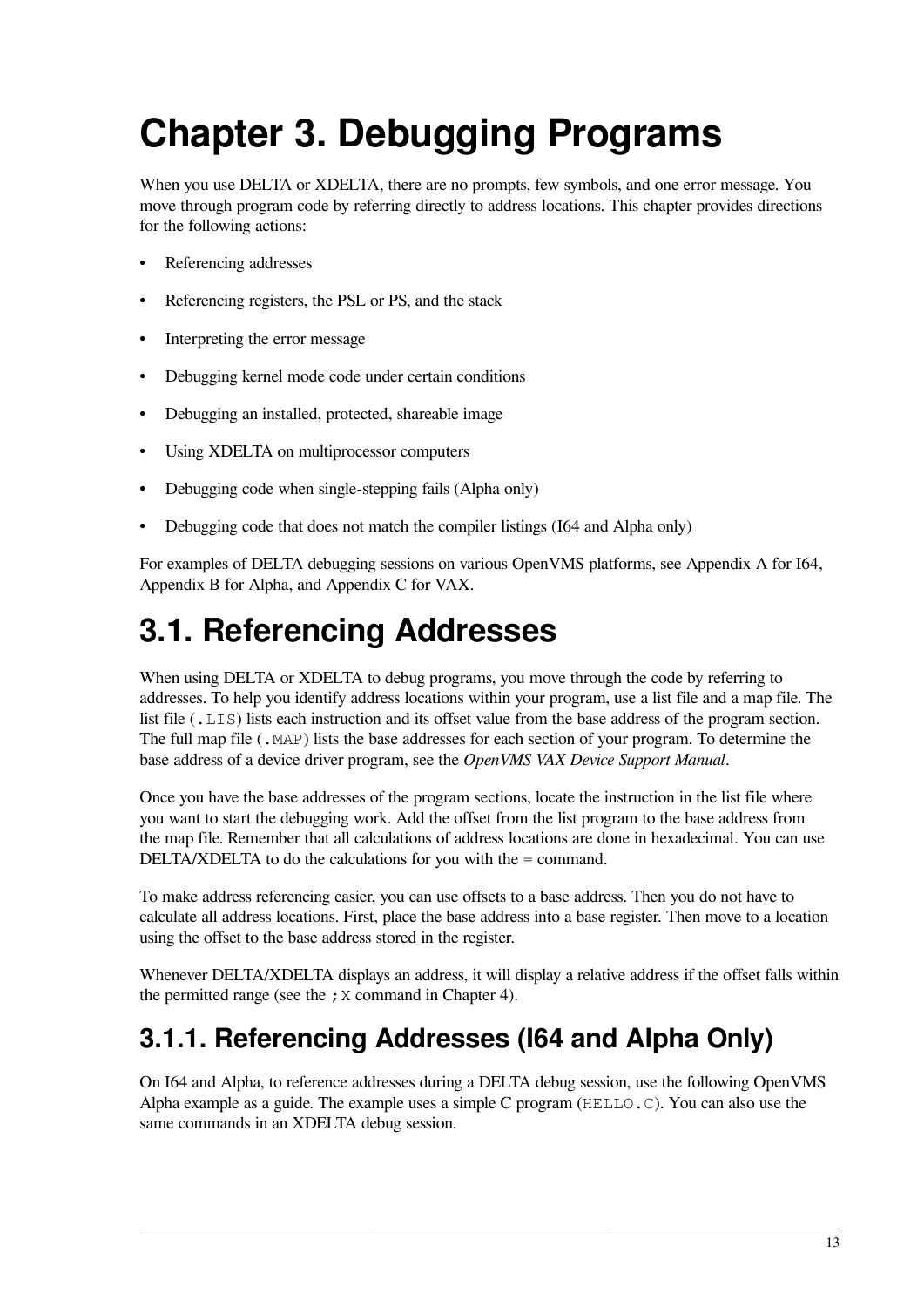```
#include <stdio.h>
main()
{
   printf("Hello world\n");
}
```
The following procedure generates information to assist you with the address referencing:

1. Use the /LIST and /MACHINE\_CODE qualifiers to compile the program and generate the list file containing the Alpha machine instructions.

To generate the list file for the previous example, use the following command:

\$ cc/list/machine\_code hello

The compiler will generate the following Alpha code in the machine code portion of the listing file:

```
 .PSECT $CODE, OCTA, PIC, CON, REL, LCL, SHR,-
       EXE, NORD, NOWRT
0000 main:: ; 000335
0000 LDA SP, -32(SP) ; SP, -32(SP)
0004 LDA R16, 48(R27) ; R16, 48(R27) ; 000337
0008 STQ R27, (SP) ; R27, (SP) ; 000335
000C MOV 1, R25 ; 1, R25 ; 000337
0010 STQ R26, 8(SP) ; R26, 8(SP) ; 000335
0014 STQ FP, 16(SP) ; FP, 16(SP)
0018 LDQ R26, 32 (R27) ; R26, 32 (R27) ; 000337
001C MOV SP, FP ; SP, FP ; 000335
0020 LDQ R27, 40(R27)
0024 JSR R26, DECC$GPRINTF ; R26, R26<br>0028 MOV FP, SP ; FP, SP
0028 MOV FP, SP ; FP, SP ; 000338<br>002C LDQ R28, 8(FP) ; R28, 8(FP)
002C LDQ R28, 8(FP)
0030 LDQ FP, 16(FP) ; FP, 16(FP)
0034 MOV 1, RO ; 1, RO
0038 LDA SP, 32(SP) ; SP, 32(SP)
003C RET R28 ; R28
```
Notice the statement numbers on the far right of some of the lines. These numbers correspond to the source line statement numbers from the listing file as shown next:

```
335 main()
336 {
337 printf("Hello world\n");
338 }
```
2. Use the /MAP qualifier with the link command to generate the full map file (.MAP file). To produce a debuggable image, make sure that either /DEBUG or /TRACEBACK (the default) is also specified with the link command.

To generate the map file for the example program, use the following command:

\$ LINK/MAP/FULL HELLO

3. See the Program Section Synopsis of the map file. Locate the code section that you want to debug and its base address.

For the example program, the map file is HELLO.MAP. A portion of the Program Section Synopsis is shown below. The \$CODE section of the program has a base address of 20000.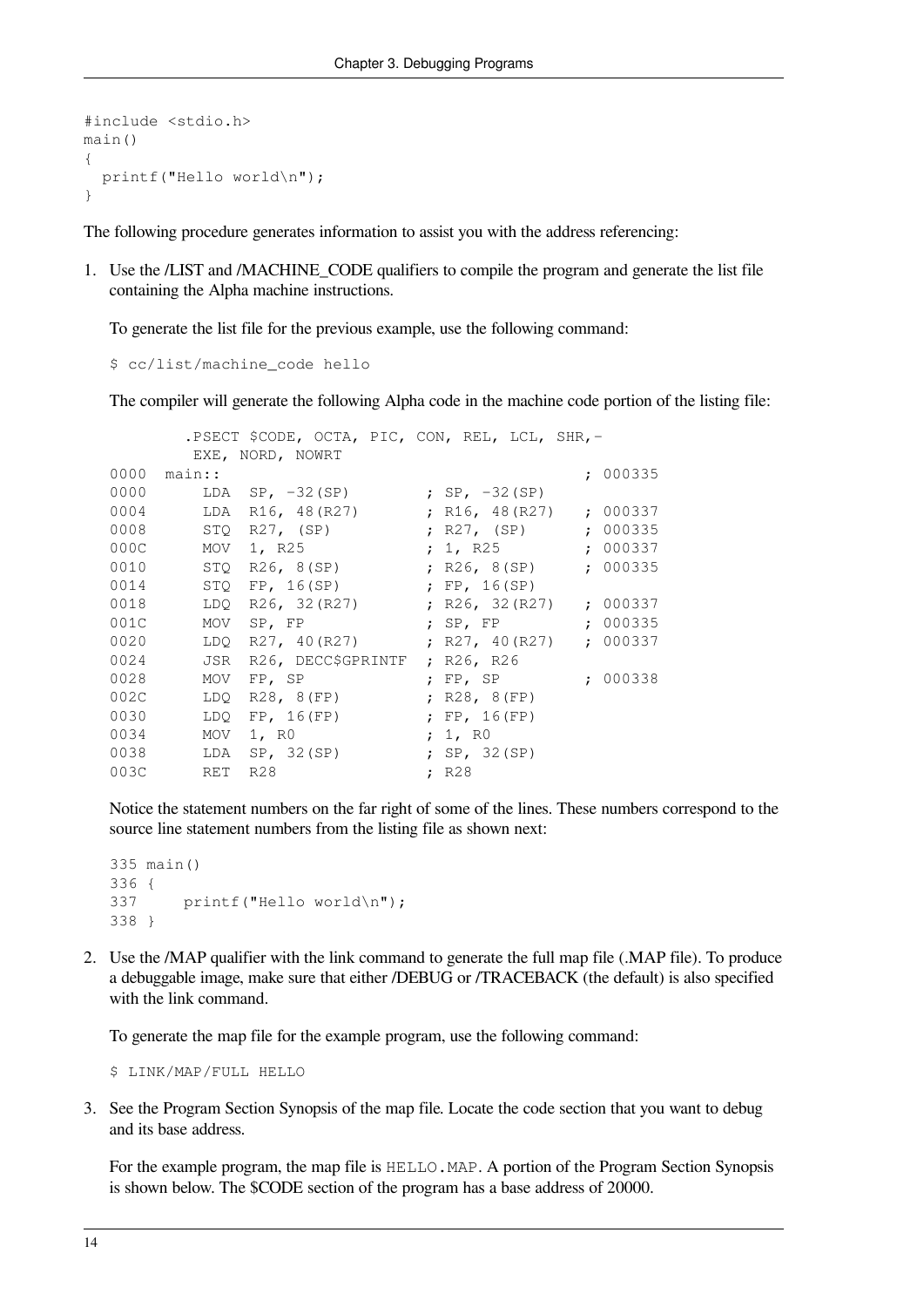|                  | ------------------------------ |      |     |                              |        |      |
|------------------|--------------------------------|------|-----|------------------------------|--------|------|
|                  | ! Program Section Synopsis !   |      |     |                              |        |      |
|                  | +----------------------------  |      |     |                              |        |      |
|                  | Psect Name Module Name         | Base | End |                              | Length |      |
|                  |                                |      |     |                              |        |      |
| <b>\$LINKAGE</b> |                                |      |     | 00010000 0001007F 00000080 ( |        | 128. |
|                  | HELLO                          |      |     | 00010000 0001007F 00000080 ( |        | 128. |
| SCODE            |                                |      |     | 00020000 000200BB 000000BC ( |        | 188. |
|                  | HELLO                          |      |     | 00020000 000200BB 000000BC ( |        | 188. |

4. See the list file for the location where you want to start debugging. First find the source line statement number. Next find that statement number in the machine code listing portion of the list file. This is the specific instruction where you want to start debugging.

For the example program, source statement 337 is the following:

printf("Hello world\n");

Search the machine code listing for statement 337. The first occurrence is the instruction at offset 4 from the start of main:: and the base of the \$CODE PSECT.

5. Enable DELTA using the following commands:

```
$ DEFINE LIB$DEBUG SYS$LIBRARY:DELTA
$ RUN/DEBUG HELLO
```
6. If you want to store the base address in a base register, use the ; X command to load the base register.

For the example program, use the following DELTA/XDELTA command to store the base address of 20000 in base register 0.

20000,0;X

7. Now you can move to specific address locations.

For example, if you want to place a breakpoint at offset 4, you would calculate the address as 20000 (base address) plus 4 (offset), or 20004, and specify the  $\chi$  B command as follows:

20004;B

Alternatively, if you stored the base address in the base register, you could use the address expression  $X0+4$  (or  $X0-4$ , where the + sign is implied) to set the breakpoint as follows:

X0+4;B

Reverse this technique to find an instruction displayed by DELTA/XDELTA in the . LIS file, as follows:

1. Note the address of the instruction you want to locate in the .LIS file.

For example, DELTA/XDELTA displays the following instruction at address 20020:

20020! LDQ R27,#X0028(R27)

The following steps allow you to find this instruction in the .LIS file.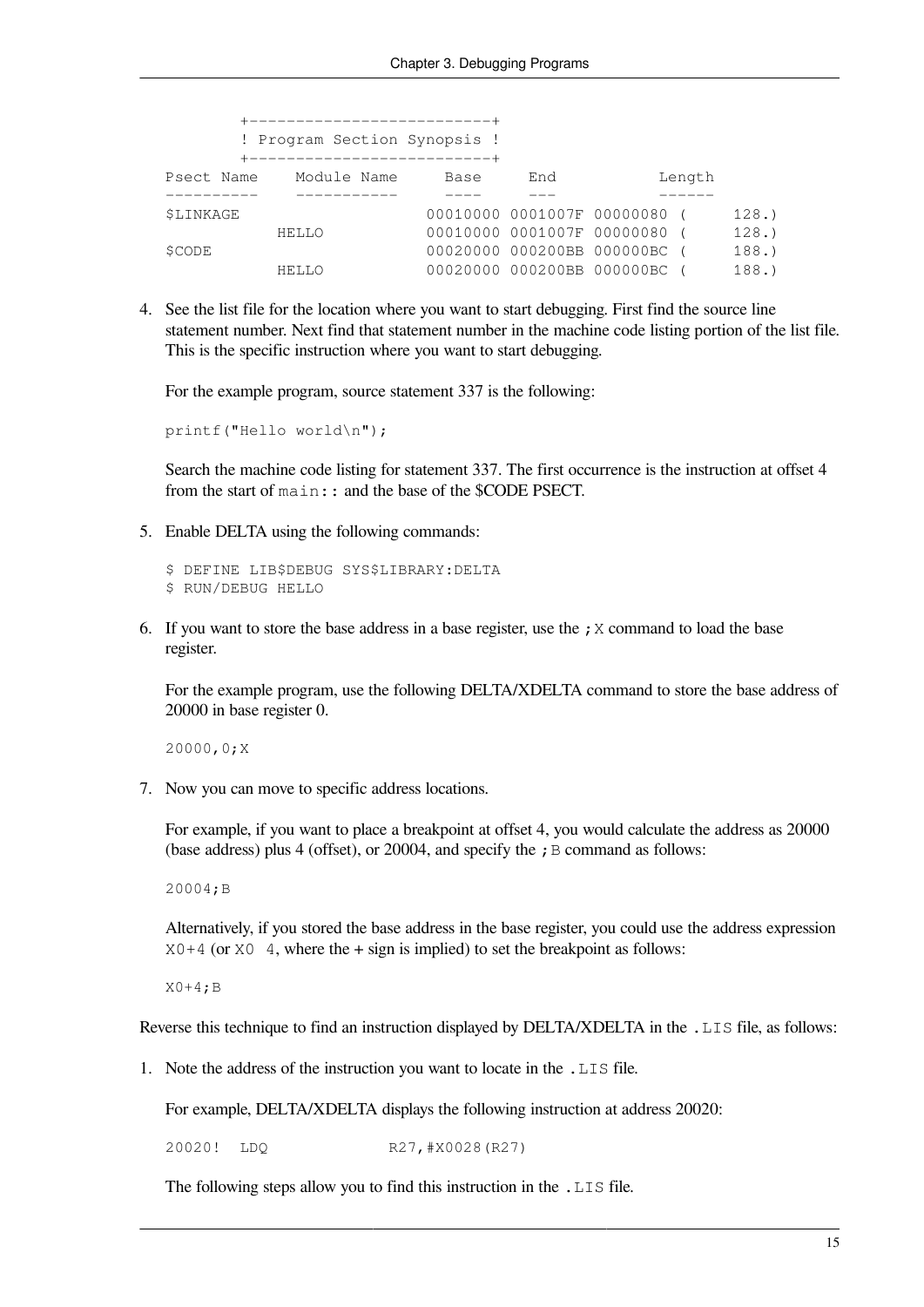2. See the .MAP file, and identify the psect and module where the address of the instruction is located. Check the base address value and the end address value of each psect and module. When the instruction address is between the base and end address values, record the psect and module names.

In the example, the instruction address is located in the HELLO module (\$CODE PSECT). The address, 20020, is between the base address 20000 and the end address 200BB.

3. Subtract the base address from the instruction address. Remember that all calculations are in hexadecimal and that you can use the DELTA/XDELTA = command to do the calculations. The result is the offset.

For example, subtract the base address of 20000 from the instruction address 20020. The offset is 20.

4. See the .LIS file. Look up the module and then find the correct psect. Look for the offset value you calculated in the previous step.

In the example, there are two psects and one module but only one \$CODE psect. Look up the instruction at offset 20, and you will find the following in the .LIS file:

0020 LDQ R27, 40 (R27) ; R27, 40 (R27) ; 000337

#### <span id="page-21-0"></span>**3.1.2. Referencing Addresses (VAX Only)**

On VAX, to reference addresses during a DELTA debug session, use the following example as a guide. The example uses a simple VAX MACRO program (EXAMPLE, MAR). You can also use the same commands in an XDELTA debugging session.

```
0000 1 .title example
0000 2
0000 3 .entry start ^M<r3,r4>
0002 4 clrl r3
0004 5 movl #5,r4
0007 6 10$: addl r4,r3
000A 7 sobgtr r4,10$
000D 8 ret
0.00E 9
000E 10 .end start
```
The following procedure generates information to assist you with address referencing:

1. Use the /LIST qualifier to assemble the program and generate the list file.

To generate the list file for the previous example, use the following command:

\$ MACRO/LIST EXAMPLE

2. Use the /MAP qualifier with the link command to generate the full map file (.MAP file). Make sure that the default /DEBUG or /TRACEBACK qualifier is active for your link command. If not, specify */DEBUG* or */TRACEBACK* along with the */MAP* qualifier.

To generate the map file for the example program, use the following command:

\$LINK/MAP EXAMPLE

3. See the Program Section Synopsis of the map file, locate the section that you want to debug, and look up the base address.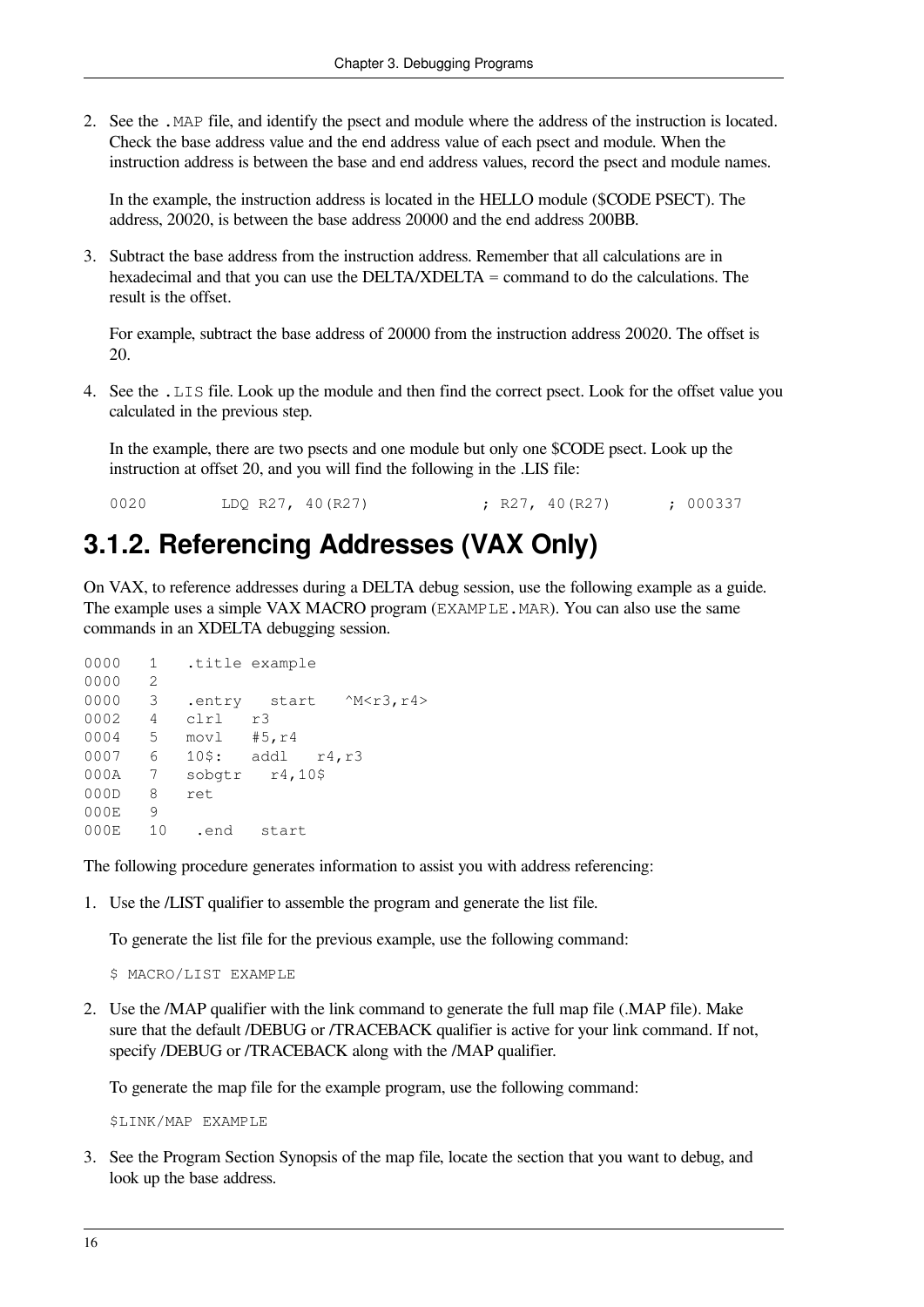For the example program, the map file is EXAMPLE. MAP. A portion of the Program Section Synopsis is shown below. The first section of the program has a base address of 200.

|            | ----------------------------<br>! Program Section Synopsis !<br>+----------------------------- |      |     |                                                          |        |            |
|------------|------------------------------------------------------------------------------------------------|------|-----|----------------------------------------------------------|--------|------------|
| Psect Name | Module Name                                                                                    | Base | End |                                                          | Length |            |
| . BLANK .  | EXAMPLE                                                                                        |      |     | 00000200 0000020D 0000000E<br>00000200 0000020D 0000000E |        | 14.<br>14. |

4. See the list file for the location of the specific instruction where you want to start debugging.

For the example program, start with the second instruction (MOVL #5,R4) with an offset of 4.

5. Enable DELTA using the following commands:

\$ DEFINE LIB\$DEBUG SYS\$LIBRARY:DELTA \$ RUN/DEBUG EXAMPLE

6. If you want to store the base address in a base register, use the  $\chi$  command to load the base register.

For the example program, use the following DELTA/XDELTA command to store the base address 200 in base register 0.

200,0;X **Return**

7. Now you can move to specific address locations.

For example, if you want to place a breakpoint at the second instruction (MOVL #5,R4), you would calculate the address as 200 (base address) plus4 (offset), or 204, and specify the ;B command as follows:

204;B **Return**

Alternatively, if you stored the base address in the base register, you could use the address expression  $X0+4$  (or  $X0 \quad 4$ , where the  $+$  sign is implied), as follows:

X0+4;B **Return**

Reverse this technique to find an instruction displayed by DELTA/XDELTA in the . LIS file, as follows:

1. Note the address of the instruction you want to locate in the .LIS file.

For example, DELTA/XDELTA displays the following instruction at address 020A:

20A! sobgtr r4,00000207

The following steps allow you to find the instruction at location 207:

2. See the .MAP file and identify the PSECT and MODULE where the address of the instruction is located. Check the base address value and the end address value of each PSECT and MODULE. When the instruction address is between the base and end address values, record the PSECT and MODULE names.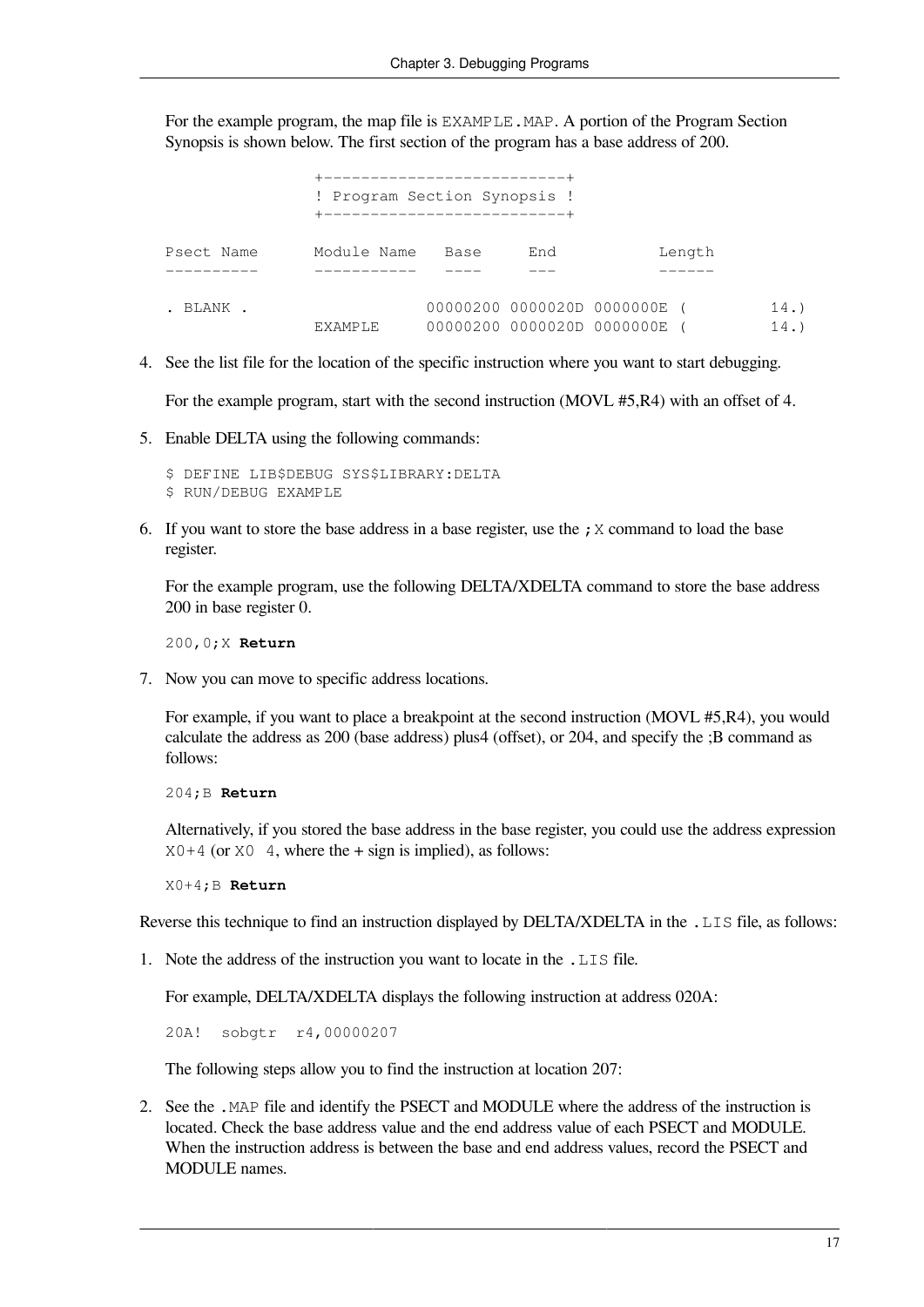In the example, the instruction address is located in the EXAMPLE module (.BLANK. psect). The address instruction, 207, is between the base address 200 and the end address 20D.

3. Subtract the base address from the instruction address. Remember that all calculations are in hexadecimal and that you can use the DELTA/XDELTA = command to do the calculations. The result is the offset.

For the example, subtract the base address 200 from the instruction address 207. The offset is 7.

4. See the .LIS file. Look up the MODULE and then find the correct PSECT. Look for the offset value you calculated in the previous step.

In the example, there is only one PSECT and MODULE. Look up the instruction at offset 7. The program is branching to the following instruction:

10\$: addl r4,r3

## <span id="page-23-0"></span>**3.2. Referencing Registers**

When using DELTA or XDELTA to debug programs, you can view the contents of registers. The following sections describe the types of registers that are referenced by each OpenVMS platform.

### <span id="page-23-1"></span>**3.2.1. Referencing Registers (I64 Only)**

On I64, you can reference the following kinds of registers: integer, floating, application, branch, control, special purpose, and software equivalents of special OpenVMS symbolic locations.

<span id="page-23-3"></span>[Table](#page-23-3) 3.1 lists the Intel Itanium registers and symbols by which they are identified.

| <b>Register</b> | <b>Symbol</b>                                                                                                                                                               |
|-----------------|-----------------------------------------------------------------------------------------------------------------------------------------------------------------------------|
| General         | R0 through R127                                                                                                                                                             |
| Floating        | FP0 through FP127                                                                                                                                                           |
| <b>Branch</b>   | BR0 through BR7                                                                                                                                                             |
| Predicate       | P0 through P63                                                                                                                                                              |
| Application     | AR16 (RSC), AR17 (BSP), AR18 (BSPSTORE), AR19 (RNAT), AR25 (CSD),<br>AR26 (SSD), AR32 (CCV), AR36 (UNAT), AR64 (PFS), AR65 (LC), AR66<br>(EC)                               |
| Control         | CR0 (DCR), CR1 (ITM), CR2 (IVA), CR8 (PTA), CR16 (IPSR), CR17 (ISR),<br>CR19 (IIP), CR20 (IFA), CR21 (ITIR), CR22 (IIPA), CR23 (IFS), CR24 (IIM),<br>CR25 (IHA), CR65 (IVR) |

**Table 3.1. Intel Itanium Registers and their Associated Symbols**

In addition, there is a program counter (PC) register, which is obtained from the hardware IP register and the ri field of the PSR register.

#### <span id="page-23-2"></span>**3.2.2. Referencing Registers (Alpha Only)**

On Alpha, to view the contents of the 32 integer registers, the program counter (PC), the stack pointer (SP), the processor status (PS), the 32 floating point registers, the floating point control register (FPCR),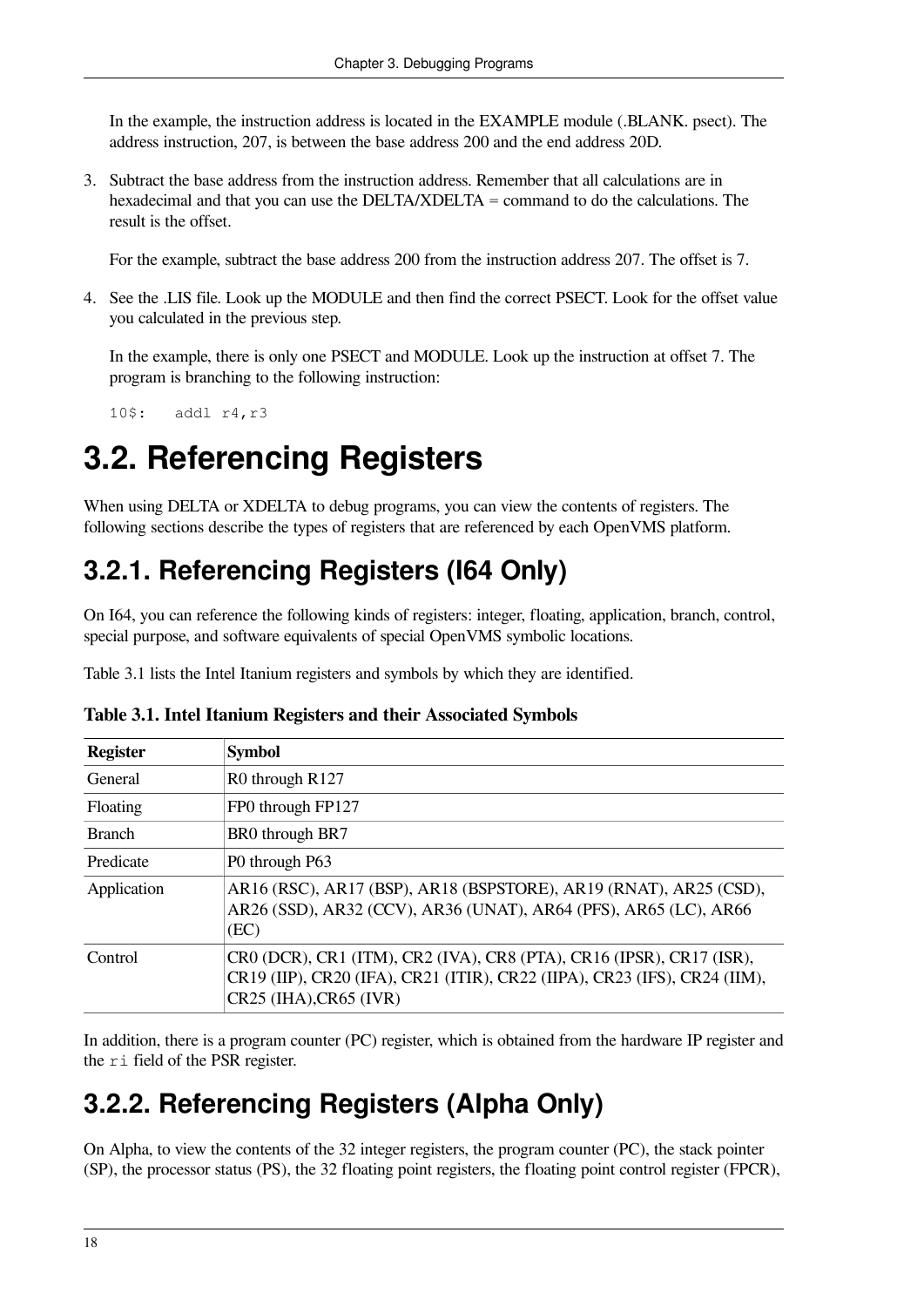and the internal processor registers (IPRs), use the same DELTA/XDELTA commands that you use to view the contents of any memory location. These commands include /, LINEFEED, and ESC. The symbols for identifying these registers follow:

- Integer registers are referenced by the symbol R and a decimal number from 0 to 31. For example, register  $1_{10}$  is R $1_{10}$  and register  $10_{10}$  is R $10_{10}$ . (Decimal notation differs from the original implementation on VAX which uses hexadecimal notation.)
- PC is referenced symbolically by PC.
- PS is referenced symbolically by PS.
- FP is referenced by R29.
- SP is referenced by R30.
- Floating point registers are referenced by FP and a decimal number from 0 to 31. For example, floating point register  $1_{10}$  is FP1<sub>10</sub> and floating point register  $10_{10}$  is FP10<sub>10</sub>.
- FPCR is treated like any other floating point register except, to explicitly open it, you specify FPCR.
- Internal processor registers (IPRs) are accessed symbolically, for example, P(ASTEN). For IPR names, see the *Alpha Architecture Reference Manual*.

Floating point registers can be accessed from DELTA and from XDELTA but only if floating point arithmetic is enabled in the current process.

DELTA runs in the context of a process. Access to floating point registers is enabled as soon as the first floating point instruction in the code being examined is executed. Access is disabled as soon as that image completes execution.

When the system enters XDELTA, some process is the current process, and that current process may not be obvious. If that process happens to have floating point enabled at the time (because a floating point instruction had executed and the image containing the floating point instruction was still executing), then you can access the floating point registers. Otherwise, you cannot. XDELTA checks the FEN (floating point enable) IPR (internal processor register) to see if it needs to provide access to floating point registers.

### <span id="page-24-0"></span>**3.2.3. Referencing Registers (VAX Only)**

On VAX, to view the contents of the 16 general registers (including the program counter and the stack pointer) and the processor status longword (PSL),use the same DELTA/XDELTA commands as you use to view the contents of any memory location (for example, the /, LINEFEED, and the ESC commands). The symbols used to identify the locations of the registers and PSL are as follows:

- The general registers are referred to by the symbol R and a hexadecimal number from  $0_{16}$  to  $F_{16}$ representing the number of the register. For example, general register  $1_{10}$  is R $1_{16}$ and general register  $10_{10}$  is RA<sub>16</sub>. The stack pointer is located in general register  $14_{10}$ , RE<sub>16</sub>. The program counter is in general register  $15_{10}$ , RF<sub>16</sub>.
- Upon entry to DELTA or XDELTA, the PSL is stored in the longword directly following the longword representing general register  $F_{16}$ . Reference it by using the general register  $F_{16}$  symbol plus along word (RF+4).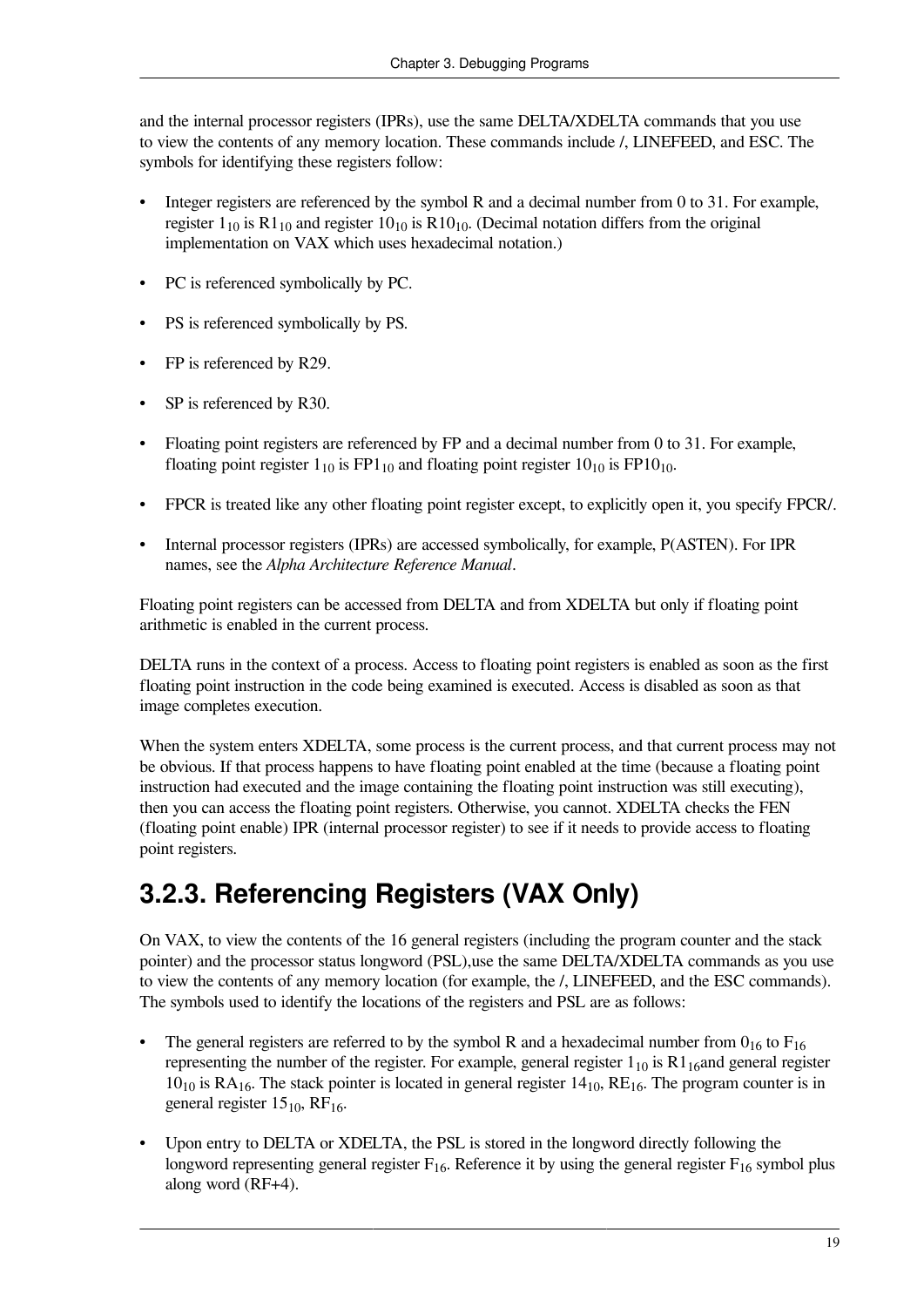# <span id="page-25-0"></span>**3.3. Interpreting the Error Message**

When you make an error entering a command in DELTA or XDELTA, you get the Eh? error message. This is the only error message generated by DELTA and XDELTA. It is displayed under the following circumstances:

- You entered characters that DELTA/XDELTA does not recognize
- You entered a command incorrectly
- You exceeded the limits of the command (for example, trying to set another breakpoint when all breakpoints are used)
- You attempted to display a particular memory address and one or more of the following is true:
	- Location is not a valid memory address
	- You have no privilege to read the address
	- The process to which the read applies does not exist (DELTA only)
- You attempted to change a particular memory address (including setting a breakpoint) and one or more of the following is true:
	- The location is not a valid memory address
	- You have no privilege to write to the address
	- The process to which the write applies does not exist (DELTA only)

On I64, the error message is also displayed if you are unable to step over a subroutine call due to no write access to the address of the next instruction.

On Alpha, the error message is also displayed if you are unable to single-step or proceed due to no write access to the address of the next instruction.

# <span id="page-25-1"></span>**3.4. Debugging Kernel Mode Code Under Certain Conditions**

Some programs exist which, while running in process space, change mode to kernel and raise IPL. Typically, this code is debugged with both DELTA and XDELTA. DELTA is used to debug the kernel mode code at IPL zero. XDELTA is used to debug the code at elevated IPL. (DELTA does not work at elevated IPL.)

Before you can debug such code with XDELTA, you must complete some setup work.

### <span id="page-25-2"></span>**3.4.1. Setup Required (I64 and Alpha Only)**

On I64 and Alpha, some setup work is required before you can debug kernel mode code that runs in process space at an elevated IPL. Before you access XDELTA, do the following:

1. Ensure that page faults do not occur at elevated IPL by locking into memory (or the working set) the code that runs at elevated IPL.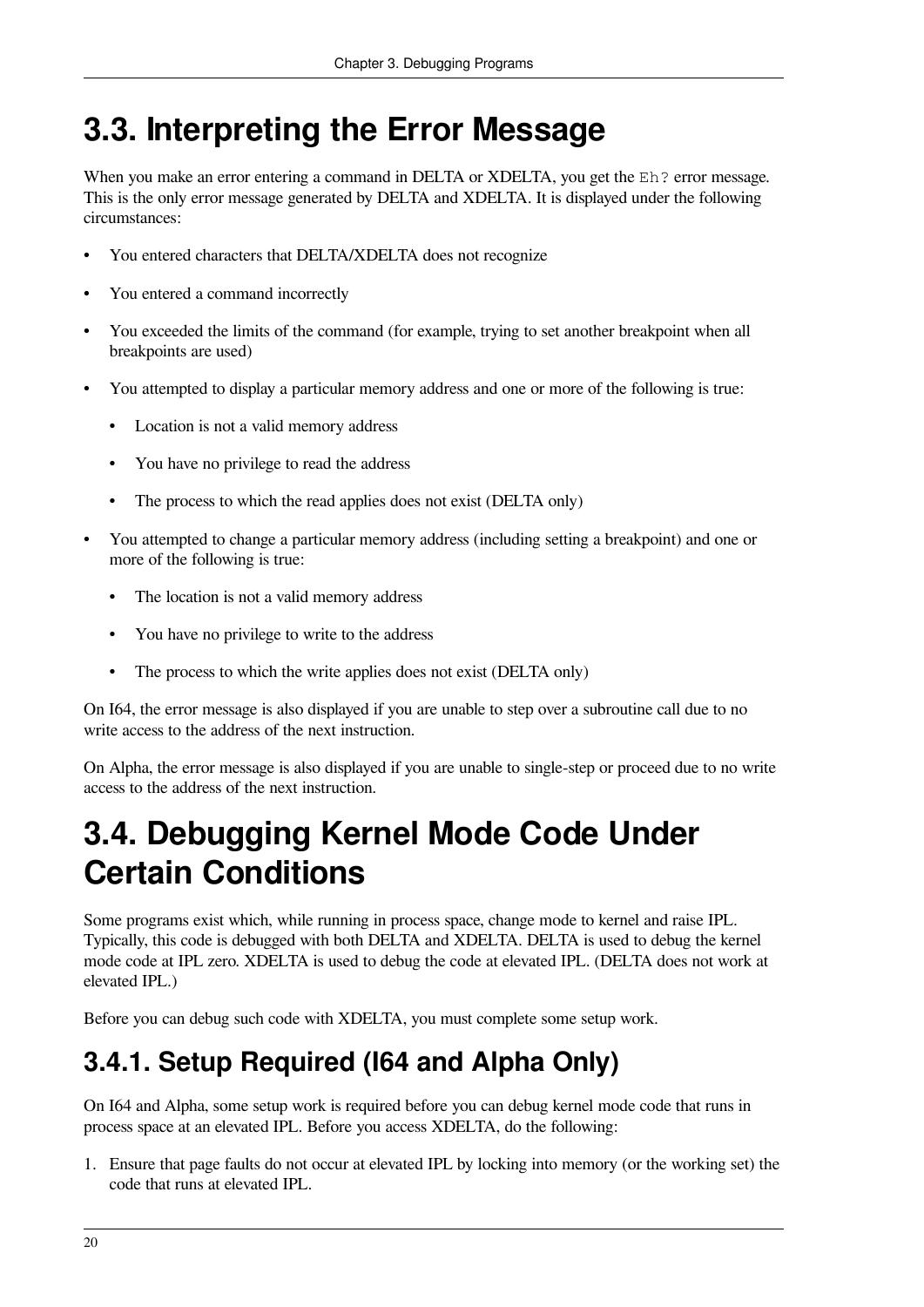- 2. Make the code writable. (By default, code pages are read only.) To do this, modify the code psect attributes in the link options file or set the affected code pages to writable with \$SETPRT.
- 3. Make code pages copy-on-reference (CRF). You can do this when you make the code writable. If you modify the link options file, set the code psect attributes to be WRT, NOSHR. If you use \$SETPRT, it automatically makes the pages CRF.

### <span id="page-26-0"></span>**3.4.2. Setup Required (VAX Only)**

On VAX, some setup work is required before you can debug kernel mode code that runs in process space at an elevated IPL. Before you access XDELTA,do the following:

- 1. Ensure that page faults do not occur at elevated IPL by locking into memory (or the working set) the code that runs at elevated IPL.
- 2. Make the code writable if you plan to do anything more than single-step through your code (such as set breakpoints, step-overs, and so forth). (By default, code pages are read only.) To make the code writable, modify the code psect attributes in the link options file or set the affected code pages to writable with \$SETPRT.

#### <span id="page-26-1"></span>**3.4.3. Accessing XDELTA**

After you set up the code for debugging, you are ready to access XDELTA. The most convenient method is to invoke INI\$BRK from the code at elevated IPL. This causes a trap into XDELTA. You can then step out of the INI\$BRK routine into the code to be debugged.

## <span id="page-26-2"></span>**3.5. Debugging an Installed, Protected, Shareable Image**

Some shareable images, such as user-written system services, must be linked and installed in a way that precludes debugging with DELTA unless you take further steps. Those steps are described in this section.

Typically, a user-written system service is linked and installed in such a way that the code is shared in a read-only global section, the data is copy-on-reference, and the default code psects are read-only and shareable. Such a shareable image is installed with the Install utility using a command like the following:

INSTALL> myimage.exe /share/protect/open/header

Other qualifiers can also be used.

When installed in this way, the shareable image code is read-only. However, to debug a user-written system service with DELTA, to single-step and to set breakpoints, the code must either be writable or DELTA must be able to change the code page protection to make it writable. Neither is possible when the code resides in a read-only global section.

Therefore, to debug a user-written system service, you must link and install it differently. In linking the image, the code psects must be set to writable and, preferably, to non-shareable (to force the code pages to be copy-on-reference). Multiple processes accessing this code through the global section will each have their own private copy. You can do this in the link options file by adding a line such as the following for each code psect:

PSECT=\$CODE\$, NOSHR, WRT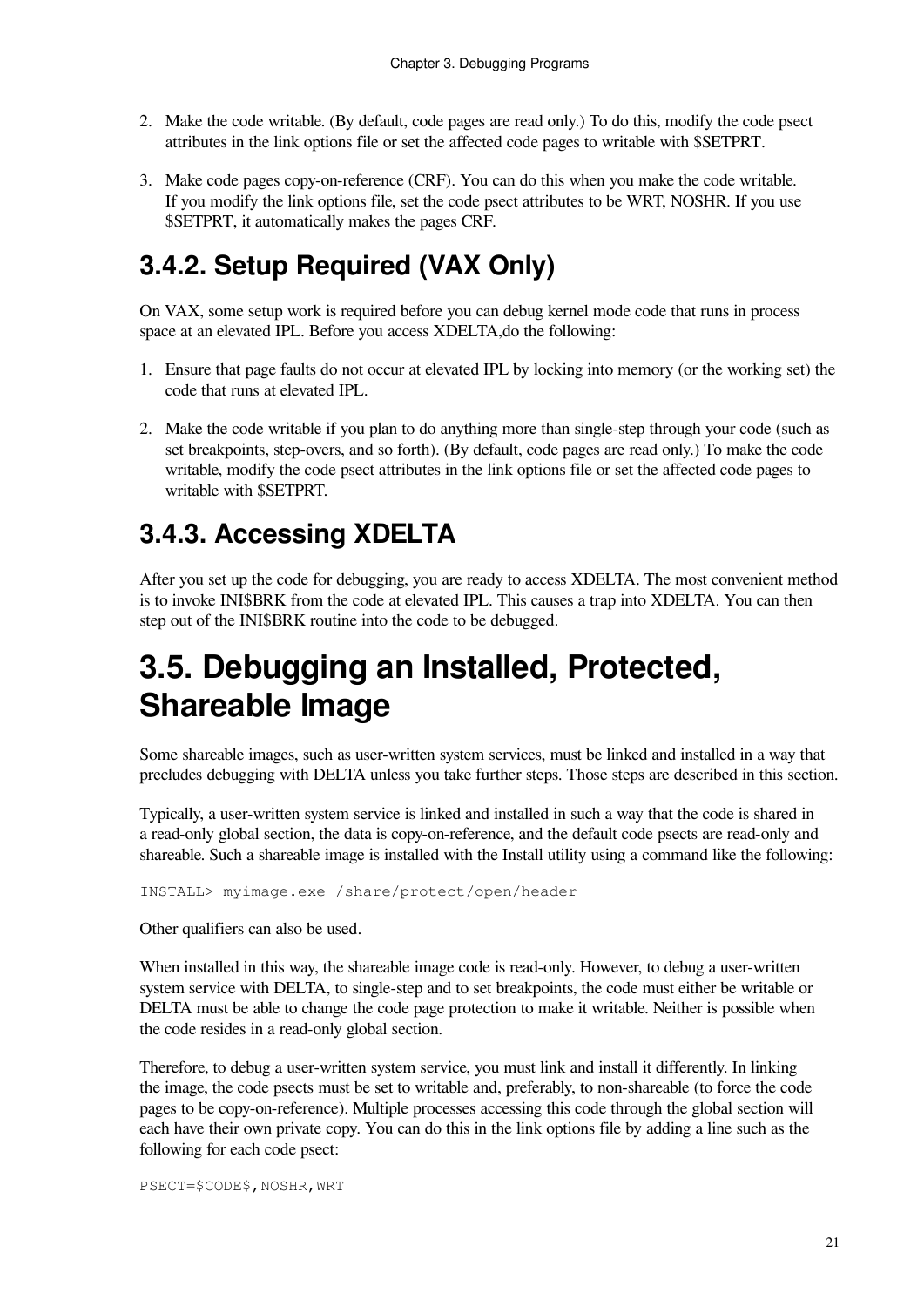Then, the image must be installed writable with the /WRITE qualifier and without the /RESIDENT qualifier, as follows:

INSTALL> myimage.exe /share/protect/open/header/write

After you have installed the image in this way, you can use DELTA to set breakpoints in the shareable image code and single-step through it.

# <span id="page-27-0"></span>**3.6. Using XDELTA on Multiprocessor Computers**

On multiprocessor computers, only one processor can use XDELTA at a time. If a second processor attempts to enter XDELTA when another processor has already entered it, the second processor waits until the first processor has exited XDELTA. If the processor using XDELTA sets a breakpoint, other processors are aware of the breakpoint. Therefore, when the code with the XDELTA breakpoint is executed on another processor, that processor will enter XDELTA and stop at the specified breakpoint.

On Alpha and VAX systems, XDELTA uses its own system control block (SCB) to direct all interrupt handling to an error handling routine in XDELTA. Therefore, an error encountered by XDELTA does not affect any other processors that share the standard system SCB. On I64 systems, the implementation is different, but the outcome is the same: XDELTA avoids causing errors that could lead to unintended effects to other processors.

On VAX, when a breakpoint is taken by a processor in a multiprocessor environment, the processor's physical identification number is displayed on the XDELTA breakpoint message line as a 2-digit hexadecimal number. The following is an example of a breakpoint message in a multiprocessor environment:

1 BRK AT 00000400 ON CPU 03 00000400/movl #5,r4

On I64 and Alpha, the processor's physical identification number is similarly displayed but the number is decimal instead of hexadecimal with no leading zeros. For example:

BRK 1 AT 20000 ON CPU 2 20000! LDL R1,(R2)

# <span id="page-27-1"></span>**3.7. Debugging Code When Single-Stepping Fails (Alpha Only)**

On Alpha, the use of the S command to single-step occasionally fails and the error message  $E h$ ? is displayed. This can happen either when you are single-stepping through code or when you have stopped at a breakpoint. In each case, it fails because XDELTA does not have write access to the next instruction. Directions on how to continue debugging for both cases follow:

• You are single-stepping through your code and your single-step fails.

You can set other breakpoints and proceed with the  $;P$  command. If this occurs at a JSR or BSR instruction, you can first use the O command and then either single-step (with the S command) or proceed (with the  $;P$  command).

• You have stopped at a breakpoint and your attempt to single-step fails.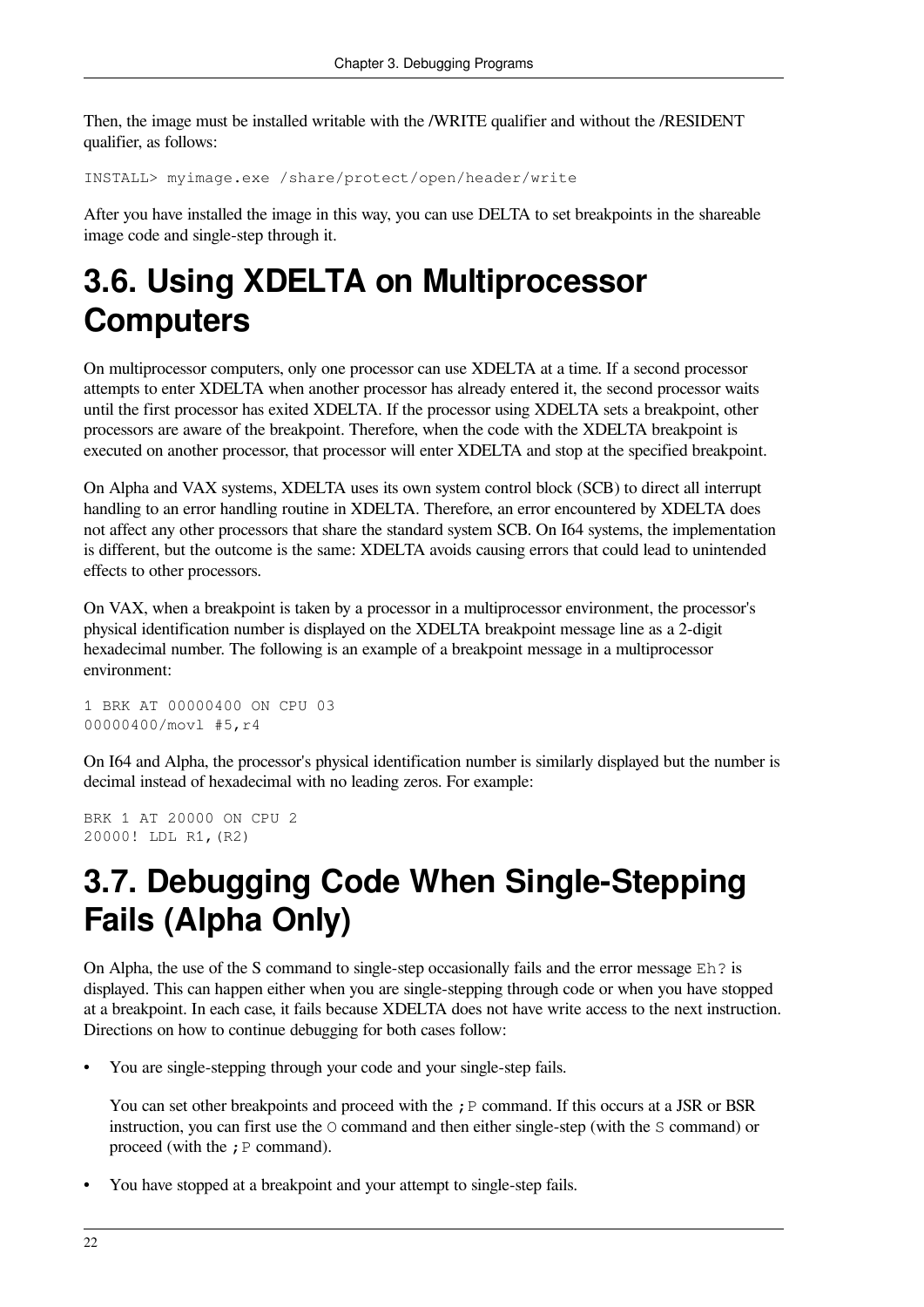You can delete the breakpoint and then proceed with the  $;P$  command. If this occurs at a JSR or BSR instruction, it may be possible to first use the O command and then either single-step (with the S command) or proceed (with the ; P command).

## <span id="page-28-0"></span>**3.8. Debugging Code that Does Not Match the Compiler Listings (I64 and Alpha Only)**

There are two cases when the code in your image does not exactly match your compiler listings. As long as you understand why these differences exist, they should not interfere with your debugging. The explanations follow:

- The compilers generate listings with mnemonics that replace some of the Alpha assembly language instructions. This makes the listings easier to read but can initially cause confusion because the code does not exactly match the code in your image. In every case, there is a 1-to-1 correlation between the line of code in your image and the line of code in your listing.
- In certain situations, the linker can modify the instructions in your image so that they do not exactly match your compiler listings. On Alpha, for example, the linker can replace JSR instructions and the call setup to use a BSR instruction for better performance. On I64, the linker sometimes generates code and performs jumps and calls.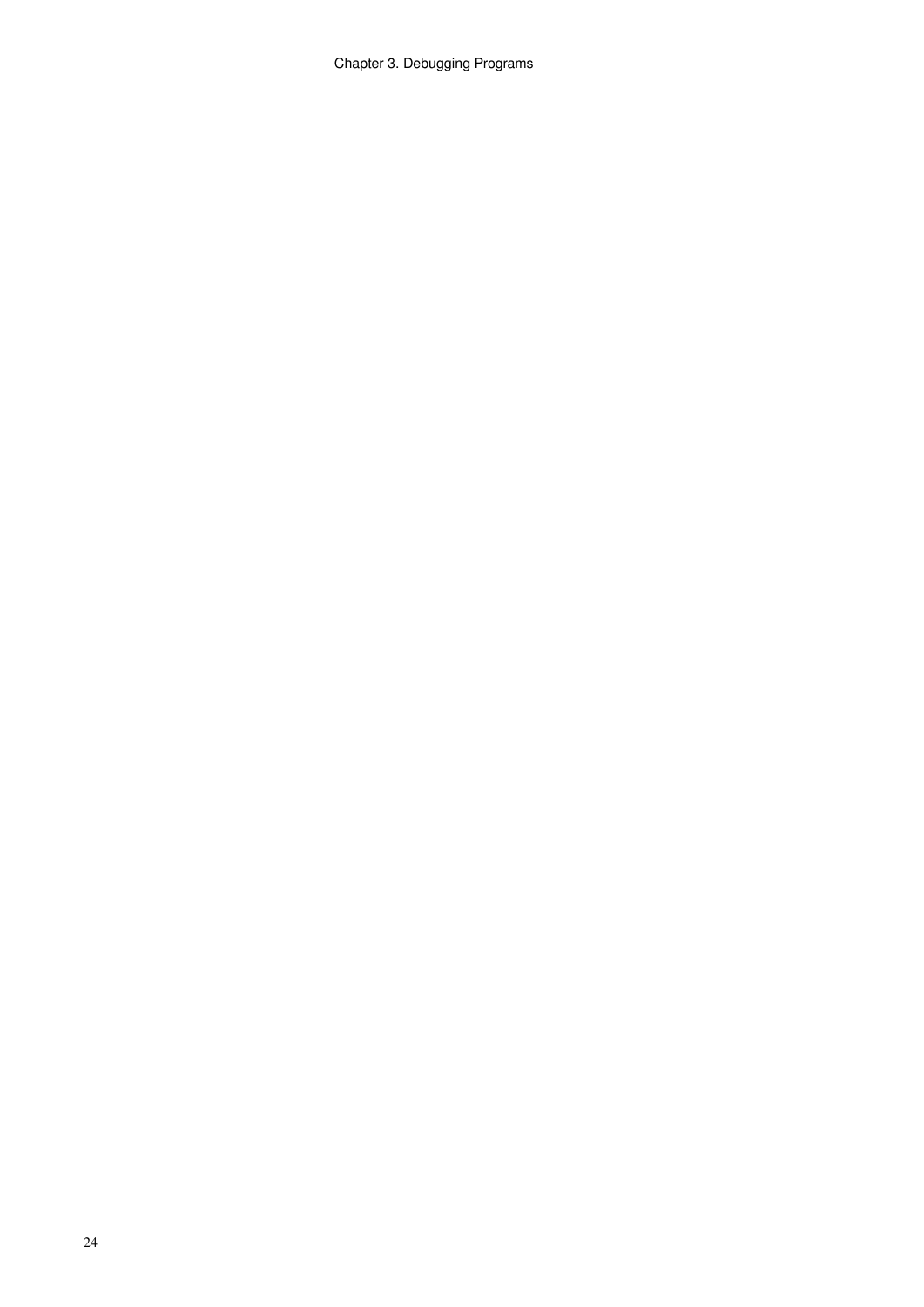# <span id="page-30-0"></span>**Chapter 4. DELTA/XDELTA Commands**

This chapter describes how to use each DELTA and XDELTA command to debug a program. It also describes which commands are used only with DELTA. [Table](#page-30-1) 4.1 provides a summary of the DELTA/ XDELTA commands that are common to OpenVMS I64 and Alpha, and VAX systems. [Table](#page-31-1) 4.2 provides a summary of the DELTA/XDELTA commands that are available only on OpenVMS I64 and Alpha. [Table](#page-31-2) 4.3 provides a summary of the DELTA/XDELTA commands that are available only on OpenVMS I64.

Many commands in this chapter include an example. The program used for all the examples, except those illustrating commands available only on OpenVMS I64 and Alpha, is listed in [Appendix](#page-90-0) C.

### **Command Usage Summary**

DELTA and XDELTA use the same commands, with the following exceptions:

- Only DELTA uses the EXIT and ; M commands and arguments that specify a process identification.
- XDELTA defines some base registers that DELTA does not (see [Chapter](#page-14-0) 2).
- On I64 and Alpha, only DELTA uses the  $; I$  command.

For all OpenVMS platforms, differences are noted in command descriptions.

<span id="page-30-1"></span>Enter the LINEFEED, ESC, TAB, and RETURN commands by pressing the corresponding key.

| <b>Command</b>  | <b>Description</b>                                          |
|-----------------|-------------------------------------------------------------|
| $\Gamma$        | Set Display Mode                                            |
|                 | Open Location and Display Contents in Prevailing Width Mode |
|                 | Open Location and Display Contents in Instruction Mode      |
| <b>LINEFEED</b> | Close Current Location, Open Next                           |
| <b>ESC</b>      | Open Location and Display Previous Location                 |
| <b>TAB</b>      | Open Location and Display Indirect Location                 |
| $^{\dagger}$    | Open Location and Display Contents in ASCII Mode            |
| <b>RETURN</b>   | <b>Close Current Location</b>                               |
| ;B              | <b>Breakpoint</b>                                           |
| ;P              | Proceed from Breakpoint                                     |
| ;G              | Go                                                          |
| S               | <b>Step Instruction</b>                                     |
| $\mathbf{O}$    | Step Instruction over Subroutine                            |
| ;D'string'      | Deposit ASCII String                                        |
| E               | <b>Execute Command String</b>                               |
| ;X              | <b>Load Base Register</b>                                   |
| $=$             | Display Value of Expression                                 |
| :M <sup>1</sup> | Set All Processes Writable (available only on DELTA)        |

**Table 4.1. DELTA/XDELTA Command Summary (All platforms)**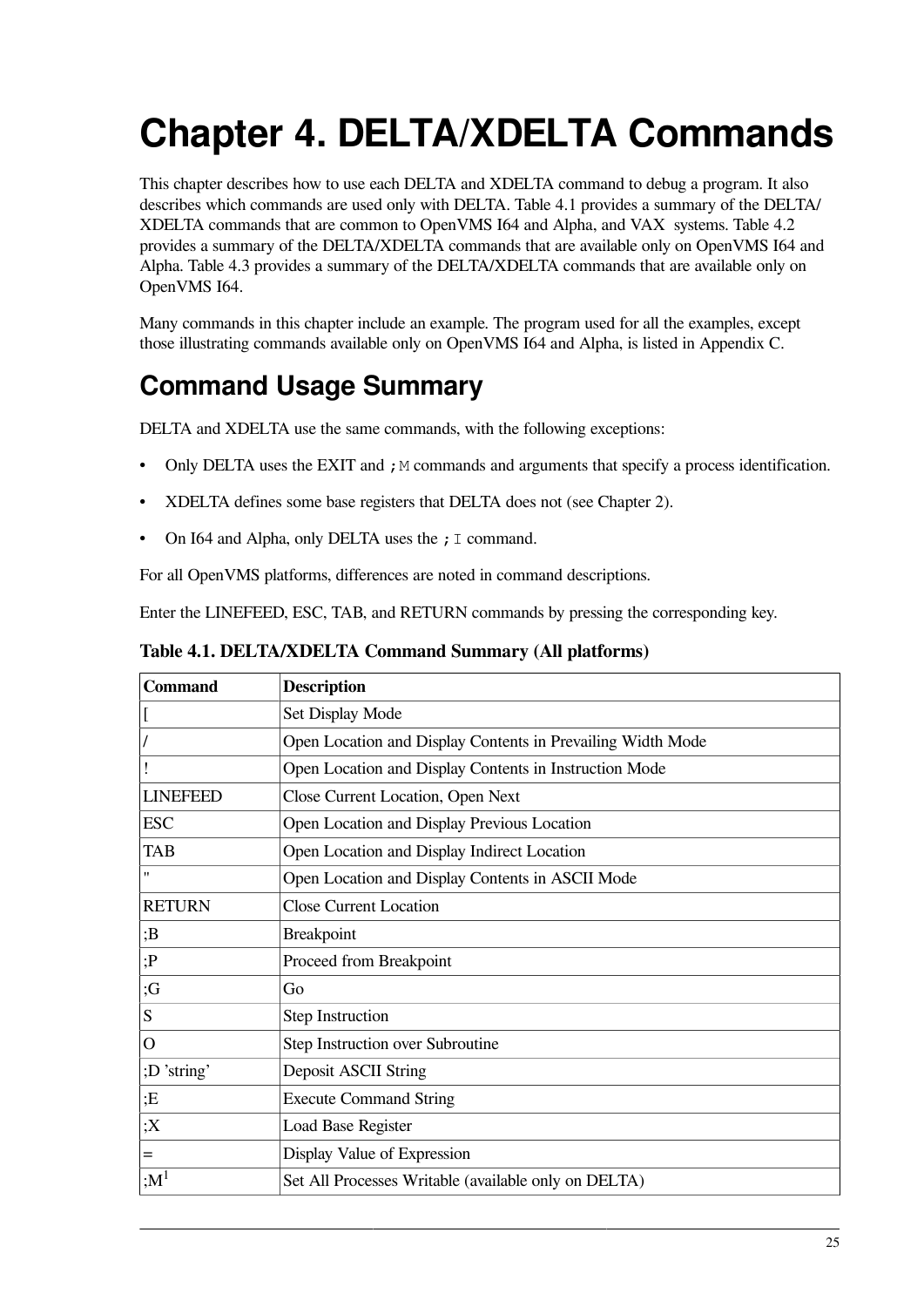| <b>Command</b> | <b>Description</b>                                                                                                |
|----------------|-------------------------------------------------------------------------------------------------------------------|
| $\cdot M^2$    | Set All Processes Writable; also, set selected registers of other processes writable<br>(available only on DELTA) |
| ±∪             | Lists Names and Locations of Loaded Executive Images                                                              |
| <b>EXIT</b>    | Exit from DELTA debugging session                                                                                 |
| l <del>.</del> |                                                                                                                   |

VAX specific

 $2$ I64 and Alpha specific

<span id="page-31-1"></span>The commands in [Table](#page-31-1) 4.2 are available only on OpenVMS I64 and Alpha.

**Table 4.2. DELTA/XDELTA Command Summary (I64 and Alpha Only)**

| <b>Command</b>     | <b>Description</b>                                                                                                                                                                                                       |
|--------------------|--------------------------------------------------------------------------------------------------------------------------------------------------------------------------------------------------------------------------|
| : D                | Dumps a region of memory                                                                                                                                                                                                 |
| ;Q                 | Validate queue                                                                                                                                                                                                           |
| ;C                 | Force system to bug check and crash                                                                                                                                                                                      |
| :W                 | Locate and display the executive image that contains the specified address                                                                                                                                               |
| $:$ $\overline{I}$ | Locate and display information about the current main image that contains the<br>specified address; also display information about all shareable images activated by<br>the current main image (available only on DELTA) |
| H:                 | Display on video terminal or at hard copy terminal                                                                                                                                                                       |
| \string\           | Display the ASCII text string enclosed in backslashes                                                                                                                                                                    |

<span id="page-31-2"></span>The commands in [Table](#page-31-2) 4.3 are available only on OpenVMS I64.

#### **Table 4.3. DELTA/XDELTA Command Summary (I64 Only)**

| Command        | Description                                       |
|----------------|---------------------------------------------------|
| $\blacksquare$ | Display the address of the interrupt stack frame. |

# <span id="page-31-0"></span>**[ (left angle bracket)—Set Display Mode**

[ (left angle bracket) — Sets the width mode of displays produced by DELTA/XDELTA commands.

### **Synopsis**

[ mode

#### **Argument**

mode

Specifies the display mode as follows:

| <b>Mode</b> | <b>Meaning</b>                                                                                          |
|-------------|---------------------------------------------------------------------------------------------------------|
|             | Byte mode. Subsequent open and display location commands display the contents of one byte<br>of memory. |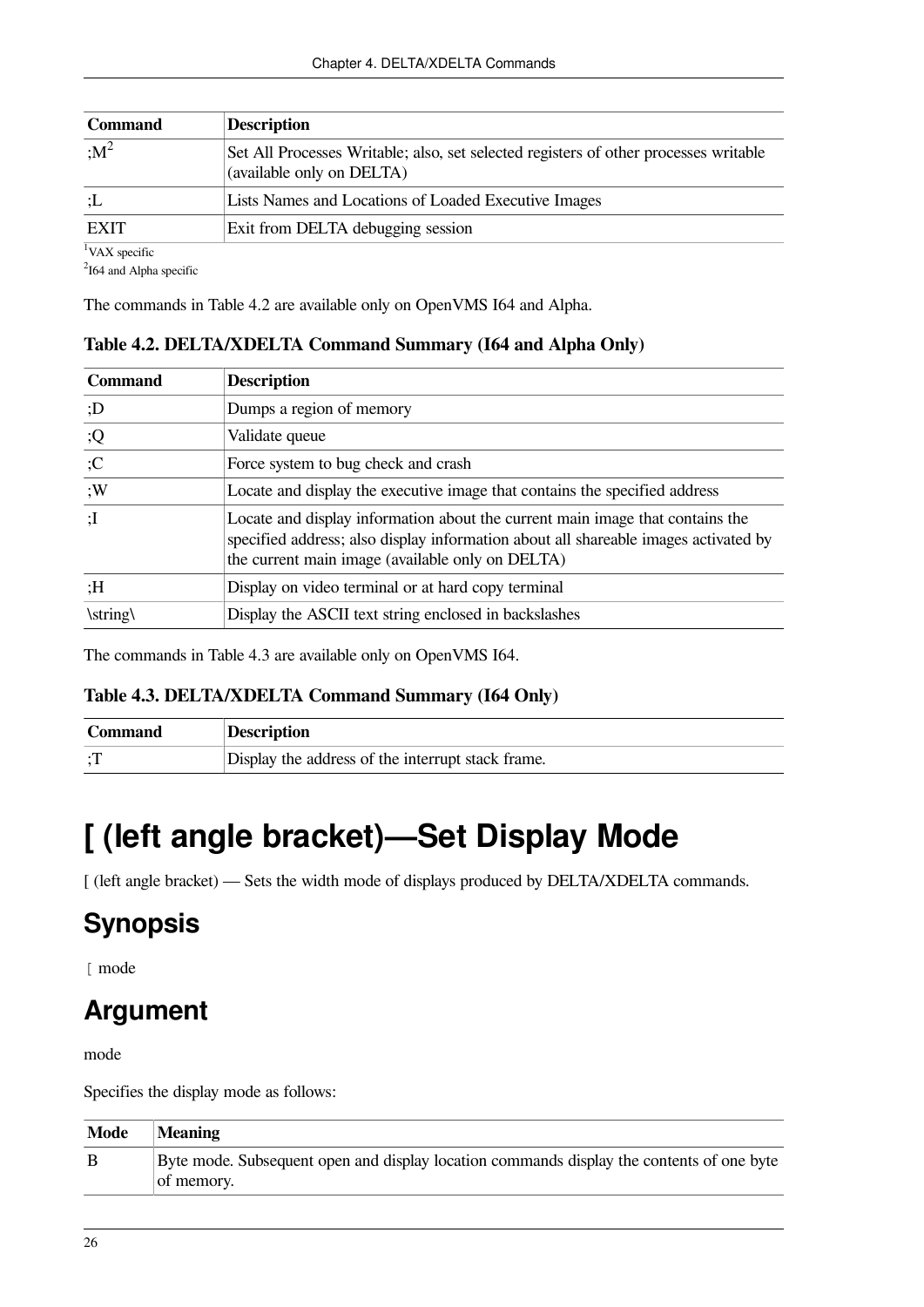| Mode | <b>Meaning</b>                                                                                                                          |
|------|-----------------------------------------------------------------------------------------------------------------------------------------|
|      | Longword mode. Subsequent open and display location commands display the contents of a<br>longword of memory. This is the default mode. |
| W    | Word mode. Subsequent open and display location commands display the contents of one<br>word of memory.                                 |

On I64 and Alpha, the following modes are also available.

| Mode         | <b>Meaning</b>                                                                                                |
|--------------|---------------------------------------------------------------------------------------------------------------|
| $\mathsf{A}$ | Address display of 32-bit/64-bit. Subsequent address displays will be 64 bits.                                |
| O            | Quadword mode. Subsequent open and display location commands display the contents of a<br>quadword of memory. |

#### **Description**

The Set Display Mode command changes the prevailing display width to byte, word, longword, or quadword. The default display width is longword on Alpha and VAX, quadword on I64. The display mode remains in effect until you enter another Set Display Mode command.

### **Example**

| RO/   | 00000001 | o |
|-------|----------|---|
| - F B |          | ø |
| R0/   | 01       | ❸ |

- $\bullet$ Contents of general register 0 (R0) are displayed using the / command. The display is the default mode, longword.
- Display mode is changed to byte mode using the [B command.]  $\bullet$
- <span id="page-32-0"></span> $\bullet$ Contents of R0 are displayed in byte mode. The least significant byte is displayed.

## **/ (forward slash)—Open Location and Display Contents in Prevailing Width Mode**

/ (forward slash) — Opens a location and displays its contents in the prevailing display mode.

### **Synopsis**

[pid:] [start-addr-exp] [end-addr-exp]/ current-contents [new-exp]

#### **Arguments**

[pid]

The internal process identification (PID) of a process you want to access. If you specify zero or do not specify a PID, the default process is the current process. This argument cannot be used with XDELTA.

If you use the *pid* argument, every time you use this command during the debugging session the contents of the same process are displayed, unless you specify a different *pid*.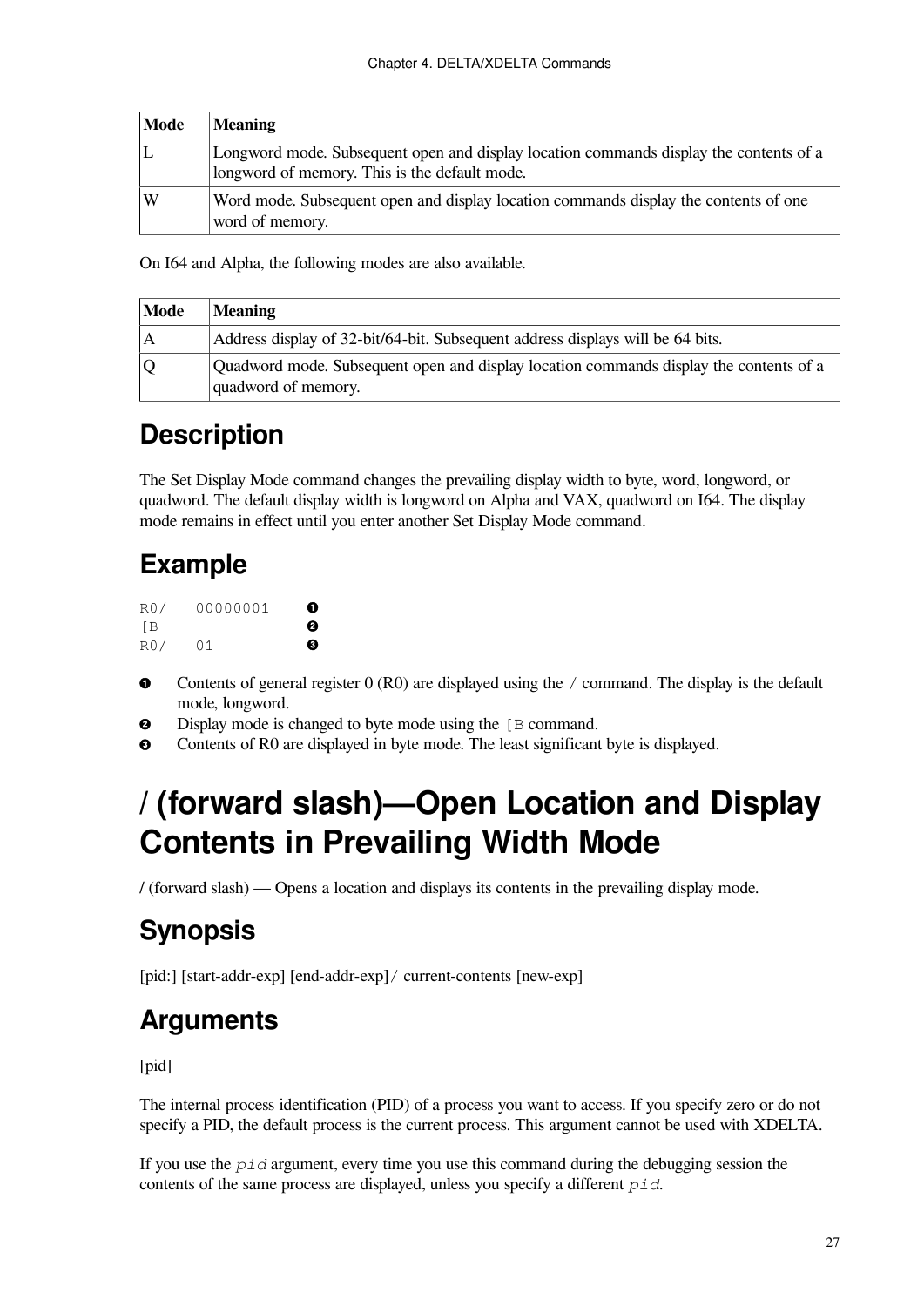You can obtain the internal PID of processes by running the System Dump Analyzer utility (SDA). Use the SDA command SHOW SUMMARY to determine the external PID. Then use the SDA command SHOWPROCESS/INDEX to determine the internal PID. For more information about using SDA commands, see your operating system's *VMS System Dump Analyzer Utility Manual*.

#### **Note**

The register examples in the descriptions of *start-addr-exp* and *end-addr-exp* apply to both VAX and Alpha register. (Alpha register numbers are displayed in decimal, and VAX register numbers are displayed in hexadecimal.)

[start-addr-exp]

The address of the location to be opened, or the start of a range of addresses to be opened. If not specified, the address displayed is that currently specified by the symbol **Q** (last quantity displayed). Use the following syntax to display a single address location:

start-addr-exp/

You can also specify a register for this parameter. For example, if you want to view the contents of general register 3 (R3), enter the following DELTA/XDELTA command:

R3/

[end-addr-exp]

The address of the last location to be opened. Use the following syntax to display a range of address locations:

start-addr-exp,end-addr-exp/

You can also specify a range of registers. For example, if you want to view the contents of general registers 3 through 5, enter the following DELTA/XDELTA command:

R3,R5/

If you specify an address expression for *end-addr-exp* that is less than *start-addr-exp*, DELTA/XDELTA displays the contents of *start-addr-exp* only.

current-contents

You do not specify this parameter. It is a hexadecimal value, displayed by DELTA/XDELTA, of the contents of the location (or range of locations) you specified with the *pid* argument and the address expression. It is displayed in the prevailing width display mode.

[new-exp]

An expression, the value of which is deposited into the location just displayed. If you specify *new-exp* after a range of locations, the new value is placed only in the last location (specified by *end-addrexp*).

When you specify *new-exp*, terminate the command by pressing the **Return** key.

If you want to deposit a new value into a location in another process (that is, you specified a PID other than the current process), you must have already set the target process to be writable using the  $\chi$ M command.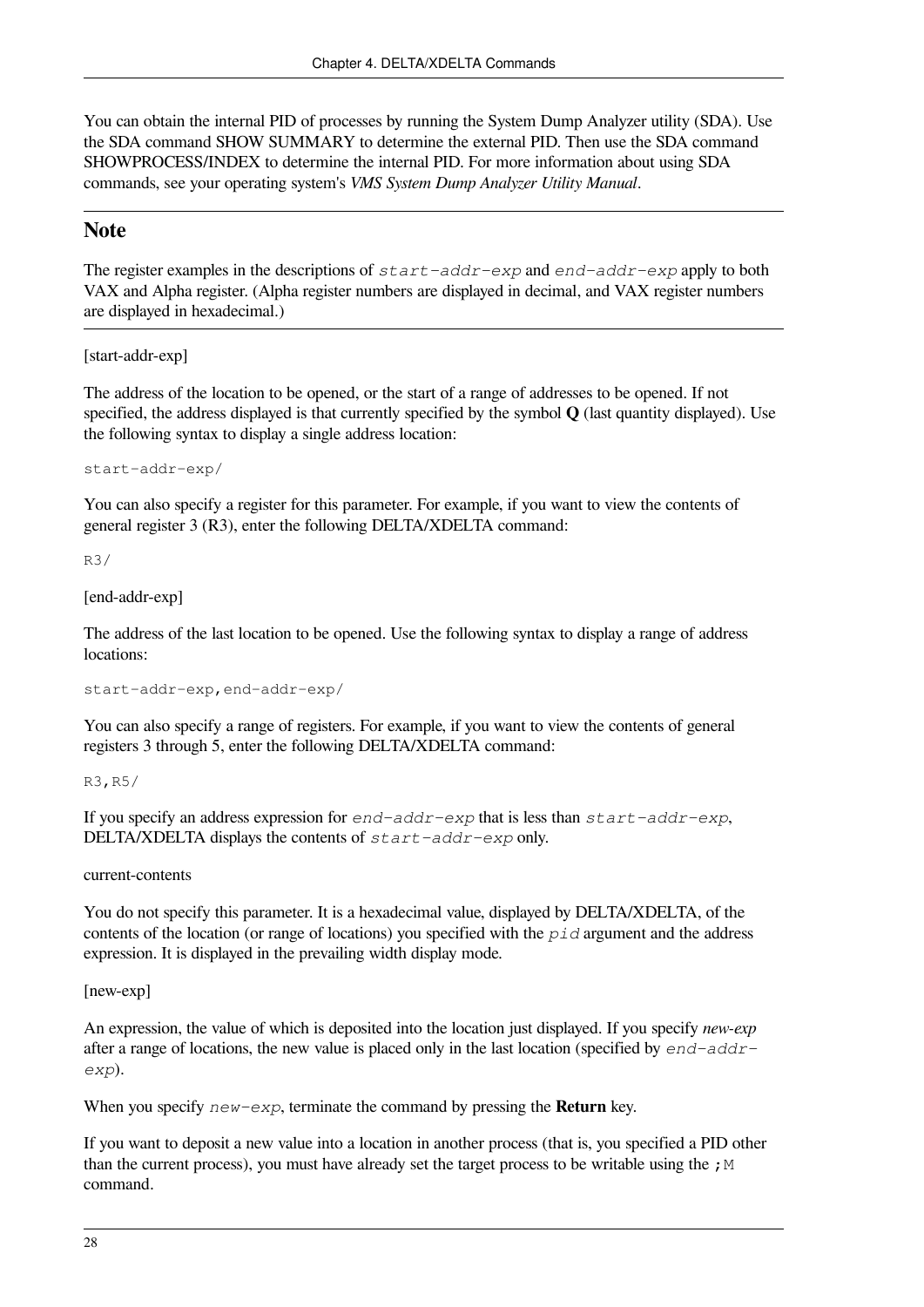If the value you deposit is longer than the last location where it will be deposited, the new value overwrites subsequent locations. For example, the values at address locations 202 and 204 are as follows:

```
202/ 05D053D4
204/ C05405D0
```
If you deposited the value *FFFFFFFFF* at address 202, the overflow value would overwrite the value stored at address location 204, as follows:

202/ 05D053D4 FFFFFFFFF **Return** 204/ C054FFFF

#### **Description**

The Open Location and Display Contents command opens the location or range of locations at *start-addr-exp* and displays *current-contents*, the contents of that location, in hexadecimal format. You can place a new value in the location by specifying an expression. A new value overwrites the last value displayed.

To display a range of locations, give the *start-addr-exp* argument as the first address in the range, followed by a comma, followed by the last address in the range (the *end-addr-exp* argument). For example, if you want to display all locations from 402 to 4F0, the command is as follows:

402,4F0/

This command changes the current address (. symbol) to the contents of the opened location. A subsequent Close Location command does not change the current address. However, a subsequent Close Current Location and Open Next command (ESC or LINEFEED) executes as follows:

- Writes any *new-exp* specified
- Closes the location opened by the / command
- Adds the number of bytes (defined by the prevailing display width mode) to the address just opened with the / command
- Changes the current address to the new value
- Opens the new location and displays the contents

The display mode remains hexadecimal until the next Open Location and Display Contents in Instruction Mode (!) command or Open Location and Display Contents in ASCII Mode (") command.

In DELTA, not XDELTA, processes having the CMKRNL privilege can examine the address space of any existing process. Use *pid* to specify the internal PID of the process you want to examine. For example, use the following command to view address location 402 in the process with a PID of 00010010:

```
00010010:402/
```
On I64 and Alpha, DELTA also permits the examination of general purpose registers in another process. The PID specifies the internal PID of the process you want to examine. For example, use the following command to examine R5 in the process with a PID of 00010010:

```
00010010:R5/
```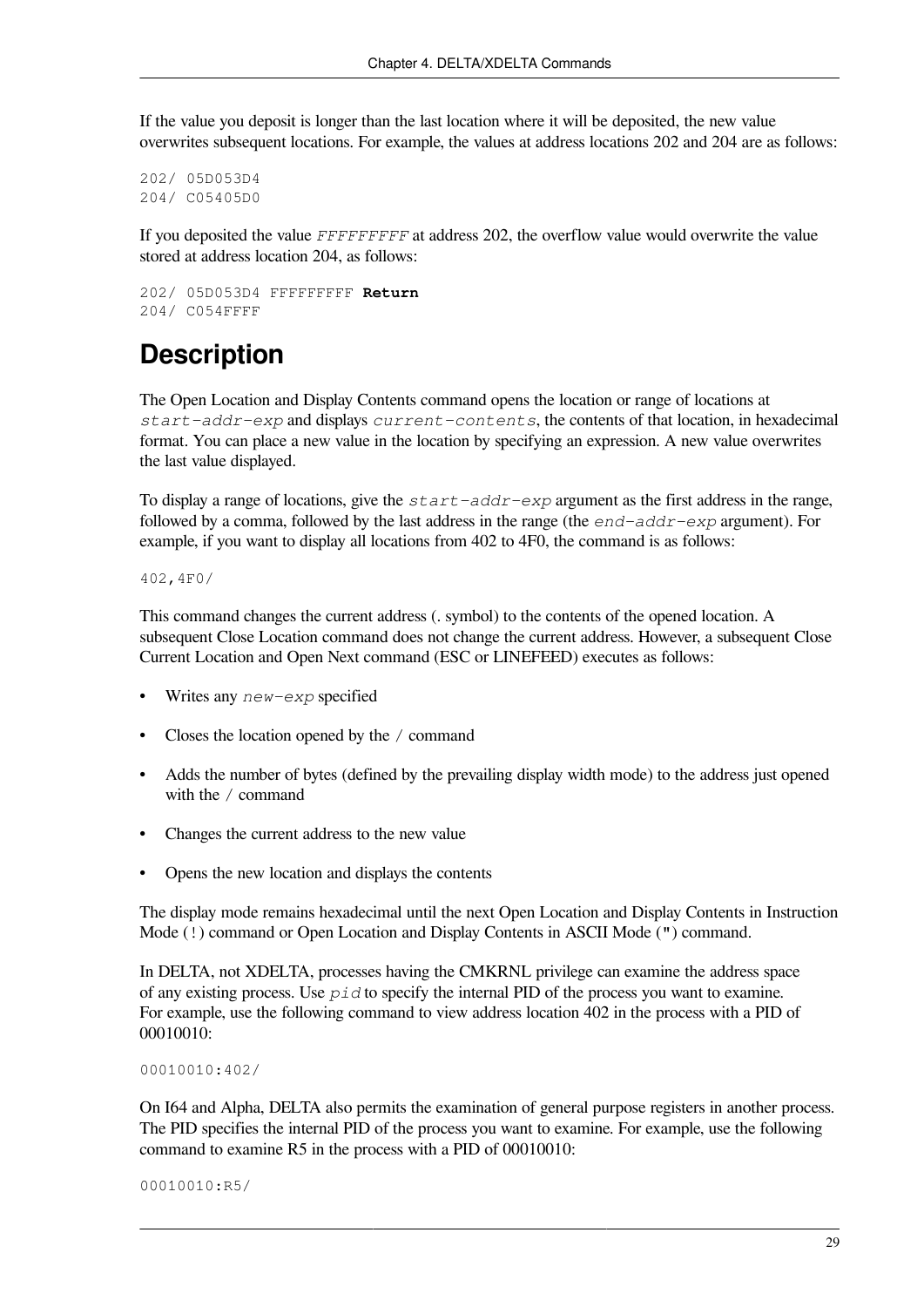#### **Example**

R0,R9/00000001 R1/00000000 R2/00000226 R3/7FF2AD94 R4/000019B4 R5/00000000 R6/7FF2AA49 R7/8001E4DD R8/7FFED052 R9/7FFED25A

<span id="page-35-0"></span>Contents of all the general registers R0 through R9 are displayed.

# **! (exclamation mark)—Open Location and Display Contents in Instruction Mode**

! (exclamation mark) — Displays an instruction and its operands.

### **Synopsis**

[pid:] [start-addr-exp] [end-addr-exp] !

#### **Arguments**

[pid]

The internal process identification (PID) of a process you want to access. If you specify zero, or do not specify any PID, the default process is the current process. This argument cannot be used with XDELTA.

Subsequent open location and display contents commands, issued after using the *pid* argument, display the contents of the location of the specified process until you specify another PID with this command.

You can obtain the internal PID of processes by running the System Dump Analyzer utility (SDA). Use the SDA command SHOW SUMMARY to determine the external PID. Then use the SDA command SHOW PROCESS/INDEX to determine the internal PID. For more information about SDA commands, see your operating system's *VMS System Dump Analyzer Utility Manual*.

[start-addr-exp]

The address of the instruction, or the first address of the range of instructions, to display. If you do not specify this parameter, the address displayed is that currently specified by Q (last quantity displayed). When you want to view just one location, the syntax is as follows:

start-addr-exp!

[end-addr-exp]

The address of the last instruction in the range to display. When you want to view several instructions, the syntax is as follows:

start-addr-exp,end-addr-exp!

Each location within the range is displayed with the address, a slash  $\left(\frac{\ }{\right)}$ , and the machine instruction.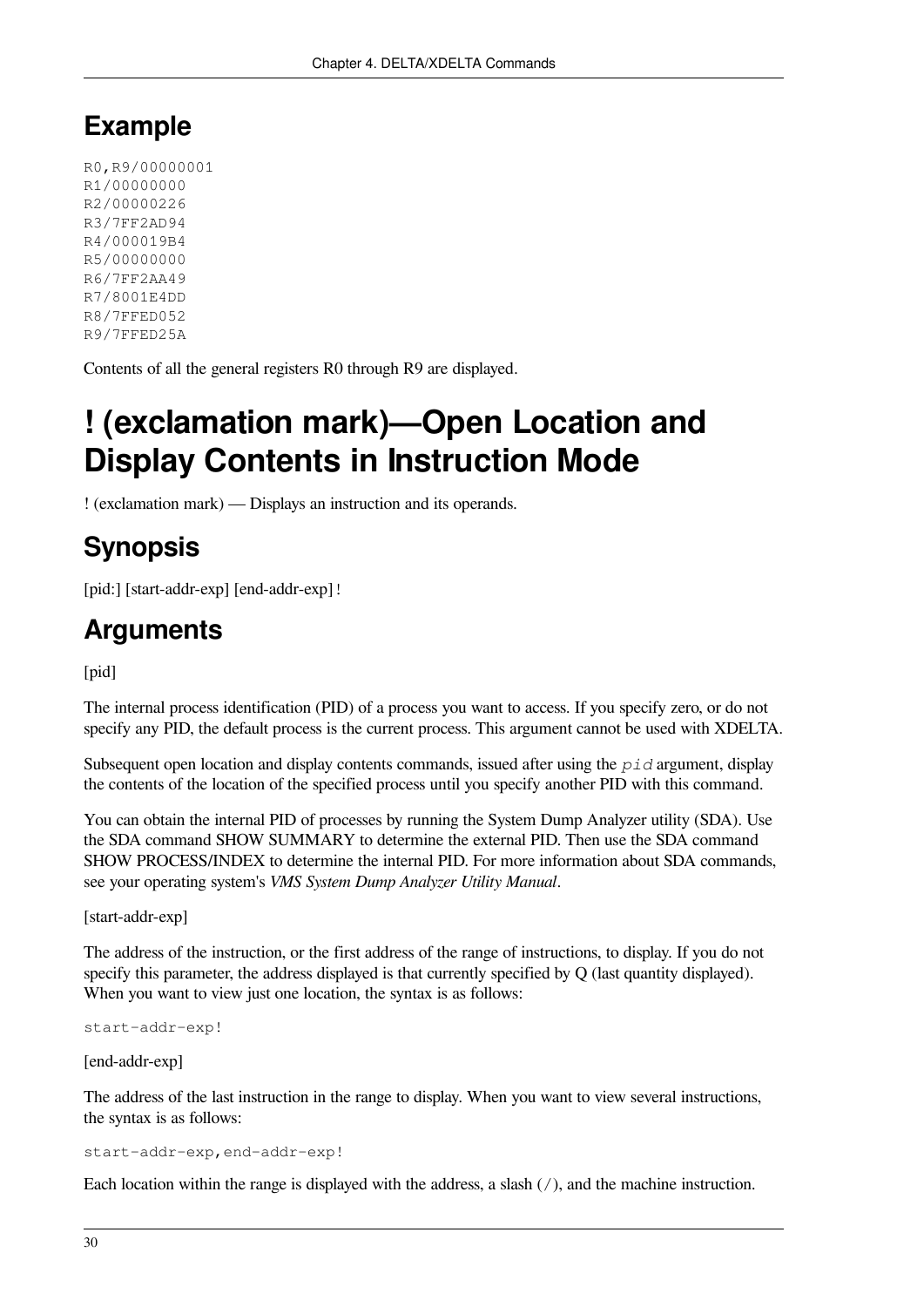The Open Location and Display Contents in Instruction Mode command displays the contents of a location or range of locations as a machine instruction. DELTA/XDELTA does not make any distinction between reasonable and unreasonable instructions or instruction streams.

This command does not allow you to modify the contents of the location. The command sets a flag that causes subsequent Close Current Location and Display Next (LINEFEED) and Open Location and Display Indirect Location (TAB) commands to display MACRO instructions. You can clear the flag by using the Open Location and Display Contents (/) command, which displays the contents of the location as a hexadecimal number, or Open Location and Display Contents in ASCII Mode ("), which displays the contents of the location in ASCII.

When an address appears as an instruction's operand, DELTA/XDELTA sets the Q symbol to that address. Then enter ! again to go to the address specified in the instruction operand. DELTA/XDELTA changes Q only for operands that use program-counter or branch-displacement addressing modes; Q is not altered for operands that use literal and register addressing modes. This feature is useful for branches that follow.

## **Examples**

The following examples illustrate the command on each OpenVMS platform.

I64 example:

| G0BF5D60! | add    | $r33 = 0008, r33;$                              | 0 |
|-----------|--------|-------------------------------------------------|---|
| 80BF5D62! | nop.i  | $000000$ ::                                     | 0 |
| 80BF5D70! | 1d4    | $r2 = [r2]$ ;                                   |   |
| 80BF5D71! | nop.m  | 000000                                          |   |
| 80BF5D72! | sxt4   | $r2 = r2$ ;                                     |   |
| 80BF5D80! | cmp.eq | $p14$ , $p0 = r2$ , r0                          |   |
| 80BF5D81! | nop.f  | 000000                                          |   |
|           |        | 80BF5D82! (p14) br.cond.dpnt.few.clr 0000030 ;; |   |
| 80BF5D90! | 1d8    | $r14 = [r2]$ , 008;;                            |   |
| 80BF5D91! | nop.m  | 000000                                          |   |
| 80BF5D92! | mov    | $b7 = r14$ ;                                    |   |
| 80BF5DA0! | 1d8    | $r1 = [r2]$                                     |   |

 $\bullet$ The instruction at the base address G0BF5D60 is displayed using the ! command. XDELTA displays an add instruction.

After typing a LINEFEED command, XDELTA displays the next instruction location and the  $\boldsymbol{e}$ instruction at that address, and so on.

Alpha example:

| 30000!    | LDA | SP,#XFFE0(SP) | ➊ |
|-----------|-----|---------------|---|
| 00030004! | BIS | R31, R31, R18 | ❷ |

- $\bullet$ The instruction at address 30000 is displayed using the ! command. DELTA/XDELTA displays a LDA instruction. Note that unlike on a VAX computer, an absolute address never appears in an instruction operand. So the value of Q has no use after an instruction display.
- $\boldsymbol{\Theta}$ After typing a LINEFEED command, DELTA/XDELTA displays the next instruction location and the instruction at that address.

VAX example: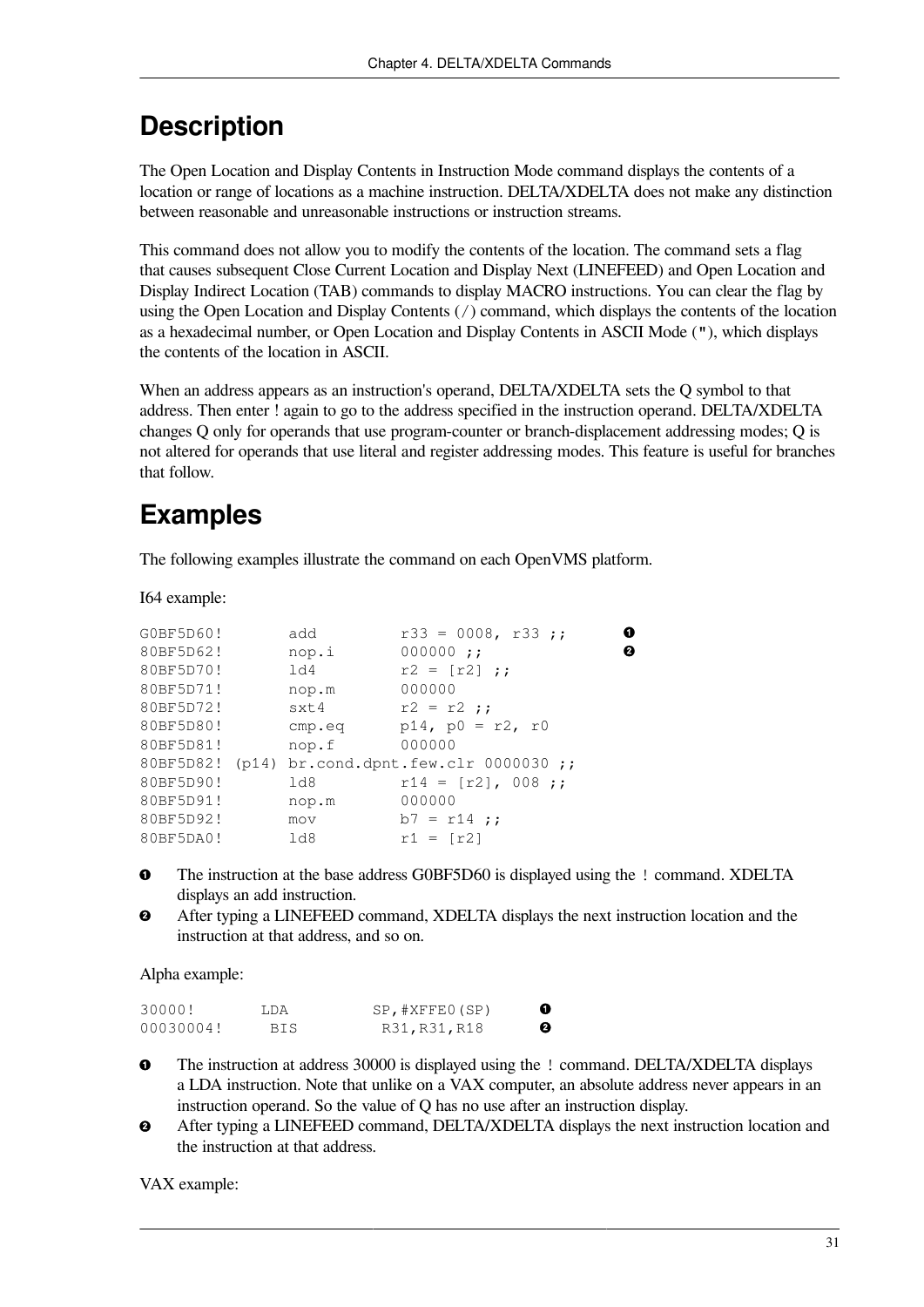```
69B!
BRB 0000067A O
!
CLRQ - (SP)\boldsymbol{\Omega}
```
- The instruction at address 69B is displayed using the ! command. DELTA/XDELTA displays a  $\Omega$ branch instruction and sets Q (last address location displayed) to the branch address 67A.
- $\boldsymbol{e}$ The instruction at address 67A is displayed using the ! command. The value of Q is used as the address location.

## **" (double quote)—Open Location and Display Contents in ASCII**

" (double quote) — Displays the contents of a location as an ASCII string.

## **Synopsis**

[pid:] start-addr-exp [end-addr-exp]"

### **Arguments**

[pid]

The internal process identification (PID) of a process you want to access. If you specify zero, or do not specify any PID, the default process is the current process. This argument cannot be used with XDELTA.

Subsequent open location and display contents commands issued after using the *pid* argument, display the contents of the location of the specified process until you specify another PID with this command.

You can obtain the internal PID of processes by running the System Dump Analyzer utility (SDA). Use the SDA command SHOW SUMMARY to determine the external PID. Then use the SDA command SHOW PROCESS/INDEX to determine the internal PID. For more information about SDA commands, see your operating system's *VMS System Dump Analyzer Utility Manual*.

[start-addr-exp]

The address of the location, or the start of a range of locations, to be displayed. If you want to view one location, the syntax is as follows:

```
start-add-exp"
```
[end-addr-exp]

The last address within a range of locations to be viewed. If you want to view a series of locations, the syntax is as follows:

```
start-add-exp,end-addr-exp"
```
### **Description**

The Open Location and Display Contents in ASCII command opens the location or range of locations at *start-addr-exp* and displays the contents in ASCII format. This command does not change the width of the display (byte,word, longword) from the prevailing mode. If the prevailing mode is word mode, two ASCII characters are displayed; if byte mode, one character is displayed.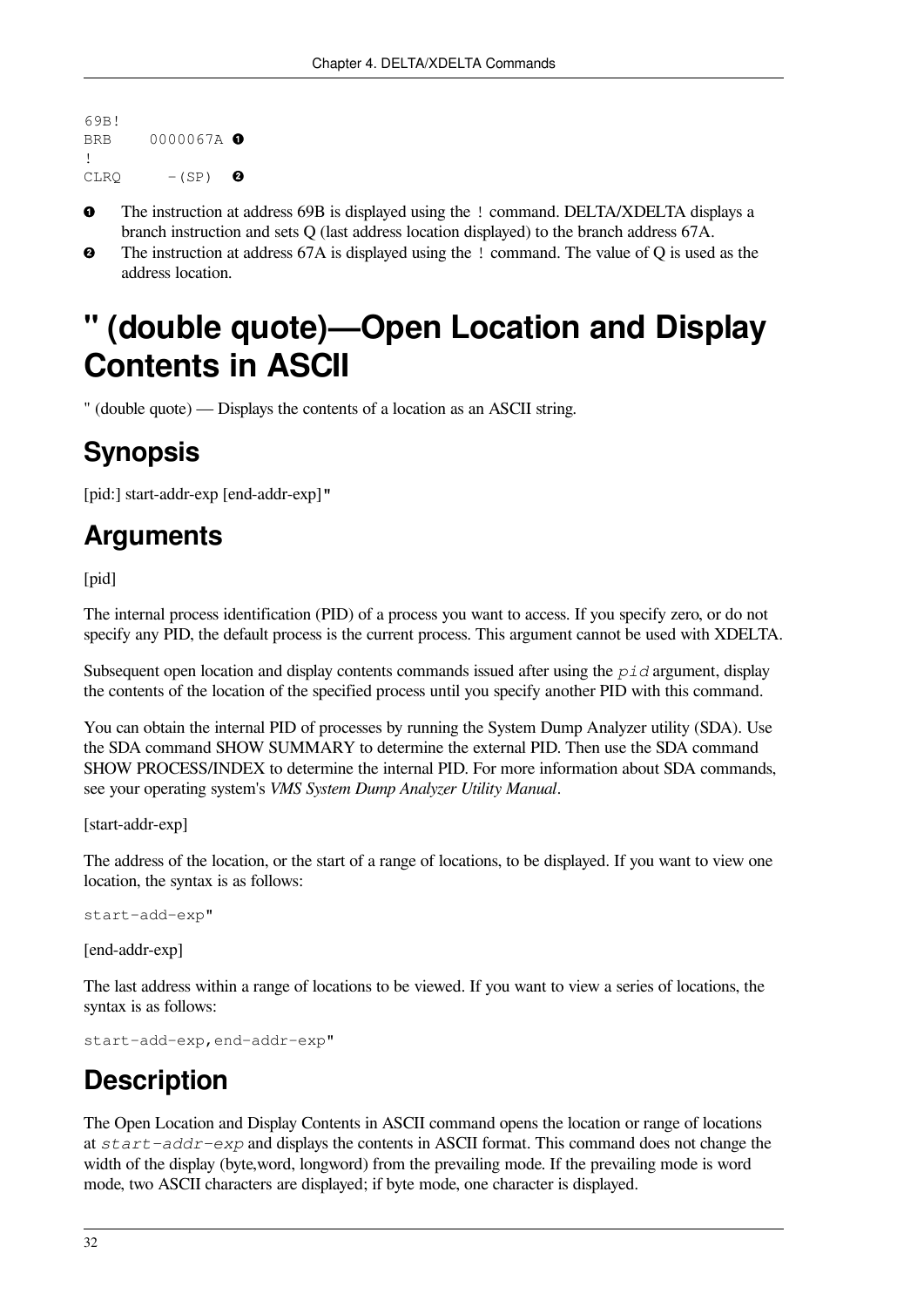The display mode remains ASCII until you enter the next Open Location and Display Contents command (/) or Open Location and Display Contents in Instruction Mode command (!). These commands change the display mode to hexadecimal or instruction, respectively.

You can modify the contents of the locations, starting at *start-addr-exp*, with the Deposit ASCII string (') command.

## **Example**

```
235FC2 [W/415A 
               \bullet235FC2" ZA @ Linefeed @
235FC4/PP
```
- $\bullet$ The current display mode is word (displays one word in hexadecimal).
- The " command changes the prevailing display mode to ASCII but does not affect the width of the  $\boldsymbol{\Theta}$ display.
- $\bullet$ The next Close Current Location, Open Next command (LINEFEED), determines the address of the location to open by adding the width, in bytes, to the value contained in the symbol . (the current address). Then it opens the number of bytes equal to the width of the prevailing display mode, which in this example is two bytes.

The ASCII representation of the contents of the location presents the bytes left to right, while the hexadecimal representation presents them right to left.

## <span id="page-38-0"></span>**' (single quote)—Deposit ASCII String**

' (single quote) — Deposits the ASCII string at the current address.

## **Synopsis**

' string '

## **Arguments**

string

The string of characters to be deposited.

## **Description**

The Deposit ASCII String command deposits *string* at the current location (.) in ASCII format. The second apostrophe is required to terminate the string. All characters typed between the first and second apostrophes are entered as ASCII character text. Avoid embedding an apostrophe (') within the string you want to deposit.

When you want to use key commands (LINEFEED, RETURN, ESC, or TAB), press the key. These commands are entered as text.

This command stores the characters in 8-bit bytes and increments the current address (.) by one for each character stored.

This command does not change the prevailing display mode.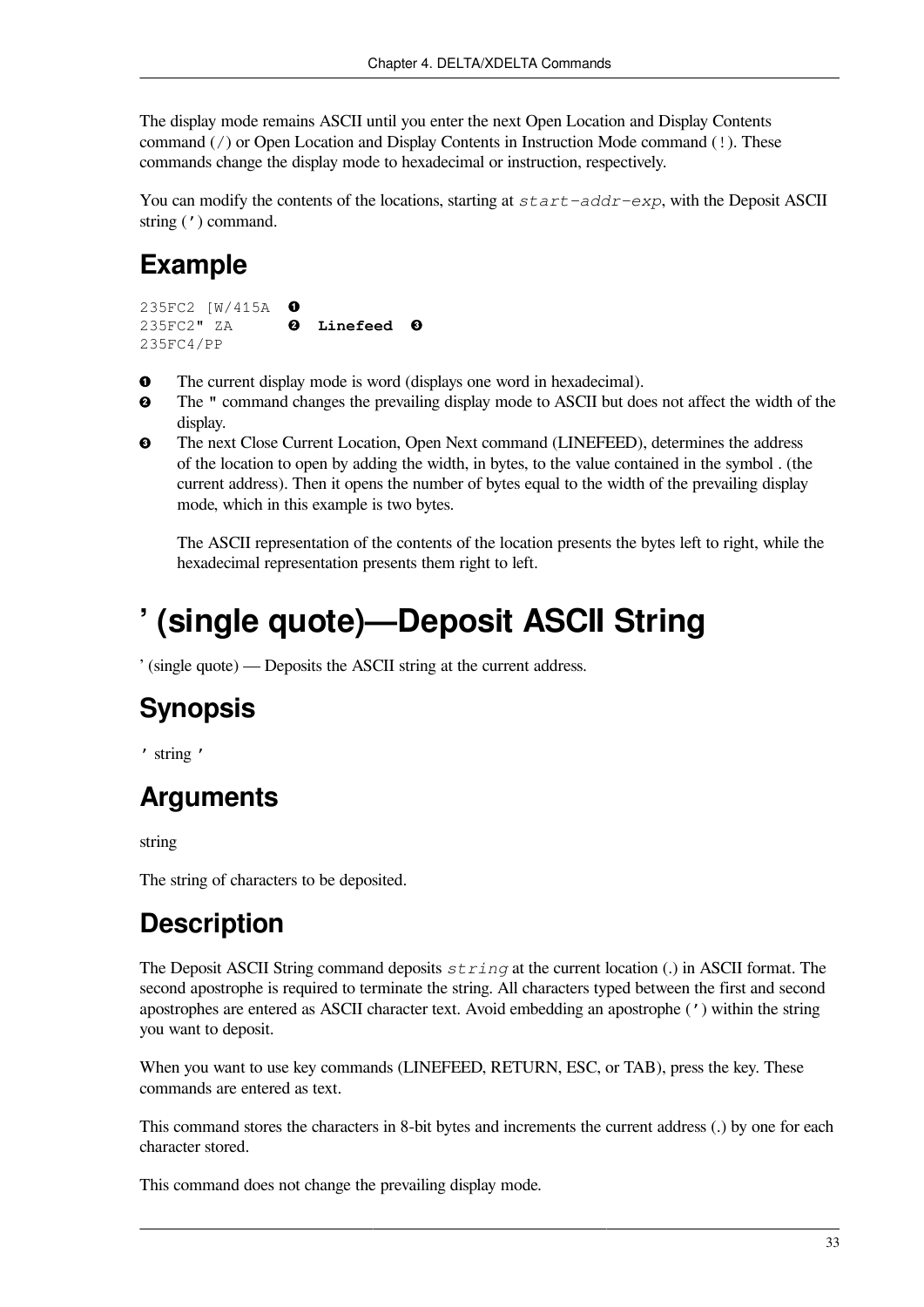## **Example**

```
7FFE1600/'R0/ Linefeed Linefeed'
```
The ASCII string "R0/ LINEFEED LINEFEED" is stored at address 7FFE1600. This string, if subsequently executed with the  $;E$  command, examines the contents of general register 0 (the command R0/), then examines two subsequent registers (using two LINEFEED commands).

# **= (equal sign)—Display Value of Expression**

= (equal sign) — Evaluates an expression and displays its value.

## **Synopsis**

expression =

## **Argument**

expression

The expression to be evaluated.

## **Description**

The Display Value of Expression command evaluates an expression and displays its value in hexadecimal. The expression can be any valid DELTA/XDELTA expression. See [Section](#page-14-0) 2.1 for a description of DELTA/XDELTA expressions.

All calculations and displays are in hexadecimal in the prevailing length mode.

#### **Note**

Because DELTA and XDELTA treat the space as an addition operator, do not enter an unnecessary space.

## **Example**

FF+1=00000100  $\Omega$ A-1=00000009  $\boldsymbol{\Omega}$ 

FF 16 and 1 16 are added together. DELTA/XDELTA displays the sum in hexadecimal.  $\mathbf o$ 

 $\boldsymbol{\Omega}$ 1  $_{16}$  is subtracted from A  $_{16}$ . DELTA/XDELTA displays the result in hexadecimal.

# **\string\—Immediate mode text display command (I64 and Alpha Only)**

\*string*\ — Displays the ASCII text string enclosed in backslashes.

## **Synopsis**

\*string*\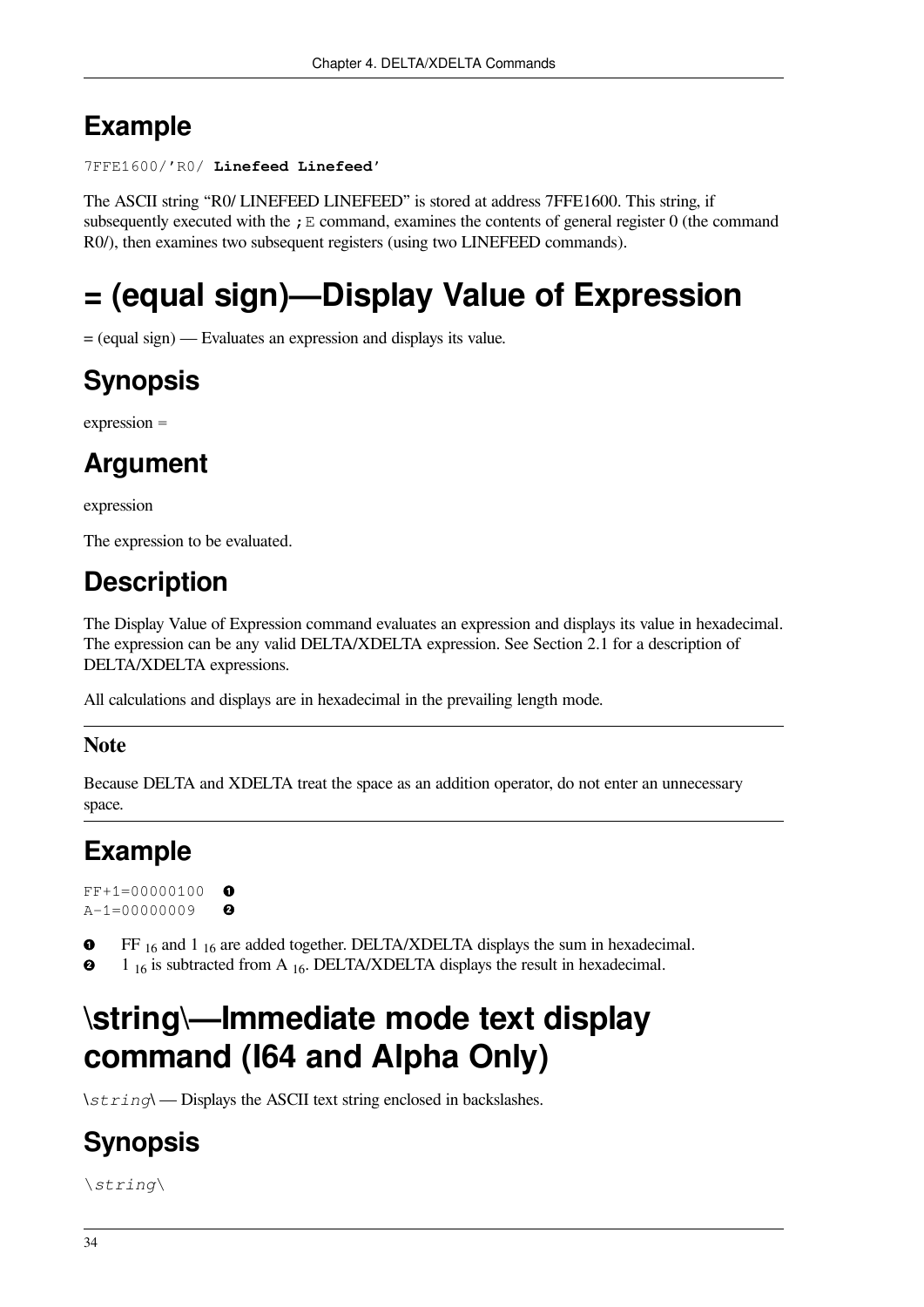This mode is useful when creating your own predefined command strings. Use the backslash to begin and end an ASCII text string. Follow the ending backslash with a terminator. When DELTA or XDELTA encounters the ending backslash and terminator, it prints the ASCII text string.

# **ESC (Escape key)—Open Location and Display Previous Location**

ESC (**Escape** key)—Open Location and Display Previous Location — Opens the previous location and displays its contents.

## **Synopsis**

**ESC** 

## **Description**

The Open Location and Display Previous Location command decrements the location counter (.) by the width (in bytes) of the prevailing display mode, opens that many bytes, and displays the contents on a new line. The address of the location is displayed on the new line in the prevailing mode, followed by a slash ( $\ell$ ) and the contents of that address.

On VAX, this command is ignored if the prevailing display mode is instruction mode (set by the ! command).

On all platforms, use this command to move backwards through a series of locations. Set the address where you want to start (for example, with the /command). Then press the **ESC** key repeatedly to display each preceding location. **ESC** is echoed as a dollar sign (\$) on the terminal.

On keyboards without a separate **ESC** key, press **Ctrl**/**3** or the escape key sequence that you defined on your keyboard. The **ESC** key on LK201 keyboards (VT220, VT240, VT340, and workstation key boards) generates different characters and cannot be used for the ESC command. You must use **Ctrl**/**3**.

## **Example**

R1/00000000 \$ **ESC** R0/00000001

- $\bullet$ The contents of general register 1 are displayed using the / command.
- $\mathbf{e}$ The contents of general register 0, the location prior to general register 1, are displayed by pressing **ESC**.

# **EXIT—Exit from DELTA Debugging Session**

EXIT — Terminates the DELTA debugging session. Use with DELTA only.

## **Synopsis**

EXIT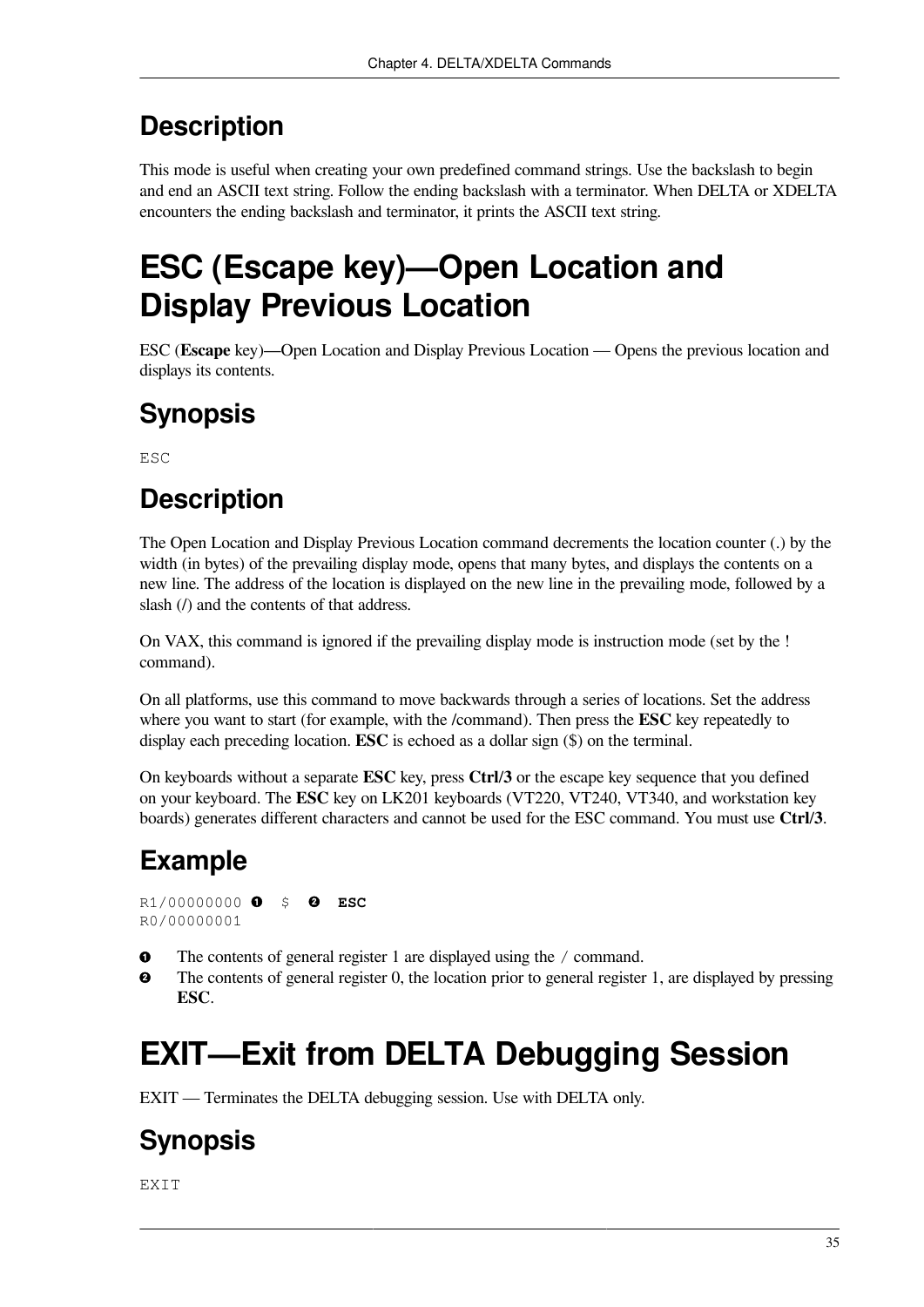Use the EXIT command to terminate a DELTA debugging session. You cannot use EXIT in XDELTA.

You may have to enter EXIT twice, such as when your program terminates execution by the \$EXIT system service or by the **Return** key (to DCL).

## **LINEFEED (Linefeed key or Ctrl/J)—Close Current Location, Open Next Location**

LINEFEED (**Linefeed** key or **Ctrl**/**J**) — Closes the currently open location and opens the next location,displaying its contents.

## **Synopsis**

LINEFEED

## **Description**

The Close Current Location Open Next command closes the currently open location, then opens the next and displays its contents. This command accepts no arguments, and thus can only be used to open the next location. It is useful for examining a series of locations one after another. First, set the location where you want to start (for example, with the / or (!) command). Then, press the **LINEFEED** key repeatedly to examine each successive location.

The LINEFEED command displays the contents of the next location in the prevailing display mode and display width. If the current display mode is hexadecimal (the / command was used) and the display width is word, the next location displayed is calculated by adding a word to the current location. Its contents are displayed in hexadecimal. If the current display mode is instruction, the next location displayed is the next instruction, and the contents are displayed as a MACRO instruction.

On keyboards without a separate **Linefeed** key, press **Ctrl**/**J**. The **Linefeed** key on LK201 keyboards (VT220, VT240, VT340, and workstation key boards) generates different characters and cannot be used for the LINEFEED command. You must use **Ctrl**/**J**.

This command is useful for displaying a series of machine instructions, a series of register values, or a series of values on the stack or in memory.

The values in the symbol Q and the symbol . are changed automatically.

## **Examples**

The following examples illustrate the command on each OpenVMS platform.

I64 example:

| G0BF5D60! | add    | $r33 = 0008, r33;$                              | ➊ |
|-----------|--------|-------------------------------------------------|---|
| 80BF5D62! | nop.i  | 000000 j;                                       | Ø |
| 80BF5D71! | nop.m  | 000000                                          |   |
| 80BF5D72! | sxt4   | $r2 = r2$ ;                                     |   |
| 80BF5D80! | cmp.eq | p14, $p0 = r2$ , r0                             |   |
| 80BF5D81! | nop.f  | 000000                                          |   |
|           |        | 80BF5D82! (p14) br.cond.dpnt.few.clr 0000030 ;; |   |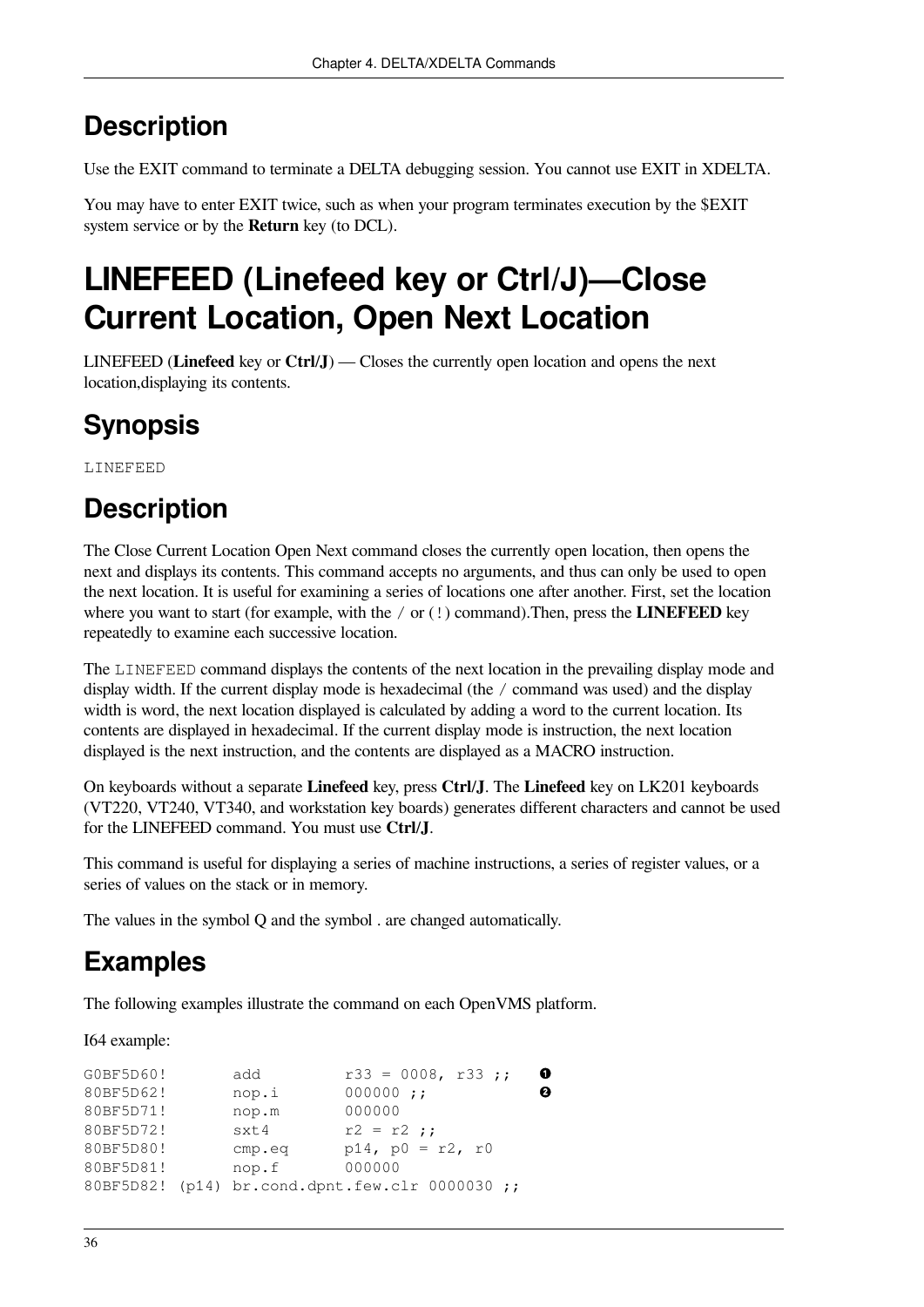| 80BF5D90! | 1d8   | $r14 = [r2], 008$ ; |
|-----------|-------|---------------------|
| 80BF5D91! | nop.m | 000000              |
| 80BF5D92! | mov   | $b7 = r14$ ;        |
| 80BF5DA0! | 1d8   | $r1 = [r2]$         |

- The instruction at the base address G0BF5D60 is displayed using the ! command. XDELTA  $\bullet$ displays an add instruction.
- Ten successive instructions are displayed by pressing the **Linefeed** key twelve times. The  $\boldsymbol{\Theta}$ LINEFEED command is not echoed on the terminal.

Alpha example:

| 30000!    | LDA        | $SP$ , $#XFFE0(SP)$ | O |
|-----------|------------|---------------------|---|
| 00030004! | <b>BIS</b> | R31, R31, R18       | ø |
| 00030008! | STO        | R27, (SP)           |   |
| 0003000C! | <b>BIS</b> | R31, R31, R19       |   |
| 00030010! | STO        | R26, #X0008(SP)     |   |
| 00030014! | <b>BIS</b> | R31, #X04, R25      |   |

 $\bullet$ Instruction at address 30000 is displayed using the ! command.

 $\boldsymbol{\Theta}$ Five successive instructions are displayed by pressing the **Linefeed** key five times. The LINEFEED command is not echoed on the terminal.

VAX example:

```
6B9!
CLRO -(SP) 0 Linefeed 0
000006BB/CLRQ -(SP) Linefeed
000006BD/PUSHL X1+002E Linefeed
000006C1/PUSHAL X1+003A Linefeed
000006C5/CLRQ -(SP) Linefeed
000006C7/PUSHL #00
```
- $\bullet$ Instruction at address 6B9 is displayed using the ! command.
- $\mathbf{e}$ Five successive instructions are displayed by pressing the Linefeed key five times. The LINEFEED command is not echoed on the terminal.

## **RETURN (Return or Enter key)—Close Current Location**

RETURN (**Return** or **Enter** key) — Closes a location that has been opened by one of the open location and display contents commands.

#### **Synopsis**

RETURN

#### **Description**

If you have opened a location with one of the open location and display contents commands (/, LINEFEED, ESC, TAB, !, or "), press the **Return** key to close the location. Use this command to make sure that a specific location has not been left open with the possibility of being overwritten.

You also press the **Return** key to terminate the following DELTA/XDELTA commands: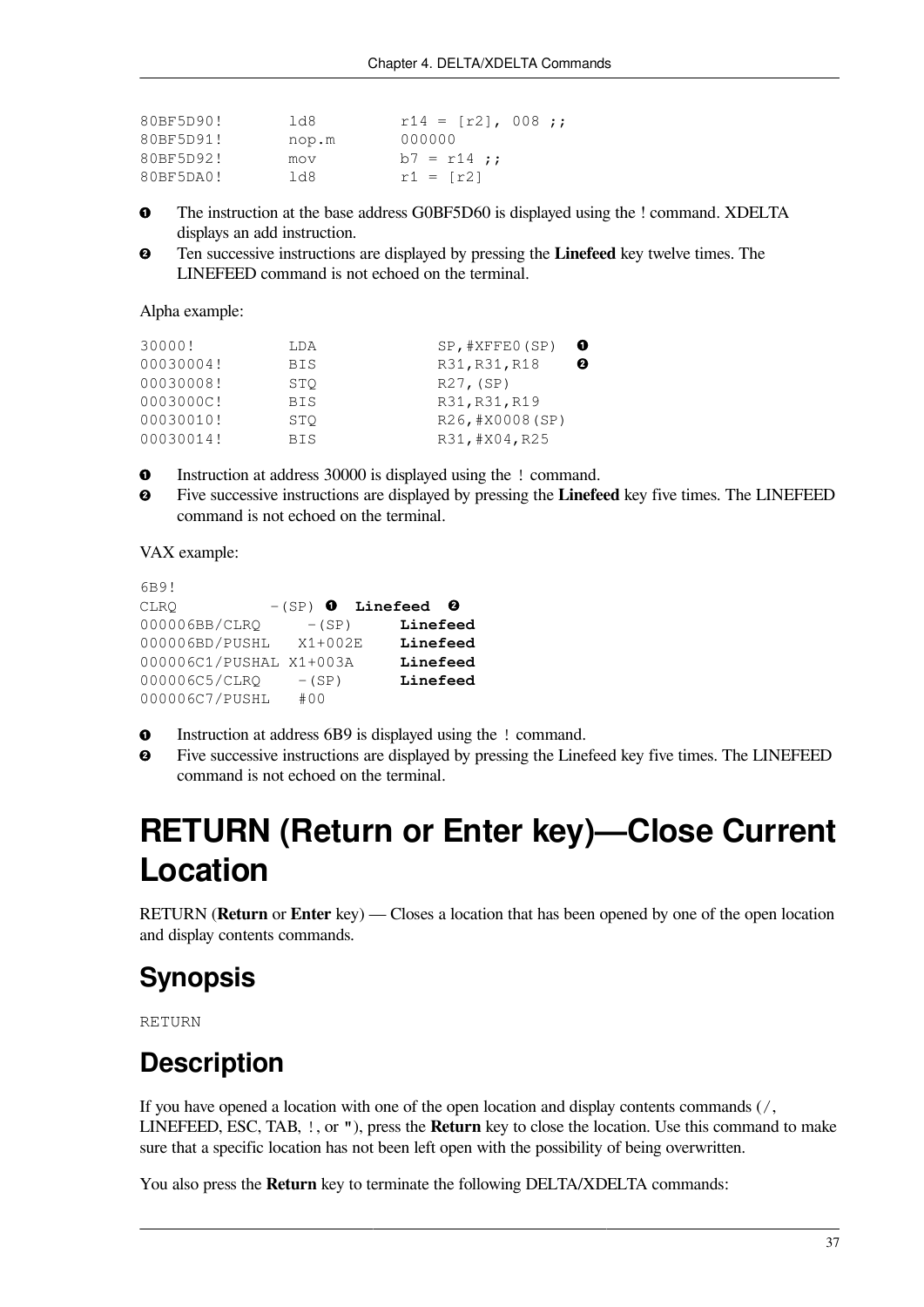- $;X$
- $E$
- ;G
- $\cdot$ P
- $\cdot$ B
- ;M
- 'string'
- ;L
- EXIT (DELTA only)

On I64 and Alpha, the same is true for the commands that are specific to this implementation, as follow:

- ;Q
- $\cdot$ :C
- ;D
- ;H
- ;I
- ;T (I64 only)
- ;W
- \string\

On all platforms, you can also use the **Return** key as an ASCII character in a quoted string. See the Deposit ASCII String command ' (single [quote\)—Deposit](#page-38-0) ASCII String (').

# **TAB (Tab key)—Open Location and Display Indirect Location**

TAB (**Tab** key) — Opens the location addressed by the contents of the current location and displays its contents.

## **Synopsis**

TAB

## **Description**

The Open Location and Display Indirect Location command opens the location addressed by the contents of the current location and displays the contents of the addressed location on a new line. The display is in the prevailing display mode. This command is useful for examining data structures that have been placed in a queue, or the operands of instructions.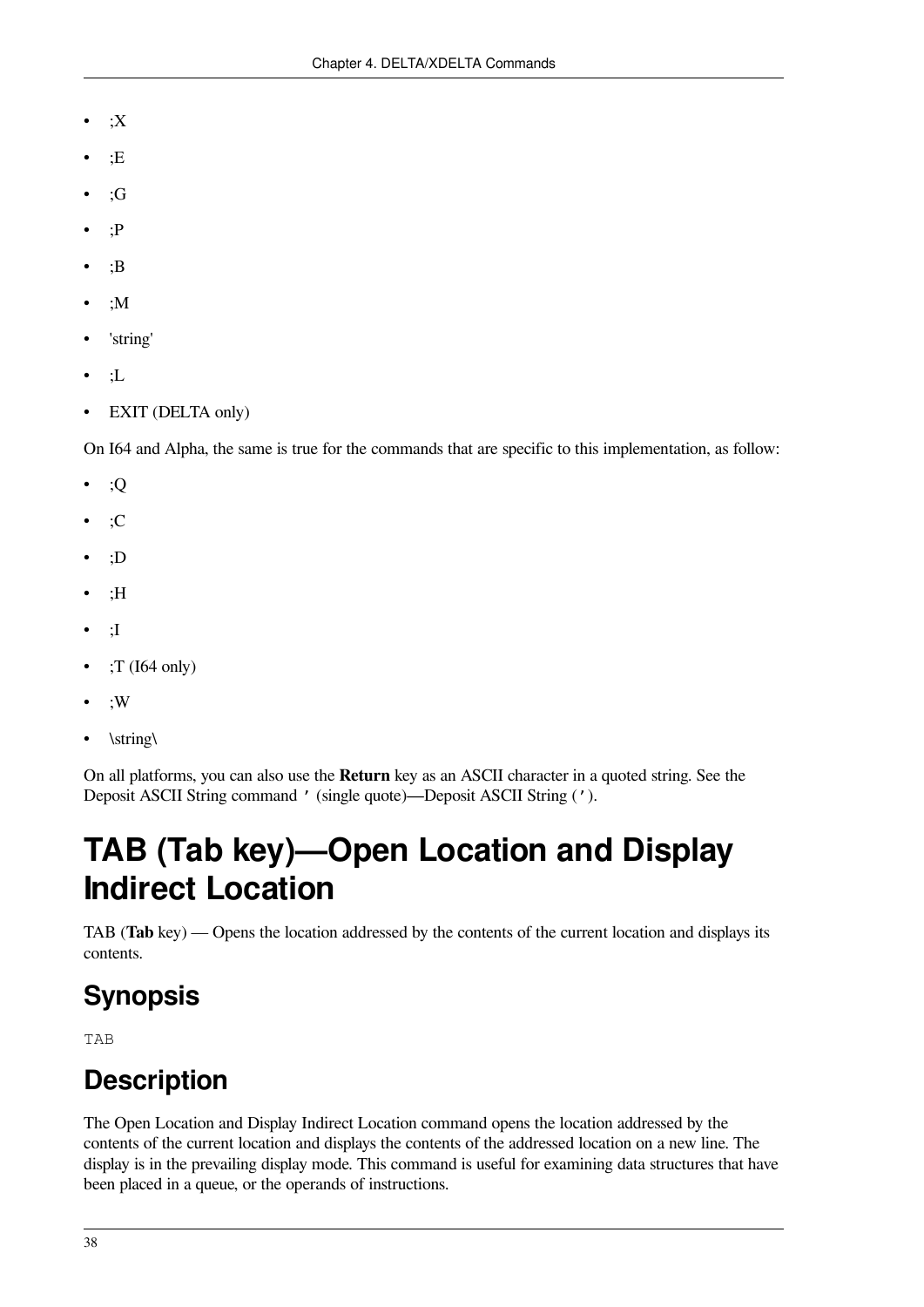To execute this command, press the **Tab** key.

This command changes the current address (.) to the location displayed.

This command does not affect the display mode.

#### **Examples**

The following examples illustrate the command on each OpenVMS platform.

I64 and Alpha, and VAX example:

10000/00083089  $\bullet$ 00010004/00000000  $\boldsymbol{e}$ 00010008/00030000  $\bullet$ 00030000/23DEFFE0

 $\bullet$ The contents of location 10000 are displayed using the / command.

- $\bullet$ The subsequent two locations are displayed using the LINEFEED command.
- $\bullet$ After displaying the contents of location 10008 (30000), the TAB command is used to display the contents of location 30000.

VAX example:

69B! BRB 0000067A **Tab**  $0000067A/CLRQ$  -(SP)  $\bullet$ 

- The instruction at 69B is displayed using the ! command. DELTA/XDELTA displays a branch  $\bullet$ instruction.
- The instruction at the address referred to by the branch instruction is displayed by pressing the **Tab**  $\boldsymbol{\Theta}$ key. DELTA/XDELTA displays the instruction at address 67A.

## **;B—Breakpoint**

;B — Shows, sets, and clears breakpoints.

## **Synopsis**

[addr-exp] [n] [display-addr-exp] [cmd-string-addr]; B

### **Arguments**

[addr-exp]

The address where you want the breakpoint.

 $[n]$ 

The number to assign to the breakpoint. If you omit a number, DELTA/XDELTA assigns the first unused number to the breakpoint; if all numbers are in use, DELTA/XDELTA displays the error message, Eh?.

On VAX, for XDELTA, the range is from 2 to 8. For XDELTA, breakpoint 1 is reserved for INI\$BRK. For DELTA, the range is from 1 to 8.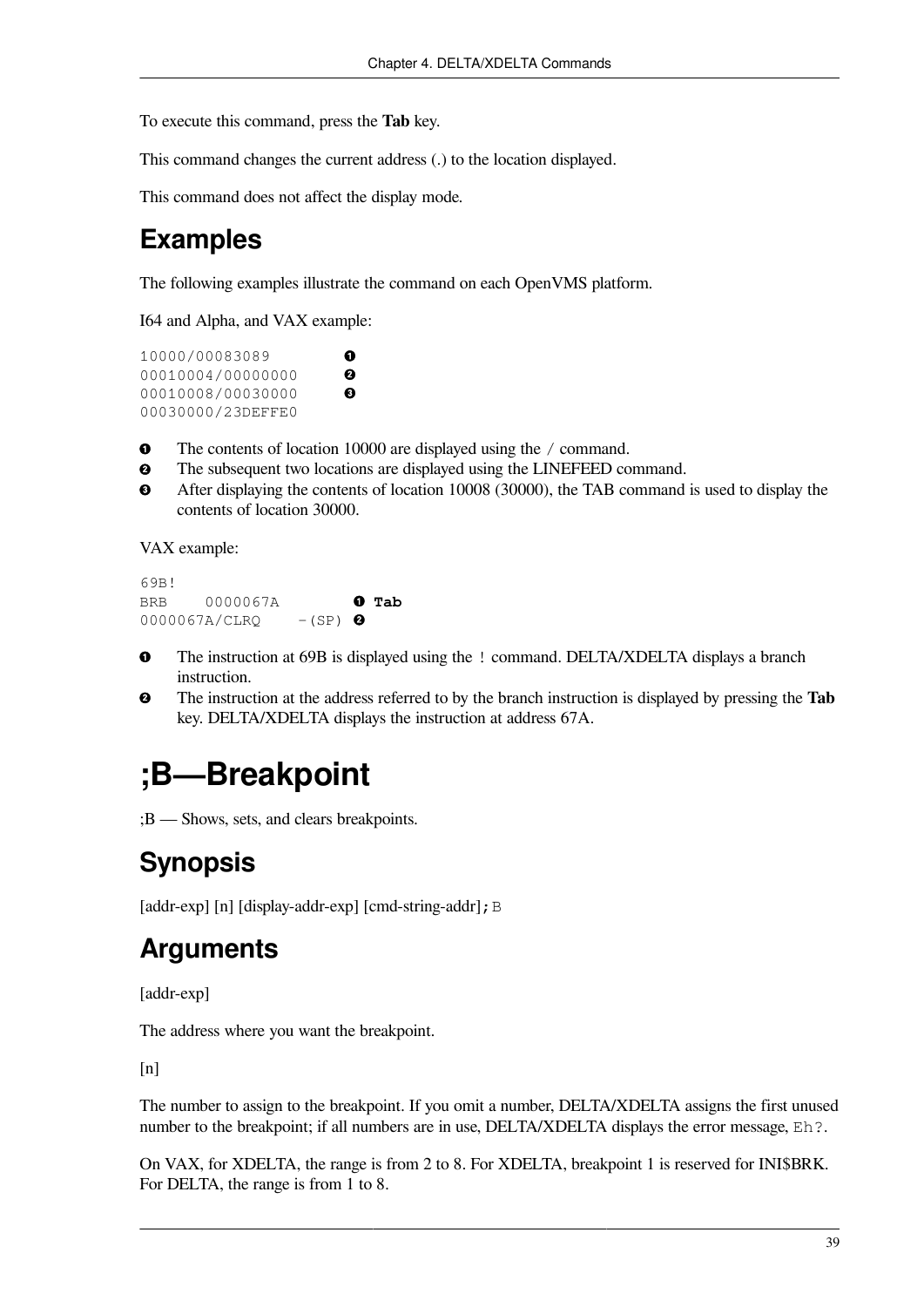On I64 and Alpha, for XDELTA, the range is from 1 to 8. For DELTA, the range is from 1 to 8.

[display-addr-exp]

The address of a location, the contents of which are to be displayed in hexadecimal in the prevailing width mode when the breakpoint is encountered. Omit this argument by specifying zero or two consecutive commas. If omitted, DELTA/XDELTA displays only the instruction that begins at the specified address.

[cmd-string-addr]

The address of the string of DELTA/XDELTA commands to execute when this breakpoint is encountered. ; E[—Execute](#page-49-0) Command String DELTA/XDELTA displays the information requested before executing the string of commands associated with complex breakpoints. You must have previously deposited the string of commands using the ' command or have coded the string into an identifiable location in your program. If omitted, DELTA/XDELTA executes no commands automatically and waits for you to enter commands interactively.

#### **Description**

The breakpoint command shows, sets, and clears breakpoints. The action of this command depends on the arguments used with it. Each action is described below.

#### **Displaying Breakpoints**

To show all the breakpoints currently set, enter  $\chi$  B. For each breakpoint, DELTA/XDELTA displays the following information:

- Number of the breakpoint
- Address of the breakpoint
- Address of a location the contents of which will be displayed when the breakpoint is encountered
- Address of the command string associated with this breakpoint (for complex breakpoints, the [section](#page-46-0) called "Setting Complex [Breakpoints"](#page-46-0))

#### **Setting Simple Breakpoints**

To set a breakpoint, enter an address expression followed by ;**B**. Then press the **Return** key, as follows:

addr-exp;B **Return**

DELTA/XDELTA sets a breakpoint at the specified location and assigns it the first available breakpoint number.

When DELTA/XDELTA reaches the breakpoint, it completes the following actions:

- Suspends instruction execution.
- Sets a flag to change the display mode to instruction mode. Any subsequent Close Current Location, Open Next (LINEFEED) commands, and Open and Display Indirect Location (TAB) commands will display locations as machine instructions.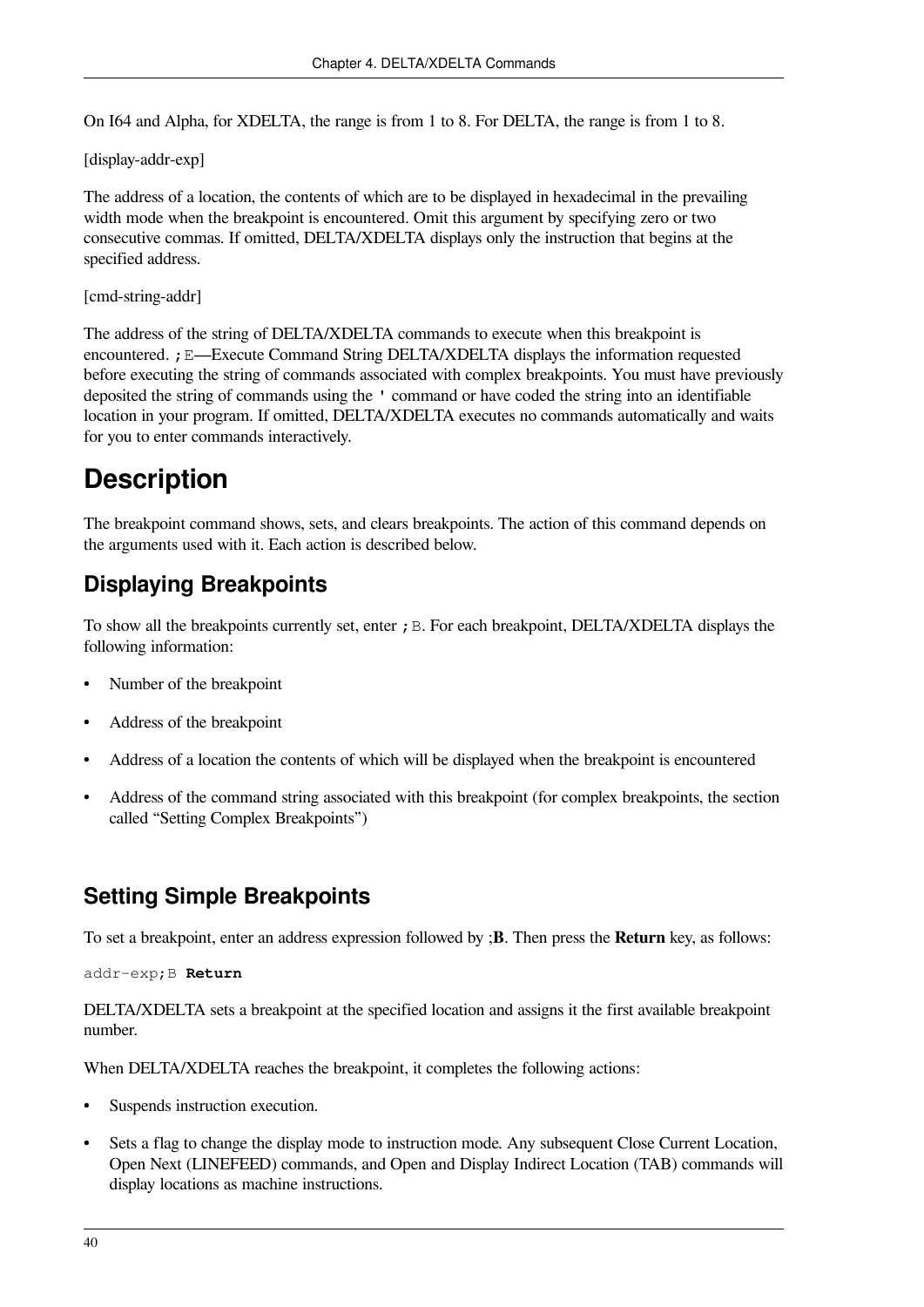• On VAX, the following message is displayed, listing the number of the breakpoint, the address of the breakpoint, and the instruction stored at the breakpoint location:

*n* BRK at *address address/decoded-instruction*

On I64 and Alpha, the format of the display differs slightly, as shown in the following example:

```
Brk n at address [on CPUn] [new mode =]
[new IPL =]address!decoded-instruction
```
• On I64 and Alpha systems, if the interrupt priority level (IPL) has changed, the new IPL is printed (XDELTA only). Also on I64 and Alpha systems, if the processor mode has changed, the new mode is printed (both XDELTA and DELTA).

If you are using XDELTA in a multiprocessor environment, the CPUID of the processor where the break was taken is also displayed.

On VAX, the CPU ID is displayed as a 2-digit hexadecimal number.

On I64 and Alpha, the CPU ID is displayed as a decimal number with no leading zeros.

On all platforms, after the breakpoint message is displayed, you can enter other DELTA/XDELTA commands. You can reset the flag that controls the mode in which instructions are displayed by entering the Open Location and Display Contents (/) command.

#### **Setting a Breakpoint and Assigning a Number to It**

To set a breakpoint and assign it a number, enter the address where you want the breakpoint, a comma, a single digit for the breakpoint number, a semicolon (;), the letter B, and then press the **Return** key.

For example, if you wanted to set breakpoint 4 at address 408, the command is as follows:

408,4;B **Return**

DELTA/XDELTA sets a breakpoint at the specified location and assigns it the specified breakpoint number.

#### **Clearing Breakpoints**

To clear a breakpoint, enter zero (**0**), followed by a comma, the number of the breakpoint to remove, a semicolon (;), the letter **B**, and then press the **Return** key. DELTA/XDELTA clears the specified breakpoint. For example, if you wanted to clear breakpoint 4, the command is as follows:

0,4;B **Return**

On VAX, when using XDELTA, do not clear breakpoint 1. If you do, any calls to INI\$BRK in your program will not result in entry into XDELTA.

#### <span id="page-46-0"></span>**Setting Complex Breakpoints**

On all platforms, a complex breakpoint completes one or more of the following actions:

• Always displays the next instruction to be executed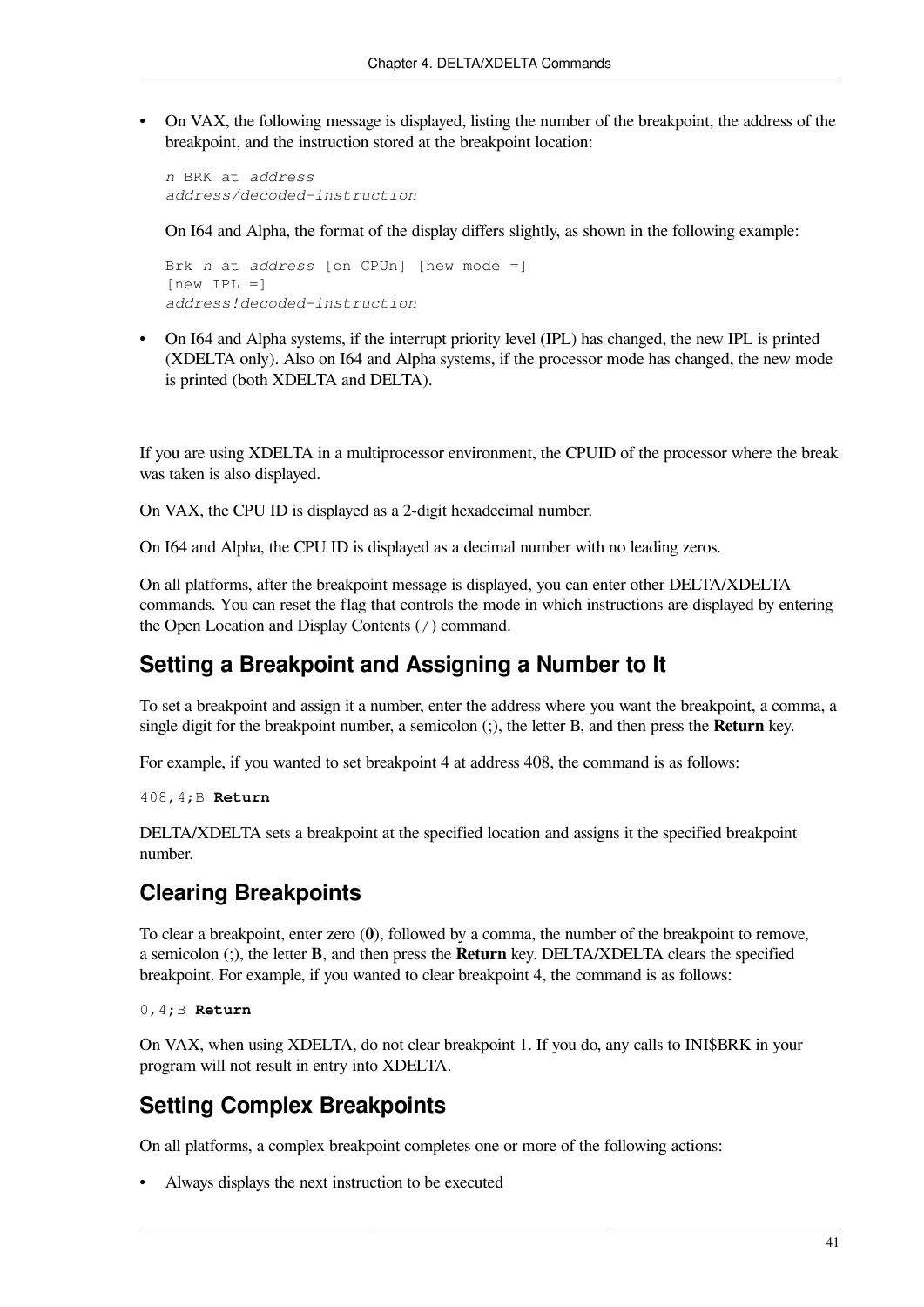- Optionally displays the contents of another, specified location
- Optionally executes a string of DELTA/XDELTA commands stored in memory

To use the complex breakpoint, you must first create the string of DELTA commands you want executed. Then deposit those commands at a memory location with the Deposit ASCII String command  $(')$ .

To set a complex breakpoint, use the following syntax:

addr-exp,n,display-addr-exp,cmd-string-addr;B

#### **Example**

| ; B         |          |   |
|-------------|----------|---|
| 1           | 00000690 |   |
| $2^{\circ}$ | 00000699 |   |
|             | 0, 2; B  | 2 |
| :В          |          |   |
| 1           | 00000690 |   |
| ; P         |          |   |

- $\bullet$ Two breakpoints have already been set and are displayed. Using  $;B$ , DELTA/XDELTA displays each breakpoint number and the address location of each breakpoint.
- $\boldsymbol{\Theta}$ Breakpoint 2 is cleared.
- Current breakpoints are displayed. Because breakpoint 2 has been cleared, DELTA/XDELTA € displays just breakpoint 1.
- $\bullet$ Program execution is continued using the  $;P$  command.

#### **Displaying Breakpoints in a Multithreaded Application**

To support the debugging of multithreaded applications, DELTA has the capability of displaying a thread ID at a breakpoint. When DELTA reaches a breakpoint in a multithreaded application, DELTA displays the thread ID and stops the execution of all other threads. (When DELTA reaches a breakpoint in a single-threaded application, the display and behavior is the same as in the past; DELTA displays the address and stops program execution.)

In the following example, a breakpoint is set in a multithreaded application with 30000;B and is followed by the ; P (Proceed from Breakpoint) command. The breakpoint is taken. Because it is a multithreaded application, the thread ID is included in the display.

```
30000;B ;P
Brk 1 at 30000 on Thread 12
00030000! LDA SP,#XFF80(SP)
```
## **;C—Force System to Bugcheck and Crash (I64 and Alpha Only)**

;C — Force the system to bugcheck and crash.

#### **Synopsis**

 $;C$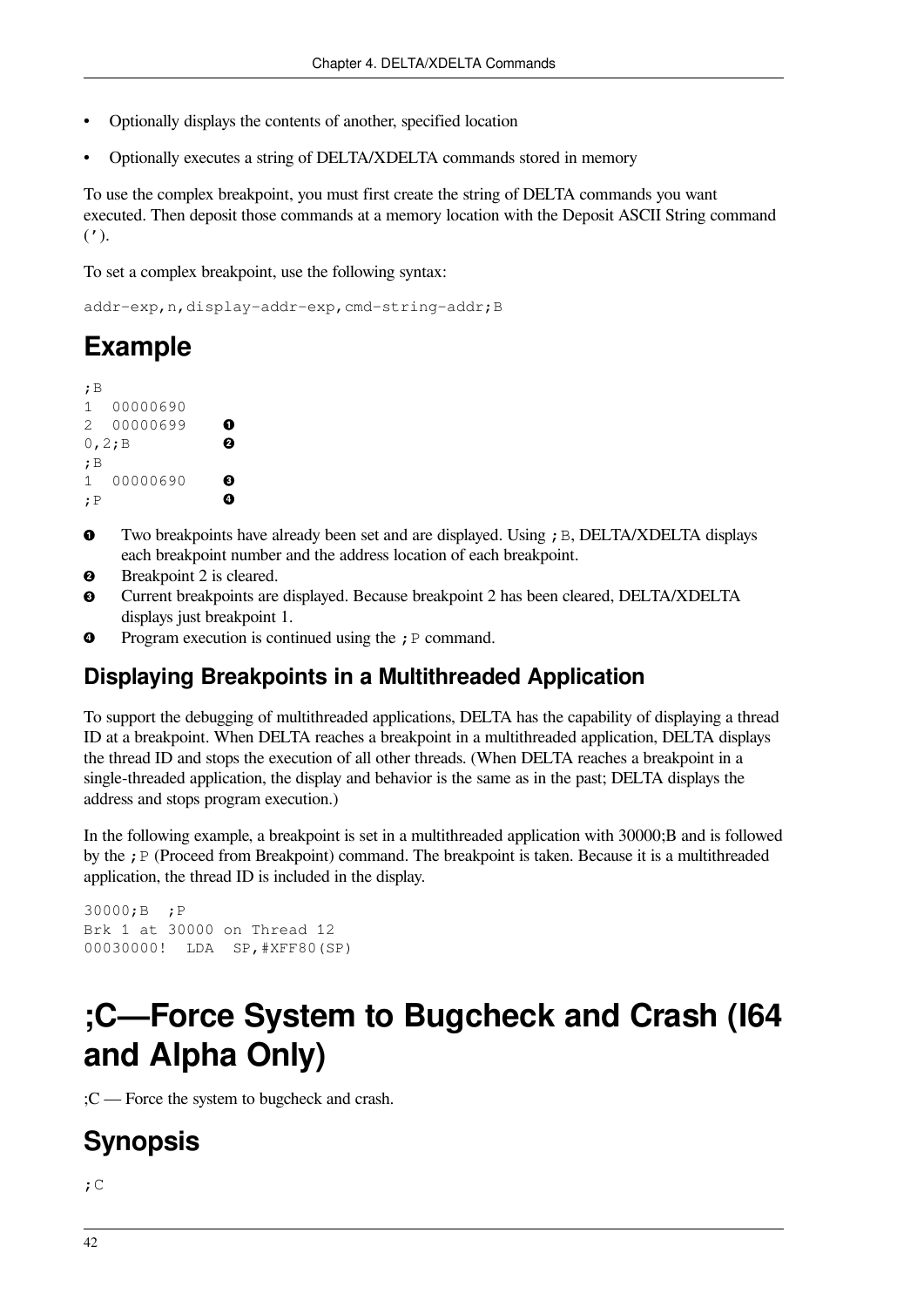The ; C command forces the system to bugcheck and crash. You can do this from wherever you are in your debugging session. Although this command is for use primarily with XDELTA, you can also use it with DELTA, but only in kernel mode. When you issue this command, the following message is generated:

BUG\$\_DEBUGCRASH, Debugger forced system crash

# **;D—Dump (I64 and Alpha Only )**

;D — Dumps a region of memory.

## **Synopsis**

addr\_exp length; D

### **Arguments**

addr-exp

The starting address of the dump.

length

The length of bytes to dump.

## **Description**

On I64 and Alpha systems, the  $\chi$  D command dumps a region of memory. The display is in a format similar to the DCL DUMP command.

### **Example**

| G, 200; D |                                     |          |          |                           |          | 0 |
|-----------|-------------------------------------|----------|----------|---------------------------|----------|---|
|           | Dump of 80000000 for 00000200 bytes |          |          |                           |          | ❷ |
| 00840008  | 80000200                            | 0000241F | 00E8401D | . @ \$<br>$\ddot{\cdot}$  | 80000000 | ❸ |
| 00840008  | 80000200                            | 00002400 | 0004401D | . @ \$                    | 80000010 |   |
| 00840008  | 80000200                            | 00000001 | 0000001D | .                         | 80000020 |   |
| 00000000  | 00000000                            | 00000000 | 00000000 | $\mathbf{L}$<br>.         | 80000030 |   |
| 00040000  | 00203008                            | 00202400 | 0260100B | `\$ 0<br>$\mathbf{L}$     | 80000040 |   |
| 90000A00  | 40038004                            | 10700001 | 00000001 | $\ldots$ $\beta$ $\theta$ | 80000050 |   |
| 00800070  | 00000200                            | 00001418 | 04200810 | p                         | 80000060 |   |
| 00000000  | 00000000                            | 00000000 | 00000000 | .                         | 80000070 |   |
| 00000000  | 00000000                            | 00000000 | 00000000 | .                         | 80000080 |   |
| 00000000  | 00000000                            | 00000000 | 00000000 | .                         | 80000090 |   |
| 00000000  | 00000000                            | 00000000 | 00000000 | .                         | 800000A0 |   |
| 00000000  | 00000000                            | 00000000 | 00000000 | .                         | 800000B0 |   |
| 00000000  | 00000000                            | 00000000 | 00000000 | .                         | 800000C0 |   |
| 00000000  | 00000000                            | 00000000 | 00000000 |                           | 800000D0 |   |
| 00000000  | 00000000                            | 00000000 | 00000000 | .                         | 800000E0 |   |
| 00000000  | 00000000                            | 00000000 | 00000000 |                           | 800000F0 |   |
|           |                                     |          |          |                           |          |   |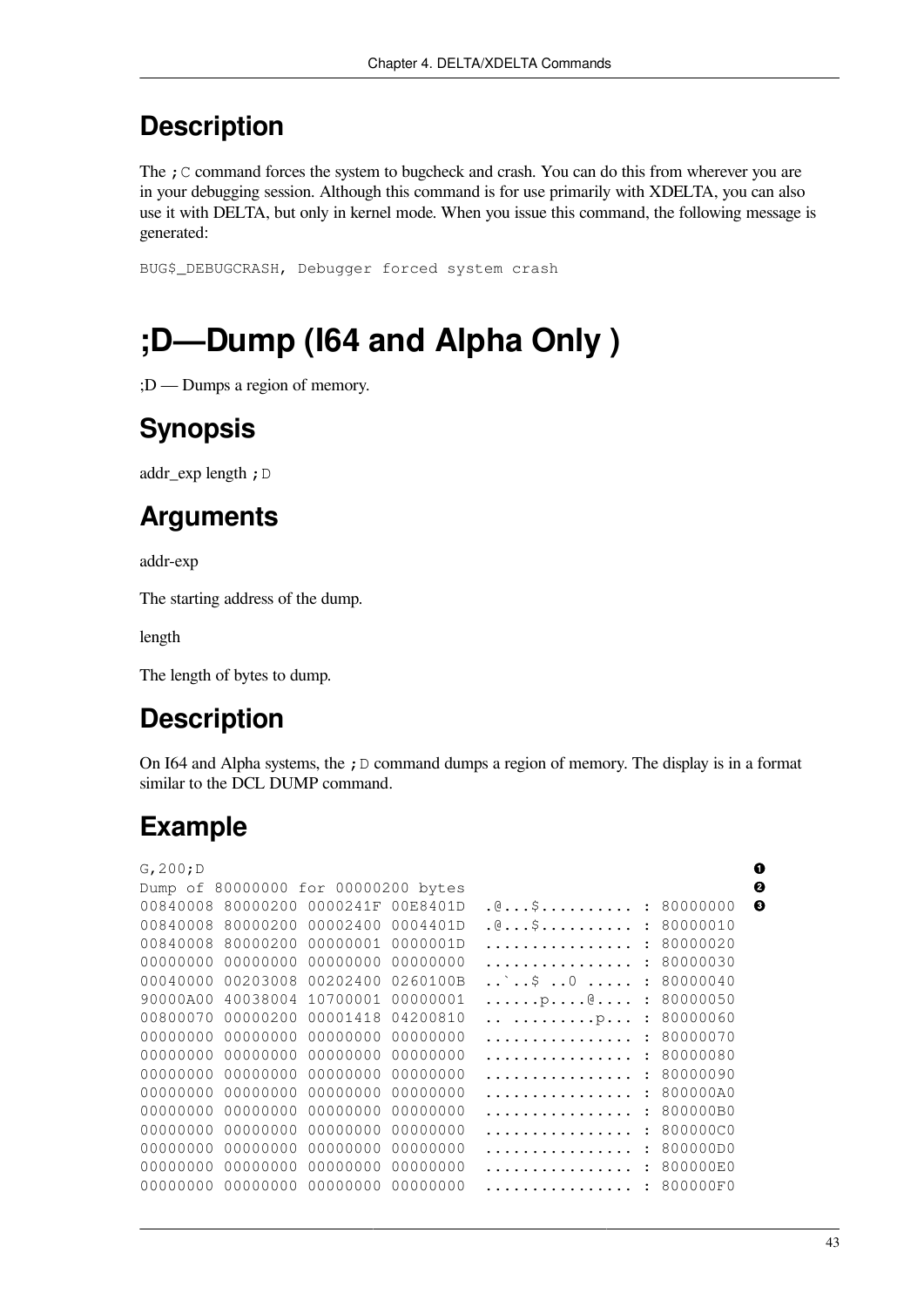```
00040000 00040000 00300580 02090001 ......0.......... : 80000100
00840008 80000200 00000001 0000001D ................ : 80000110
00840008 80000200 00000001 00000001D ................ : 80000120
00840008 80000200 00002400 0004401D . @... $.......... : 80000130
00840008 80000200 0000241C 0128401D .@()..$......... : 80000140
84000804 40006200 02000580 060D0800 .........b.@.... : 80000150
20000000 00000200 00002400 0000C81D .....$......... : 80000160
50000178 00000200 00000001 0000001D
07000A00 00005501 08002100 44000802 ...D.!...U...... : 80000180
00840008 80000200 00000001 00000001D ................ : 80000190
00840008 80000200 00002400 0004401D .@...$.......... : 800001A0
00840008 80000200 00002400 0004401D .@...$.......... : 800001B0
00840008 80000200 00002400 0004401D .@...$.......... : 800001C0
00840008 80000200 00002400 0004401D .@...$.......... : 800001D0
00840008 80000200 00002400 0004401D .@...$.......... : 800001E0
00840008 80000200 00002400 0004401D .@...$.......... : 800001F0
FFFFFFFF 8 <sup>O</sup>
```
- $\bullet$ The DUMP command is issued.
- $\bullet$ The dump output summarizes the operation.
- The memory dump is displayed. The output is in the same format as the DCL DUMP command.  $\bullet$
- <span id="page-49-0"></span> $\bullet$ The starting location of the dump is printed.

## **;E—Execute Command String**

;E — Executes a string of DELTA/XDELTA commands stored in memory.

## **Synopsis**

address-expression ;E

### **Arguments**

address-expression

The address of the string of DELTA/XDELTA commands to execute.

### **Description**

The Execute Command String command executes a string of DELTA/XDELTA commands. Load the ASCII text command string to a specific location in memory using the Deposit ASCII String command (') or code the string in your program into an identifiable location.

If you want DELTA/XDELTA to proceed with program execution after it executes the string of commands, end the command string with the  $;P$  command. If you want DELTA/XDELTA to wait for you to enter a command after it executes the string of commands, end the command string with a null byte (a byte containing 0).

XDELTA, but not DELTA, provides two command strings in memory.

On Alpha, the addresses of these command strings are stored in base registers X14 and X15. The string addressed by X14 displays the physical page number (PFN) database for the PFN in X0. The string addressed by X15 copies the PFN in R0 to base register X0. It then displays the PFN database for that PFN.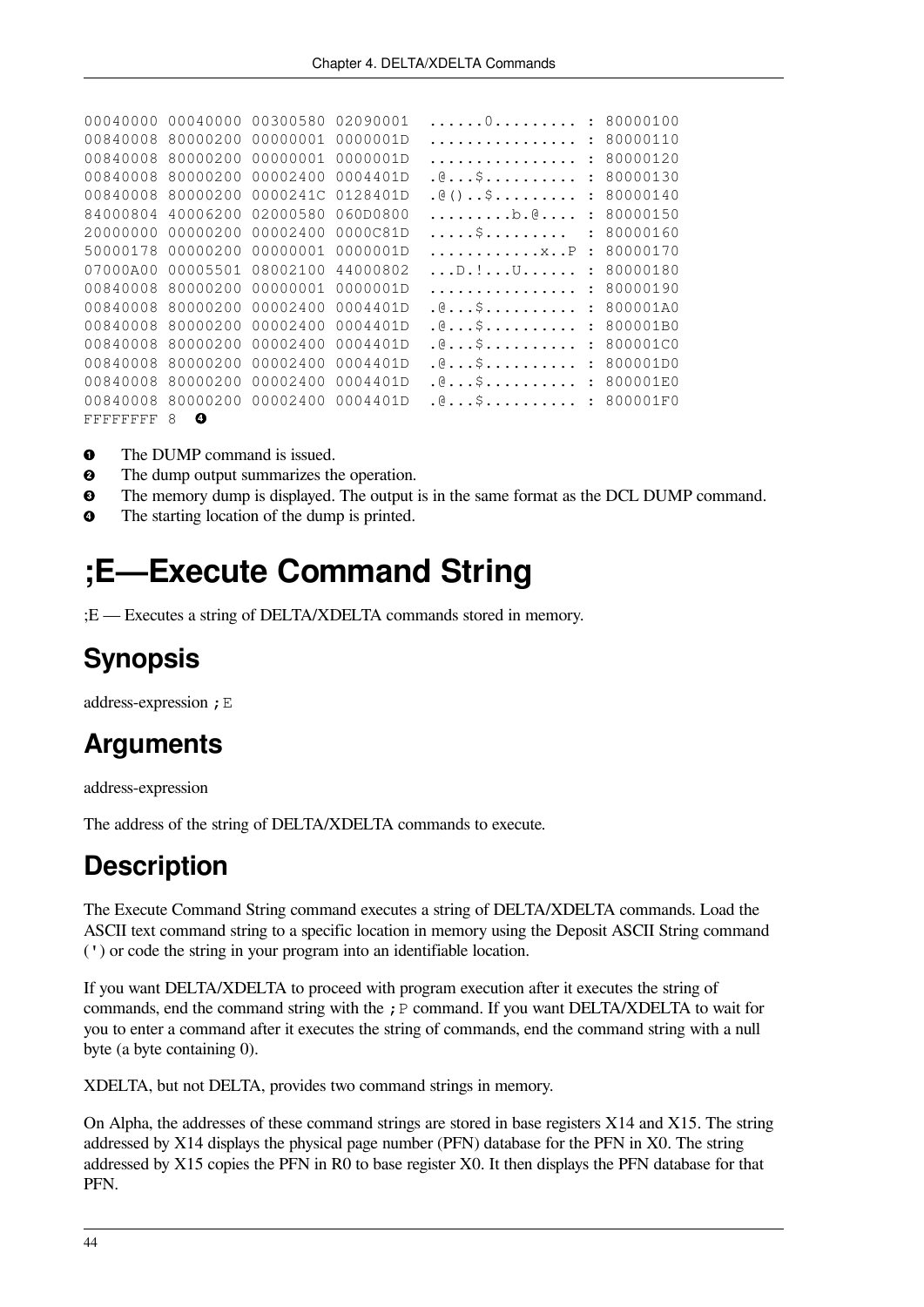On VAX, the addresses of these command strings are stored in base registers XE and XF. The string addressed by XE displays the physical page number (PFN) database for the PFN in X0. The string addressed by XF copies the PFN in R0 to base register X0. It then displays the PFN database for that PFN.

You can use the command strings provided with XDELTA to obtain the following information:

- Specified PFN
- PFN state and type
- PFN reference count
- PFN backward link or working-set-list index
- PFN forward link or share count
- Page table entry (PTE) address that points to the PFN
- PFN backing-store address
- On VAX, the virtual block number in the process swap image, the block to which the page's entry in the SWPVBN array points
- On Alpha, the virtual page number in process swap image, the collection of blocks containing the page as pointed to by the PFN database

#### **Example**

| 7FFE1600,0;X |   |
|--------------|---|
| 7FFE1600     | 0 |
| $X0$ ; E     | ❸ |
| R0/00000001  | ø |
| R1/00000000  |   |
| R2/00000000  |   |

- $\bullet$ The address (7FFE1600) where an ASCII string is stored is placed into base register 0 using  $;X$ .
- DELTA/XDELTA displays the value in X0.  $\boldsymbol{\Theta}$
- $\bullet$ The command string stored at address 7FFE1600, which is to examine the contents of R0, R1, and R2 (R0/ **Linefeed Linefeed**), is executed with ;E.
- $\bullet$ DELTA/XDELTA executes the commands and displays the contents of R0, R1, and R2.

## **;G—Go**

;G — Continues program execution.

### **Synopsis**

address-expression ;G

### **Arguments**

address-expression

The address at which to continue program execution.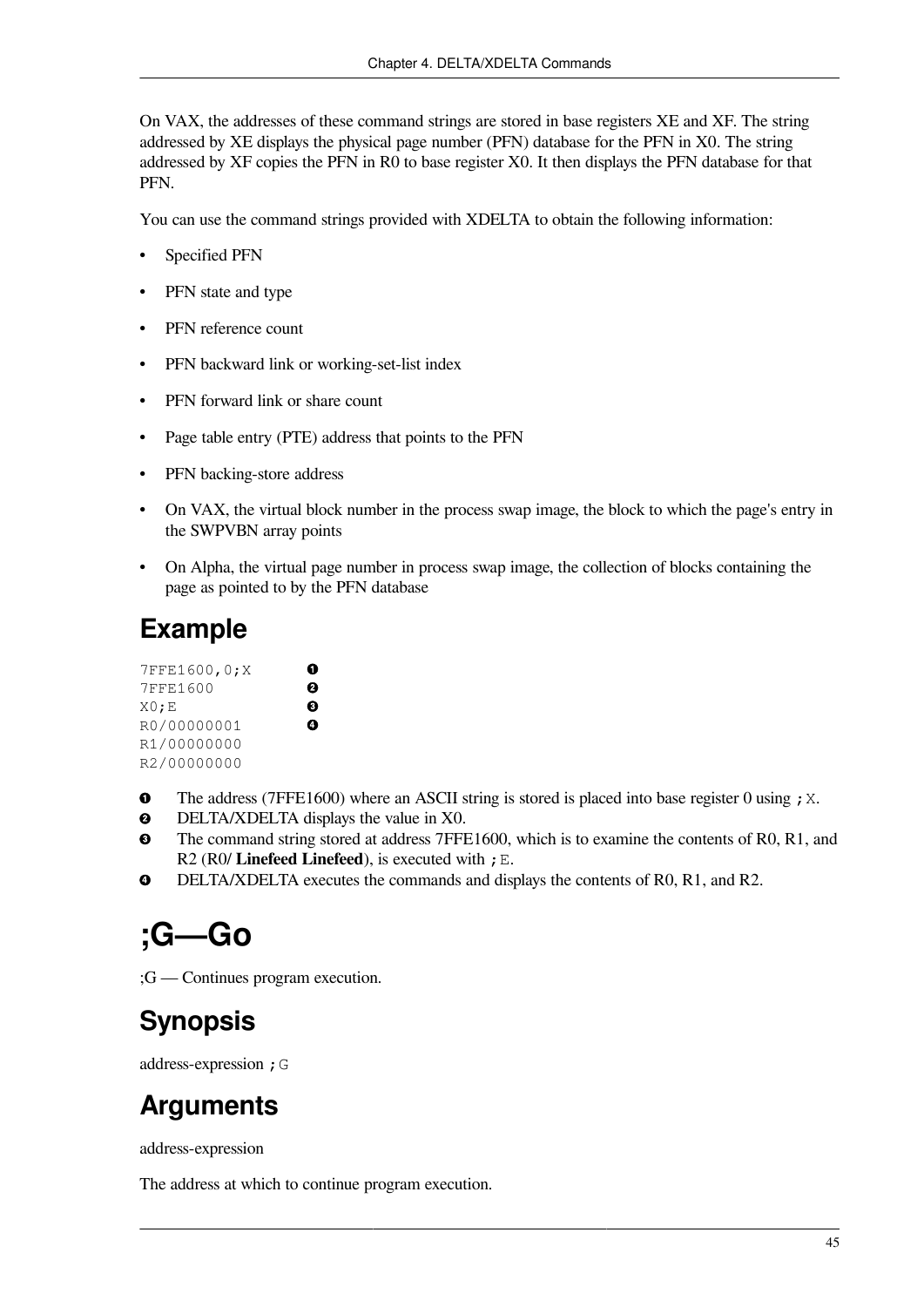The Go command places the address you specified in *address-expression* into the PC and continues execution of the program at that address. It is useful when you want to ignore specific lines of code or return to a previous program location to repeat execution.

## **Example**

6A2;G

Program execution is started at address 6A2.

# **;H—Video Terminal Display Command (I64 and Alpha Only)**

;H — Specifies the display mode, either hard copy terminal mode or DEC-CRT.

## **Synopsis**

;H

## **Description**

The ; H command enables you to choose the display mode of DELTA/XDELTA output. You can display output either in hard copy terminal mode or DEC-CRT mode. The default display is DEC-CRT mode. You can toggle back and forth from one display mode to the other by repeating the  $\cdot$  H command.

# **;I—List Current Main Image and Its Shareable Images (I64 and Alpha Only )**

;I — Lists information about the current main image and all shareable images that were activated, including those that were installed /RESIDENT.

# **Synopsis**

;I

## **Description**

The  $\cdot$  I command peruses the image control block (IMCB) list and displays information about the current main image and all shareable images that were activated, including those that were installed / RESIDENT. The ; I command differs from the ; L command which displays information about the loadable image database.

The display of the ;  $\text{I}$  command is similar to the ;  $\text{L}$  command display. It shows the image name, the starting and ending addresses, the symbol vector address, and some flags. The command is useful for debugging shareable images. For example, the display enables you to determine where LIBRTL is mapped.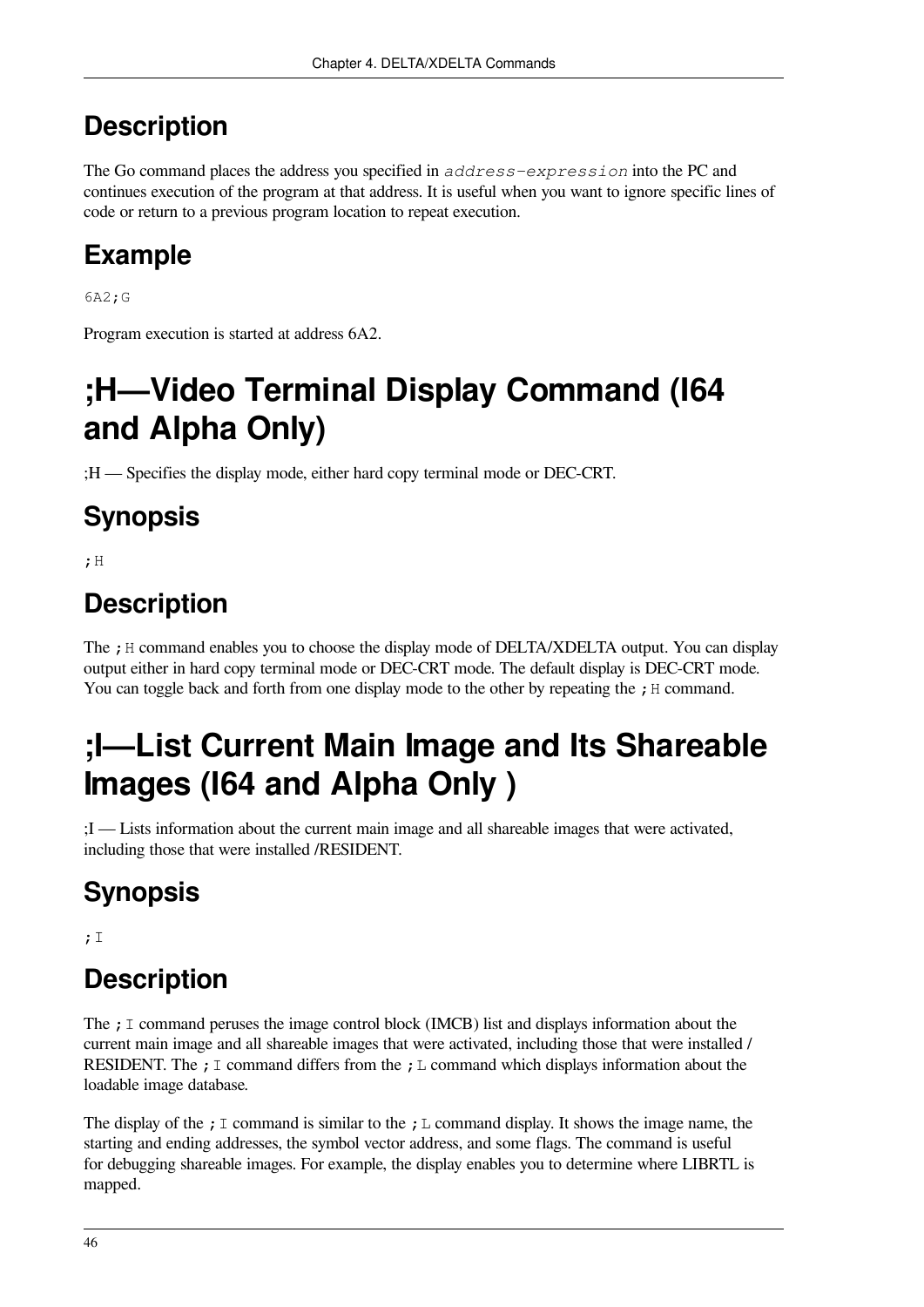The field flags are M, S, and P. The flag M indicates the main image; S or P indicates images that are installed as shareable or protected, respectively.

Unlike the  $;L$  command, which only works from kernel mode or when you have CMEXEC or CMKRNL privileges, the  $; I$  command works from any mode. However, to modify the IMCB database, you must be in executive or kernel mode.

For resident main and shareable images, the ; I command also includes an entry for each resident code section and each compressed data section, which shows the base and end address for each section.

The : I command is implemented only for DELTA.

### **Example**

| \$ define lib\$debug delta      |                       |                            |                            |   |
|---------------------------------|-----------------------|----------------------------|----------------------------|---|
| \$ run/debug hello              |                       |                            |                            |   |
| OpenVMS Alpha DELTA Version 1.5 |                       |                            |                            |   |
| Brk 0 at 00020040               |                       |                            |                            |   |
| 00020040! LDA                   | $SP$ , #XFFD0(SP) ; i |                            |                            |   |
| Image Name                      | Base                  |                            | End Symbol-Vector Flags    |   |
| HELLO                           |                       | 00010000 000301FF          |                            | M |
| <b>DECC\$SHR</b>                |                       |                            | 00032000 001233FF 00106B90 | S |
| <b>DPML\$SHR</b>                |                       |                            | 0012C000 001AC5FF 0019DED0 | S |
| LIBRTL                          |                       |                            | 001AE000 0025E7FF 00240790 | S |
| Resident Code Sections:         |                       |                            |                            |   |
|                                 |                       | 8015A000 801BBA00          |                            |   |
| LIBOTS                          |                       | 00124000 0012A1FF 00128000 |                            | S |
| Resident Code Sections:         |                       |                            |                            |   |
|                                 | 801BC000 801C2C00     |                            |                            |   |
| Compressed Data Sections:       |                       |                            |                            |   |
|                                 |                       | 00124000 00124A00          |                            |   |
|                                 |                       | 00126000 00126800          |                            |   |
|                                 |                       | 00128000 00128600          |                            |   |
|                                 |                       | 0012A000 0012A200          |                            |   |
| SYS\$PUBLIC_VECTORS             |                       | 80401C98 80403028 80401C98 |                            |   |
| DELTA.                          |                       | 00260000 002943FF 00260000 |                            |   |
| SYS\$BASE IMAGE                 |                       | 8040C5B0 804163E0 8040C5B0 |                            |   |

## **;L—List Names and Locations of Loaded Executive Images**

;L — Lists the names and virtual addresses of all loaded executive images.

## **Synopsis**

[sequence number]; L

### **Argument**

[sequence number]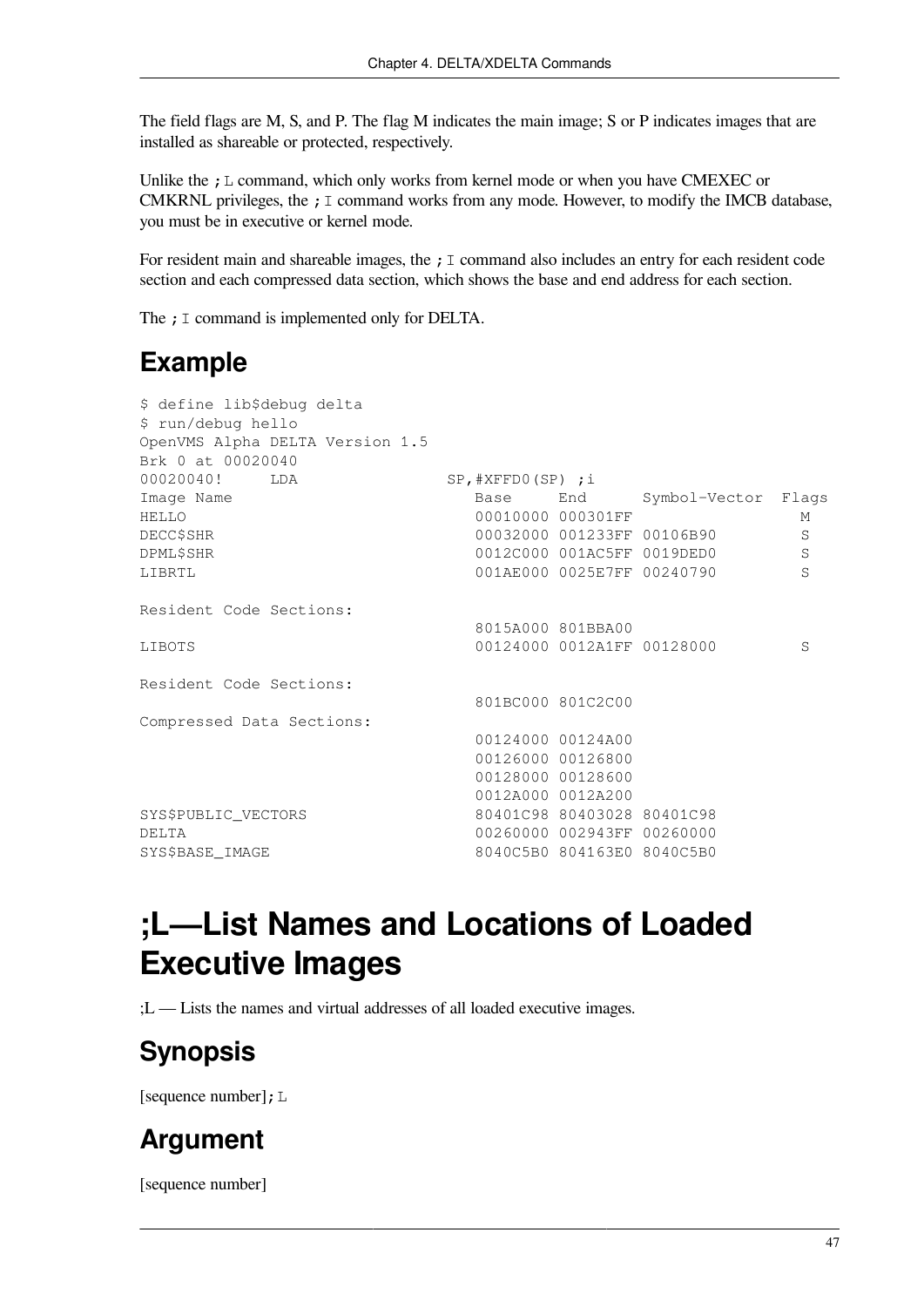On I64 and Alpha, specifies a single executive image.

#### **Description**

Use the  $;L$  command when you are debugging code that resides in system space. Although you use this command mostly with XDELTA, you can use it with DELTA if your process has change-mode-toexecutive (CMEXEC) privilege and you are running a program in executive mode.

This command lists the names and locations of the loaded modules of the executive. A loading mechanism maps a number of images of the executive into system space. The  $\chi$  L command lists the currently loaded images with their starting and ending virtual addresses. If you enter  $;L$  before all the executive images are loaded (for example, at an XDELTA initial breakpoint), only those images that have been loaded will be displayed.

On Alpha, this command displays additional information and provides a second use, based on the additional information. For each loaded executive image that is sliced into discontiguous image sections, the display shows the sequence number for the executive image and the base and ending addresses of each image section. A second use of this command is to display the base and ending addresses of a single image if you specify its sequence number.

#### **Examples**

The following examples illustrate the command on each platform.

The following I64 example shows the names, the starting and ending virtual addresses, and the sequence number for the specified loaded executive image. Images are split into image sections, showing the name and the base, link, and ending address of each respective section. In these examples, sequence number 24 selects the PROCESS\_MANAGEMENT; sequence number selects SYS\$PUBLIC\_VECTORS; and sequence number 32 selects RMS.

| 24;L     |                   |                                   |         |          |                                     |          |          |
|----------|-------------------|-----------------------------------|---------|----------|-------------------------------------|----------|----------|
|          |                   | Seq# LDRISD Image Name            |         | Base     | End                                 | Link     | End      |
|          |                   | 0024 83881B80 PROCESS_MANAGEMENT  |         |          |                                     |          |          |
| $\Omega$ |                   | 83881C70 Read Write               |         |          | 83203800 83203808 00010000 00010008 |          |          |
|          | 1 83881CB8 Read   |                                   | Execute |          | 805AF300 806E4D70                   | 00014000 | 00149A70 |
|          | 2 83881D00 Read   |                                   |         |          | 83203A00 83230C78 0014C000          |          | 00179278 |
|          |                   | 3 83881D48 Read Write             |         |          | 83230E00 8323C120 0017C000 00187320 |          |          |
|          |                   | 4 83881D90 Read Write             |         |          | 8323C200 8323C214 00188000          |          | 00188014 |
|          |                   | 7 83881E68 Read Write             |         |          | 8323C400 8323C414 00194000 00194014 |          |          |
|          |                   | 8 83881EBO Read Write             |         |          | 8323C600 8323C604 00198000          |          | 00198004 |
|          |                   | 9 83881EF8 Read Write             |         |          | 8323C800 83240660 0019C000 0019FE60 |          |          |
| 0;L      |                   |                                   |         |          |                                     |          |          |
|          |                   | Seq# LDRISD Image Name            |         | Base     | End                                 | Link     | End      |
|          |                   | 0000 83868580 SYS\$PUBLIC_VECTORS |         |          |                                     |          |          |
|          |                   | 0 83868670 Read                   | Execute |          | 80000000 80000070 00010000 00010070 |          |          |
|          | 1 838686B8 Read   |                                   |         |          | 83000000 830000B0                   | 00014000 | 000140B0 |
|          |                   | 2 83868700 Read Write             |         |          | 83000200 83000218 00018000          |          | 00018018 |
|          | 3 83868748 Read   |                                   |         |          | 83000400 83008788 0001C000 00024388 |          |          |
|          |                   | Symbol Vector                     |         | 83000400 |                                     |          |          |
| 32;L     |                   |                                   |         |          |                                     |          |          |
|          |                   | Seq# LDRISD Image Name            |         | Base     | End                                 | Link     | End      |
|          | 0032 83885500 RMS |                                   |         |          |                                     |          |          |
| $\Omega$ |                   | 838855E0 Read Write               |         |          | 832B5800 832B5F40 00010000          |          | 00010740 |
|          | 1 83885628 Read   |                                   | Execute | 8014E900 | 8014FAE0                            | 00014000 | 000151E0 |
|          | 2 83885670 Read   |                                   | Execute |          | 8098D100 80B9C8A0 00018000          |          | 002277A0 |
|          |                   |                                   |         |          |                                     |          |          |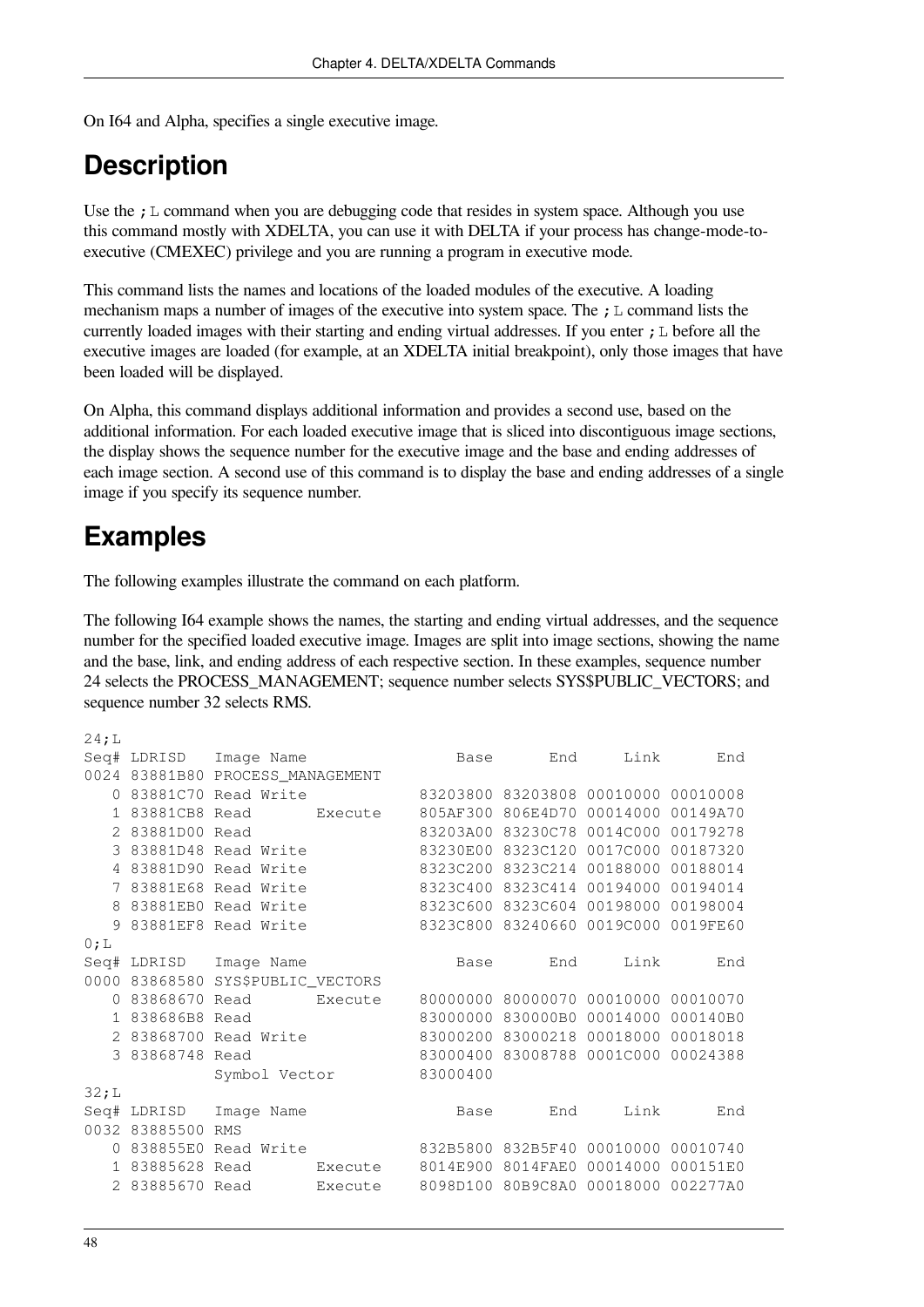| 3 838856B8 Read       |  | 832B6000 832EC400 00228000 0025E400 |  |
|-----------------------|--|-------------------------------------|--|
| 4 83885700 Read Write |  | 832EC400 832EFAE8 00260000 002636E8 |  |
| 5 83885748 Read Write |  | 832EFC00 832EFC14 00264000 00264014 |  |
| 6 83885790 Read Write |  | 832EFE00 832EFE50 00268000 00268050 |  |
| 9 83885868 Read Write |  | 832F0000 832F0014 00274000 00274014 |  |
| A 838858BO Read Write |  | 832F0200 832F0204 00278000 00278004 |  |
| B 838858F8 Read Write |  | 832F0400 832F3DC0 0027C000 0027F9C0 |  |

The following Alpha example shows the names, the starting and ending virtual addresses, and the sequence numbers for all the loaded executive images. Only one image, EXEC\_INIT.EXE, was not split into image sections. For every image that was split into image sections, it also shows the name and the base and ending address of each section.

| ; $\mathbb{L}$ |                            |          |                   |
|----------------|----------------------------|----------|-------------------|
| Seq#           | Image Name                 | Base     | End               |
| 0012           | EXEC INIT.EXE              | 8080C000 | 80828000          |
| 0010           | SYS\$CPU_ROUTINES_0101.EXE |          |                   |
|                | Nonpaged read only         | 80038000 | 8003A200          |
|                | Nonpaged read/write        | 80420200 | 80420A00          |
|                | Initialization             | 80808000 | 80808400          |
| 000E           | ERRORLOG.EXE               |          |                   |
|                | Nonpaged read only         | 8002E000 | 80036600          |
|                | Nonpaged read/write        | 8041BE00 | 80420200          |
|                | Initialization             | 80804000 | 80804800          |
| 000C           | SYSTEM_SYNCHRONIZATION.EXE |          |                   |
|                | Nonpaged read only         |          | 80024000 8002C800 |
|                | Nonpaged read/write        |          | 8041A000 8041BE00 |
|                | Initialization             | 80800000 | 80800800          |
|                |                            |          |                   |
|                |                            |          |                   |
|                |                            |          |                   |
| 0002           | SYS\$BASE IMAGE            |          |                   |
|                | Nonpaged read only         |          | 80002000 80009400 |
|                | Nonpaged read/write        |          | 80403000 80414C00 |
|                | Fixup                      | 80620000 | 80620600          |
|                | Symbol Vector              | 8040B010 | 80414560          |
| 0000           | SYS\$PUBLIC_VECTORS.EXE    |          |                   |
|                | Nonpaged read only         |          | 80000000 80001C00 |
|                | Nonpaged read/write        |          | 80400000 80403000 |
|                | Fixup                      |          | 8061E000 8061E200 |
|                | Symbol Vector              | 80401BF0 | 80402ED0          |

The following Alpha example illustrates the use of the sequence number with the  $;L$  command to display information about one image. In this example, the sequence number C for the SYSTEM SYNCHRONIZATION. EXE module is specified with the ; L command. (It is not necessary to specify the leading zeros in the command.) The resulting display shows only the SYSTEM\_SYNCHRONIZATION.EXE module (whose sequence number is 000C). The display includes the names of the image sections within the module and their base and ending addresses.

| <u>UII</u> |                                 |                   |     |
|------------|---------------------------------|-------------------|-----|
|            | Seg# Image Name                 | Base              | End |
|            | 000C SYSTEM SYNCHRONIZATION.EXE |                   |     |
|            | Nonpaged read only              | 80024000 8002C800 |     |
|            | Nonpaged read/write             | 8041A000 8041BE00 |     |
|            | Initialization                  | 80800000 80800800 |     |
|            |                                 |                   |     |

 $\sim$  T

VAX example, showing the names and the starting and ending virtual addresses of the three executive images that are loaded in memory.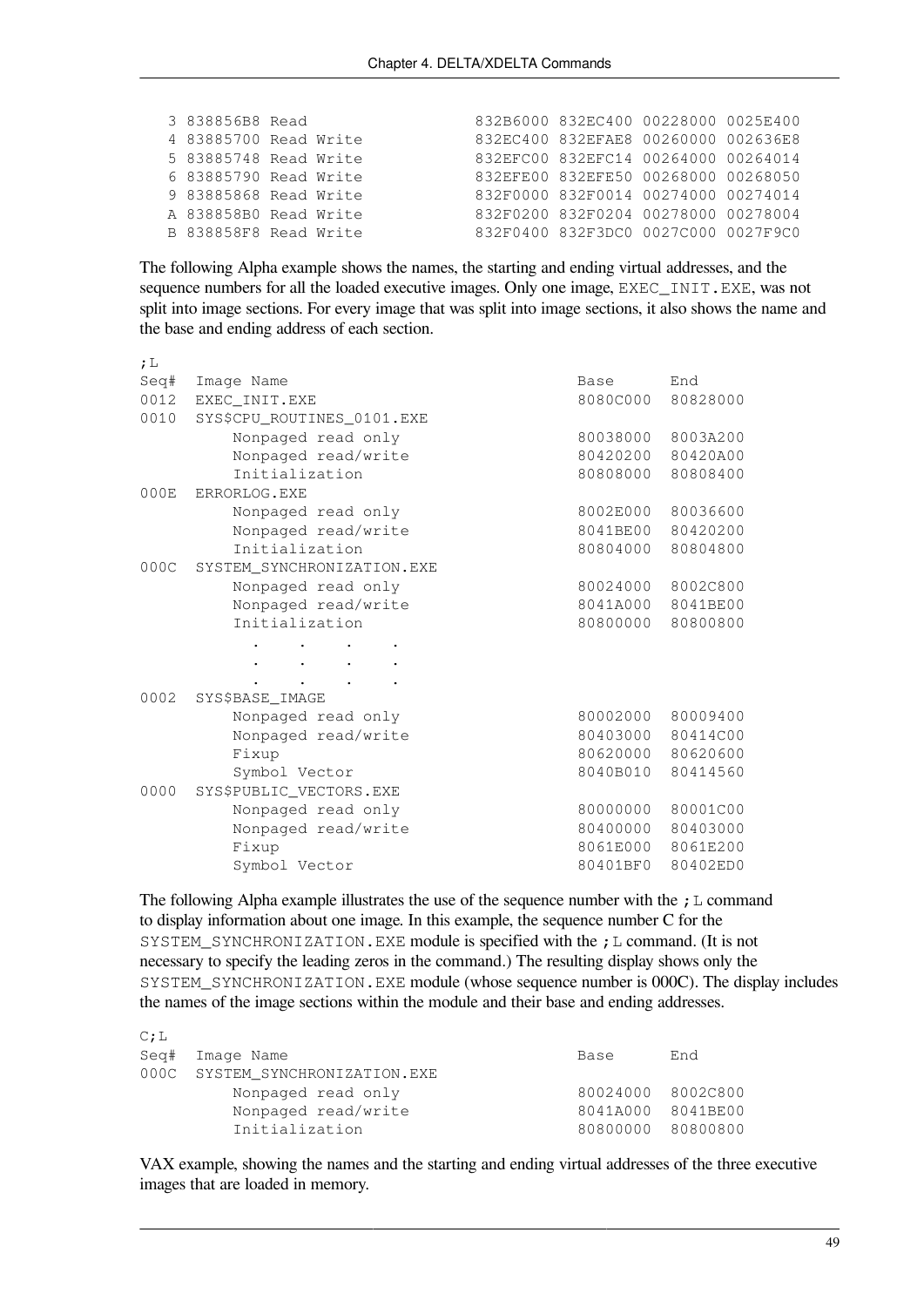| ; L                        |                   |  |
|----------------------------|-------------------|--|
| PRIMITIVE IO.EXE           | 800EAA00 800EBC00 |  |
| SYSTEM SYNCHRONIZATION.EXE | 800EBC00 800ED400 |  |
| SYSTEM PRIMITIVES.EXE      | 800ED400 800F1000 |  |

## **;M—Set All Processes Writable**

;M — Sets the address spaces of all processes to be writable or read-only by your DELTA process. This command can be used only with DELTA. Use of this command requires CMKRNL privilege. On Alpha, this command also sets writable the general purpose registers of other processes, if, after issuing the ;  $M$ command, you specify another process with any command that takes the PID argument, such as the / command.

### **Synopsis**

 $n;M$ 

#### **Argument**

n

Specifies your process privileges for reading and writing at other processes. If 0, your DELTA process can only read locations in other processes; if 1, your process can read or write any location in any process. If not specified, DELTA returns the current value of the M (modify) flag (0 or 1).

## **Description**

The Set All Processes Writable command is useful for changing values in the running system.

#### **Note**

Use this activity very carefully during time sharing. It affects all processes on the system. For this reason, your process must have change-mode-to-kernel (CMKRNL) privilege to use this command. It is safest to use this command only on a standalone system.

## **;P—Proceed from Breakpoint**

;P — Continues program execution following a breakpoint.

## **Synopsis**

;P

## **Description**

The Proceed from Breakpoint command continues program execution at the address contained in the PC of the program. Program execution continues until the next breakpoint or until program completion.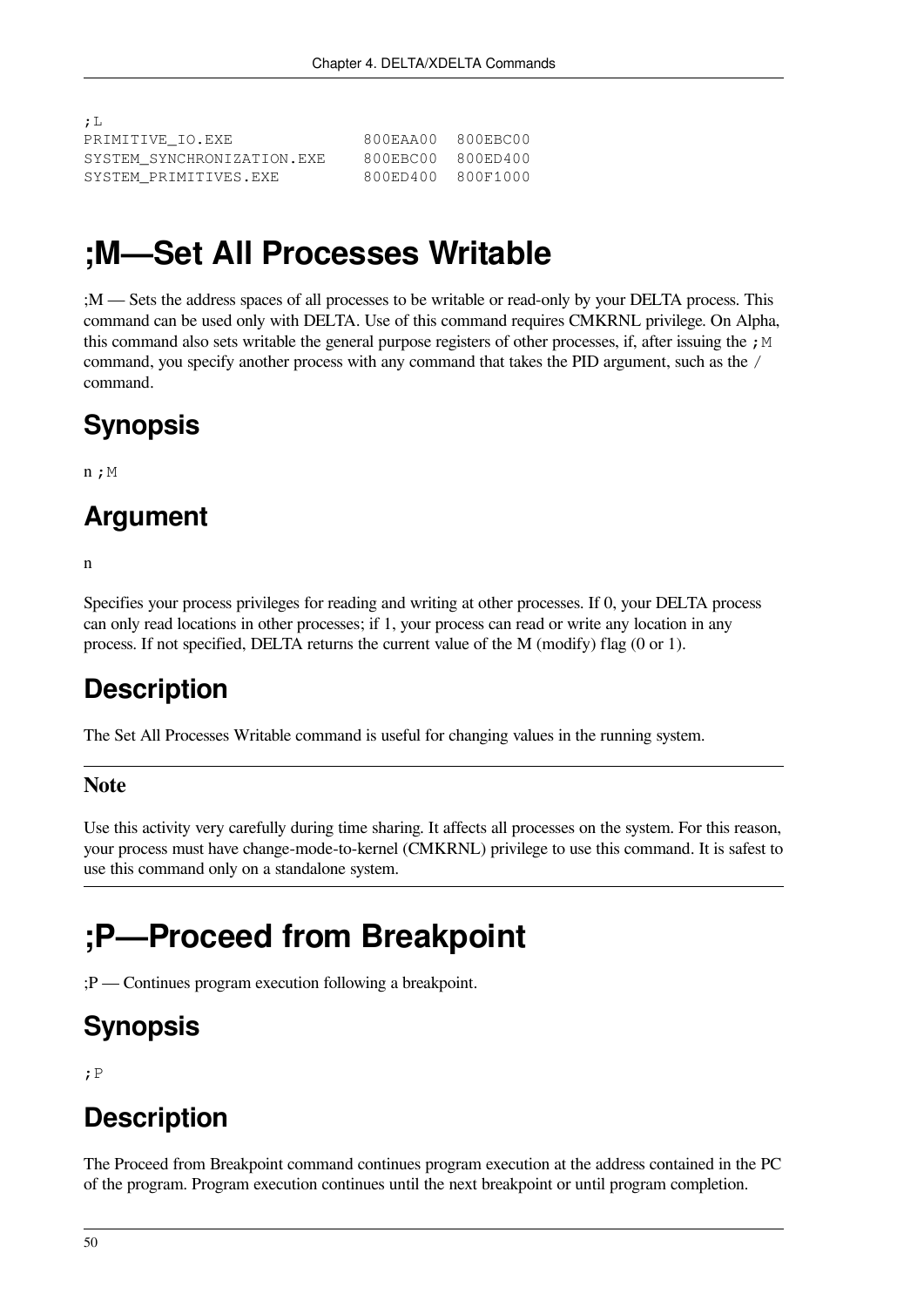#### **Note**

If DELTA/XDELTA does not have write access to the target of a JSR instruction, you cannot use the S or ; P command at the JSR instruction. First, you must use the  $\circ$  command; then you can use the  $\circ$  or ;P command.

#### **Example**

The following examples illustrate the command on each OpenVMS platform.

I64 example:

```
\bulletG0BF5D60,0;X 
G0BF5D60 
X0+60; BØ
  1 00000060 
                                      \mathbf{\Theta};P 
                                      \ddot{\mathbf{O}}Brk 1 at X0+00000060 on CPU 0 
X0+00000060! alloc r53 = ar.pfs, 18, 08, 00 (New IPL = 0) -
                                      (New mode = USER)
```
- $\bullet$ Set the base register.
- $\bullet$ Set a breakpoint at address  $X0+00000060$  using ; B.
- $\bullet$ Program execution is continued using the  $;P$  command.
- Program execution halts at breakpoint 1. DELTA/XDELTA displays the breakpoint message (the  $\bullet$ breakpoint number and the address) and the instruction.

Alpha example:

```
;B
  1 00030010 
                                                           \bullet;P 
                                                           \boldsymbol{\Theta}Brk 1 at 00030010
                                                           \bullet00030010! STQ R26, #X0008(SP)
```
- $\bullet$ Current breakpoints are displayed using  $;B$  (breakpoint 1 at address 30010).
- $\bullet$ Program execution is continued using the  $;P$  command.
- Program execution halts at breakpoint 1. DELTA/XDELTA displays the breakpoint message (the  $\mathbf{e}$ breakpoint number and the address) and the instruction.

VAX example:

```
;B 
2 00000699 
                                        \bullet\boldsymbol{\Omega};P 
2 BRK AT 00000699
00000699/BSBB 000006A2 
                                        \bullet
```
- $\bullet$ Current breakpoints are displayed using  $;B$  (breakpoint 2 at address699).
- $\boldsymbol{e}$ Program execution is continued using the  $;P$  command.
- $\bullet$ Program execution halts at breakpoint 2. DELTA/XDELTA displays the breakpoint message (the breakpoint number and the address) and the instruction.

## **;Q—Validate Queue (I64 and Alpha Only)**

;Q — Analyzes absolute and self-relative longword queues and displays the results of the analysis.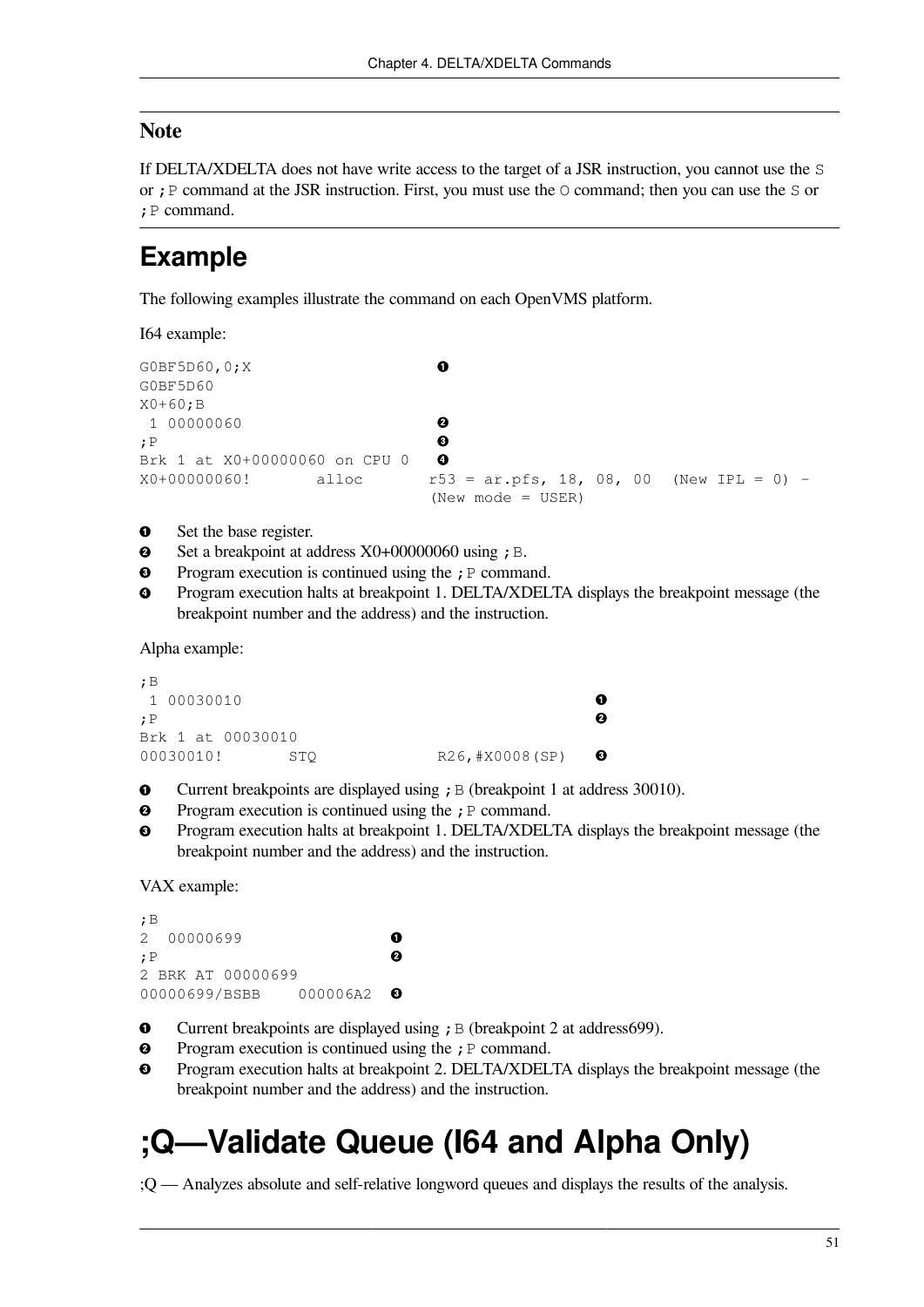## **Synopsis**

queue\_header\_address [queue\_type];Q

### **Argument**

queue\_header\_address

The queue header must be at least longword aligned.

[queue\_type]

A queue type of zero (the default) represents an absolute queue. A queue type of 1 indicates a selfrelative queue.

## **Description**

The validate queue function is similar to the one in the OpenVMS System Dump Analyzer Utility. It can analyze both absolute and self-relative longword queues and display the results of the analysis. This function identifies various problems in the queue headers and invalid backward links for queue entries and evaluates the readability of both. For valid queues, it tells you the total number of entries. For invalid queues, it tells you the queue entry number and the address that is invalid and why.

## **Example**

| FFFFFFFF8000F00D:O | !Absolute at GF00D     |
|--------------------|------------------------|
| GFOOD, 0:0         | !Absolute at GF00D     |
| GFOO,1;Q           | !Self-relative at GF00 |

## **;T—Display Interrupt Stack Frame on XDELTA (I64 Only )**

;T — XDELTA only; displays contents of an interrupt stack frame.

## **Synopsis**

addr exp ; T

## **Arguments**

addr-exp

The address of the stack frame. This is an optional argument. If not specified, the  $\tau$  command without any argument displays the interrupt stack frame with which XDELTA was invoked.

## **Description**

On I64 systems, the XDELTA  $\mathfrak{f}$  T command displays the contents of an interrupt stack frame.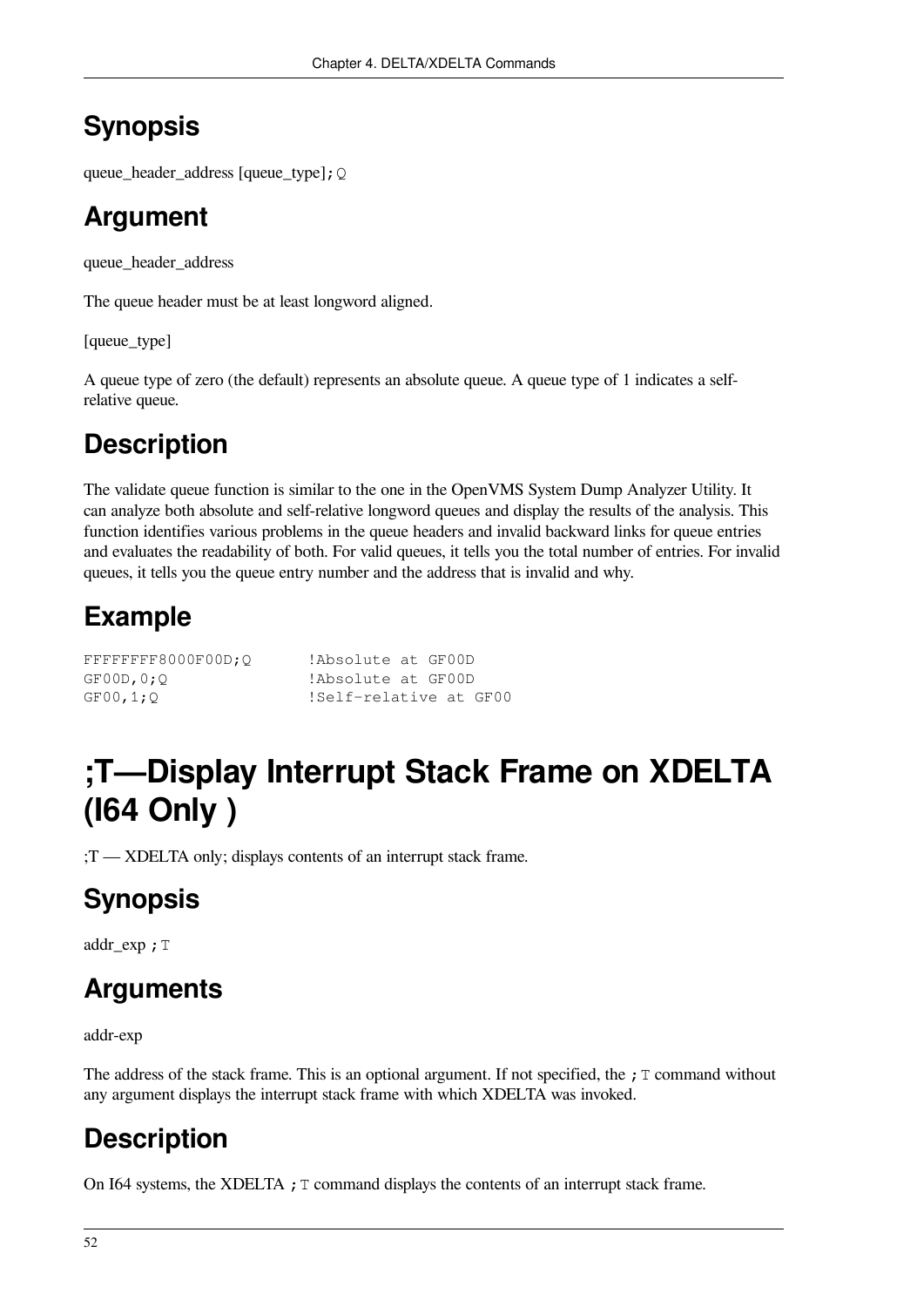#### **Example**

In the following example, the  $;T$  command displays the machine state at the time of the exception.

```
;T 
* Exception Frame Display: * 
Exception taken at IP FFFFFFFF.8063D830, slot 01 
from Kernel mode Exception Frame at FFFFFFFF.89DA1CE0
Trap Type 00000080 (External Interrupt)
IVT Offset 00003000 (External Interrupt)
External Interrupt Vector 00000000 
* = Value read directly from the register rather than the frame
Control Registers:
CR0 Default Control Register (DCR) 00000000.00007F00
CR1 Interval Timer Match Register (ITM) * 0000C6F7.31F82D5B
CR2 Interruption Vector Address (IVA) * FFFFFFFF.801D0000
CR8 Page Table Address (PTA) * FFFFFFFF.7FFF013D
CR16 Processor Status Register (IPSR) 00001210.0A026010
CR17 Interrupt Status Register (ISR) 00000200.00000000
CR19 Instruction Pointer (IIP) FFFFFFFFFFFFF.8063D830
CR20 Faulting Address (IFA) FFFFFFFFFFFFFFFFFFFF .88580078
CR21 TLB Insertion Register (ITIR) 00000000.00000334
CR22 Instruction Previous Address (IIPA) FFFFFFFF.8063D830
CR23 Function State (IFS) 80000000.00000FA7
CR24 Instruction immediate (IIM) FFFFFFFFF.88580078
CR25 VHPT Hash Address (IHA) FFFFFFFFFFFF.7FFF5860
CR64 Local Interrupt ID (LID) * 00000000.00000000
CR66 Task Priority Register (TPR) * 00000000.00010000
CR68 External Interrupt Req Reg 0 (IRR0) * 00000000.00000000 
CR69 External Interrupt Req Reg 1 (IRR1) * 00000000.00000000 
CR70 External Interrupt Req Reg 2 (IRR2) * 00000000.00000000
CR71 External Interrupt Req Reg 3 (IRR3) * 00020000.00000000
CR72 Interval Time Vector (ITV) * 00000000.000000F1
CR73 Performance Monitoring Vector (PMV) * 00000000.000000FB 
CR74 Corrected Machinecheck Vector (CMCV) * 00000000.00010000 
CR80 Local Redirection Register 0 (LRR0) * 00000000.00010000
CR81 Local Redirection Register 1 (LRR1) * 00000000.00010000 
Application Registers:
AR0 Kernel Register (KR0) * 00000000.20570000
AR1 Kernel Register (KR1) * 00000000.60000000
AR2 Kernel Register (KR2) * 00000000.00000000
AR3 Kernel Register (KR3) * 00000000.00000000
AR4 Kernel Register (KR4) * 00000000.00000000
AR5 Kernel Register (KR5) * 0000C6F7.31F82D5B
AR6 Kernel Register (KR6) * FFFFFFFF.84C3E000
AR7 Kernel Register (KR7) * FFFFFFFF.89D4B000
AR16 Register Stack Config Reg (RSC) 00000000.00000000
AR17 Backing Store Pointer (BSP) FFFFF802.A3EAC300
AR18 Backing Store for Mem Store (BSPSTORE) FFFFF802.A3EAC300
AR19 RSE NaT Collection Register (RNAT) 00000000.00000000
AR32 Compare/Exchange Comp Value Reg (CCV) FFFFFFFF.84132680
AR36 User NaT Collection Register (UNAT) 00000000.00000000
AR40 Floating-point Status Reg (FPSR) 0009804C.0270033F
AR44 Interval Time Counter (ITC) * 0000C6FB.A91997B5
AR64 Previous Function State (PFS) 00000000.00000FA7
AR65 Loop Count Register (LC) 00000000.00000000
AR66 Epilog Count Register (EC) 00000000.00000000
```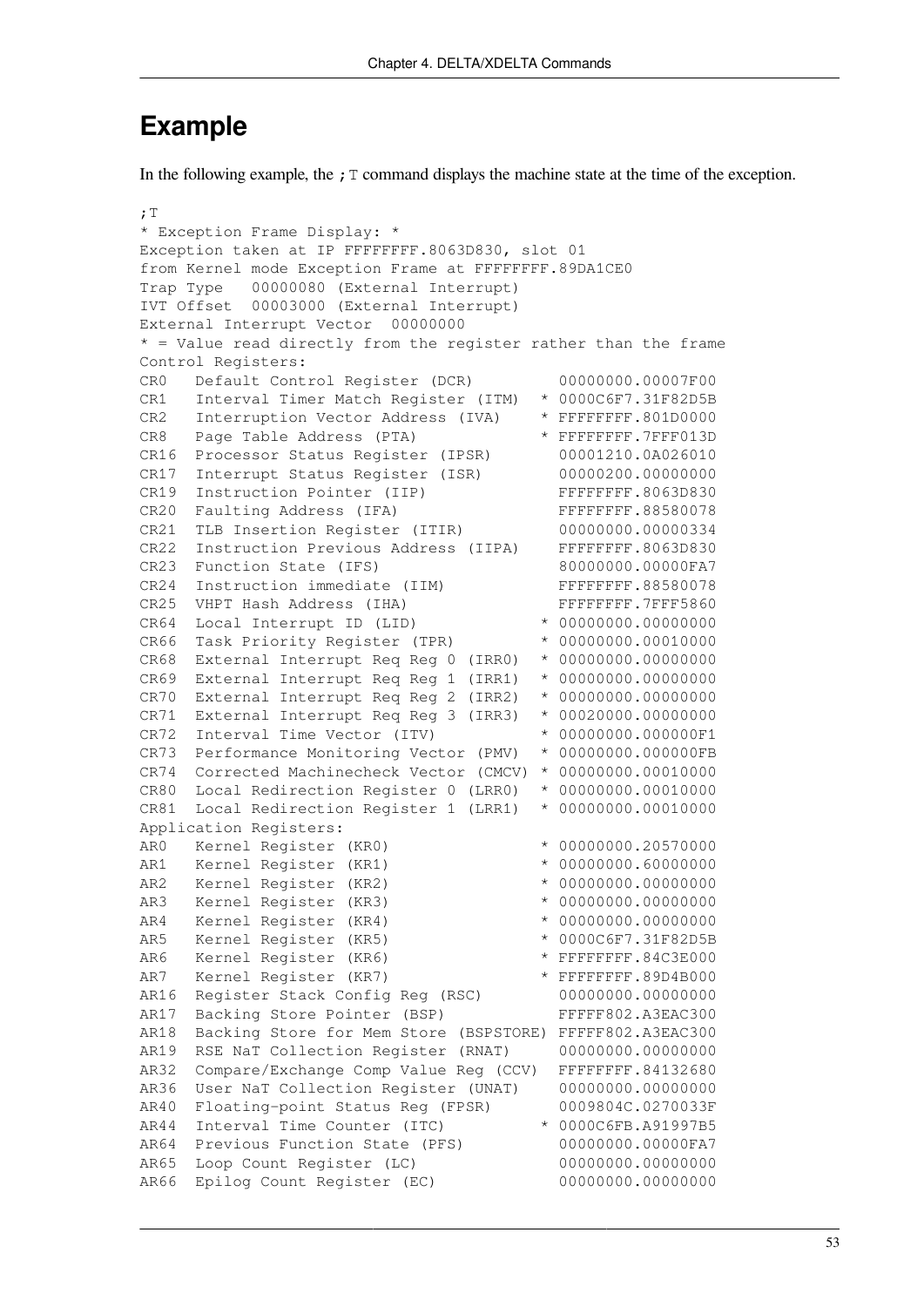```
Processor Status Register (IPSR):
AC = 0 MFL= 1 MFH= 0 IC = 1 I = 1 DT = 1
DFL= 0 DFH= 0 RT = 1 CPL= 0 IT = 1 MC = 0 RI = 1Interrupt Status Register (ISR):
Code 00000000 X = 0 W = 0 R = 0 NA = 0 SP = 0RS = 0 IR = 0 NI = 0 SO = 0 EI = 1 ED = 0Branch Registers: The Region Registers:
B0 FFFFFFFF.8063C570 RR0 * 00000000.00000035
B1 00000000.000000000 RR1 * 00000000.00000030
B2 00000000.000000000 RR2 * 00000000.00000030
B3 00000000.00000000 RR3 * 00000000.00000030
B4 00000000.00000000 RR4 * 00000000.00000030
B5 00000000.000000000 RR5 * 00000000.00000030
B6 FFFFFFFF.80001580 RR6 * 00000000.00000030
B7 FFFFFFFF.806F4D30 RR7 * 00000000.00000335 
Floating Point Registers: FPSR 0009804C.0270033F
F6 00000000.0001003E.00000000.0000FCBE
F7 00000000.0001003E.00000000.00000040
F8 00000000.0001003E.00000000.003F2F80
F9 00000000.00010003.80000000.00000000
F10 00000000.0000FFFB.80000000.00000000
F11 00000000.0000FFFB.80000000.00000000 
Miscellaneous Registers:
Processor Identifier (CPUID 0,1)    GenuineIntel
                 (CPUID 3) 00000000.1F010504
Interrupt Priority Level (IPL) 00000003
Stack Align 2000002D0 000002D0
NaT Mask 001C
PPrev Mode 00
Previous Stack 00
Interrupt Depth 00
Preds 00000000.FF65CCA3
Nats 00000000.00000000
Context 00000000.FF61CEA3 
General Registers:
R0 00000000.00000000 GP FFFFFFFF.8442E200 R2 FFFFFFFF.84132688
R3 FFFFFFFF.8442E200 R4 FFFFFFFF.8442E200 R5 00000000.00000001
R6 FFFFFFFF.84C3E000 R7 00000000.00000000 R8 00000000.00000003
R9 00000000.00000009 R10 00000000.00000008 R11 00000000.00000000
SP FFFFFFFF.89DA0D18 TP 00000000.00000000 R14 00000000.00000001
R15 FFFFFFFF.8401BD90 R16 FFFFFFFF.84017508 R17 FFFFFFFF.84009E98
R18 FFFFFFFF.84C3F274 R19 00000000.00000000 R20 FFFFFFFF.84009E00
R21 FFFFFFFF.84132627 R22 FFFFFFFF.84C3E01C R23 00000000.0000000F
R24 00000000.00011F90 R25 00000000.00000003 R26 00000000.00000000
R27 FFFFFFFF.84132668 R28 FFFFFFFF.8416D7C8 R29 FFFFFFFF.89DA1FB0
R30 00000000.7FF2E318 R31 00000000.00000000 
Interrupted Frame RSE Backing Store , Size = 39 registers 
FFFFF802.A3EAC300: FFFFFFFF.84C3E080 (R32) 
FFFFF802.A3EAC308: E0000000.00000000 (R33) 
FFFFF802.A3EAC310: FFFFFFFF.84132628 (R34) 
FFFFF802.A3EAC318: FFFFFFFF.88598080 (R35) 
FFFFF802.A3EAC320: 00000000.00000001 (R36) 
FFFFF802.A3EAC328: FFFFFFFF.806029A0 (R37) 
FFFFF802.A3EAC330: 00000000.FF65C563 (R38) 
FFFFF802.A3EAC338: 00000000.00000000 (R39) 
FFFFF802.A3EAC340: FFFFFFFF.8442E200 (R40) 
FFFFF802.A3EAC348: FFFFFFFF.806029C0 (R41) 
FFFFF802.A3EAC350: FFFFFFFF.8442E200 (R42)
```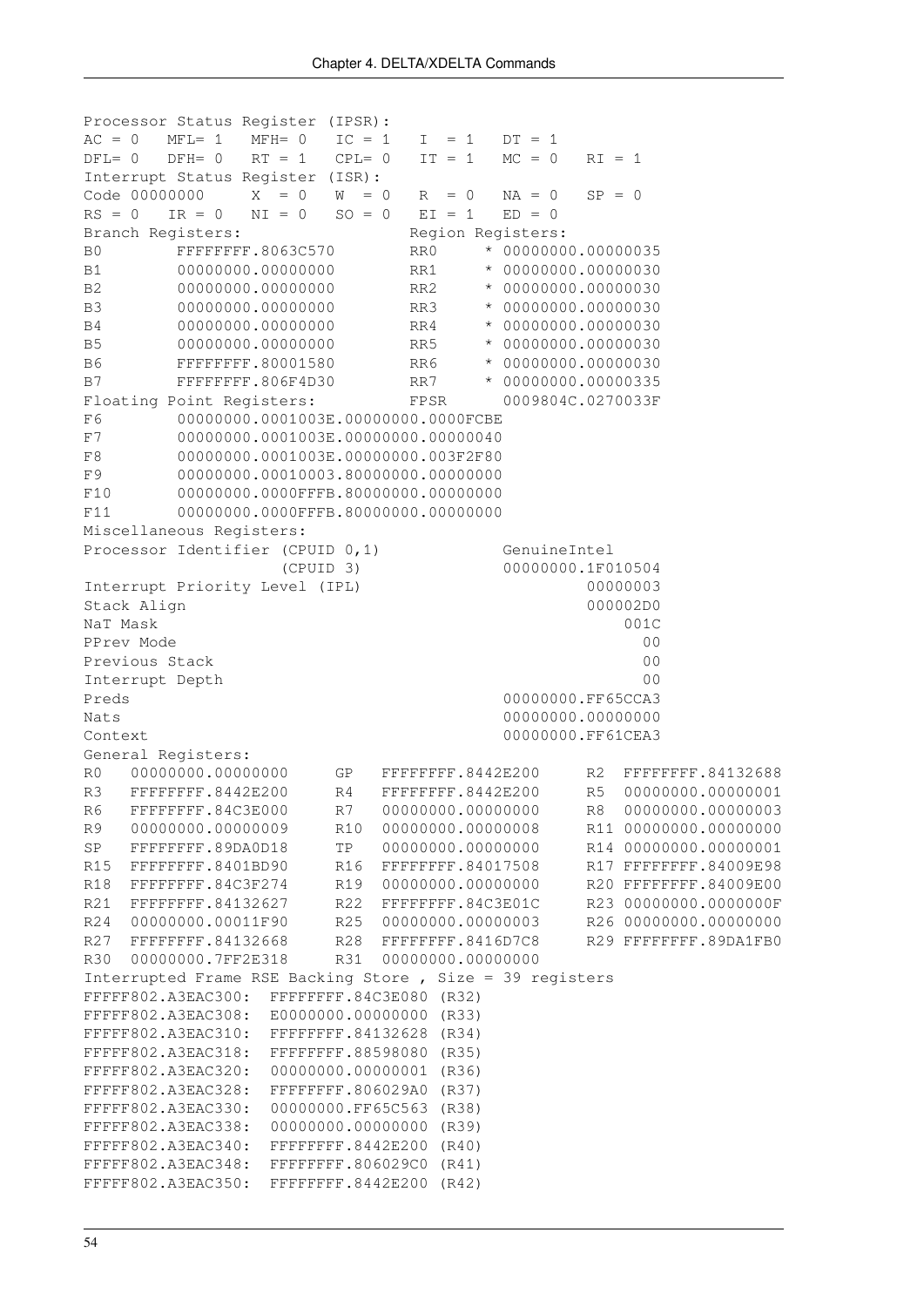| FFFFF802.A3EAC358: | FFFFFFFF.88598080  | (R43) |
|--------------------|--------------------|-------|
| FFFFF802.A3EAC360: | FFFFFFFF.84191000  | (R44) |
| FFFFF802.A3EAC368: | 00000000.00000009  | (R45) |
| FFFFF802.A3EAC370: | FFFFFFFF.8416D7C8  | (R46) |
| FFFFF802.A3EAC378: | FFFFFFFF.8442E200  | (R47) |
| FFFFF802.A3EAC380: | 00000000.00000000  | (R48) |
| FFFFF802.A3EAC388: | FFFFFFFF.84132668  | (R49) |
| FFFFF802.A3EAC390: | 00000000.00000008  | (R50) |
| FFFFF802.A3EAC398: | 00000000.00000000  | (R51) |
| FFFFF802.A3EAC3A0: | 00000000.7FF2E318  | (R52) |
| FFFFF802.A3EAC3A8: | 00000000.00000000  | (R53) |
| FFFFF802.A3EAC3B0: | 00000000.00000FB2  | (R54) |
| FFFFF802.A3EAC3B8: | FFFFFFFF.84132627  | (R55) |
| FFFFF802.A3EAC3C0: | 00000000.00000003  | (R56) |
| FFFFF802.A3EAC3C8: | FFFFFFFF, 89DA1FB0 | (R57) |
| FFFFF802.A3EAC3D0: | FFFFFFFF.801D9BD0  | (R58) |
| FFFFF802.A3EAC3D8: | FFFFFFFF.806029C0  | (R59) |
| FFFFF802.A3EAC3E0: | 00000000.00000001  | (R60) |
| FFFFF802.A3EAC3E8: | FFFFFFFF.89DA1FB0  | (R61) |
| FFFFF802.A3EAC3F0: | FFFFFFFF.8442E200  | (R62) |
| FFFFF802.A3EAC400: | 00000000.00000003  | (R63) |
| FFFFF802.A3EAC408: | FFFFFFFF.8063C570  | (R64) |
| FFFFF802.A3EAC410: | 00000000.00000008  | (R65) |
| FFFFF802.A3EAC418: | 00000000.00000008  | (R66) |
| FFFFF802.A3EAC420: | FFFFFFFF.84132668  | (R67) |
| FFFFF802.A3EAC428: | FFFFFFFF, 8416D7C8 | (R68) |
| FFFFF802.A3EAC430: | 00000000.00000008  | (R69) |
| FFFFF802.A3EAC438: | FFFFFFFF.8416DAA0  | (R70) |

## **;W—List Name and Location of a Single Loaded Image (I64 and Alpha Only)**

;W — Lists information about an image that contains the address you supplied.

### **Synopsis**

address-expression ; W

sequence number offset ; W

#### **Arguments**

address-expression

An address contained within an executive image or a user image.

sequence number

The identifier assigned to an executive image.

offset

The distance from the base address of the image.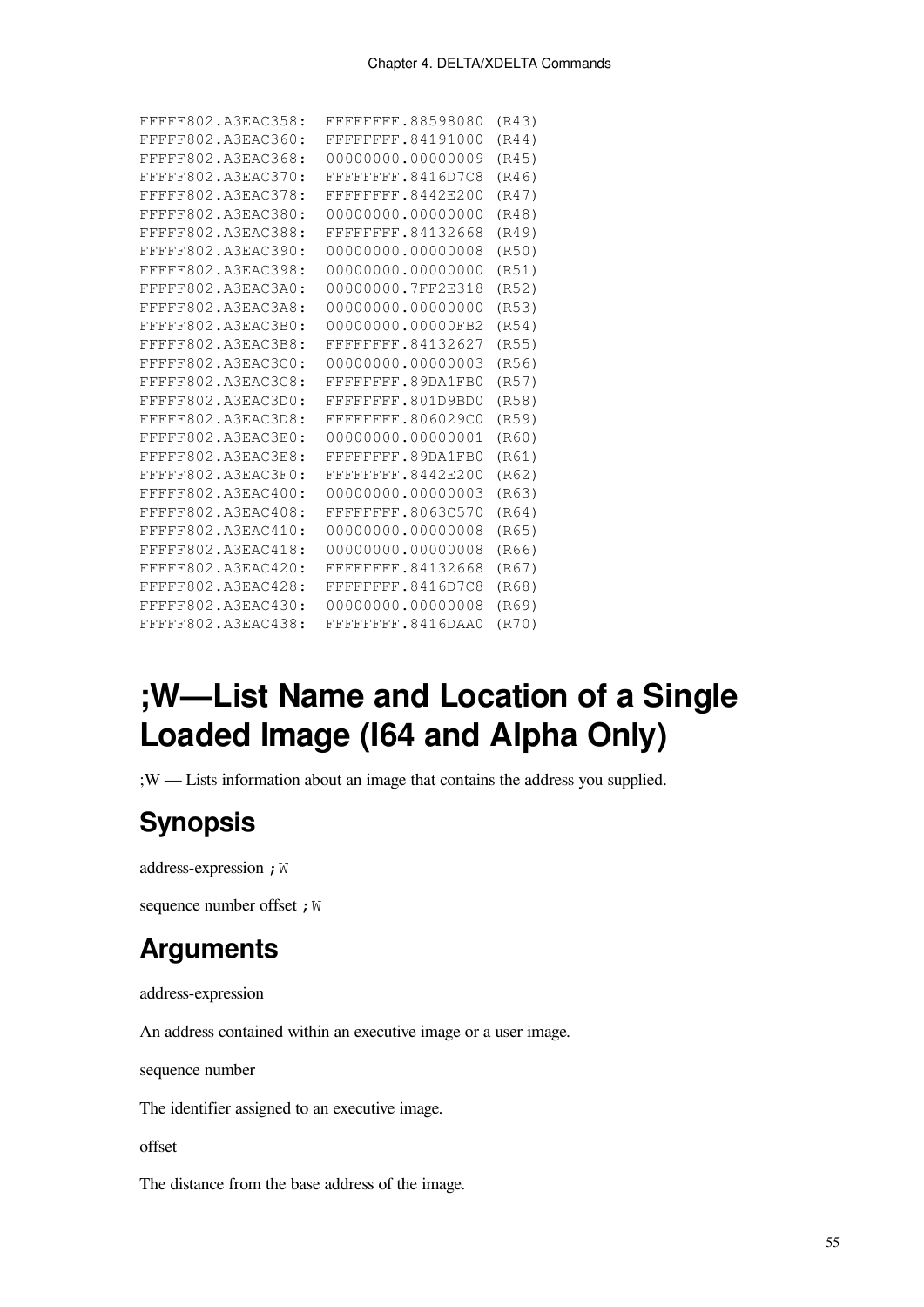The  $\chi$  W command is used for debugging code that resides in system or user space. You can use this command with XDELTA for debugging an executive image. You can also use this command with DELTA.

To examine the executive image list, you must be running in executive mode or your process must have change-mode-to-executive (CMEXEC) privilege.

This command can be used in two ways. In the first way, if you supply an address that you are trying to locate, the command lists the name of the executive or user image that contains the address, its base and ending addresses, and the offset of the address from the base of the image. For any executive image that has been sliced, it also displays its sequence number. The offset can be used with the link map of the image to locate the actual code or data. This offset is saved in the value Q.

In the second way, if you supply the sequence number of a sliced executive image and an offset, the command computes and displays the address in memory. The address is saved in the value Q.

## **Examples**

The first form of the command takes a system space address as a parameter and attempts to locate that address within the loaded executive images. This command works for both sliced and unsliced loadable executive images. The output is very similar to  $\chi$  L, except the offset is displayed for you, as shown in the following example:

| 80026530;W |                                 |      |                            |              |
|------------|---------------------------------|------|----------------------------|--------------|
|            | Seg# Image Name                 | Base | End                        | Image Offset |
|            | 000C SYSTEM SYNCHRONIZATION.EXE |      |                            |              |
|            | Nonpaged read only              |      | 80024000 8002C800 00002530 |              |

The second form of the command takes a loadable executive image sequence number and an image offset from the map file as parameters. The output, again, is very similar to  $\tau$ . E., except that the system space address that corresponds to the image offset is displayed, as shown in the following example:

| $C$ , 2530; W |                                 |      |                            |         |
|---------------|---------------------------------|------|----------------------------|---------|
|               | Seg# Image Name                 | Base | End                        | Address |
|               | 000C SYSTEM SYNCHRONIZATION.EXE |      |                            |         |
|               | Nonpaged read only              |      | 80024000 8002C800 80026530 |         |

# **;X—Load Base Register**

;X — Places an address in a base register.

## **Synopsis**

address-expression n [y];  $X$ 

### **Arguments**

address-expression

The address to place in the base register.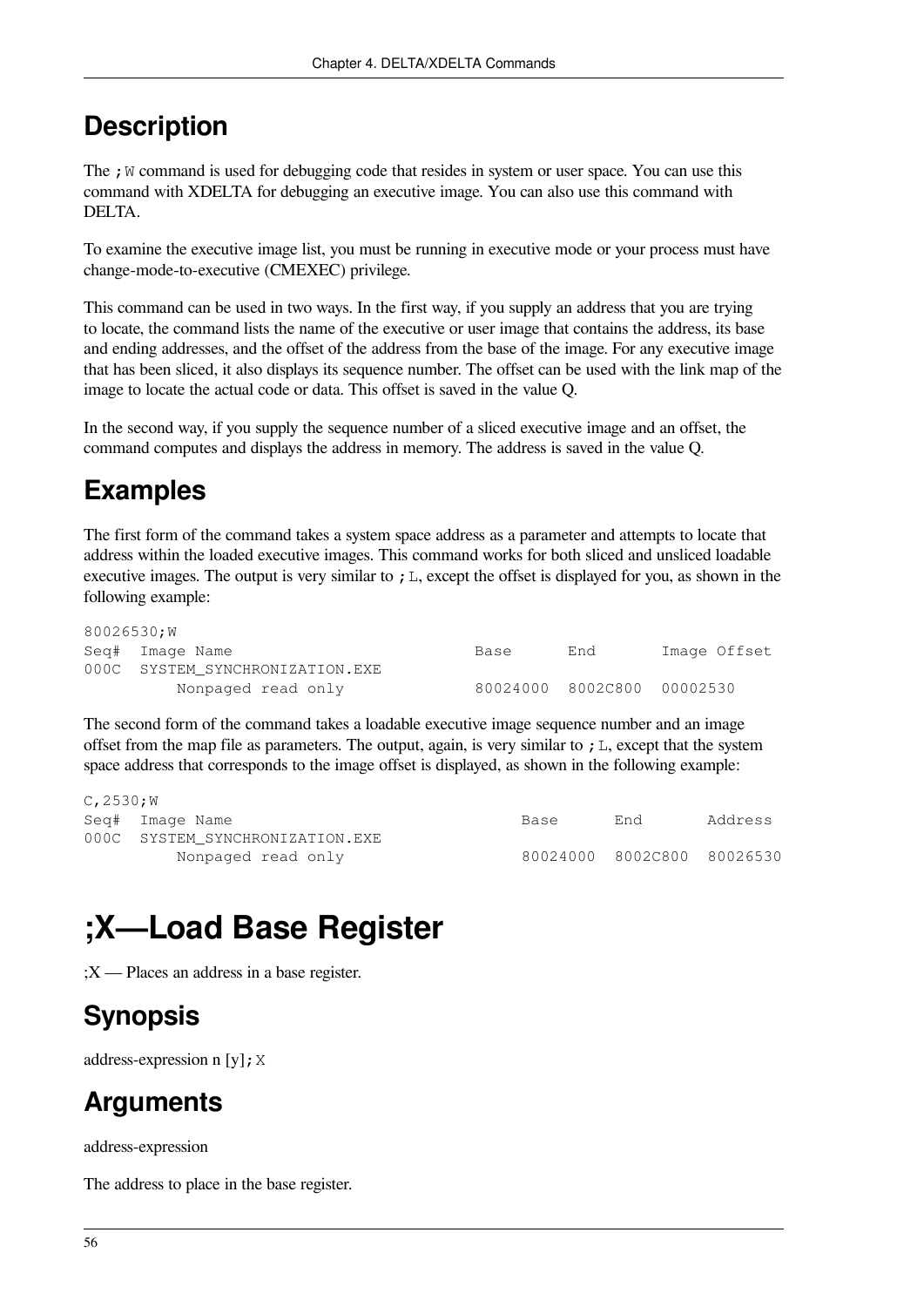n

The number of the base register.

 $[y]$ 

On I64 and Alpha, a parameter for modifying the default offset of  $10000<sub>16</sub>$ . The valid range is 1 to FFFFFFFF.

#### **Description**

On I64 and Alpha, to place an address in a base register, enter:

- An expression followed by a comma (,), or
- A number from 0 to  $15_{10}$ , or optionally, a number from 1 to FFFFFFFF, a semicolon (;)
- The letter X.

On VAX, to place an address in a base register, enter an expression followed by a comma (,), a number from 0 to  $F_{16}$ , a semicolon (;), and the letter **X**.

On all platforms, DELTA/XDELTA places the address in the base register. DELTA/XDELTA confirms that the base register is set by displaying the value deposited in the base register.

For example, the following command places the address 402 in base register 0. DELTA/XDELTA then displays the value in the base register to verify it.

402,0;X **Return** 00000402

Whenever DELTA/XDELTA displays an address, it will display a relative address if the address falls within the computer's valid range for an offset from a base register. The relative address consists of the base register identifier (Xn), followed by an offset. The offset gives the address location in relation to the address stored in the base register.

For example, if base register 2 contains 800D046A, the address that would be displayed is X2+C4, the base register identifier followed by the offset.

Relative addresses are computed for both opened and displayed locations and for addresses that are instruction operands.

If you have defined several base registers, the offset will be relative to the closest base register. If an address falls outside the valid range, it is displayed as a hexadecimal value.

On I64, the default offset is  $100000<sub>16</sub>$ , which can be modified.

On Alpha, the default offset is  $10000<sub>16</sub>$ , which can be modified.

On VAX, the default offset is  $2000_{16}$  bytes. It cannot be modified.

### **Examples**

The following examples illustrate the command on each platform.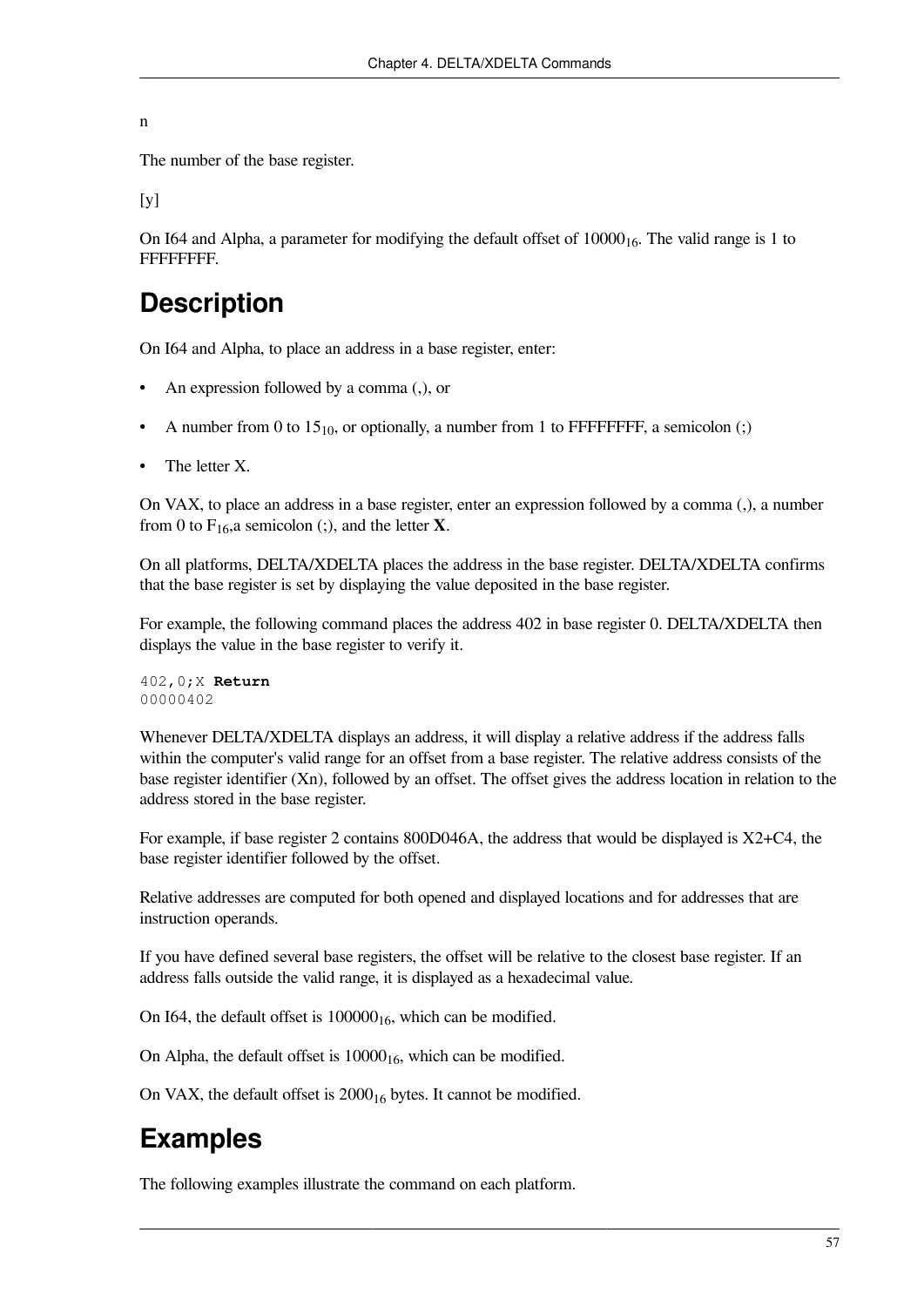```
I64 example:
```

```
G0BF5D60,0,200;X 1
;X
0 80BF5D60 00000200
4 8392A900
5 83009DE0
13 FFFFF802 06C00000
14 830937F015 83093700 
G0BF5D60,0,200;X 
;X
   0 80BF5D60 00000200
   4 8392A900
   5 83009DE0
  13 FFFFF802 06C00000
  14 830937F0
  15 83093700
```
 $\bullet$ Set the base register, with an offset.

 $\bullet$ The ; X command with no arguments displays the existing base register values. Offset values are also displayed, if their value is other than the default offset.

 $\bullet$ 

 $\ddot{\mathbf{e}}$ 

Alpha example:

|          | 30000, 0; X<br>00030000 |            |                |   |
|----------|-------------------------|------------|----------------|---|
|          | 30070, 1, 200; X        |            |                | ø |
|          | 00030070                |            |                |   |
| ;X       |                         |            |                | Θ |
| $\Omega$ | 00030000                |            |                |   |
|          | 1 00030070 00000200     |            |                |   |
| S        |                         |            |                | Œ |
|          | X0+00000004!            | <b>BIS</b> | R31, R31, R18  |   |
| $x1+10!$ | <b>STO</b>              |            | FP, #X0020(SP) | Θ |

- $\bullet$ The base address of the program (determined from the map file) is virtual address 30000. The base address is stored in base register 0 with ;X, using the default offset. DELTA/XDELTA displays the value in base register 0 just loaded, 30000.
- The address of a subroutine, 30070, is stored in base register 1, specifying a new offset of 200 (to  $\boldsymbol{\Theta}$ override the default value of 100000). Note that this command could also have been expressed as "x0+70,1,200;X". DELTA/XDELTA displays the value in base register 1 just loaded, 30070.
- The ; X command is used to display the current base registers. Note that for those not using the  $\bullet$ default offset, the offset is also displayed.
- $\bullet$ The S command is used to execute the first instruction in the main routine. DELTA/XDELTA displays the address of the next instruction, 30004, as x0+00000004 and then displays the instruction at that address.
- $\bullet$ The instruction at offset 10 from base register 1 is displayed in instruction mode using the ! command.

VAX example:

| 00000664/CLRO    |               | $-(SP)$ |   |
|------------------|---------------|---------|---|
| 200, 1; X        |               |         |   |
| 00000200         |               |         | А |
|                  |               |         |   |
| X1 490!          |               |         |   |
| CMP <sub>L</sub> | RO, #000009A8 |         | n |
|                  |               |         |   |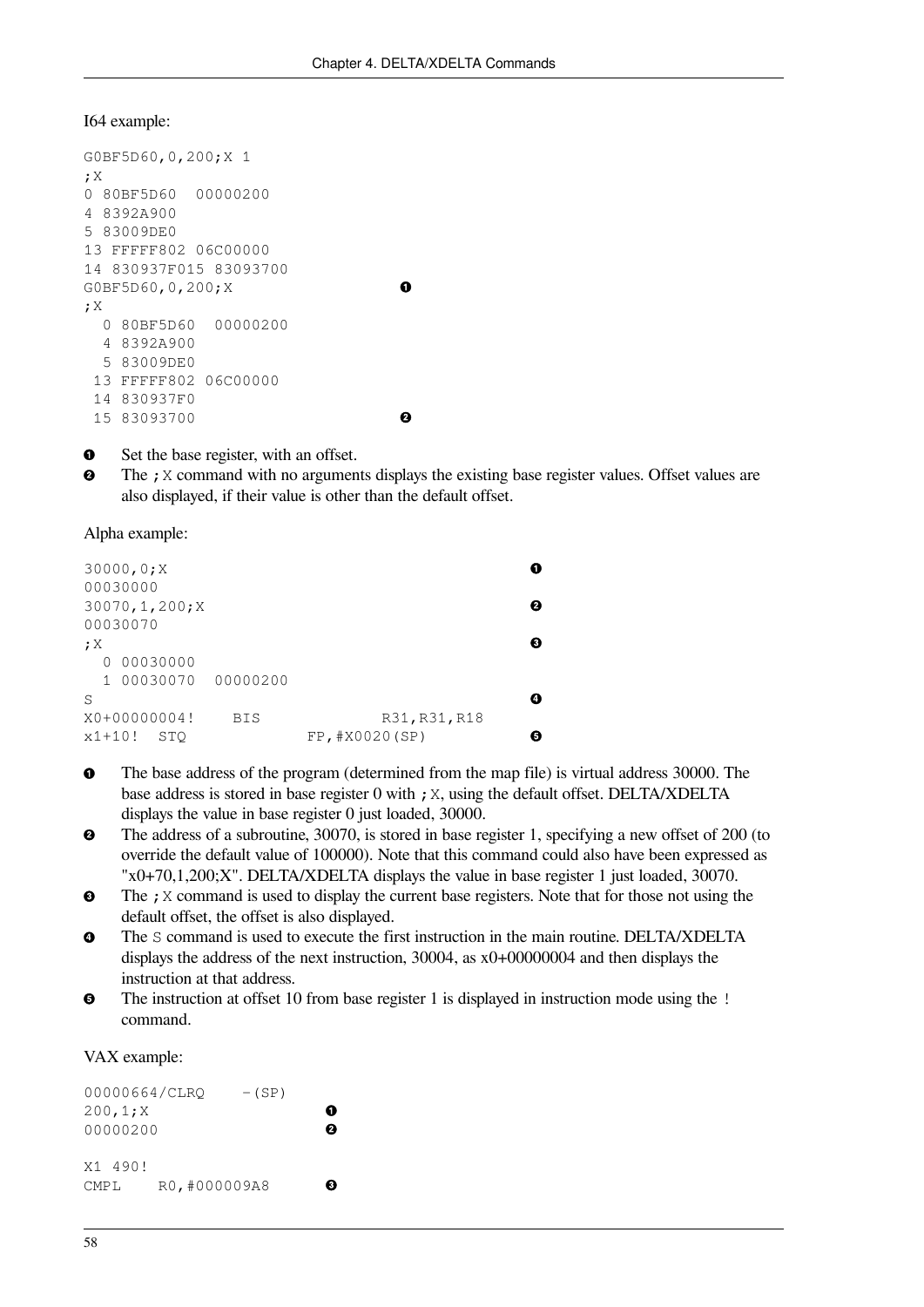```
X1 499!
BSBB X1+04A2
```
 $\bullet$ 

- $\bullet$ The base address of the program (determined from the map file) is virtual address 200. The base address is stored in base register 1with ;X.
- $\bullet$ DELTA/XDELTA displays the value in base register 1 just loaded, 200.
- $\boldsymbol{\Theta}$ The instruction at offset 490 is displayed in instruction mode using the ! command. The address reference is X1+490 (the + sign is implied when not specified). DELTA/XDELTA displays the instruction at address X1+490.
- The instruction at offset 499 is displayed. This instruction is a branch instruction. DELTA/  $\bullet$ XDELTA displays the address of the branch in offset notation.

## **O—Step Instruction over Subroutine**

O — Executes one instruction, steps over a subroutine by executing it, and displays the instruction to which the subroutine returns control.

### **Synopsis**

 $\bigcirc$ 

## **Description**

The Step Instruction over Subroutine command executes one instruction and displays the address of the next instruction. If the instruction executed is a call to a subroutine, the subroutine is executed and the next instruction displayed is the instruction to which the subroutine returns control. Use this command to do single-step instruction execution excluding single-stepping of instructions within subroutines. If you want to do single-step execution of all instructions, including those in subroutines, use the S command.

This command sets a flag to change the display mode to instruction mode. Any subsequent Close Current Location, Open Next (LINEFEED) commands and Open and Display Indirect Location (TAB) commands will display locations as machine instructions. The Open Location and Display Contents (/) command clears the flag, causing the display mode to revert to longword, hexadecimal mode.

On I64, the subroutine call instruction is br.call.

On Alpha, the subroutine call instructions are JSR and BSR.

On VAX, the subroutine call instructions are BSBB, BSBW, JSB, CALLG, and CALLS.

On all platforms, if you set a breakpoint in the subroutine and enter the O command, program execution breaks at the subroutine breakpoint. When you enter a Proceed command  $(j \text{P})$ , and program execution returns to the instruction to which the subroutine returns control, a message is displayed, as follows:

On I64 and Alpha systems:

```
Step-over at nnnnnnnn
instruction
```
#### On VAX systems:

STEPOVER BRK AT nnnnnnnn instruction

The message informs you that program execution has returned from a subroutine.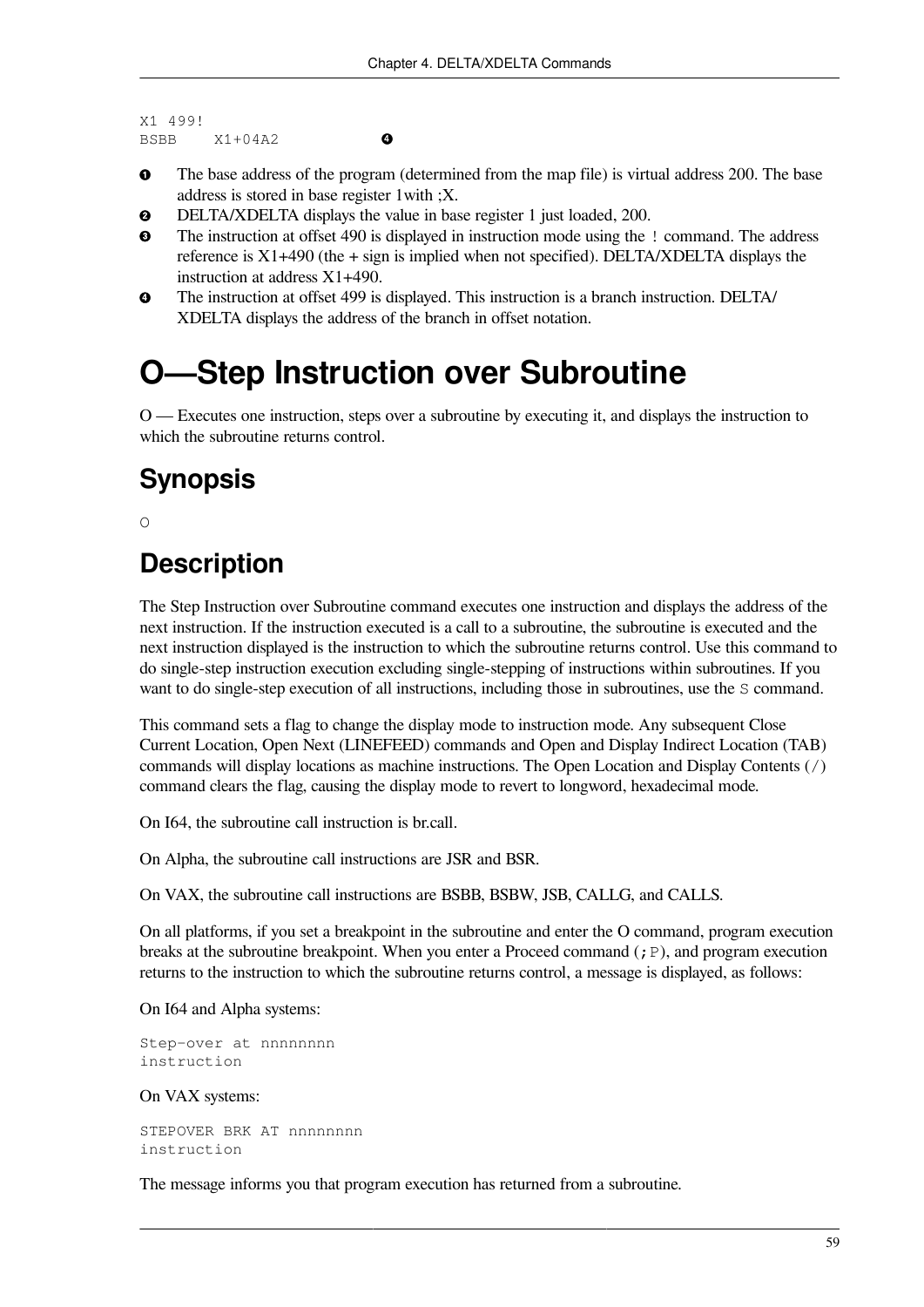If you are using XDELTA in a multiprocessor environment, the CPU ID of the processor where the break was taken is also displayed.

On I64 and Alpha, the CPU ID is displayed as a decimal number with no leading zeros.

On VAX, the CPU ID is displayed as a 2-digit hexadecimal number.

### **Examples**

The following examples illustrate the command on each OpenVMS platform.

I64 example:

```
X0+00000380! mov r7 = r23S 
                                                \bulletX0+00000381! nop.f 000000S
X0+00000382! br.call.sptk.many b0 = 0000E30 O 
                                                \boldsymbol{e}X0+00000390! mov r29 = r41S\boldsymbol{\Omega}X0+00000391! mov r1 = r40S
```
- Program execution is currently at Base Register X0, plus offset 00000380. The instruction at  $\bullet$ X0+380 is a Move Application Register instruction. Step execution is then continued using the S command.
- Program execution is stopped at Base Register X0, plus offset 00000381. The instruction at offset  $\boldsymbol{\Theta}$ 00000381 is a No Operation instruction. Step execution is then continued using the S command.
- Program execution is stopped at offset 00000382. The instruction at 00000382 is a "br.call"  $\bullet$ instruction. Execution is continued using the  $\circ$  command, thus skipping the routine(s) being called.

Alpha example:

| 30040; B<br>30070; B |            |                           | O<br>ø   |
|----------------------|------------|---------------------------|----------|
| ;B<br>1 00030040     |            |                           |          |
| 2 00030070           |            |                           |          |
| ;P                   |            |                           | 6        |
| Brk 1 at 00030040    |            |                           |          |
| 00030040!            | LDA        | R27, #XFFC8 (R2) 0        | $\bf{o}$ |
| 00030044!            | BSR        | R26, #X00000A O           | ❺        |
| Brk 2 at 00030070    |            |                           |          |
| 00030070!            | LDA        | $SP$ , $#XFFDO(SP)$ ; $P$ | ◶        |
| Step-over at 30048   |            |                           |          |
| 00030048!            | LDO        | R26, #X0048 (R2) S        | ◐        |
| 0003004C!            | <b>BIS</b> | R31, R31, R17             |          |
|                      |            |                           |          |

- A simple breakpoint is set in the main routine at address 30040, just prior to the subroutine call.  $\bullet$
- A simple breakpoint is set in the subroutine at address 30070. The breakpoints are displayed using  $\boldsymbol{e}$ the  $;B$  command.
- Program execution continues using ; P.  $\bullet$
- Program execution stops at breakpoint 1. DELTA/XDELTA displays the breakpoint message and  $\bullet$ the instruction at the breakpoint address. The O command is used to single-step (DELTA/XDELTA recognizes that this is not a call instruction and turns it into a single-step instead).
- $\bullet$ The next instruction is a subroutine call (BSR). The subroutine is stepped over using the  $\circ$ command.
- $\bullet$ Ordinarily, the step-over would continue execution at the instruction following the subroutine call. However, in this case, program execution stops at breakpoint 2 inside the subroutine at address 30070. Program execution continues with the  $; P$  command.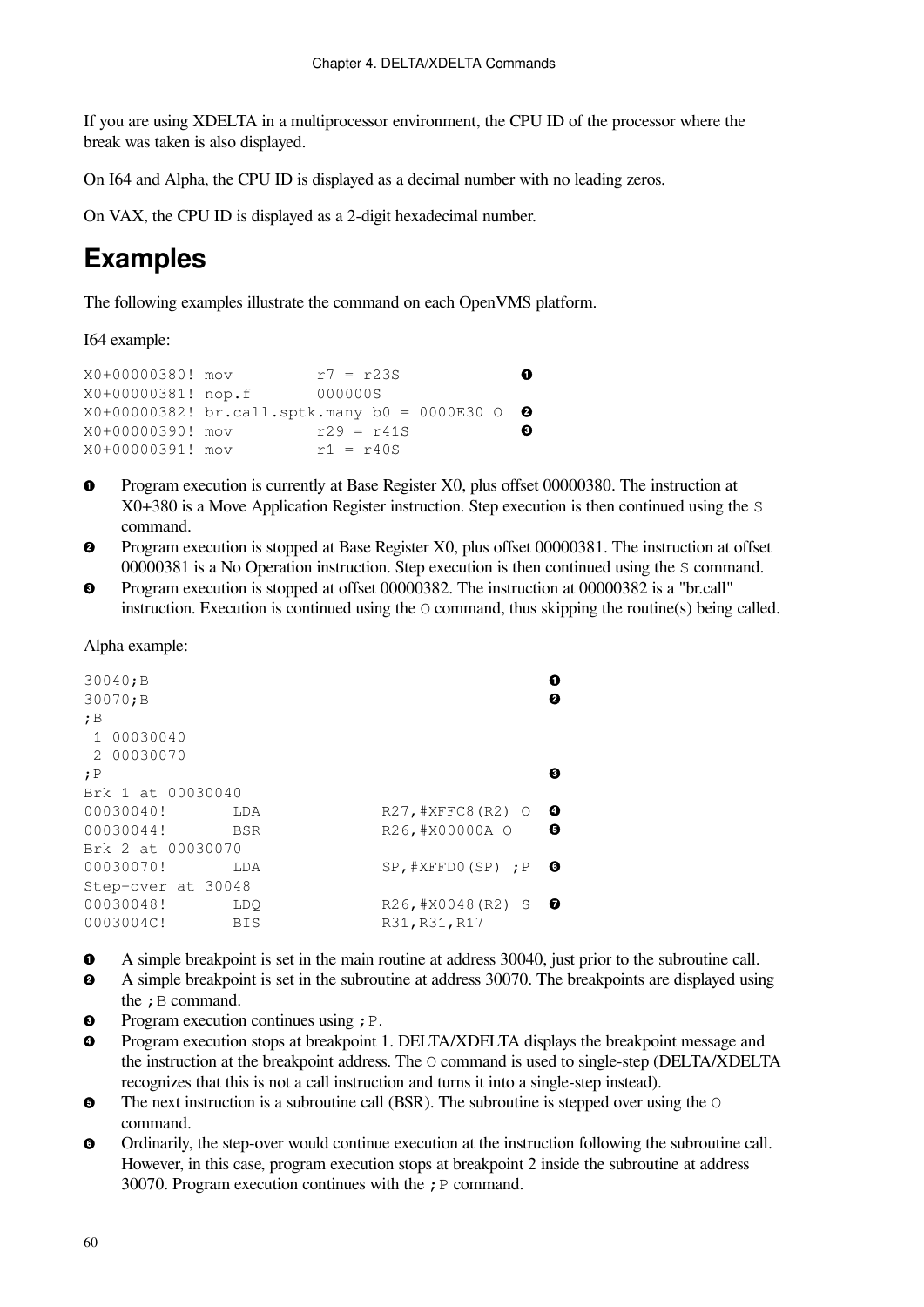The subroutine completes execution. DELTA/XDELTA displays a step-over break message that  $\bullet$ indicates that the O command has been completed, returning control at address 30048.

```
VAX example:
```

```
6D5;B 
                                                       \bullet\boldsymbol{e};P 
1 BRK AT 000006D5
000006D5/CALLS #0C,@#7FFEDE00 
                                                       \boldsymbol{\Theta};P 
         PID= 0006 LOGINTIME= 12:50:29.45
2 BRK AT 00000699
00000699/BSBB 000006A2 
;P 
                                                       \bullet1 BRK AT 000006D5
000006D5/CALLS #0C,@#7FFEDE00 
                                                       \bullet;P 
         PID= 0007 LOGINTIME= 12:50:37.08
2 BRK AT 00000699
00000699/BSBB 000006A2 
                                                       \bullet\bigcirc1 BRK AT 000006D5
000006D5/CALLS #0C,@#7FFEDE00 
                                                       \bullet;P 
         PID= 0008 LOGINTIME= 12:50:45.64
STEPOVER BRK AT 0000069B 
                                                       \bullet0000069B/BRB X1+047A
```
- One breakpoint has been set at address 699 in the main routine. A simple breakpoint is set at 6D5  $\bullet$ using  $;B$ . This breakpoint is in a subroutine.
- $\bullet$ Program execution continues using ; P.
- $\bullet$ Program execution stops at breakpoint 1, which is in the subroutine. DELTA/XDELTA displays the breakpoint message and the instruction at the new breakpoint. Program execution continues using ;P.
- The subroutine completes and displays some output. Program execution continues until breakpoint  $\bullet$ 2. DELTA/XDELTA displays the breakpoint message and the breakpoint 2 instruction. Program execution continues with the  $;P$  command.
- $\bullet$ Program execution stops at breakpoint 1. Program execution continues with the ; P command. The subroutine completes execution and displays the output.
- Program execution stops at breakpoint 2. The subroutine is stepped over to the next instruction  $\bullet$ using the O command.
- $\bullet$ Program execution stops at breakpoint 1 in the subroutine. Program execution continues using the ; P command.
- The subroutine completes execution and displays output. DELTA/XDELTA displays a STEPOVER  $\bullet$ break message that states the O command has been completed, returning control at address 69B.

# **S—Step Instruction**

S — Executes one instruction and displays the next. If the executed instruction is a call to a subroutine, it steps into the subroutine and displays the next instruction to be executed in the subroutine.

## **Synopsis**

S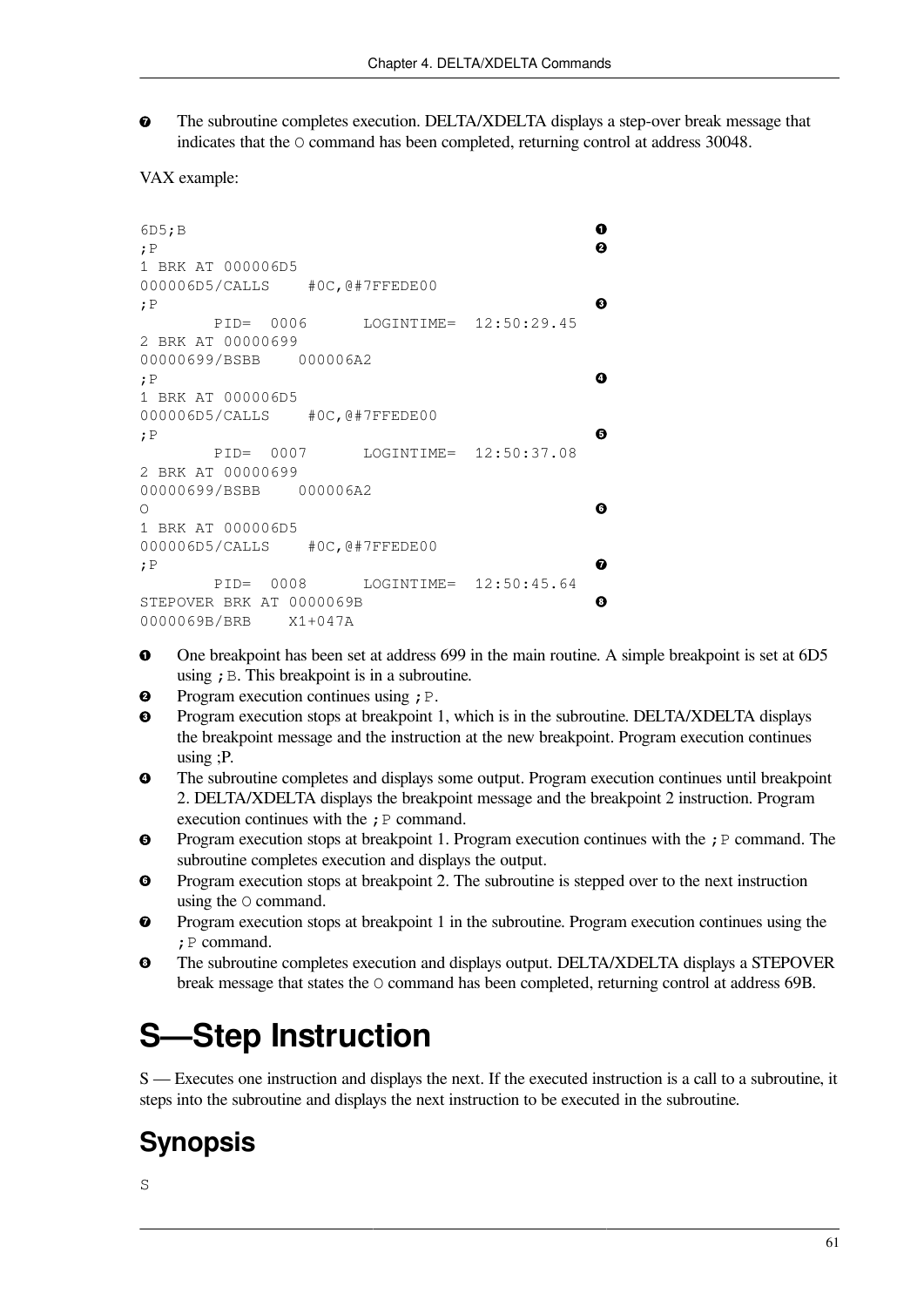The Step Instruction command executes one instruction and displays the next instruction (in instruction mode) and its address. Use this command to single-step instructions, including single-stepping all instructions in subroutines. If you want to exclude single-stepping instructions in subroutines, use the O command.

The instruction displayed has not yet been executed. This command sets a flag to change the display mode to instruction mode. Any subsequent Close Current Location, Open Next (LINEFEED) commands and Open and Display Indirect Location (TAB) commands will display locations as machine instructions. The Open Location and Display Contents (/) command clears the flag, causing the display mode to revert to longword, hexadecimal mode.

On I64, if the instruction is a br.call instruction, Step moves to the subroutine called by these instructions and displays the first instruction within the subroutine.

On Alpha, if the instruction being executed is a JSR or BSR instruction, Step moves to the subroutine called by these instructions and displays the first instruction within the subroutine.

#### **Note**

If DELTA/XDELTA does not have write access to the target of a JSR instruction,you cannot use the S or ; P command at the JSR instruction. First, you must use the  $\circ$  command; then you can use the  $\circ$  or ; P command.

On VAX, if the instruction being executed is a BSBB, BSBW, JSB, CALLG, or CALLS instruction, Step moves to the subroutine called by these instructions and displays the first instruction within the subroutine.

On Alpha and VAX, in general, you move to the instruction where you want to start single-step execution by placing a breakpoint at that instruction and typing ;**P**. Then press **S** to execute the first instruction and display the next one.

## **Examples**

I64 example:

| X0+00000061! | mov | $r52 = b0 S$  | o |
|--------------|-----|---------------|---|
| X0+00000062! | mov | $r40 = r1$ S  | ø |
| X0+00000070! | st8 | $[r12] = r0;$ |   |

- $\bullet$ Program execution has been stopped at base register X0 plus offset 0000061. The instruction at this address is a Move Branch Register. Step execution is continued using the S command.
- $\boldsymbol{e}$ Program execution is now stopped at base register X0 plus offset 0000062. The instruction at this address is a Move Application Register. Step execution is then continued using the S command.
- The instruction at offset 0000070 is displayed.  $\bullet$

Alpha example:

| 0003003C! | BLBC.      | $\bullet$<br>RO, #X000006 S |
|-----------|------------|-----------------------------|
| 00030040! | LDO        | R16,#X0050(R2) S<br>- 0     |
| 00030044! | <b>BTS</b> | ❸<br>R31, R31, R17 S        |
| 00030048! | LDO        | R26, #X0040 (R2)            |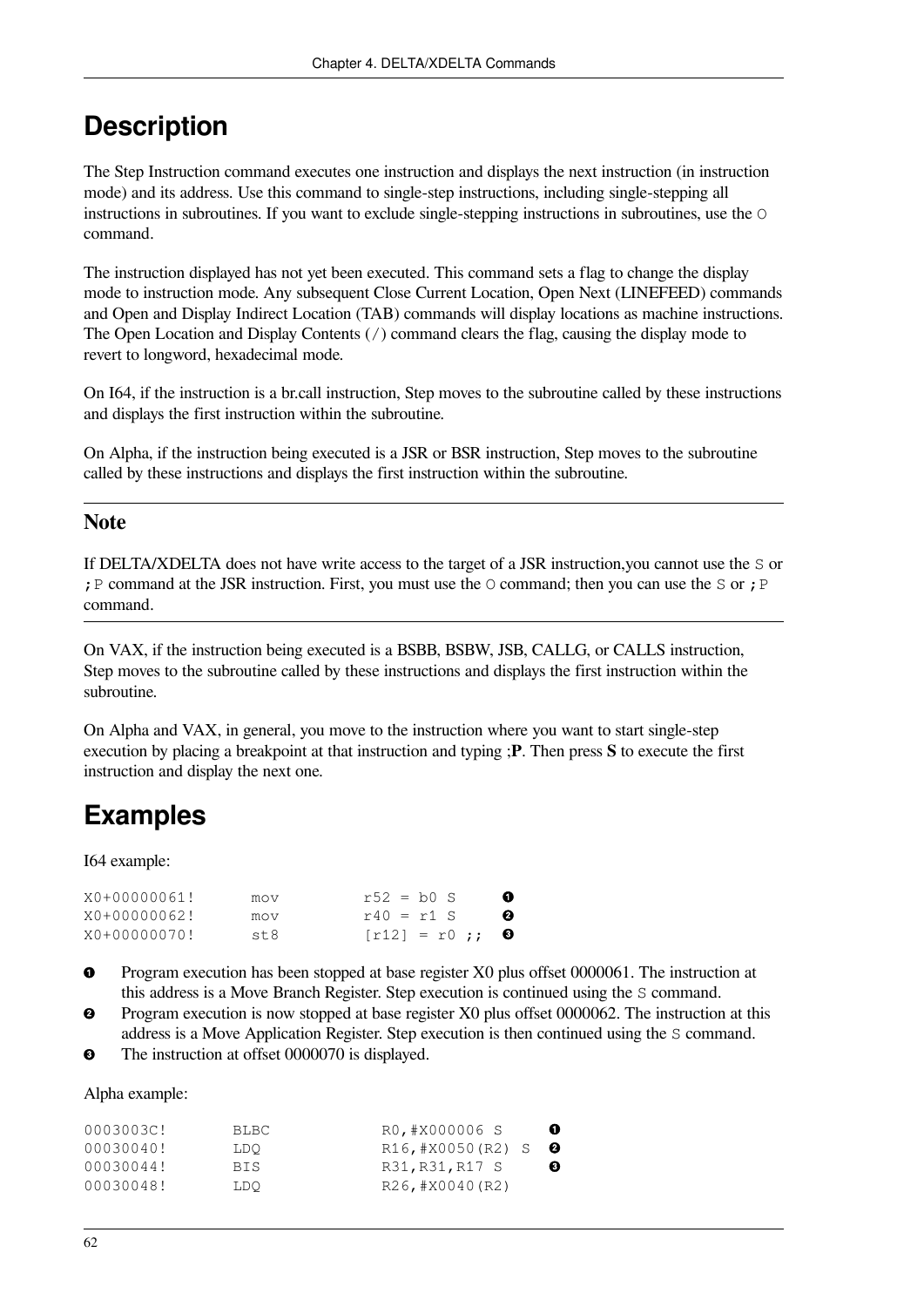- $\bullet$ Step program execution is started at address 3003C. The instruction at 3003C is a conditional branch instruction. Step execution is continued using the S command.
- $\bullet$ Because the condition (BLBC) was not met, program execution continued at the next instruction at address 30040. Had the branch been taken, execution would have continued at address 30058. The second S command causes the LDQ instruction to be executed.
- The instruction at address 30044 is displayed. The S command is executed.  $\bullet$

OpenVMS VAX example:

| 00000690/CMPL  | RO, #000009A8 | S      | o |
|----------------|---------------|--------|---|
| 00000697/BEOL  | 0000069D      | S.     | ø |
| 00000699/BSBB  | 000006A2      | $\leq$ | ❸ |
| 000006A2/PUSHL | R2            |        | ø |

- $\bullet$ Step program execution is started at address 690. The instruction at 690 is executed and the next instruction is displayed. Step execution is continued using S.
- At address 697, there is a branch instruction to the instruction at address 69D. However, because  $\bullet$ the condition (BEQL) is not met, program execution continues at the next instruction. The next S command is executed.
- At address 699, there is a branch instruction to the instruction at address 6A2, a subroutine. The  $\bullet$ next S command is executed.
- Program execution moves to the subroutine.  $\bullet$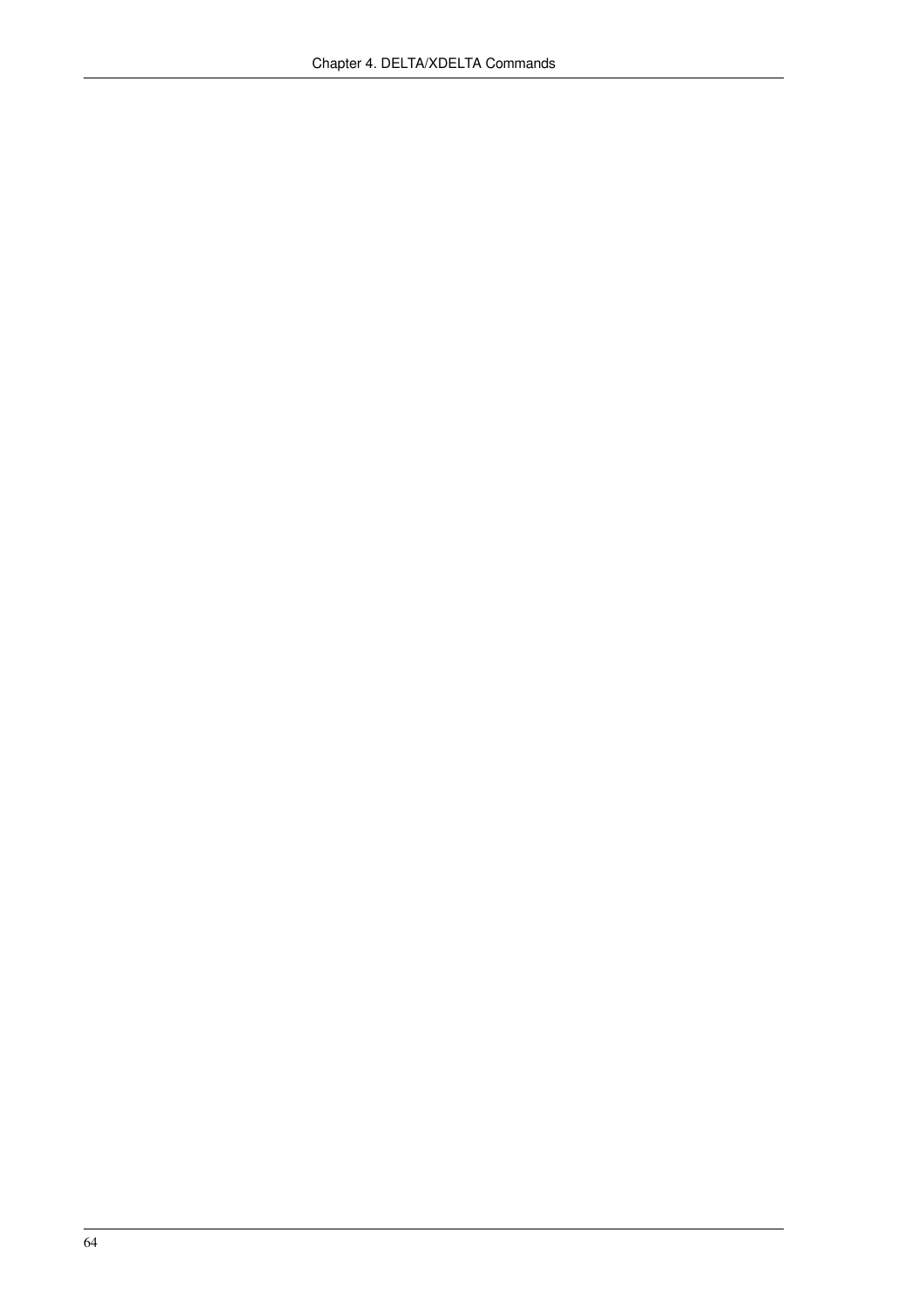# **Appendix A. Sample DELTA Debug Session on I64**

This appendix gives an example of how you would use DELTA to debug a program executing on OpenVMS I64. The example C program named LOG uses the system service SYS\$GETJPIW to obtain the PID, process name, and login time of each process. To run the example program without error, you need WORLD privilege.

#### **Note**

Although this example debugging session demonstrates using the DELTA debugger, you could use most of the commands in the example in an XDELTA debugging session as well.

This appendix consists of two sections:

- [Section](#page-70-0) A.1 shows the source and machine listing files for the example C program.
- [Section](#page-75-0) A.2 shows the example DELTA debugging session and explains the various commands used and information provided.

# <span id="page-70-0"></span>**A.1. Listing File for C Example Program**

This section shows the listing file for the C program, LOG, in two parts:

- [Section](#page-70-1) A.1.1—C source code
- [Section](#page-72-0) A.1.2—Machine code

See [Section](#page-75-0) A.2 for the corresponding sample debugging session using this program.

## <span id="page-70-1"></span>**A.1.1. Source Listing for I64 Debugging Example**

[Example](#page-70-2) A.1 shows the C source code for the example file, LOG.

#### <span id="page-70-2"></span>**Example A.1. Listing File for LOG: C Source Code**

```
 1 #include <descrip.h>
   973 #include <jpidef.h>
  1378 #include <ssdef.h>
  5641 #include <starlet.h>
  9024 #include <stdio.h>
  0606 #include <stdlib.h>
 2406
22407 void print_line(unsigned long int pid,
22408 char *process_name,
22409 unsigned long int *time_buffer);
22410
22411 typedef struct {
22412 unsigned short int il3_buffer_len;
22413 unsigned short int il3_item_code;
22414 void *il3_buffer_ptr;
22415 unsigned short int *il3_return_len_ptr;
22416 } item_list_3;
22417
```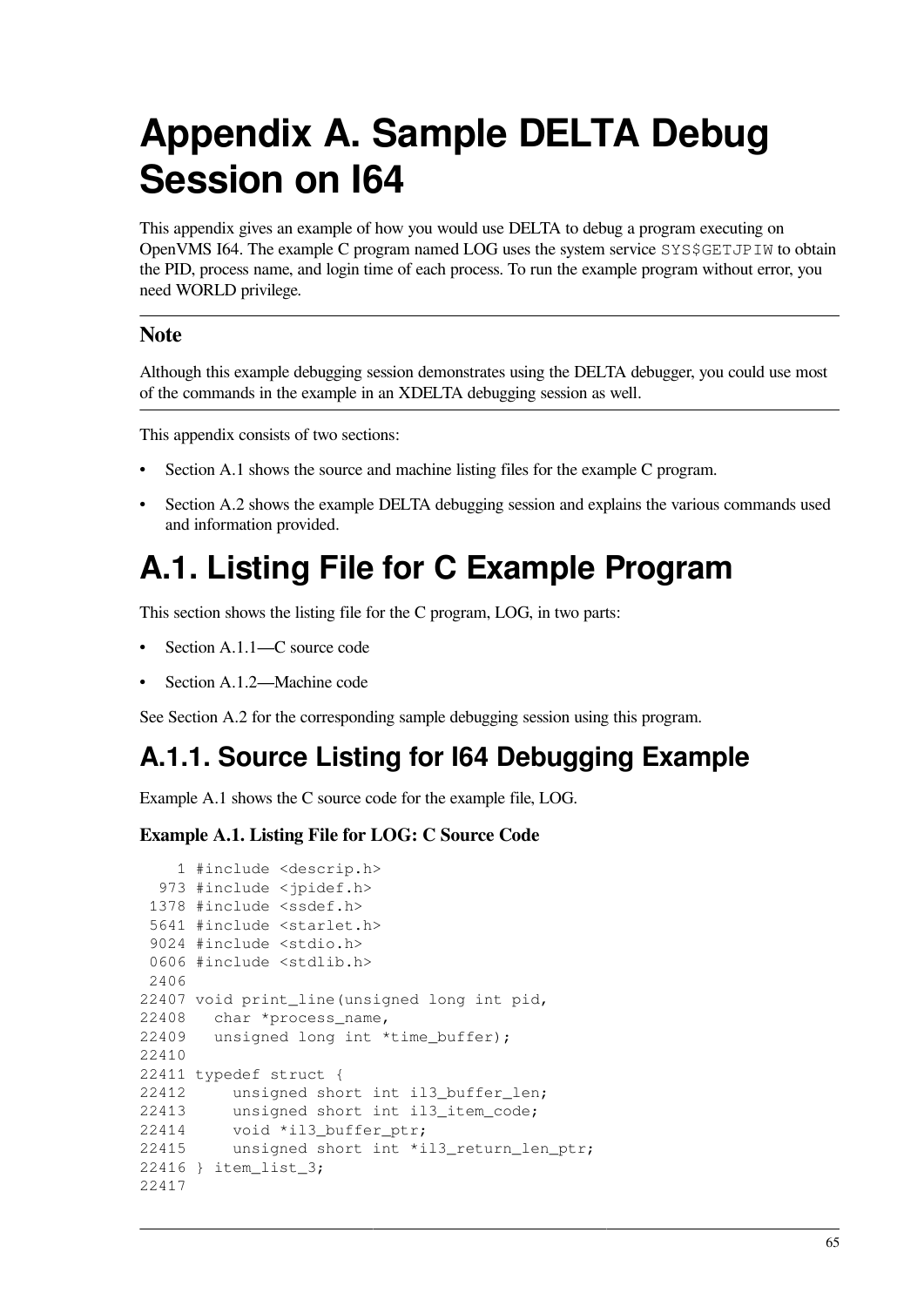```
22418 #define NUL '\0'
22419
22420 main(void)
22421{
22422 static char name_buf[16];
22423 static unsigned long int pid, time buf[2];
22424 static unsigned short int name_len;
22425
22426 unsigned short int pidadr[2] = \{-1, -1\};
22427 unsigned long int ss_sts;
22428 item_list_3 jpi_itmlst[] = {
22429 /* Get login time */
22430 { sizeof(time_buf),
22431 JPI$_LOGINTIM,
22432 (void *) time_buf,
22433 NULL
22434 },
22435
22436 /* Get process name */
22437 { sizeof(name buf) - 1,
22438 JPI$_PRCNAM,
22439 (void *) name_buf,
22440 &name_len
22441 },
22442
22443 /* Get process ID (PID) */
22444 { sizeof(pid),
22445 JPI$_PID,
22446 (void *) &pid,
22447 NULL
22448 },
22449
22450 /* End of list */
22451 { 0,
22452 0,
22453 NULL,
22454 NULL
22455 }
22456 };
22457
22458 /*
22459 * While there's more GETJPI information to process and a
22460 * catastrophic error has not occurred then<br>22461 * If GETJPI was successful then
22461 * If GETJPI was successful then<br>22462 * NUL terminate the process
               NUL terminate the process name string and
22463 * print the information returned by GETJPI
22464 */
22465
22466 while((ss sts = sys$getjpiw(0, &pidadr, 0, &jpi itmlst, 0, 0,
 0)) != SS$_NOMOREPROC &&
22467 ss_sts != SS$_BADPARAM &&
22468 ss_sts != SS$_ACCVIO) {
22469
22470 if (ss_sts == SS$_NORMAL) {
22471 * (name_buf + name_len) = NUL;
22472 print line(pid, name buf, time buf);
22473 }
22474 }
```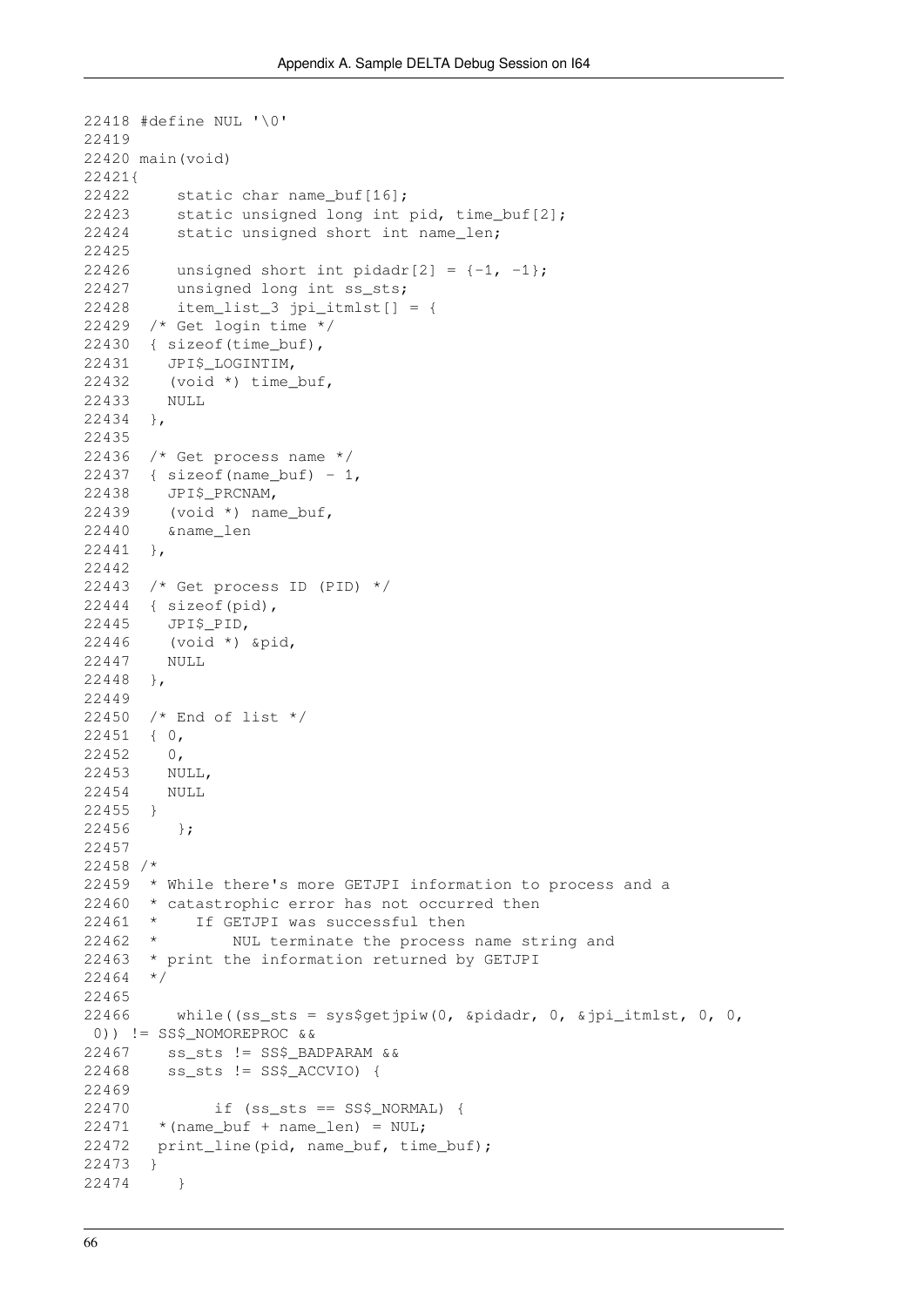```
22475 exit(EXIT_SUCCESS);
22476 }
22477
22478 void print_line(unsigned long int pid,
22479 char *process_name
22480 unsigned long int *time_buffer)
22481 {
22482 static char ascii_time[12];
22483
22484 struct dsc$descriptor_s time_dsc = {
22485 sizeof(ascii_time) - 1,
22486 DSC$K_DTYPE_T,
22487 DSC$K_CLASS_S,
22488 ascii_time
22489 1
22490 unsigned short int time_len;
22491
22492 /*
22493 Convert the logged in time to ASCII and NUL terminate it
22494 */
22495 sys$asctim(&time_len, &time_dsc, time_buffer, 1);
22496 * (ascii_time + time_len) = NUL;
22497
22498 /*
22499 Output the PID, process name and logged in time
22500 */
22501 printf("\n\tPID= %08.8X\t\tPRCNAM= %s\tLOGINTIM= %s",
22502 pid,
22503 process_name,
22504 ascii_time);
22505
22506 return;
22507 }
```
### **A.1.2. Machine Code Listing for I64 Debugging Example**

[Example](#page-72-0) A.2 through [Example](#page-74-0) A.4 show machine code listings for the procedures in the example program, LOG.

#### <span id="page-72-0"></span>**Example A.2. Listing File for LOG: Machine Code \_MAIN Procedure**

```
 .psect $CODE$, CON, LCL, SHR, EXE, NOWRT, NOVEC, NOSHORT
   .proc __MAIN
         .align 32
  .global MAIN
  .personality DECC$$SHELL HANDLER
   .handlerdata
   __MAIN: // 02242
     { .mii 002C00F2EB40 0000 alloc r45 = rspfs, 6, 9, 8, 0
010800C00080  0001  mov  r2 = sp  // r2 = r12
0120000A0380 0002 mov r14 = 80;
     }
    { .mmi 010028E183C0 0010 sub r15 = sp, r14 ;; // r15 =
 r12, r14
0080C0F00380  0011  1d8  r14 = [r15]
010800F00300 0012 mov sp = r15; // r12 = r15 }
     { .mii 000008000000 0020 nop.m 0
```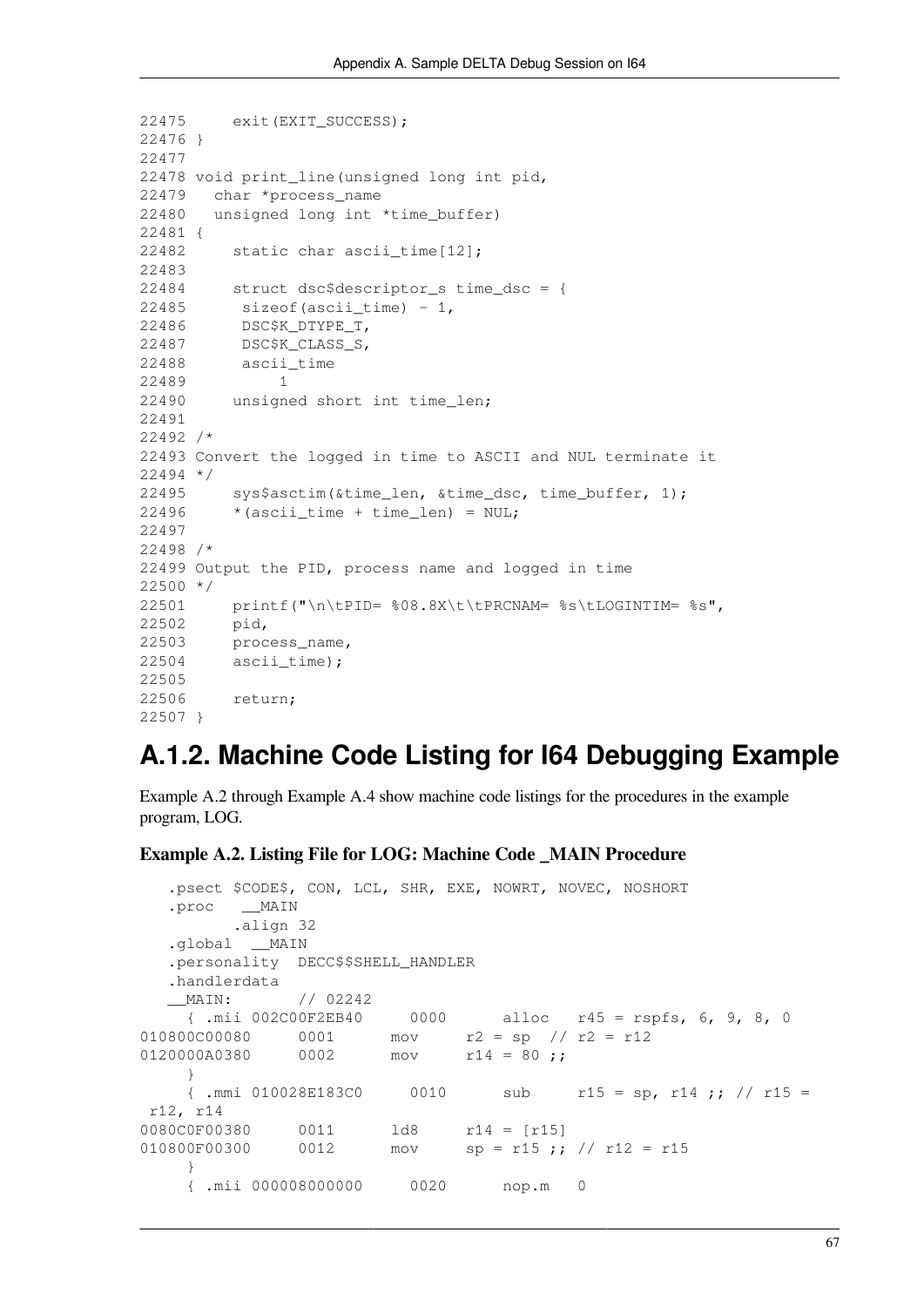```
000188000B00 0021 mov r44 = rp // r44 = br0<br>010800100B80 0022 mov r46 = qp ; // r46 = r2mov r46 = qp;; // r46 = r1 }
⋮
     { .mii 010802E00040 0100 mov gp = r46 // r1 = r46
00015405A000 0101 mov.i rspfs = r45
000E00158000 0102 mov rp = r44 ;; // br0 = r44
     }
     { .mbb 010800CA0300 0110 adds sp = 80, sp // r12 = 80, r12
000108001100 0111 br.ret.sptk.many rp // br0
004000000000 0112 nop.b 0;;
    }
  .endp __MAINRoutine Size: 288 bytes, Routine Base: $CODE$ + 0000
```
#### **Example A.3. Listing File for LOG: Machine Code MAIN Procedure**

| MAIN<br>.proc                             |           |       |                                                            |       |
|-------------------------------------------|-----------|-------|------------------------------------------------------------|-------|
| .align 32                                 |           |       |                                                            |       |
| .global<br>MAIN                           |           |       |                                                            |       |
| MAIN:                                     | // 022420 |       |                                                            |       |
| { .mii                                    |           |       |                                                            |       |
| 002C00A22A00                              | 0120      | alloc | $r40 = rspfs, 0, 10, 7, 0$                                 |       |
| 010800C00080                              | 0121      | mov   | $r2 = sp$ // $r2 = = r12$                                  |       |
| 012000080380                              | 0122      | mov   | $r14 = 64$ ;                                               |       |
| ł                                         |           |       |                                                            |       |
| $\{$ .mmi                                 |           |       |                                                            |       |
| 010028E183C0                              | 0130      | sub   | $r15 = sp, r14 ; // r5 = r12, r14$                         |       |
| 0080C0F00380                              | 0131      | ld8   | $r14 = [r15]$                                              |       |
| 010800F00300                              | 0132      | mov   | $sp = r15$ ;; // $r12 = r15$                               |       |
| }                                         |           |       |                                                            |       |
| $\{$ . $min$                              |           |       |                                                            |       |
| 000008000000                              | 0140      | nop.m | 0                                                          |       |
| 0001880009C0                              | 0141      | mov   | $r39 = rp$ // $r39 = br0$                                  |       |
| 010800100A40                              | 0142      | mov   | $r41 = gp ; // r41 = r1$                                   |       |
| $\}$                                      |           |       |                                                            |       |
|                                           |           |       |                                                            |       |
|                                           |           |       |                                                            |       |
|                                           |           |       |                                                            |       |
| $\{$ . mbb                                |           |       |                                                            |       |
| 01C4321401C0                              | 0280      |       | cmp4.eq pr7, pr6 = ss_sts, r33 // pr7, pr6 =               |       |
| r32, r33                                  |           |       |                                                            |       |
| 008600018007                              | 0281      | (pr7) | br.cond.dpnt.many L\$12                                    |       |
| 004000000000                              | 0282      | nop.b | $0$ ;;                                                     |       |
| $\}$                                      |           |       |                                                            |       |
|                                           |           |       |                                                            |       |
|                                           |           |       |                                                            |       |
|                                           |           |       |                                                            |       |
| $\{$ .mib                                 |           |       |                                                            |       |
| 0080C2B00AC0                              | 0320      |       | $1d8.mov out1 = [r43]$ , name_buf                          |       |
| 012000100B00                              | 0321      | add   | $out2 = \text{Qgprel}(\text{time\_buf}), gp$<br>// $r44 =$ |       |
| $\texttt{Qqprel}(\texttt{time\_buf}), r1$ |           |       |                                                            |       |
| 00A000001000                              | 0322      |       | br.call.sptk.many $rp = PRINT_LINE$ ; // $br0 =$           |       |
| PRINT_LINE                                |           |       |                                                            |       |
| $\mathcal{F}$                             |           |       |                                                            |       |
| $\{$ .bbb                                 |           |       |                                                            |       |
| 0091FFFDD000                              | 0330      |       | br.sptk.many L\$10<br>// 022473                            |       |
| 004000000000                              | 0331      | nop.b | 0004000000000<br>0332<br>nop.b                             | 0; j; |
| $\mathcal{F}$                             |           |       |                                                            |       |
|                                           |           |       |                                                            |       |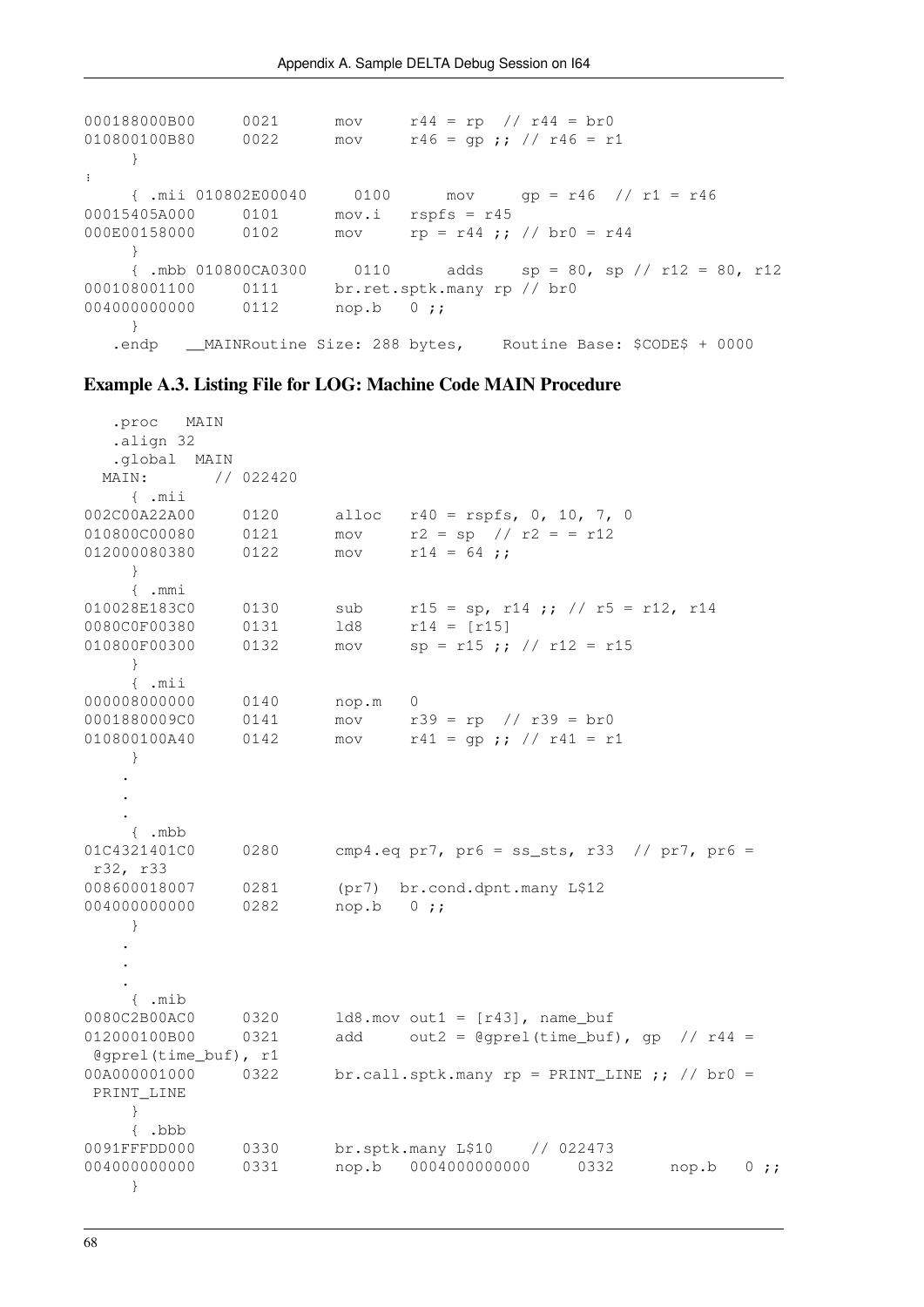. . { .mii 000008000000 0370 nop.m 0 000E0014E000 0371 mov rp = r39 // br0 = r39 010800C80300 0372 adds  $sp = 64$ ,  $sp$ ;; // r12 = 64, r12 } { .bbb 000108001100 0380 br.ret.sptk.many rp // br0 0040000000000 0381 nop.b 0 0040000000000 0382 nop.b 0;; } .endp MAIN Routine Size: 624 bytes, Routine Base: \$CODE\$ + 0120

.

#### <span id="page-74-0"></span>**Example A.4. Listing File for LOG: Machine Code PRINT\_LINE Procedure**

 .proc PRINT\_LINE .align 32 .global PRINT\_LINE PRINT\_LINE: // 022478 { .mii 002C0091A9C0 0390 alloc r39 = rspfs, 3, 6, 4, 0 010800C00080 0391 mov r2 = sp // r2 = r12  $012000020380$  0392 mov r14 = 16; } { .mmi  $r15 = sp, r14 ;;$  //  $r15 = r12, r14$ 0080C0F00380 03A1 ld8 r14 = [r15]  $010800F00300$   $03A2$  mov sp = r15 ;; // r12 = r15 } . . . { .mmi  $012000100B00$  0490 add out3 = @ltoffx(ascii\_time), gp;; //r44 = @ltoffx(ascii\_time), r1 0080C2C00B00 0491 ld8.mov out3 = [r44], ascii\_time 012000008640 0492 mov ai = 4 ;;  $\frac{1}{25} = 4$  } { .bbb 00A000001000 04A0 br.call.sptk.many rp = DECC\$TXPRINTF // br0 = DECC\$TXPRINTF 004000000000 04A1 nop.b 0 0040000000000 04A2 nop.b 0;; } { .mii 010802800040 04B0 mov qp = r40 // r1 = r40 00015404E000 04B1 mov.i rspfs = r39 // 022506 000E0014C000 04B2 mov rp = r38 ;; // br0 = r38 } { .mbb  $010800C20300$   $04C0$  adds  $sp = 16$ ,  $sp / r12 = 16$ ,  $r12$ 000108001100 04C1 br.ret.sptk.many rp // br0 004000000000 04C2 nop.b 0 ;; } .endp PRINT\_LINE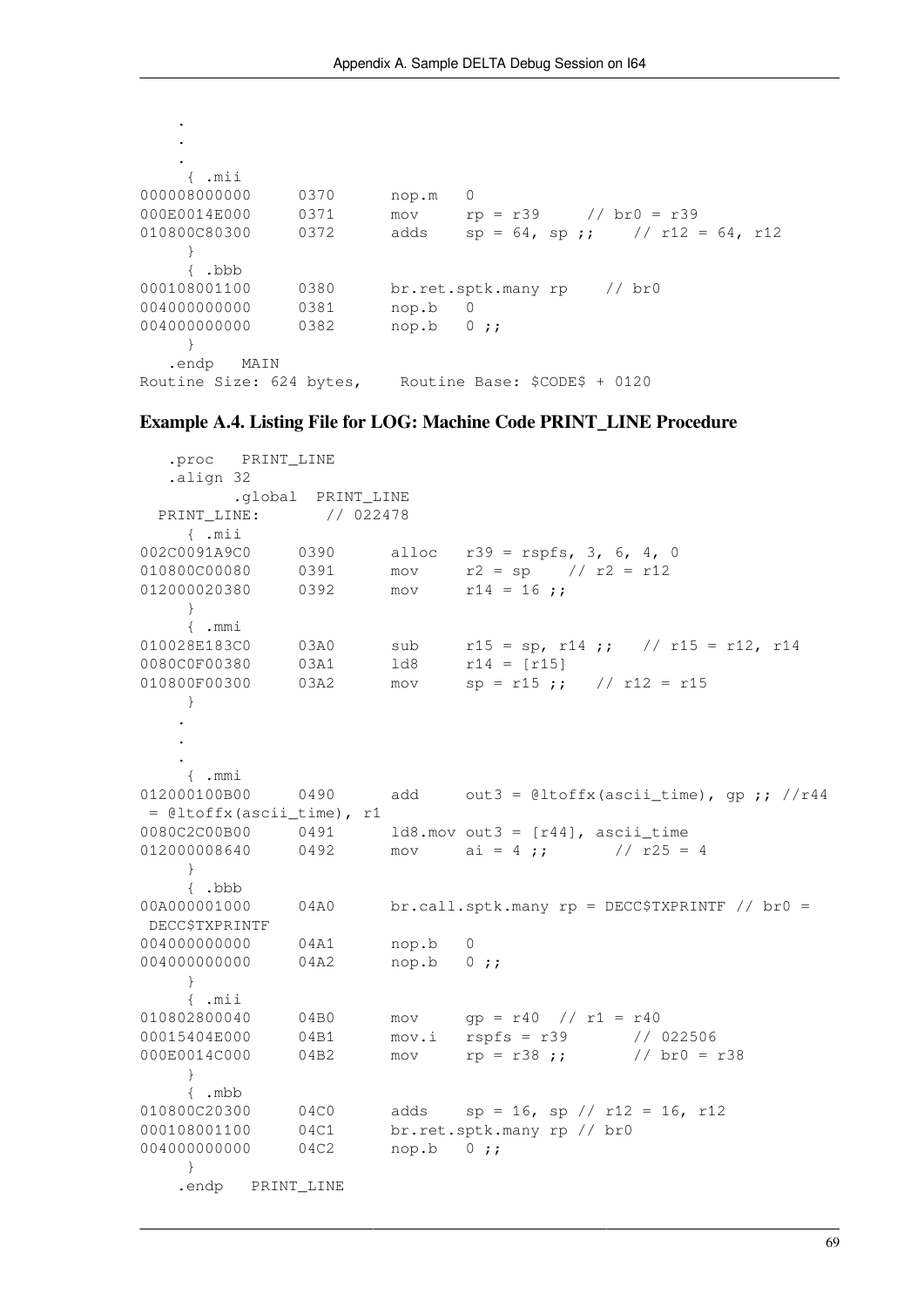Routine Size: 320 bytes, Routine Base: \$CODE\$ + 0390

The .MAP file for the sample program is shown in [Example](#page-75-0) A.5.Only the Program Section Synopsis with the psect, module, base address, end address, and length are listed.

<span id="page-75-0"></span>**Example A.5. .MAP File for the Sample Program**

|                                |             |          |                            | ------------------------+               |  |          |  |  |  |  |  |
|--------------------------------|-------------|----------|----------------------------|-----------------------------------------|--|----------|--|--|--|--|--|
|                                |             |          |                            | ! Program Section Synopsis !            |  |          |  |  |  |  |  |
| Psect Name Module/Image        |             | Base     | End                        | -----------------------------<br>Length |  |          |  |  |  |  |  |
| \$BSS\$                        |             |          |                            | 00010000 0001001F 00000020 (            |  | 32.      |  |  |  |  |  |
|                                | LOG         | 00010000 |                            | 0001001F 00000020 (                     |  | 32.      |  |  |  |  |  |
| \$CODE\$                       |             |          |                            | 00020000 0002061F 00000620 (            |  | 1568.    |  |  |  |  |  |
|                                | LOG         | 00020000 | 000204CF 000004D0          |                                         |  | 1232.    |  |  |  |  |  |
|                                | $<$ Linker> |          |                            | 000204D0 0002061F 00000150 (            |  | 336.     |  |  |  |  |  |
| <b>\$LITERAL\$</b>             |             | 00030000 |                            | 00030058 00000059 (                     |  | 89.      |  |  |  |  |  |
|                                | LOG         |          | 00030000 00030058 00000059 |                                         |  | 89.      |  |  |  |  |  |
| \$READONLY\$                   |             |          |                            | 00030060 00030087 00000028 (            |  | $40.$ )  |  |  |  |  |  |
|                                | LOG         |          | 00030060 00030087 00000028 |                                         |  | 40.      |  |  |  |  |  |
| \$LINK\$                       |             |          | 00040000 00040000 00000000 |                                         |  | 0.       |  |  |  |  |  |
|                                | LOG         |          | 00040000 00040000 00000000 |                                         |  | 0.       |  |  |  |  |  |
| <b><i>SLINKER UNWINDS</i></b>  |             |          | 00040000 00040047 00000048 |                                         |  | 72.      |  |  |  |  |  |
|                                | LOG         | 00040000 | 00040047 00000048          |                                         |  | 72.      |  |  |  |  |  |
| <b><i>SLINKER UNWINFOS</i></b> |             |          | 00040048 000400B7 00000070 |                                         |  | $112.$ ) |  |  |  |  |  |
|                                | LOG         |          | 00040048 000400B7 00000070 |                                         |  | 112.     |  |  |  |  |  |
| .sbss                          |             |          | 00050000 00050013 00000014 |                                         |  | 20.      |  |  |  |  |  |
|                                | LOG         |          | 00050000 00050013 00000014 |                                         |  | 20.)     |  |  |  |  |  |
| <b>\$LINKER SDATA\$</b>        |             |          | 00060000 000600CF 000000D0 |                                         |  | 208.     |  |  |  |  |  |
|                                | $<$ Linker> |          | 00060000 000600CF 000000D0 |                                         |  | 208.     |  |  |  |  |  |

## **A.2. Example DELTA Debugging Session on I64**

The DELTA debugging session on OpenVMS I64 for the sample program is shown in the three example segments that follow.

### **DELTA Debugging Session Example on I64 - Part 1**

In the first part of the example session, DELTA is enabled and the LOG program is invoked. The example shows version information displayed by DELTA and the use of several key DELTA commands, including  $!,$   $;$   $B$ , and  $;$   $P$ .

The callout list following the example provides details for this example segment.

#### **Example A.6. DELTA Debugging Session on I64 - Part 1**

```
$ DEFINE LIB$DEBUG SYS$SHARE:DELTA 
                                                                    \bullet$ RUN/DEBUG LOG 
                                                                    \boldsymbol{\Theta}hp OpenVMS Industry Standard 64 DELTA Debugger 
                                                                    \Omega Brk 0 at 00020000
00020000! alloc r45 = ar.pfs, 0F, 08, 00 20000,1;X
00020000
X1 280! cmp4.eq p7, p6 = r32, r33 .;B 
                                                                     \ddot{\mathbf{O}}
```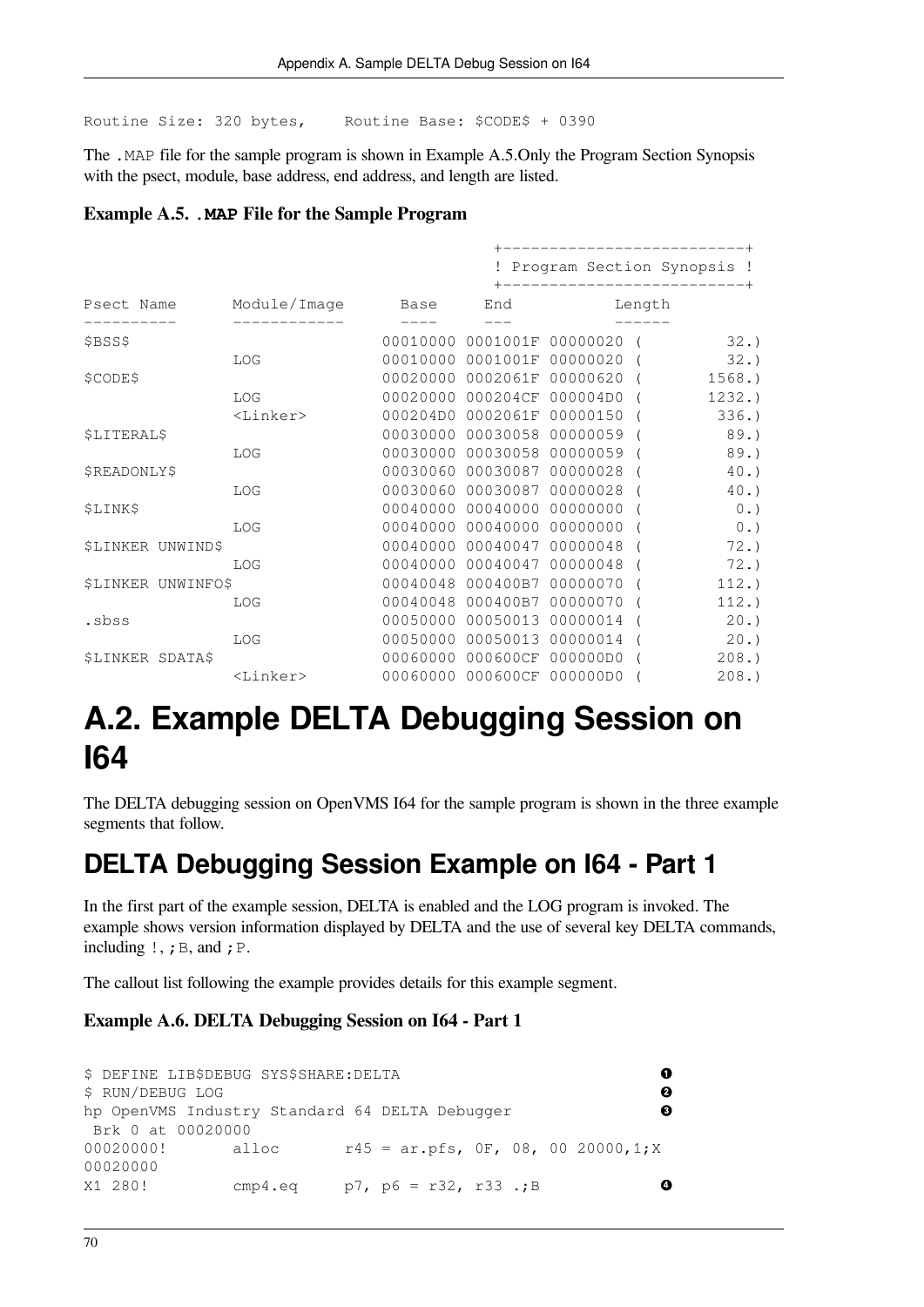```
X1 322! br.call.sptk.many b0 = 0000070 ;; .;B 
                                                                     \boldsymbol{\Theta};P
Brk 1 at X1+00000280 
                                                                     \ddot{\mathbf{G}}X1+00000280! cmp4.eq p7, p6 = r32, r33 R32/00000000 00000001;P
Brk 2 at X1+00000322
X1+00000322! br.call.sptk.many b0 = 0000070 ;; O
    PID= 37E00401 PRCNAM= SWAPPER LOGINTIM= 00:00:00.00 
                                                                     \ddot{\mathbf{o}}
```
- $\bullet$ DELTA is enabled as the debugger.
- The example program LOG is invoked with DELTA.  $\bullet$
- $\bullet$ DELTA displays a banner and the first executable instruction. The base address of the program (determined from the .MAP file) is virtual address 20000. The base address is placed in base register 1 with the ; X command. Now, references to an address can use the address offset notation. For example, a reference to the first instruction in routine *main* is X1+0120. Also, DELTA displays some address locations as offsets to the base address.
- $\bullet$ The instruction at address 20280 is displayed in instruction mode using the ! command. Its address location is expressed as the base address plus an offset. In the listing file, the offset is 280. (This is the point where the return status from SYS\$GETJPIW is checked.) The base address in base address register X1 is 20000. The address reference, then, is  $X1+280$ . Note that the + sign is implied when not specified.

A simple breakpoint is set at that address using the ; B command. The address reference for ; B is the dot (.) symbol, representing the current address.  $(X1+280;B)$  would have produced the same thing.)

- $\bullet$ The same commands (that is, the  $\,$ ! command to view the instructions and the  $\,$ ;  $\,$  B command to set a breakpoint) are repeated for the instruction at offset 322. (This is the point at which the *print\_line* function is called.)
- $\bullet$ Program execution halts at the first breakpoint. DELTA displays the breakpoint message (Brk 1 at X1+00000280) with the breakpoint number 1 and the address at which the break occurred. The virtual address is 20280, which is the base address (20000) plus the offset 280. DELTA then displays the instruction in instruction mode (cmp4.eq p7, p6 = r32, r33). The contents of general register 32 are displayed with the forward slash (/) command (register 32 contains the value of the *ss\_sts* variable). DELTA displays the contents of R32, which is 1. Program execution continues using the  $; P$  command.
- The function *print* line is executed and the output (PID, process name, and login time) is  $\bullet$ displayed.

### **DELTA Debugging Session Example on I64 - Part 2**

In the second part of the example session, program execution continues and DELTA stop sat the next breakpoint and displays information. User interaction allows DELTA to continue subsequent breakpoints. Use of the  $\circ$  command is demonstrated to halt program execution and step over a routine call.

The callout list following the example provides details for this example segment.

#### **Example A.7. DELTA Debugging Session on I64 - Part 2**

```
X1+00000330! br.many 1FFFEE0 ;P 
                                                                    \bulletBrk 1 at X1+00000280
X1+00000280! cmp4.eq p7, p6 = r32, r33; P
Brk 2 at X1+00000322
X1+00000322! br.call.sptk.many b0 = 0000070 ;; O 
                                                                    \boldsymbol{\Theta} PID= 37E00407 PRCNAM= CLUSTER_SERVER LOGINTIM= 13:48:49.48
X1+00000330! br.many 1FFFEE0 ;P
Brk 1 at X1+00000280
```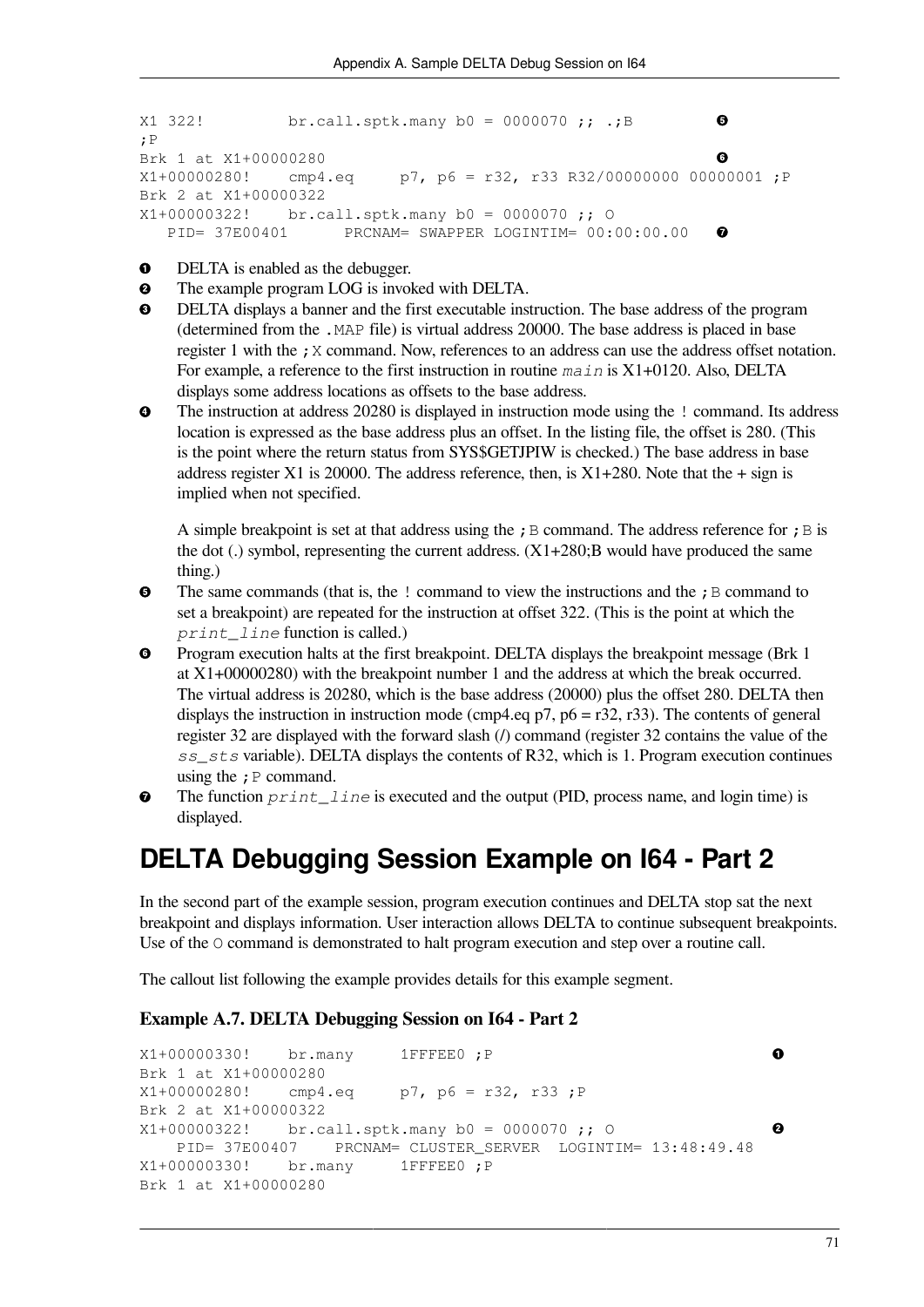```
X1+00000280! cmp4.eq p7, p6 = r32, r33
  ;B
  1 X1+00000280
  2 X1+00000322
0,1;B
;B 2 X1+00000322
;P
Brk 2 at X1+00000322 
                                                                    \bulletX1+00000322! br.call.sptk.many b0 = 0000070 ;; O
     PID= 37E00408 PRCNAM= CONFIGURE LOGINTIM= 13:48:52.06
X1+00000330! br.many 1FFFEE0 ;P
Brk 2 at X1+00000322 
                                                                    \bulletX1+00000322! br.call.sptk.many b0 = 0000070 ;; O
    PID= 37E00409 PRCNAM= USB$UCM_SERVER LOGINTIM= 13:48:54.80
X1+00000330! br.many 1FFFEE0 ;P
Brk 2 at X1+00000322 
                                                                    0
X1+00000322! br.call.sptk.many b0 = 0000070 ;; X1 491! ld8 r44 = [r44]
Linefeed 
                                                                    0
X1+00000492! mov r25 = 000004 ;; Linefeed
X1+000004A0! br.call.sptk.many b0 = 0000150 .;B 
                                                                    \bullet;B
 1 X1+000004A0
  2 X1+00000322
                                                                    \ddot{\mathbf{O}};P 
Brk 1 at X1+000004A0 
                                                                    \boldsymbol{\Theta}X1+000004A0! br.call.sptk.many b0 = 0000150 O
     PID= 37E0040A PRCNAM= LANACP LOGINTIM= 13:48:54.84
X1+000004B0! mov r1 = r40 ;P
Brk 2 at X1+00000322
X1+00000322! br.call.sptk.many b0 = 0000070 ;; ;P
Brk 1 at X1+000004A0 
                                                                    \PhiX1+000004A0! br.call.sptk.many b0 = 0000150 O
    PID= 37E0040C PRCNAM= FASTPATH_SERVER LOGINTIM= 13:48:55.01
X1+000004B0! mov r1 = r40 ;P
Brk 2 at X1+00000322
X1+00000322! br.call.sptk.many b0 = 0000070 ;;
 ;B
  1 X1+000004A0
 2 X1+00000322
0,2;B
0,1;B
;B
;P
 PID= 37E0040D PRCNAM= IPCACP LOGINTIM= 13:48:55.05
 PID= 37E0040E PRCNAM= ERRFMT LOGINTIM= 13:48:55.14
 PID= 37E0040F PRCNAM= CACHE_SERVER LOGINTIM= 13:48:55.19
 PID= 37E00410 PRCNAM= OPCOM LOGINTIM= 13:48:55.24
PID= 37E00411 PRCNAM= AUDIT SERVER LOGINTIM= 13:48:55.31
 PID= 37E00412 PRCNAM= JOB_CONTROL LOGINTIM= 13:48:55.39
PID= 37E00414 PRCNAM= SECURITY SERVER LOGINTIM= 13:48:55.84
 PID= 37E00415 PRCNAM= ACME_SERVER LOGINTIM= 13:48:55.88
 PID= 37E00416 PRCNAM= SMISERVER LOGINTIM= 13:49:02.26
 PID= 37E0041E PRCNAM= NETACP LOGINTIM= 13:49:04.54
 PID= 37E0041F PRCNAM= EVL LOGINTIM= 13:49:05.68
 PID= 37E00420 PRCNAM= REMACP LOGINTIM= 13:49:13.39
 PID= 37E00424 PRCNAM= TCPIP$INETACP LOGINTIM= 13:50:05.71
 PID= 37E00425 PRCNAM= TCPIP$PORTM_1 LOGINTIM= 13:50:08.40
PID= 37E00426 PRCNAM= TCPIP$FTP 1 LOGINTIM= 13:50:08.77
```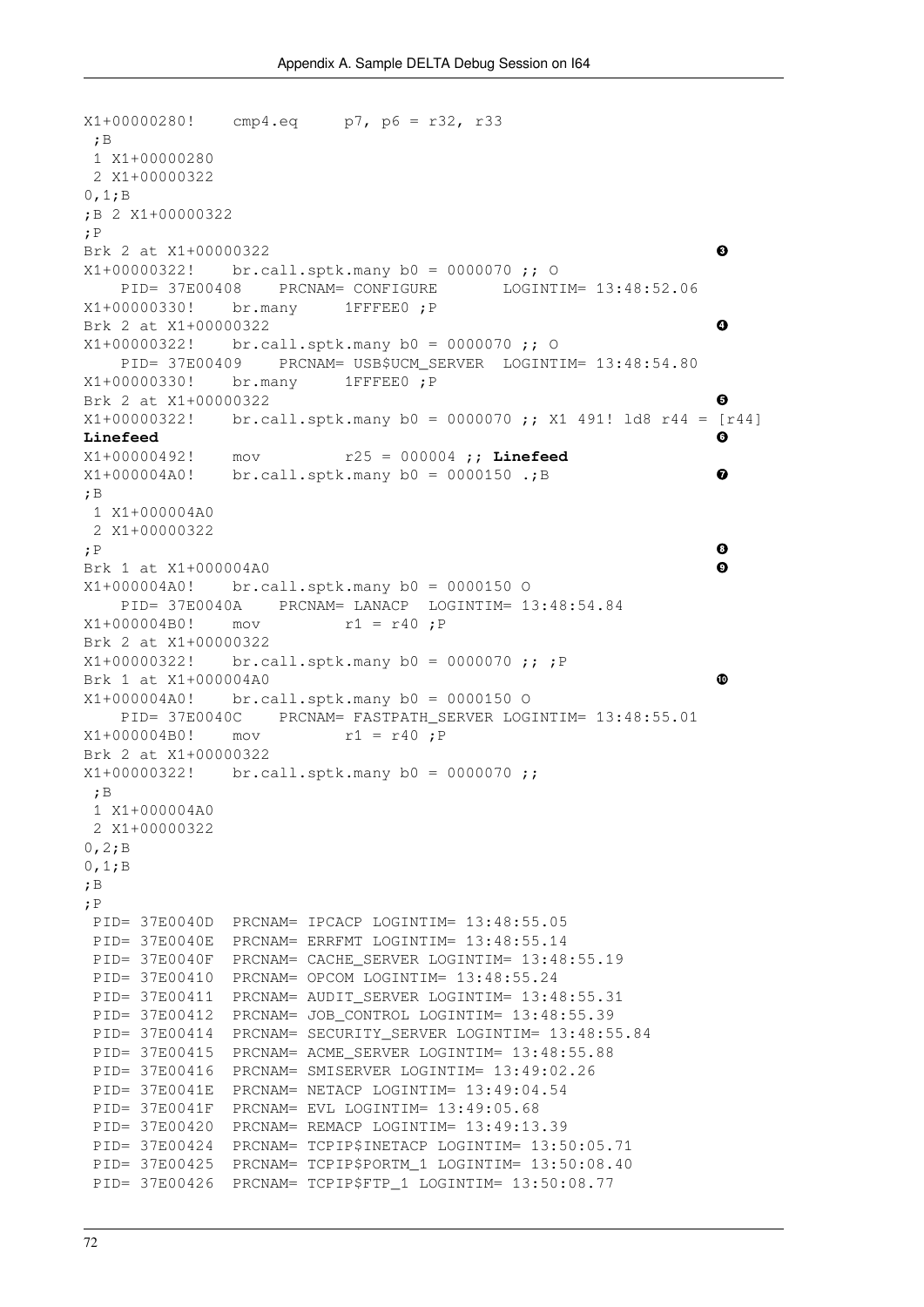```
 PID= 37E0042A PRCNAM= LATACP LOGINTIM= 13:50:12.00
  PID= 37E008E5 PRCNAM= SYSTEM LOGINTIM= 13:32:01.42
PID= 37E008E7 PRCNAM= JNELSON LOGINTIM= 13:41:17.48$
```
- $\bullet$ Program execution continues with the ; P command. DELTA stops at the next breakpoint.
- $\mathbf{a}$ The O command halts program execution at the instruction where the function returns control (br.many 1FFFEE0). (This is the point at which control passes to checking the conditions of the while loop.) Program execution continues with  $; P$ .
- Breakpoint 2 is encountered. DELTA displays the breakpoint message and the instruction.  $\bullet$ The function is executed with the O command and the function output is displayed. The next instruction where the function returns control is displayed. Program execution continues with the ;P command.
- Breakpoint 2 is encountered again. DELTA displays the breakpoint message and the instruction.  $\bullet$ The function is executed with the  $\circ$  command and the function output is displayed. The next instruction where the function returns control is displayed. Program execution continues with the ; P command.
- Breakpoint 2 is encountered again. The instruction at offset 491 (located in *print\_line*) is  $\bullet$ displayed using the ! command. This instruction is part of the setup for the call to the *printf* function.
- $\bullet$ Successive address locations are displayed by pressing the Linefeed key (**Ctrl**/**J**) twice. These instructions are the remainder of the setup and the call to *printf*.
- $\bullet$ A breakpoint at  $X1+4A0$  (the current address) is set using the ; B command. This breakpoint is in the function *print\_line*. The dot (.) symbol represents the current address. Note that breakpoint 1 was cleared earlier and is now reused by DELTA for the new breakpoint.
- Program execution continues with the  $;P$  command.  $\bullet$
- $\mathbf{o}$ Program execution stops at the new breakpoint 1, which is in the *print\_line* function. DELTA displays the breakpoint message and the instruction at the new breakpoint. The O command halts program execution at the instruction where the function returns control, stepping over the routine call. Program execution is continued with the  $; P$  command.
- Program execution stops at breakpoint 1 in the *print\_line* function. Program execution is  $\bf \Phi$ continued using a combination of the  $\circ$  and ; P commands.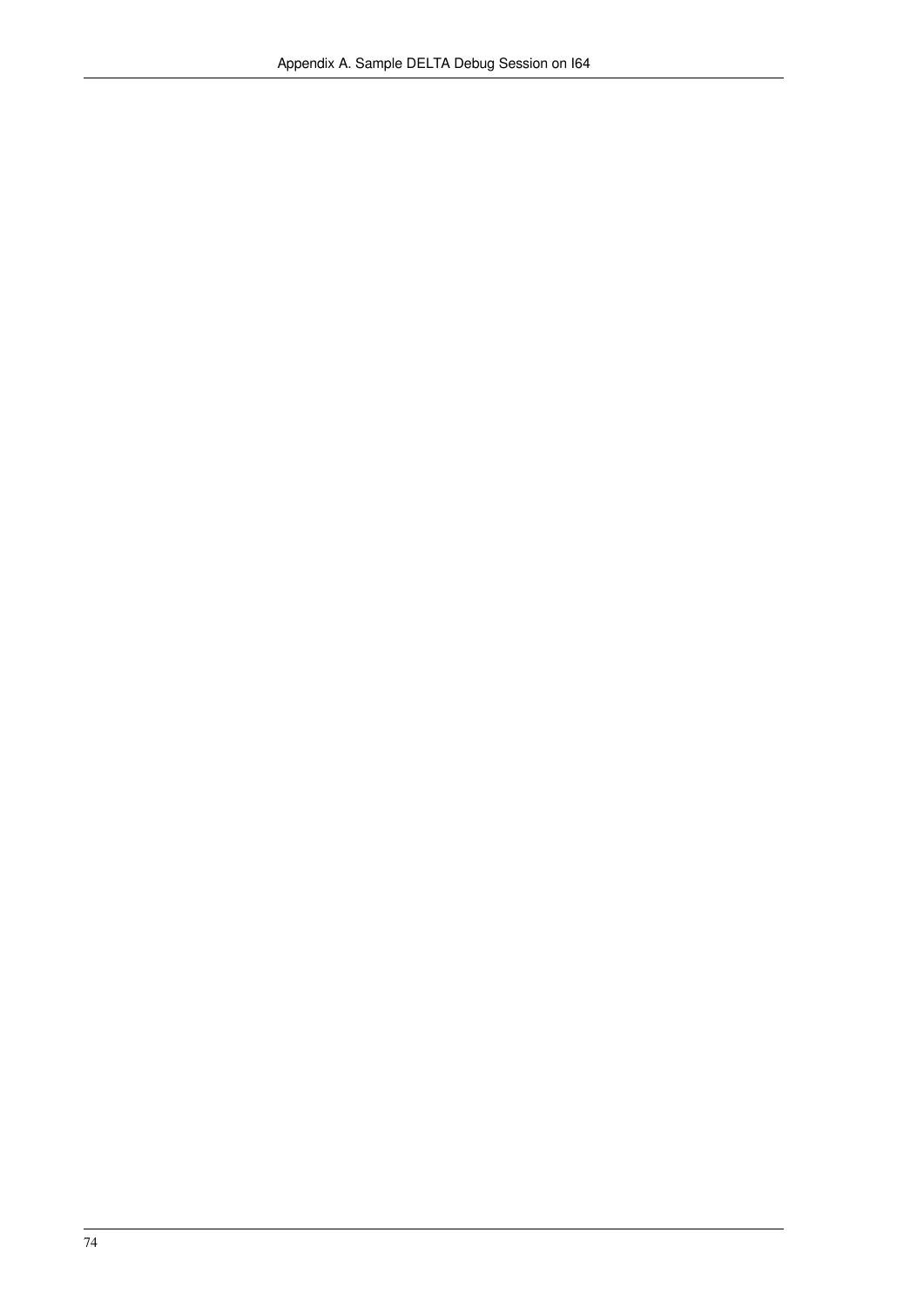# **Appendix B. Sample DELTA Debug Session on Alpha**

This appendix gives an example of how you would use DELTA to debug a program executing on OpenVMS Alpha. The example C program named LOG uses the system service SYS\$GETJPIW to obtain the PID, process name, and login time of each process. To run the example program without error, you need WORLD privilege.

#### **Note**

Although this example debugging session demonstrates using the DELTA debugger, you could use most of the commands in the example in an XDELTA debugging session as well.

This appendix consists of two sections:

- [Section](#page-80-0) B.1 shows the source and machine listing files for the example C program
- [Section](#page-86-0) B.2 shows the example DELTA debugging session and explains the various commands used and information provided.

## <span id="page-80-0"></span>**B.1. Listing File for C Example Program**

This section shows the listing file for the C program, LOG, in two parts:

- [Section](#page-80-1) B.1.1—C source code
- [Section](#page-82-0) B.1.2—Machine code

See [Section](#page-86-0) B.2 for the corresponding sample debugging session using this program.

### <span id="page-80-1"></span>**B.1.1. Source Listing for Alpha Debugging Example**

[Example](#page-80-2) B.1 shows the C source code for the example file, LOG.

#### <span id="page-80-2"></span>**Example B.1. Listing File for LOG: C Source Code**

```
1 #include <descrip.h>
434 #include <jpidef.h>
581 #include <ssdef.h>
1233 #include <starlet.h>
3784 #include <stdio.h>
4117 #include <stdlib.h>
4345
4346 void print_line(unsigned long int pid, char *process_name,
4347 unsigned long int *time_buffer);
4348
4349 typedef struct {
4350 unsigned short int il3_buffer_len;
4351 unsigned short int il3_item_code;
4352 void *il3_buffer_ptr;
4353 unsigned short int *il3_return_len_ptr;
4354 } item_list_3;
4355
4356 #define NUL '\0'
```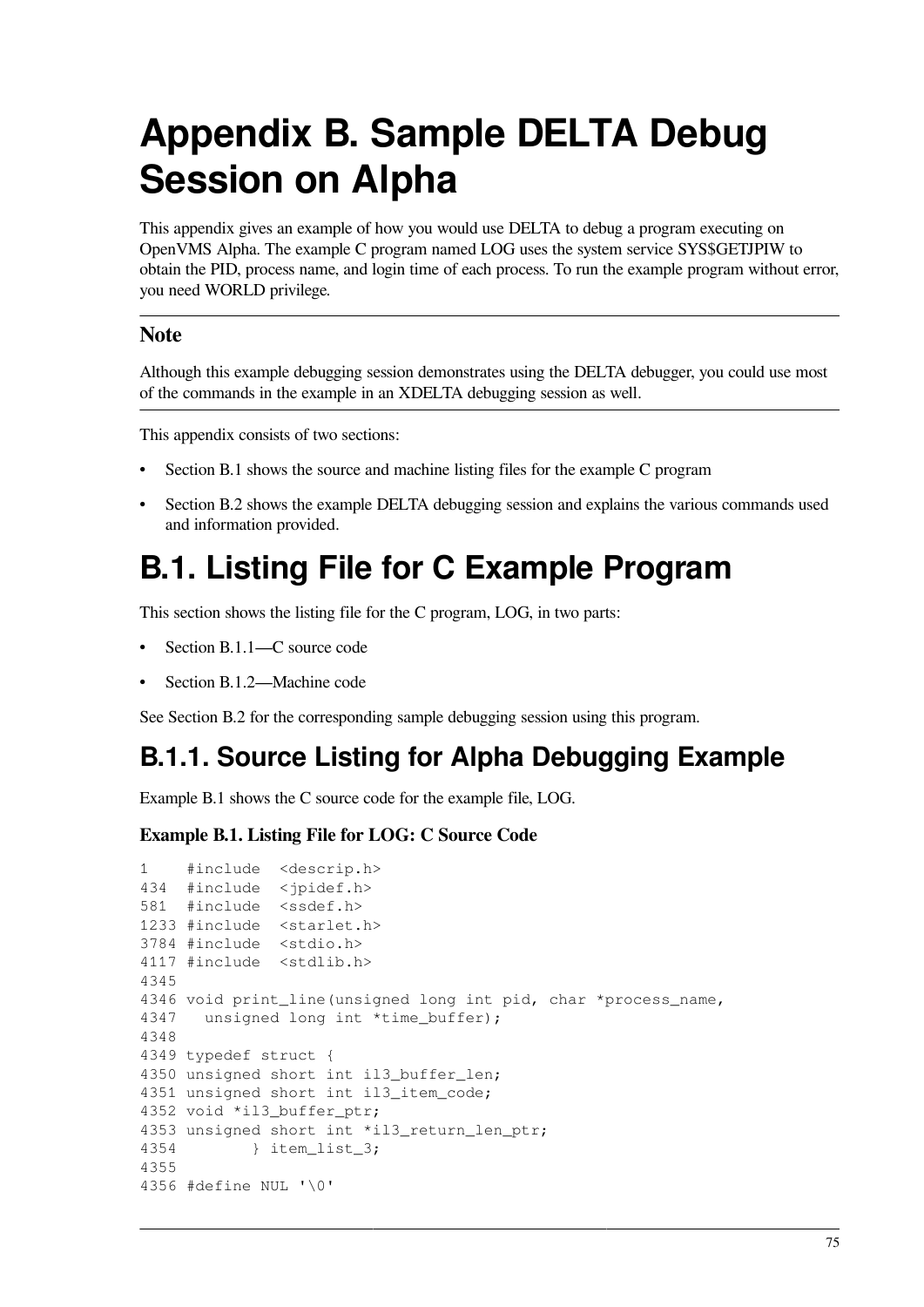```
4357
4358 main()
4359 {
4360 static char name_buf[16];
4361 static unsigned long int pid, time_buf[2];
4362 static unsigned short int name len;
4363
4364 unsigned short int pidadr[2] = \{-1, -1\};
4365 unsigned long int ss sts;
4366 item_list_3 jpi_itmlst[] = {
4367 /* Get's login time */
4368 {sizeof(time_buf),
4369 JPI$ LOGINTIM,
4370 (void *) time_buf,
4371 NULL},
4372
4373 /* Get's process name */
4374 {sizeof(name_buf) - 1,
4375 JPI$ PRCNAM,
4376 (void *) name buf,
4377 &name_len},
4378
4379 /* Get's process ID (PID) */
4380 {sizeof(pid),
4381 JPI$_PID,
4382 (void *) &pid,
4383 NULL},
4384
4385 /* End of list */
4386 {0,
4387 0,
4388 NULL,
4389 NULL}
4390 };
4391
4392 /*
4393 While there's more GETJPI information to process and a catastrophic
4394 error has not occurred then
4395 If GETJPI was successful then
4396 NUL terminate the process name string and
4397 print the information returned by GETJPI
4398 */
4399
4400 while(
4401 (ss sts = sys$qetjpiw(0, &pidadr, 0, &jpi itmlst, 0, 0,
 0)) != SS$_NOMOREPROC &&
4402 ss_sts != SS$_BADPARAM &&
4403 ss_sts != SS$_ACCVIO)
4404 {
4405 if (ss_sts == SS$_NORMAL)
4406 {
4407 * (name_buf + name_len) = NULL;4408 print line(pid, name buf, time buf);
4409 }
4410 }
4411 exit(EXIT SUCCESS);
4412 }
4413
```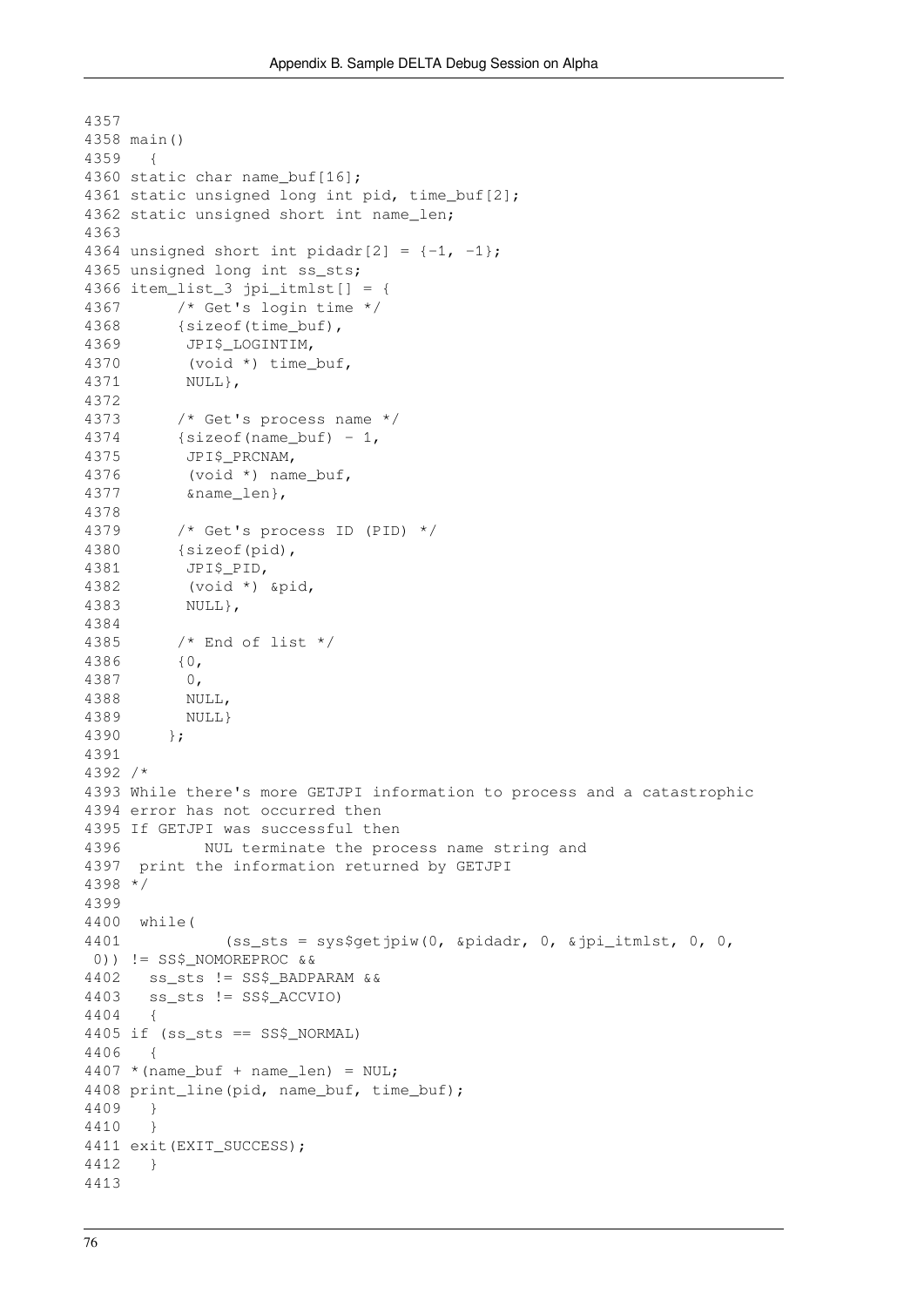```
4414 void print_line(unsigned long int pid, char *process_name,
4415 unsigned long int *time buffer)
4416 {
4417 static char ascii_time[12];
4418
4419 struct dsc$descriptor s time dsc = {
4420 sizeof(ascii time) - 1,
4421 DSC$K_DTYPE_T,
4422 DSC$K_CLASS_S,
4423 ascii_time
4424 };
4425 unsigned short int time_len;
4426
4427 /*
4428 Convert the logged in time to ASCII and NUL terminate it
4429 */
4430 sys$asctim(&time_len, &time_dsc, time_buffer, 1);
4431 * (ascii_time + time_length) = NULL;4432
4433 /*
4434 Output the PID, process name and logged in time
4435 */
4436 printf("\n\tPID= %08.8X\t\tPRCNAM= %s\tLOGINTIM= %s", pid,
4437 process_name, ascii_time);
4438
4439 return;
4440 )
4441 main(void *p1, void *p2, void *p3, void *p4, void *p5, void *p6)
4442 {
4443 void decc$exit(int);
4444 void decc$main(void *, void *, void *, void *, void *, void *, int
 *, void **, void **);
4445 int status;
4446 int argc;
4447 void *argv;
4448 void *envp;
4449
4450 decc$main(p1, p2, p3, p4, p5, p6, &argc, &argv, &envp);
4451
4452 status = main4453 (
4454
4455
4456
4457 );
4458
4459 decc$exit(status);
4460 }
```
### <span id="page-82-0"></span>**B.1.2. Machine Code Listing for Alpha Debugging Example**

[Example](#page-83-0) B.2 shows the machine code listing for the example program.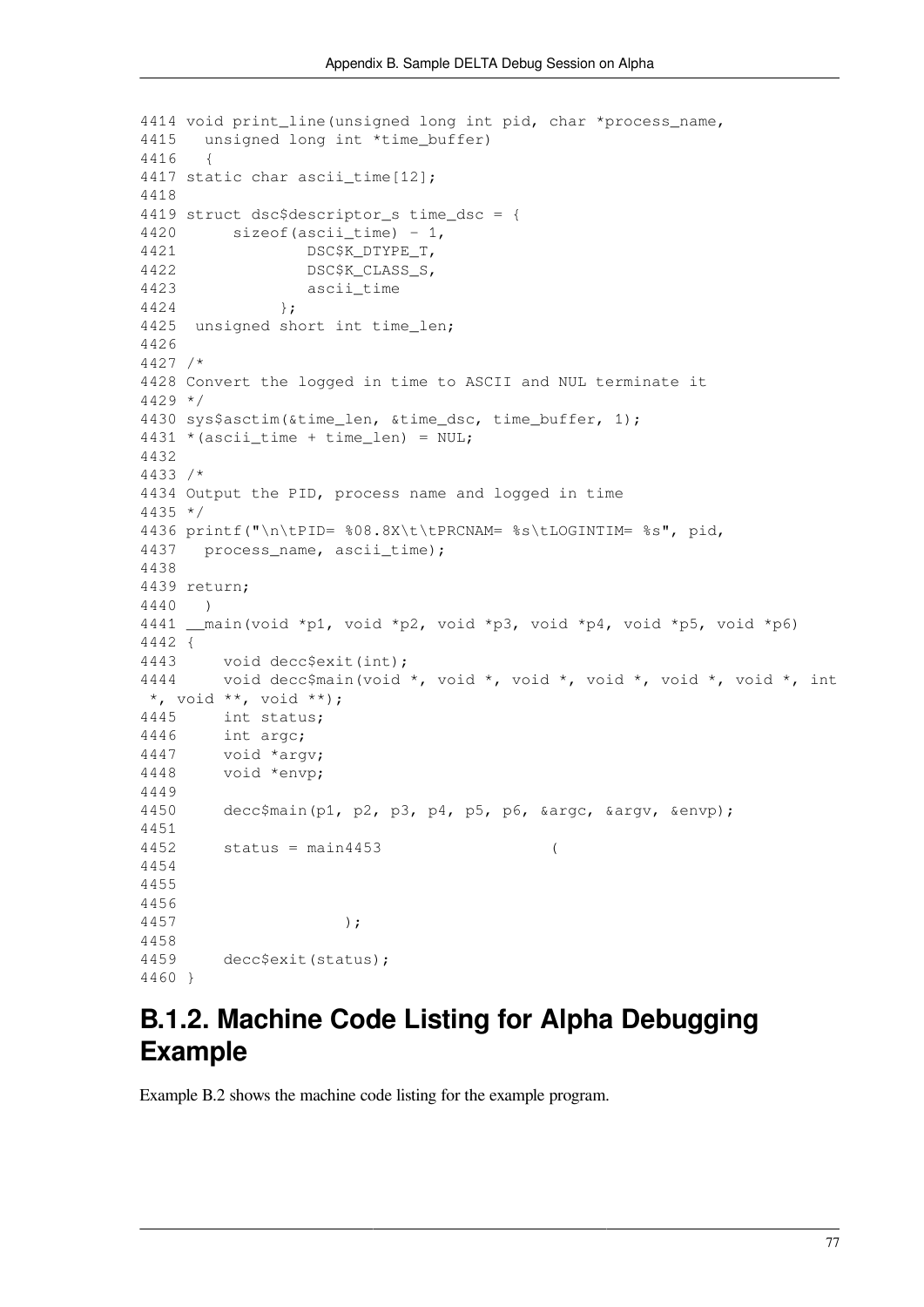### <span id="page-83-0"></span>**Example B.2. Listing File for LOG: Machine Code**

|              |                                                      | .PSECT   | \$CODE, OCTA, PIC, CON, REL, LCL, SHR,-<br>EXE, NORD, NOWRT |            |                  |                          |   |            |
|--------------|------------------------------------------------------|----------|-------------------------------------------------------------|------------|------------------|--------------------------|---|------------|
|              | 0000 print_line::                                    |          |                                                             |            |                  |                          |   | ; $004414$ |
| 0000         | LDA                                                  |          | $SP, -80(SP)$                                               |            |                  | ; $SP, -80(SP)$          |   |            |
| 0004         | MOV                                                  | 1, R19   |                                                             |            | ; 1, $R19$       |                          |   | : 004430   |
| 0008         | STQ                                                  |          | $R27$ , $(SP)$                                              |            |                  | ; R27, (SP)              |   | : 004414   |
| 000C         | MOV                                                  | 4, R25   |                                                             |            | ; 4, R25         |                          |   | : 004430   |
| 0010         | STQ                                                  |          | R26, 32(SP)                                                 |            |                  | ; $R26, 32(SP)$          |   | : 004414   |
| 0014         | STQ                                                  |          | R2, 40(SP)                                                  |            |                  | ; $R2, 40(SP)$           |   |            |
| 0018         | STQ                                                  |          | R3, 48(SP)                                                  |            |                  | ; R3, 48(SP)             |   |            |
| 001C         | STQ                                                  |          | R4, 56(SP)                                                  |            |                  | ; $R4, 56(SP)$           |   |            |
| 0020         | STQ                                                  |          | FP, 64(SP)                                                  |            |                  | ; $FP, 64(SP)$           |   |            |
| 0024         | MOV                                                  | SP, FP   |                                                             |            | ; $SP, FP$       |                          |   |            |
| 0028         | MOV                                                  | R27, R2  |                                                             |            | ; R27, R2        |                          |   |            |
| 002C         | $\mbox{STL}$                                         |          | R17, process_name                                           |            |                  | ; $R17, 16(FP)$          |   |            |
| 0030         | LDQ                                                  |          | R0, 40 (R2)                                                 |            |                  | ; $R0, 40 (R2)$          |   | : 004419   |
| 0034         | MOV                                                  | R16, pid |                                                             |            | ; R16, R3        |                          |   | : 004414   |
| 0038         | LDQ                                                  |          | R26, 48(R2)                                                 |            |                  | ; $R26, 48(R2)$          |   | : 004430   |
| 003C         | LDA                                                  |          | R16, time_len                                               |            |                  | ; $R16, 8(FP)$           |   |            |
| 0040         | LDQ                                                  |          | R4, 32(R2)                                                  |            |                  | ; $R4, 32(R2)$           |   | : 004423   |
| 0044         | LDA                                                  |          | R17, time_dsc                                               |            |                  | ; $R17, 24(FP)$          |   | : 004430   |
| 0048         | STQ                                                  |          | RO, time_dsc                                                |            |                  | ; RO, 24 (FP)            |   | : 004419   |
| 004C         | LDQ                                                  |          | R27, 56(R2)                                                 |            |                  | ; $R27, 56(R2)$          |   | : 004430   |
| 0050         | STL                                                  |          | R4, 28 (FP)                                                 |            |                  | ; $R4, 28(FP)$           |   | : 004419   |
| 0054         | JSR                                                  |          | R26, SYS\$ASCTIM                                            |            | ; R26, R26       |                          |   | : 004430   |
| 0058         | LDL                                                  |          | RO, time_len                                                |            | ; $R0, 8(FP)$    |                          |   | : 004431   |
| 005C         | MOV                                                  | pid, R17 |                                                             |            | ; R3, R17        |                          |   | : 004436   |
| 0060         | LDQ                                                  |          | R27, 88(R2)                                                 |            |                  | ; $R27, 88(R2)$          |   |            |
| 0064         | MOV                                                  | R4, R19  |                                                             |            | ; R4, R19        |                          |   |            |
| 0068         | LDQ                                                  |          | R26, 80(R2)                                                 |            |                  | ; $R26, 80(R2)$          |   |            |
| 006C         | MOV                                                  | 4, R25   |                                                             |            | ; $4, R25$       |                          |   |            |
| 0070         | ZEXTW                                                | R0, R0   |                                                             |            | ; RO, RO         |                          |   | : 004431   |
| 0074         | ADDQ                                                 |          | R4, R0, R0                                                  |            |                  | ; R4, R0, R0             |   |            |
| 0078         | LDQ_U                                                |          | R16, (R0)                                                   |            | ; $R16$ , $(R0)$ |                          |   |            |
| 007C         | MSKBL                                                |          | R16, R0, R16                                                |            |                  | ; R16, R0, R16           |   |            |
| 0080         | STQ U                                                |          | R16, (R0)                                                   |            | ; $R16$ , $(R0)$ |                          |   |            |
| 0084         | LDQ                                                  |          | R16, 64 (R2)                                                |            |                  | ; $R16, 64(R2)$          |   | : 004436   |
| 0088         | ${\tt LDL}$                                          |          | R18, process_name                                           |            |                  | ; $R18, 16(FP)$          |   |            |
| 008C         | JSR                                                  |          | R26, DECC\$GPRINTF                                          |            | ; R26, R26       |                          |   |            |
| 0090         | MOV                                                  | FP, SP   |                                                             |            | ; FP, SP         |                          |   | : 004439   |
| 0094         | LDQ                                                  |          | R28, 32 (FP)                                                |            |                  | ; R28, 32 (FP)           |   |            |
| 0098         | LDQ                                                  |          | R2, 40 (FP)                                                 | $\ddot{ }$ |                  | R2, 40 (FP)              |   |            |
| 009C         | LDQ                                                  |          | R3, 48 (FP)                                                 | $\ddot{ }$ |                  | R3, 48(FP)               |   |            |
| 00A0         | LDQ                                                  |          | R4, 56(FP)                                                  | ÷          |                  | R4, 56(FP)               |   |            |
| 00A4         | LDQ                                                  |          | FP, 64(FP)                                                  |            |                  | FP, 64(FP)               |   |            |
| 00A8         | LDA                                                  |          | SP, 80(SP)                                                  |            |                  | SP, 80(SP)               |   |            |
| 00AC         | RET                                                  | R28      |                                                             |            | ; R28            |                          |   |            |
|              | Routine Size: 176 bytes, Routine Base: \$CODE + 0000 |          |                                                             |            |                  |                          |   |            |
| 00B0         | main::                                               |          |                                                             |            |                  |                          | ÷ | 004358     |
| 00B0         | LDA                                                  |          | $SP, -144(SP)$                                              |            |                  | ; $SP, -144(SP)$         |   |            |
| 00B4         | MOV                                                  | 48, R17  |                                                             |            | ; 48, R17        |                          |   | : 004366   |
| 00B8         | STQ                                                  |          | $R27,$ (SP)                                                 |            | ; R27, (SP)      |                          |   | 004358     |
| 00BC         | STQ                                                  |          | R26, 64(SP)<br>R2, 72(SP)                                   |            |                  | R26, 64(SP)              |   |            |
| 00C0         | STQ                                                  |          | R3, 80(SP)                                                  |            |                  | R2, 72(SP)<br>R3, 80(SP) |   |            |
| 00C4<br>00C8 | STQ                                                  |          |                                                             |            |                  | R4, 88(SP)               |   |            |
|              | STQ                                                  |          | R4, 88(SP)                                                  |            |                  |                          |   |            |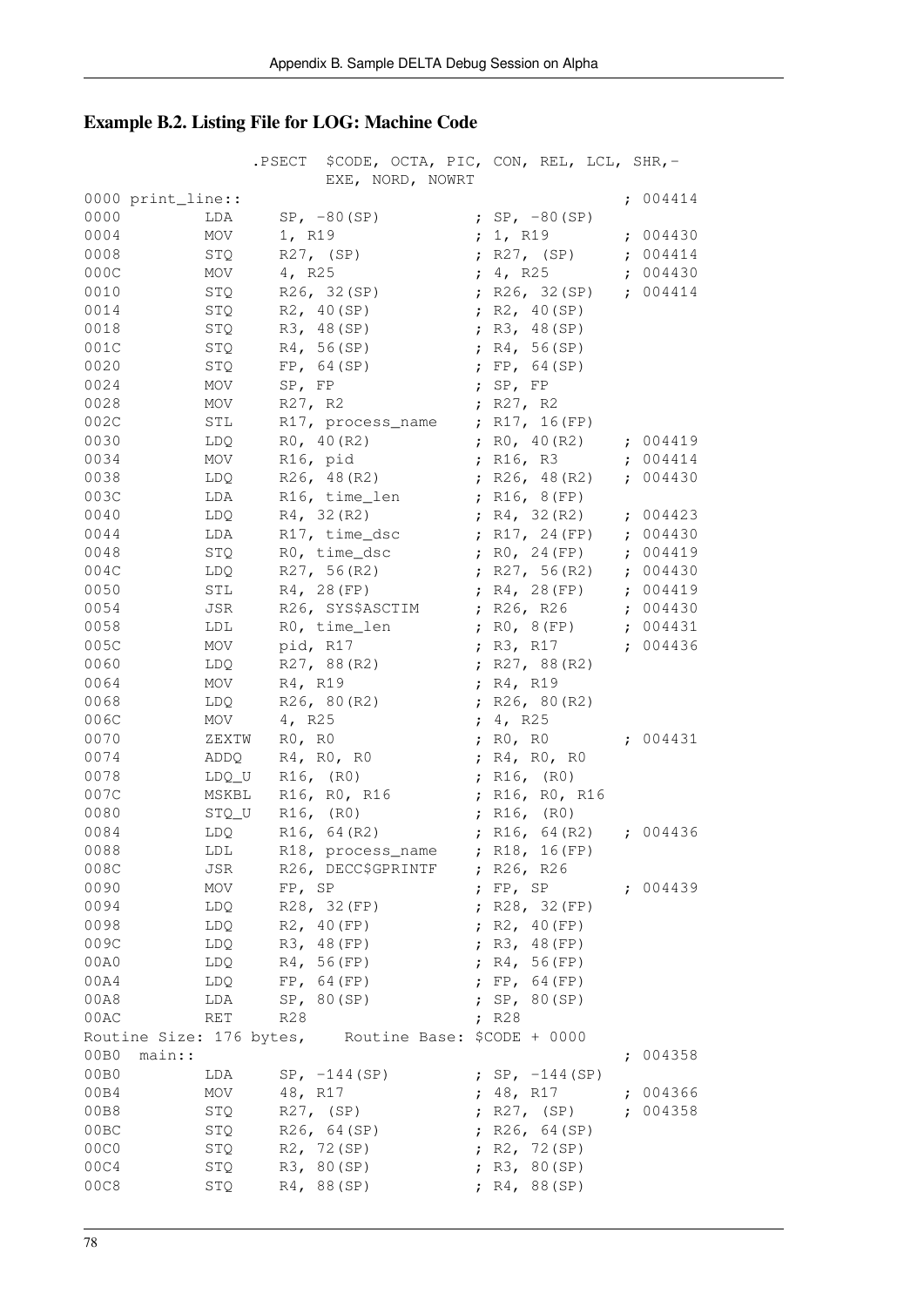| 00CC<br>00D0 | STQ        | R5, 96(SP)<br>$STQ$ R6, 104 (SP)       | ; $R5, 96(SP)$<br>; $R6, 104(SP)$         |          |
|--------------|------------|----------------------------------------|-------------------------------------------|----------|
| 00D4         | STQ        | R7, 112(SP)                            | ; $R7, 112(SP)$                           |          |
| 00D8<br>00DC | STQ        | R8, 120(SP)                            | ; $R8, 120(SP)$                           |          |
| 00E0         | STQ        | FP, 128(SP)                            | ; $FP, 128(SP)$                           |          |
| 00E4         | MOV        | SP, FP                                 | ; $SP, FP$                                |          |
| 00E8         | MOV        | R27, R2                                | ; $R27, R2$                               |          |
| 00EC         | LDA        | $SP, -16 (SP)$<br>R26, 40(R2)          | ; $SP, -16(SP)$<br>; R26, 40(R2) ; 004366 |          |
| 00F0         | LDQ        | $LDQ$ R18, 64(R2)                      | ; R18, $64(R2)$                           |          |
| 00F4         | LDA        | R16, jpi_itmlst                        | ; $R16, 16(FP)$                           |          |
| 00F8         | JSR        | R26, OTS\$MOVE                         | ; R26, R26                                |          |
| 00FC         |            | LDA R6, jpi_itmlst                     | ; R6, 16(FP) ; 004401                     |          |
| 0100         |            | LDQ $R3, -64 (R2)$                     | ; R3, $-64$ (R2) ; 004370                 |          |
| 0104         |            | LDA R7, pidadr                         | ; R7, 8 (FP) ; 004401                     |          |
| 0108         |            | $LDQ$ $R0, 32 (R2)$                    | ; RO, 32 (R2) ; 004364                    |          |
| 010C         | MOV        | 2472, R8                               | ; 2472, R8 ; 004401                       |          |
| 0110         | STL        | RO, pidadr                             | ; RO, 8(FP) ; 004364                      |          |
| 0114         | LDA        | R3, time_buf                           | ; R3, 16(R3) ; 004370                     |          |
| 0118         | MOV        | R3, R5                                 | ; $R3, R5$                                |          |
| 011C         | STL        | R5, 20 (FP)                            | ; R5, 20 (FP) ; 004366                    |          |
| 0120         |            | $LDA$ $R4, 8(R3)$                      | ; R4, 8(R3) ; 004376                      |          |
| 0124         |            | STL $R4, 32(FP)$                       | ; R4, 32 (FP) ; 004366                    |          |
| 0128         |            | LDA R17, 24 (R3)                       | ; $R17, 24(R3)$                           |          |
| 012C         |            | STL R17, 36 (FP)                       | ; $R17, 36(FP)$                           |          |
| 0130         |            | LDA R19, 28 (R3)                       | ; $R19, 28(R3)$                           |          |
| 0134         | STL        | R19, 44 (FP)                           | ; $R19, 44(FP)$                           |          |
| 0138 L\$6:   |            |                                        |                                           | : 004400 |
| 0138         | LDQ        | R26, 48(R2)                            | ; R26, 48(R2) ; 004401                    |          |
| 013C         | CLR        | R16                                    | ; $R16$                                   |          |
| 0140         | LDQ        | R27, 56(R2)                            | ; $R27, 56(R2)$                           |          |
| 0144         | MOV        | R7, R17                                | ; R7, R17                                 |          |
| 0148         | STQ        | R31, (SP)                              | ; $R31, (SP)$                             |          |
| 014C         | CLR        | R18                                    | ; R18                                     |          |
| 0150         | MOV        | R6, R19                                | ; R6, R19                                 |          |
| 0154         | CLR        | R20                                    | ; R20                                     |          |
| 0158         | CLR        | R21                                    | ; R21                                     |          |
| 015C         | MOV        | 7, R25                                 | ; 7, R25                                  |          |
| 0160         | JSR        | R26, SYS\$GETJPIW                      | ; $R26$ , $R26$                           |          |
| 0164         | CMPEQ      | ss_sts, 20, R16 ; R0, 20, R16 ; 004402 |                                           |          |
| 0168         | CMPEQ      | ss_sts, R8, R17                        | ; RO, R8, R17 ; 004401                    |          |
| 016C         | CMPEQ      | ss_sts, 12, R18 ; R0, 12, R18 ; 004403 |                                           |          |
| 0170         | <b>BIS</b> | R17, R16, R17                          | ; R17, R16, R17 ; 004401                  |          |
| 0174         | <b>BIS</b> | R17, R18, R18                          | ; R17, R18, R18                           |          |
| 0178         | <b>BNE</b> | R18, L\$10                             | ; R18, L\$10 ; 004400                     |          |
| 017C         |            | CMPEQ ss_sts, 1, RO                    | ; RO, 1, RO ; 004405                      |          |
| 0180         |            | BEQ RO, L\$6                           | ; RO, L\$6                                |          |
| 0184         |            | $MOV$ R4, R17                          | ; R4, R17 ; 004408                        |          |
| 0188         |            | LDQ_U R19, 24(R3)                      | ; R19, 24 (R3) ; 004407                   |          |
| 018C         | MOV        | R5, R18                                | ; R5, R18 ; 004408                        |          |
| 0190         | LDA        | $R27, -96(R2)$                         | ; $R27, -96(R2)$                          |          |
| 0194         |            | EXTWL R19, R3, R19                     | ; R19, R3, R19 ; 004407                   |          |
| 0198         |            | ADDQ R4, R19, R19                      | ; R4, R19, R19                            |          |
| 019C         |            | $LDQ_U$ R22, $(R19)$                   | ; $R22$ , $(R19)$                         |          |
| 01A0         |            | MSKBL R22, R19, R22                    | ; R22, R19, R22                           |          |
| 01A4         |            | $STQ_U$ R22, $(R19)$                   | ; $R22, (R19)$                            |          |
| 01A8         | LDL        | R16, 28(R3)                            | ; R16, 28(R3) ; 004408                    |          |
| 01AC         | <b>BSR</b> | R26, print_line                        | ; R26, print_line                         |          |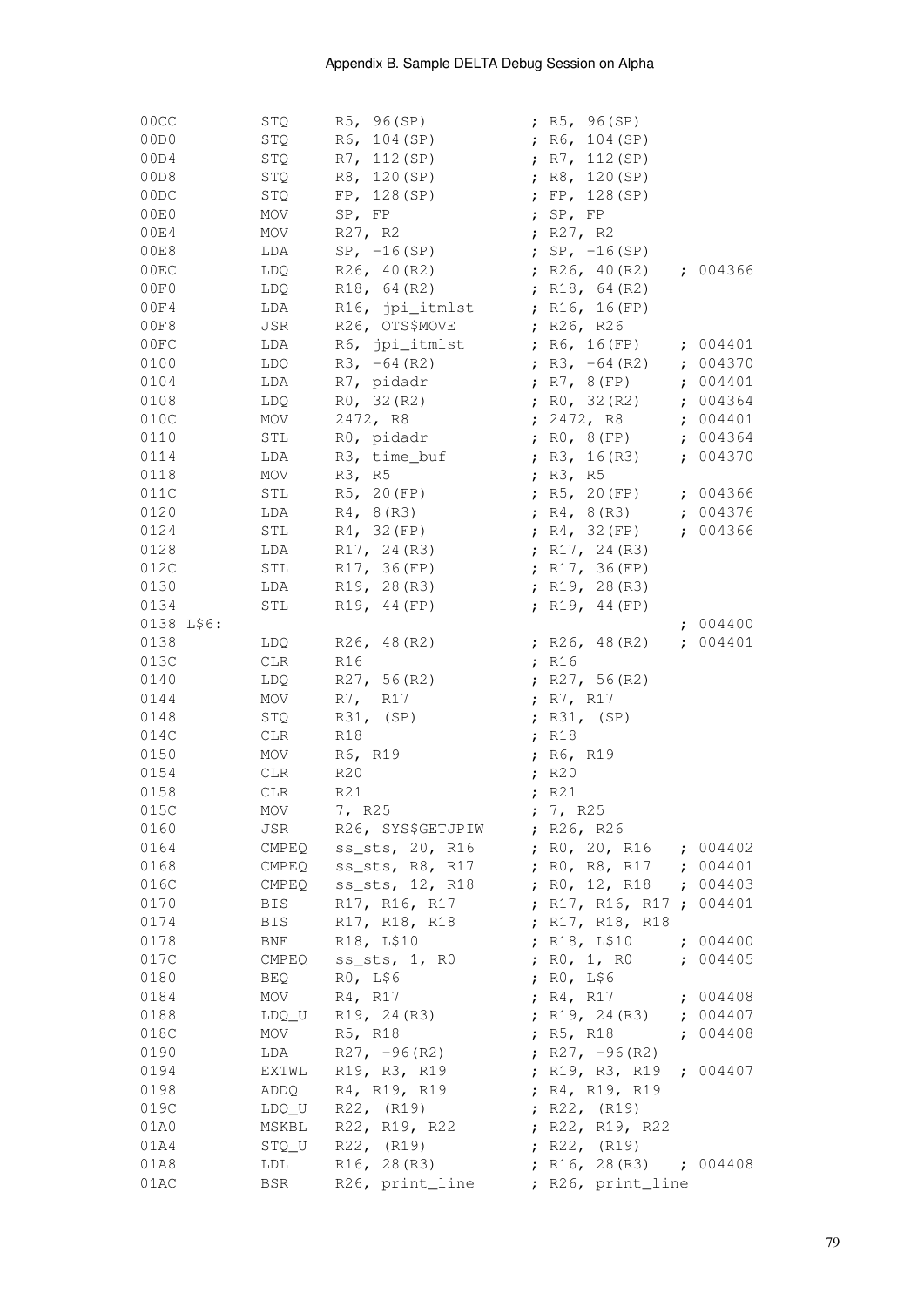| 01B0          | BR         | L\$6                                                 | ; $L$ \$6                 | : 004405 |
|---------------|------------|------------------------------------------------------|---------------------------|----------|
| 01B4          | NOP        |                                                      | $\ddot{ }$                |          |
| 01B8 L\$10:   |            |                                                      |                           | : 004400 |
| 01B8          |            | LDQ R26, 80(R2)                                      | ; R26, 80 (R2) ; 004411   |          |
| 01BC          | CLR        | R16                                                  | ; R16                     |          |
| 01C0          | LDQ        | R27, 88(R2)                                          | ; R27, 88(R2)             |          |
| 01C4          | MOV        | 1, R25                                               | ; 1, R25                  |          |
| 01C8          | JSR        | R26, DECC\$EXIT                                      | ; R26, R26                |          |
| 01CC          | MOV        | FP, SP                                               | ; $FP, SP$                | : 004412 |
| 01D0          | LDQ        | R28, 64 (FP)                                         | ; $R28, 64(FP)$           |          |
| 01D4          | MOV        | 1, RO                                                | ; 1, RO                   |          |
| 01D8          | LDQ        | R2, 72 (FP)                                          | ; R2, 72(FP)              |          |
| 01DC          | LDQ        | R3, 80 (FP)                                          | ; $R3, 80(FP)$            |          |
| 01E0          | LDQ        | R4, 88(FP)                                           | ; $R4, 88(FP)$            |          |
| 01E4          | LDQ        | R5, 96(FP)                                           | ; $R5, 96(FP)$            |          |
| 01E8          | LDQ        | R6, 104 (FP)                                         | ; $R6, 104(FP)$           |          |
| 01EC          | LDQ        | R7, 112 (FP)                                         | ; $R7, 112(FP)$           |          |
| 01F0          | LDQ        | R8, 120 (FP)                                         | ; $R8, 120(FP)$           |          |
| 01F4          |            | $LDQ$ FP, 128(FP)                                    | ; $FP, 128(FP)$           |          |
| 01F8          |            | LDA $SP, 144(SP)$                                    | ; $SP, 144(SP)$           |          |
| 01FC          | RET R28    |                                                      | ; $R28$                   |          |
|               |            | Routine Size: 336 bytes, Routine Base: \$CODE + 00B0 |                           |          |
| $0200$ main:: |            |                                                      |                           | ; 004441 |
| 0200          |            | LDA $SP, -48(SP)$                                    | ; $SP, -48(SP)$           |          |
| 0204          | MOV 9, R25 |                                                      | ; $9$ , R25               | : 004450 |
| 0208          | STQ        | R27, (SP)                                            | ; R27, (SP) ; 004441      |          |
| 020C          | STQ        | R26, 24(SP)                                          | ; $R26, 24(SP)$           |          |
| 0210          | STQ        | R2, 32(SP)                                           | ; $R2, 32(SP)$            |          |
| 0214          | STQ        | FP, 40(SP)                                           | ; $FP, 40(SP)$            |          |
| 0218          | MOV        | SP, FP                                               | ; $SP, FP$                |          |
| 021C          | LDA        | $SP, -32(SP)$                                        | ; $SP, -32(SP)$           |          |
| 0220          | MOV        | R27, R2                                              | ; $R27, R2$               |          |
| 0224          | LDA        | RO, argc                                             | ; RO, 16 (FP) ; 004450    |          |
| 0228          | LDQ        | R26, 48(R2)                                          | ; $R26, 48(R2)$           |          |
| 022C          | LDA        | R1, argv                                             | ; $R1, 12(FP)$            |          |
| 0230          | STQ        | $R0$ , $(SP)$                                        | ; $RO$ , $(SP)$           |          |
| 0234          | LDA        | $R0$ , envp                                          | R0, 8(FP)<br>$\ddot{ }$   |          |
| 0238          | STQ        | R1, 8(SP)                                            | ; $R1, 8(SP)$             |          |
| 023C          | LDQ        | R27, 56(R2)                                          | ; $R27, 56(R2)$           |          |
| 0240          | STQ        | RO, 16(SP)                                           | ; $R0, 16(SP)$            |          |
| 0244          | JSR        | R26, DECC\$MAIN                                      | ; $R26, R26$              |          |
| 0248          | LDA        | $R27, -96(R2)$                                       | ; R27, $-96(R2)$ ; 004452 |          |
| 024C          | BSR        | R26, main                                            | ; $R26$ , main            |          |
| 0250          | LDQ        | R27, 40(R2)                                          | ; $R27, 40(R2)$           | : 004459 |
| 0254          | MOV        | status, R16                                          | ; RO, R16                 |          |
| 0258          | MOV        | 1, R25                                               | ; 1, R25                  |          |
| 025C          | LDQ        | R26, 32(R2)                                          | ; R26, $32(R2)$           |          |
| 0260          | JSR        | R26, DECC\$EXIT                                      | ; R26, R26                |          |
| 0264          | MOV        | FP, SP                                               | ; $FP, SP$                | : 004460 |
| 0268          | LDQ        | R28, 24 (FP)                                         | ; $R28, 24(FP)$           |          |
| 026C          | LDQ        | R2, 32 (FP)                                          | R2, 32 (FP)<br>$\ddot{r}$ |          |
| 0270          | LDQ        | FP, 40 (FP)                                          | FP, 40(FP)<br>$\ddot{ }$  |          |
| 0274          | LDA        | SP, 48(SP)                                           | ; $SP, 48(SP)$            |          |
| 0278          | RET        | R28                                                  | R28<br>$\ddot{r}$         |          |
|               |            | Routine Size: 124 bytes, Routine Base: \$CODE + 0200 |                           |          |

The .MAP file for the sample program is shown in [Example](#page-86-1) B.3. Only the Program Section Synopsis with the psect, module, base address, end address, and length are listed.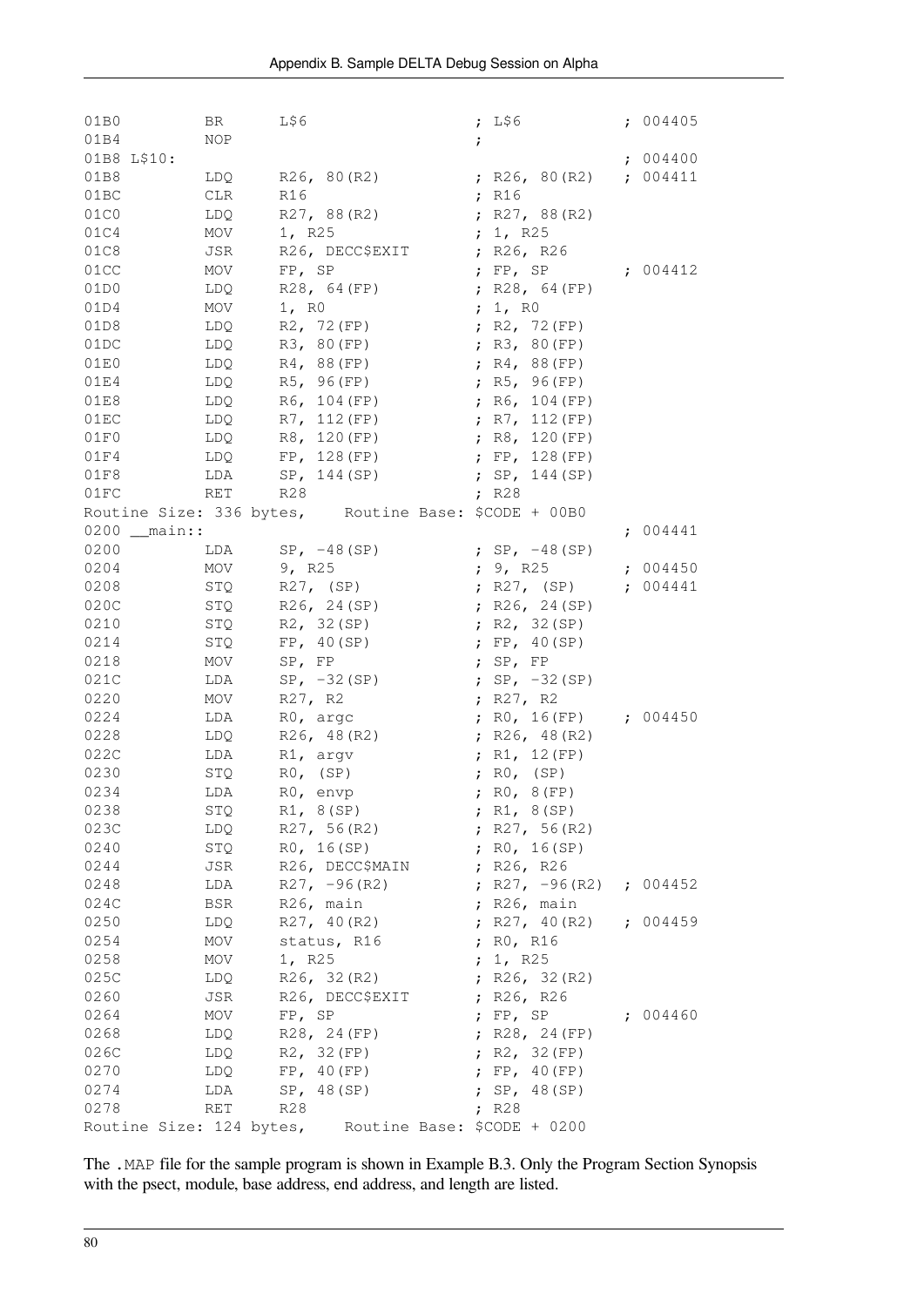<span id="page-86-1"></span>

| <b>Example B.3. . MAP File for the Sample Program</b> |  |  |  |  |  |  |
|-------------------------------------------------------|--|--|--|--|--|--|
|-------------------------------------------------------|--|--|--|--|--|--|

| ! Program Section Synopsis ! |                              |                            |      |  |      |     |        |  |                              |  |      |
|------------------------------|------------------------------|----------------------------|------|--|------|-----|--------|--|------------------------------|--|------|
|                              | +--------------------------- |                            |      |  |      |     |        |  |                              |  |      |
| Psect Name                   |                              | Module Name                | Base |  | End  |     | Length |  |                              |  |      |
|                              |                              |                            |      |  |      |     |        |  |                              |  |      |
| SLINKAGE                     |                              | 00010000 000100FF 00000100 |      |  | 256. | LOG |        |  | 00010000 000100FF 00000100 ( |  | 256. |
| SLITERAL                     |                              | 00010100 00010158 00000059 |      |  | 89.  | LOG |        |  | 00010100 00010158 00000059 ( |  | 89.  |
| SREADONLY                    |                              | 00010160 00010160 00000000 |      |  | 0.   | LOG |        |  | 00010160 00010160 00000000 ( |  | 0.   |
| SINIT                        |                              | 00020000 00020000 00000000 |      |  | 0.   | LOG |        |  | 00020000 00020000 00000000 ( |  | 0.   |
| SUNINIT                      |                              | 00020000 0002002F 00000030 |      |  | 48.  | LOG |        |  | 00020000 0002002F 00000030 ( |  | 48.) |
| SCODE                        |                              | 00030000 0003027B 0000027C |      |  | 636. | LOG |        |  | 00030000 0003027B 0000027C ( |  | 636. |

## <span id="page-86-0"></span>**B.2. Example DELTA Debugging Session on Alpha**

The DELTA debugging session on OpenVMS Alpha for the sample program is shown in the three example segments that follow.

### **B.2.1. DELTA Debugging Session Example on Alpha - Part 1**

In the first part of the example session, DELTA is enabled and the LOG program is invoked. The example shows version information displayed by DELTA and the use of the ;B and ;P commands.

The callout list following the example provides details for this example segment.

#### **Example B.4. DELTA Debugging Session on Alpha- Part 1**

```
\bullet$ DEFINE LIB$DEBUG SYS$LIBRARY:DELTA 
                                                             \boldsymbol{e}$ RUN/DEBUG LOG 
                                                             \boldsymbol{\Theta}Alpha/VMS DELTA Version 1.5 
Brk 0 at 00030200
00030200! LDA SP, #XFFD0(SP) 30000, 1; X
X1 164! CMPEQ R0,#X14,R16 .;B 
                                                             \bulletX1 1AC! BSR R26, #XFFFF94 .; B
                                                             \ddot{\mathbf{e}}
```
- $\bullet$ DELTA is enabled as the debugger.
- The example program LOG is invoked with DELTA.  $\bullet$
- $\mathbf{e}$ DELTA displays a version number and the first executable instruction. The base address of the program (determined from the map file) is virtual address 30000. The base address is placed in base register 1 with ; X. Now references to an address can use the address offset notation. For example, a reference to the first instruction is  $X1+200$  (or the base address 30000 + offset 200). Also, DELTA displays some address locations as offsets to the base address.
- $\bullet$ The instruction at address 30164 is displayed in instruction mode using !. Its address location is expressed as the base address plus an offset. In the listing file, the offset is 164. (This is the point where the return status from SYS\$GETJPIW is checked.) The base address in base address register X1 is 30000. The address reference, then, is  $X1+164$ . Note the  $+$  sign is implied when not specified.

A simple breakpoint is set at that address using the  $;B$  command. The address reference for  $;B$  is the . symbol, representing the current address.  $X1+164$ ; B would have done the same thing.

The ! command to view the instruction and ;B to set a breakpoint are repeated for the instruction  $\bullet$ at offset 1AC. (This is the point at which the print\_line function is called.)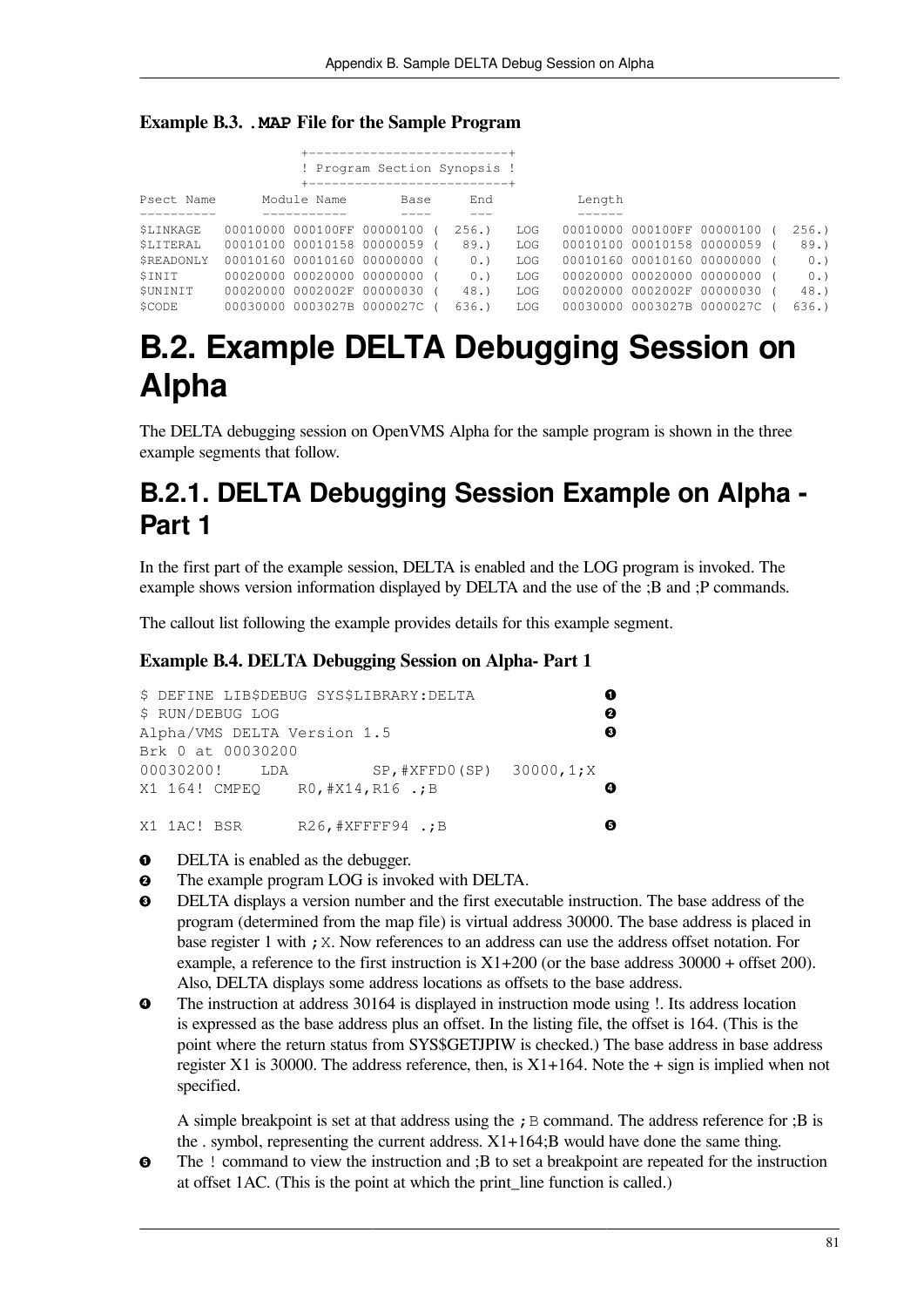### **B.2.2. DELTA Debugging Session Example on Alpha - Part 2**

In the second part of the example session, program execution continues with ;P, then halts at the first breakpoint and displays information. User interaction allows DELTA to continue subsequent breakpoints.

The callout list following the example provides details for this example segment.

#### **Example B.5. DELTA Debugging Session on Alpha - Part 2**

;P  $\bullet$ Brk 1 at 00030164  $\boldsymbol{e}$ X1+00000164! CMPEQ R0,#X14,R16 R0/ 00000001 ;P Brk 2 at 000301AC X1+000001AC! BSR R26,#XFFFF94 O PID= 00000021 PRCNAM= SWAPPER LOGINTIM= 00:00:00.00  $\mathbf{\Theta}$ X1+000001B0! BR R31, #XFFFFE1 :P Brk 1 at 00030164 X1+00000164! CMPEQ R0,#X14,R16 R0/ 00000001 ;P Brk 2 at 000301AC  $\bullet$ X1+000001AC! BSR R26, #XFFFF94 O PID= 00000024 PRCNAM= ERRFMT LOGINTIM= 16:24:01.03 X1+000001B0! BR R31, #XFFFFE1 ; P Brk 1 at 00030164 X1+00000164! CMPEQ R0,#X14,R16 ;B 1 00030164 2 000301AC 0,1;B ;B 2 000301AC ;P Brk 2 at 000301AC  $\ddot{\mathbf{e}}$ X1+000001AC! BSR R26, #XFFFF94 O PID= 00000025 PRCNAM= OPCOM LOGINTIM= 16:24:02.56 X1+000001B0! BR R31,#XFFFFE1 ;P  $\ddot{\mathbf{Q}}$ Brk 2 at 000301AC X1+000001AC! BSR R26, #XFFFF94 O PID= 00000026 PRCNAM= AUDIT SERVER LOGINTIM=16:24:03.66 X1+000001B0! BR R31, #XFFFFE1 ; P Brk 2 at 000301AC  $\bullet$ X1+000001AC! BSR R26,#XFFFF94 X1 84! LDQ R16,#X0040(R2)

- The  $;P$  command lets you proceed from the breakpoint.  $\bullet$
- Program execution halts at the first breakpoint. DELTA displays the breakpoint message (Brk 1  $\boldsymbol{e}$ at 00030164) with the breakpoint number 1 and the virtual address. The virtual address is 30164, which is the base address (30000) plus the offset 164. DELTA then displays the instruction in instruction mode (CMPEQ R0,#X14,R16). The contents of the general register 0 are displayed with the / command. DELTA displays the contents of R0, which is 1. Program execution continues using the  $; P$  command.
- $\bullet$ The function print\_line is executed, and the output (PID, process name, and login time) is displayed.
- $\bullet$ The O command halts program execution at the instruction where the function returns control (BR R31,#XFFFFE1). (This is the point at which control passes to checking the conditions of the while loop.) Program execution continues with ; P.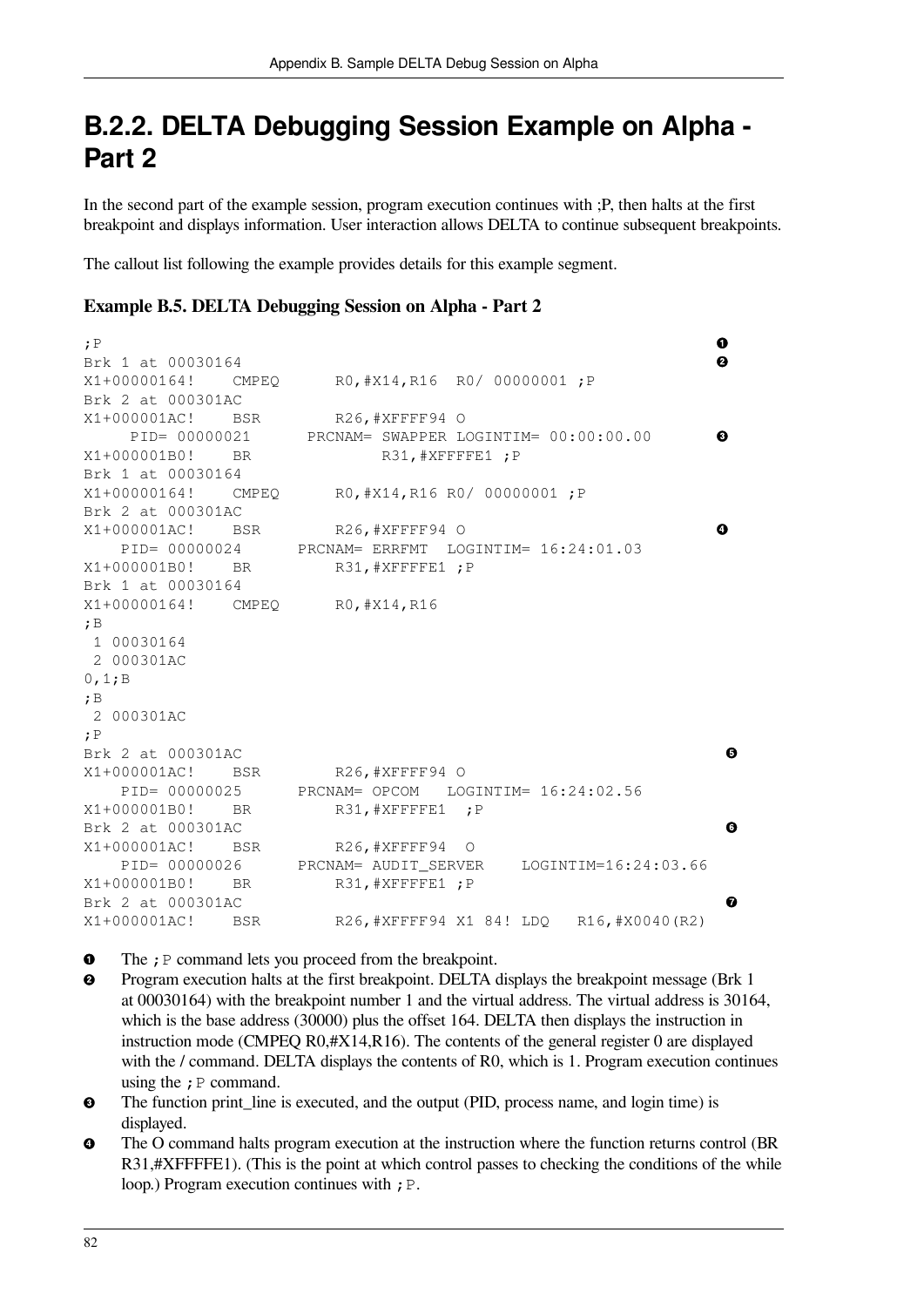- $\bullet$ Breakpoint 2 is encountered. DELTA displays the breakpoint message, and the instruction. The function is executed with the O command and the function output is displayed. The next instruction where the function returns control is displayed. Program execution continues with the ;P command.
- Breakpoint 2 is encountered again. DELTA displays the breakpoint message, and the instruction.  $\bullet$ The function is executed with the O command and the function output is displayed. The next instruction where the function returns control is displayed. Program execution continues with the ;P command.
- Breakpoint 2 is encountered again. The instruction at offset 84 (in print\_line) is displayed using !.  $\bullet$ This instruction is part of the setup for the call to the printf function.

### **B.2.3. DELTA Debugging Session Example on Alpha - Part 3**

In the third part of the example session, successive address locations are specified when the user presses **Linefeed**. Another breakpoint is set, and program execution continues. DELTA stops at the break point, and the  $\chi$  command is used to halt execution and step over a routine call. Program execution continues through more breakpoints to a final exit.

The callout list following the example provides details for this example segment.

#### **Example B.6. DELTA Debugging Session Example on Alpha - Part 3**

| Linefeed                                                                              |     |                                                 |                      |                           |                                                                         | 0      |
|---------------------------------------------------------------------------------------|-----|-------------------------------------------------|----------------------|---------------------------|-------------------------------------------------------------------------|--------|
| X1+00000088!                                                                          | LDL |                                                 |                      | R18, #X0010 (FP) Linefeed |                                                                         |        |
| X1+0000008C!<br>;B<br>1 0003008C<br>2 000301AC<br>; P                                 | JSR |                                                 | $R26$ , $(R26)$ .; B |                           |                                                                         | ø<br>€ |
| Brk 1 at 0003008C                                                                     |     |                                                 |                      |                           |                                                                         | Ø      |
| X1+0000008C!                                                                          | JSR |                                                 | $R26, (R26)$ O       |                           |                                                                         |        |
| PID= 00000027                                                                         |     |                                                 |                      |                           | PRCNAM= JOB CONTROL LOGINTIM= 16:24:06.83                               |        |
| X1+00000090! BIS<br>Brk 2 at 000301AC                                                 |     |                                                 | $R31, FP, SP$ ; $P$  |                           |                                                                         |        |
| X1+000001AC! BSR                                                                      |     |                                                 | R26, #XFFFF94; P     |                           |                                                                         |        |
| Brk 1 at 0003008C                                                                     |     |                                                 |                      |                           |                                                                         | Θ      |
| X1+0000008C!                                                                          | JSR |                                                 | $R26, (R26)$ O       |                           |                                                                         |        |
| PID= 00000028                                                                         |     |                                                 |                      |                           | PRCNAM= NETACP LOGINTIM= 16:24:22.86                                    |        |
| X1+00000090! BIS                                                                      |     |                                                 | $R31, FP, SP$ ; P    |                           |                                                                         |        |
| Brk 2 at 000301AC                                                                     |     |                                                 |                      |                           |                                                                         |        |
| X1+000001AC! BSR<br>;B<br>1 0003008C<br>2 000301AC<br>0, 2; B<br>0, 1; B<br>;B<br>; P |     |                                                 | R26, #XFFFF94        |                           |                                                                         |        |
| PID= 00000029<br>PID= 0000002A<br>PID= 0000002B                                       |     | PRCNAM= EVL<br>PRCNAM= REMACP<br>PRCNAM= LATACP |                      |                           | LOGINTIM= 16:24:26.67<br>LOGINTIM= 16:24:38.21<br>LOGINTIM= 16:24:43.18 |        |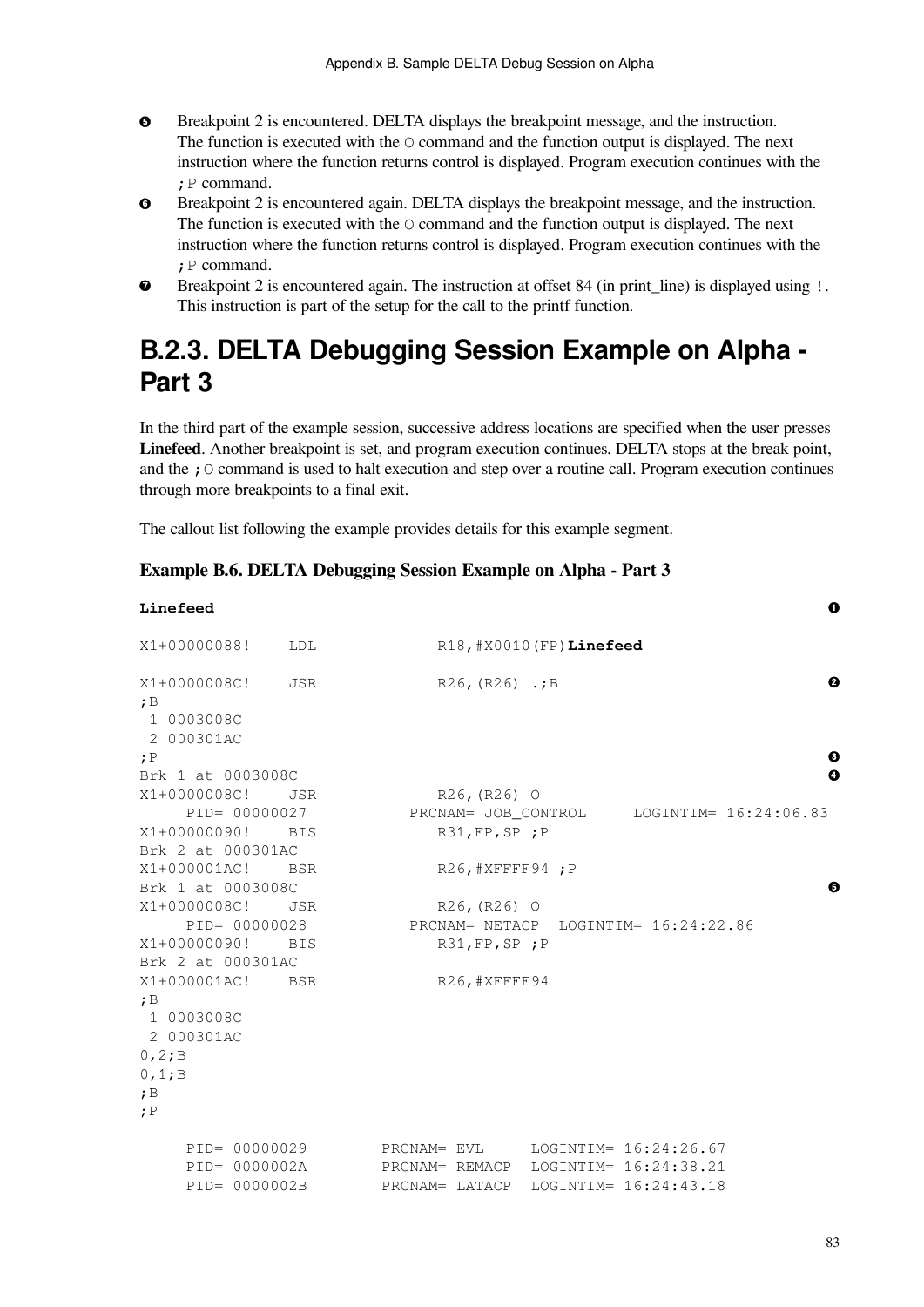| PID= 0000004C    |       | PRCNAM= GODDARD LOGINTIM= 07:40:49.34 |  |                       |   |
|------------------|-------|---------------------------------------|--|-----------------------|---|
| PID= 0000002D    |       | PRCNAM= SYMBIONT 0001                 |  | LOGINTIM= 16:25:47.54 |   |
| $PID = 0000002F$ |       | PRCNAM= MCCORMICK                     |  | LOGINTIM= 16:27:45.27 | 0 |
| Exit 00000001    |       |                                       |  |                       | ℯ |
| 8002228C!        | ADDI. | R15, SP, SP EXIT                      |  |                       | ⊕ |

- $\bullet$ Successive address locations are displayed by pressing the Linefeed key two times. These instructions are the remainder of the setup and the call to printf.
- $\boldsymbol{e}$ A breakpoint at  $X1+8C$  (the current address) is set using the ; B command. This breakpoint is in the function print\_line. The . symbol represents the current address. Note that breakpoint 1 was cleared earlier and is now reused by DELTA for the new breakpoint.
- Program execution continues with the  $; P$  command.  $\bullet$
- $\bullet$ Program execution stops at the new breakpoint 1, which is in the print\_line function. DELTA displays the breakpoint message and the instruction at the new breakpoint. The O command halts program execution at the instruction where the function returns control, stepping over the routine call. Note the  $\circ$  command must be used in this case, as opposed to the ; P command, because the printf function resides in read-only protected memory. Program execution is continued with the ; P command.
- Program execution stops at breakpoint 1 in the print\_line function. Program execution is continued  $\bullet$ using a combination of the  $\circ$  and ; P commands.
- All current process login times are displayed.  $\bullet$
- Final exit status is displayed.  $\bullet$
- $\bullet$ The DELTA EXIT command is entered to terminate the debugging session and leave DELTA.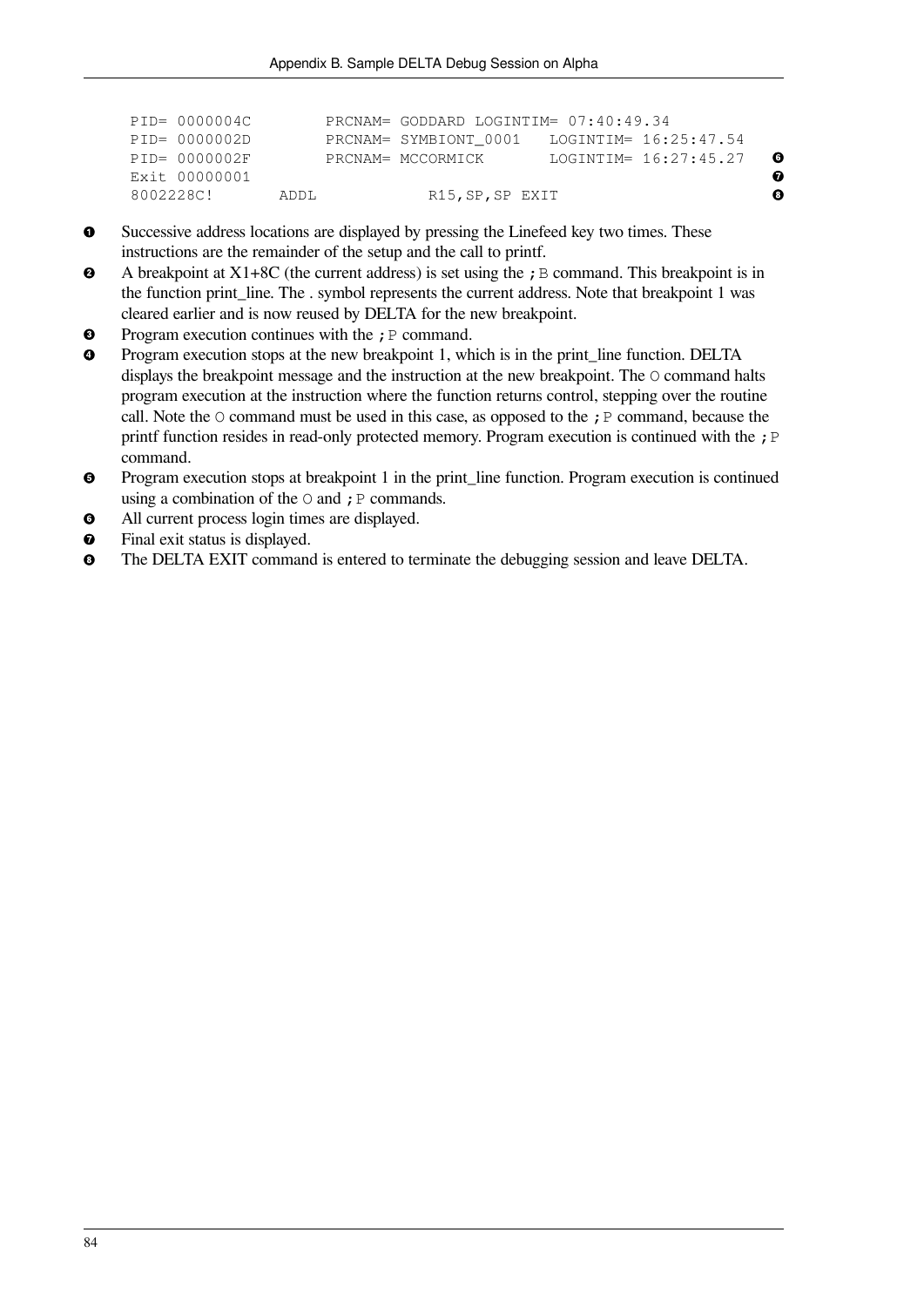# **Appendix C. Sample DELTA Debug Session on VAX**

This appendix provides an example of how you would use DELTA to debug a program executing on OpenVMS VAX. The example program, named LOGINTIM, uses the system service SYS\$GETJPI to obtain the login times of each process. To run the example program without error, you need WORLD privilege.

#### **Note**

Although this example debugging session demonstrates using the DELTA debugger, you could use most of the commands in the example in an XDELTA debugging session as well.

This appendix consists of two sections:

- [Section](#page-90-0) C.1 shows the source and machine listing files for the example program
- [Section](#page-92-0) C.2 shows the example DELTA debugging session and explains the various commands used and information provided.

## <span id="page-90-0"></span>**C.1. Listing Files for Example Program**

This section shows the listing files for the example program, LOGINTIM, in two parts:

- [Section](#page-90-1) C.1.1—Listing file for example source code
- [Section](#page-91-0) C.1.2—Map file program section synopsis

<span id="page-90-1"></span>See [Section](#page-92-0) C.2 for the corresponding sample debugging session using this program.

### **C.1.1. Source Listing for VAX Debugging Example**

The .LIS file for the DELTA debugging example on OpenVMS VAX is shown in [Example](#page-90-2) C.1. Only the offsets and source code are shown.

#### <span id="page-90-2"></span>**Example C.1. Program for Getting LOGINTIMs**

```
0000 1 ;++0000 2 ; This sample program uses the wildcard feature of GETJPI to get
0000 3 ; LOGINTIM for each active process. It outputs the PID and LOGINTIM
0000 4 ; for each and exits when there are NOMOREPROCs.
0000 5;--
0000 6 ;
0000 7 ;
0000 8 ; Data areas.
0000 9 ;
0000 10 DEVNAM: .ASCID /SYS$OUTPUT/ ;Output device specifier
000E
0012 11
0012 12 CHAN: .LONG 0 ;Assigned output channel
0016 13
0016 14 ITMLST: \qquad \qquad ;Item list for GETJPI call
```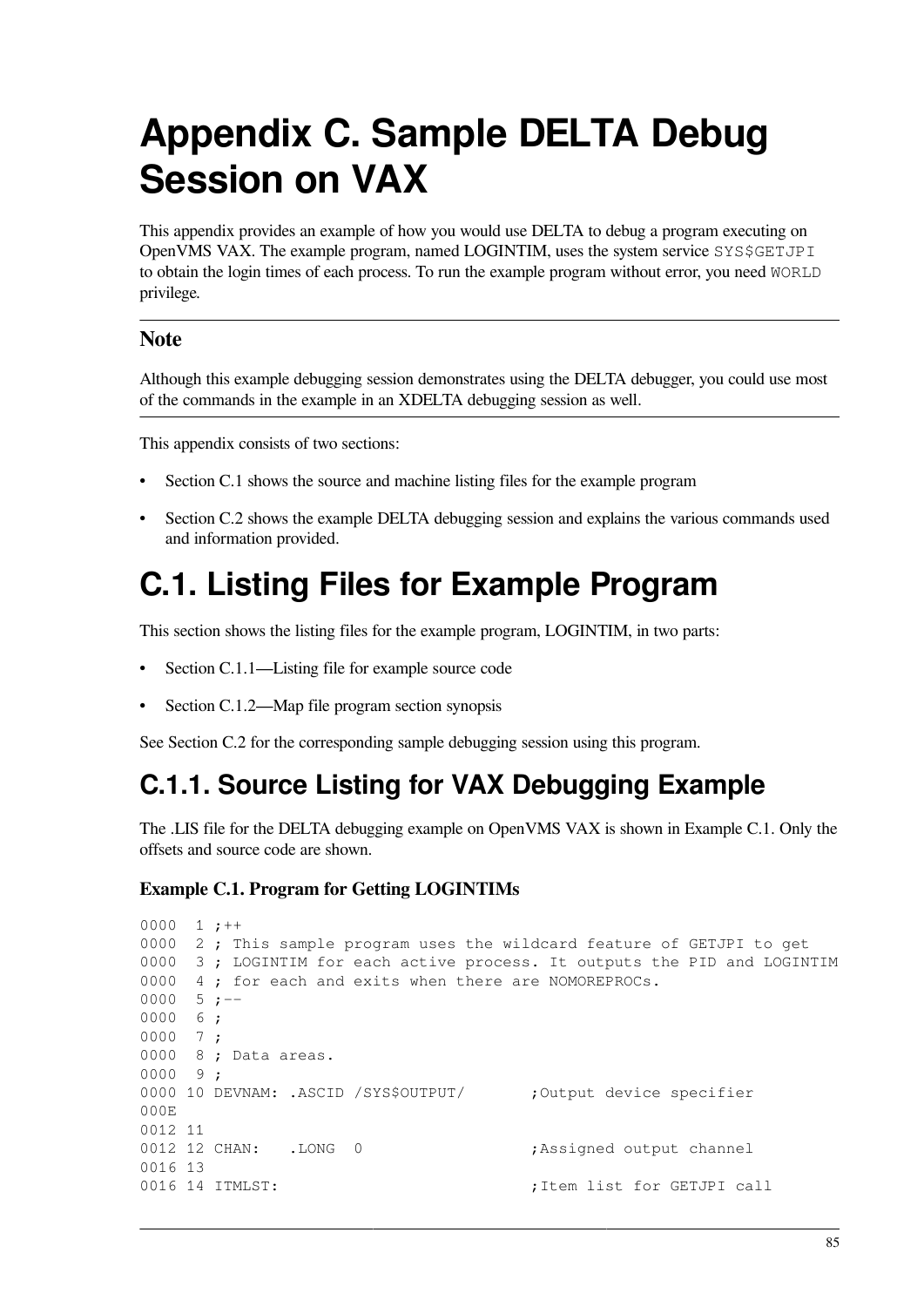0016 15 .WORD 8 ; Byte length of output buffer 0018 16 .WORD JPI\$\_LOGINTIM ; Specify LOGINTIM item code 001A 17 .ADDRESS TIME ; Address of output buffer 001E 18 .LONG 0 ; Not interested in return length 0022 19 .LONG 0 ;Item list terminator 0026 20 0026 21 TIME: . QUAD 0 ;Buffer to hold LOGINTIM 002E 22 002E 23 OUTLEN: .LONG 0 :FAO buffer length 0032 24 OUTBUF: .LONG 1024 ;FAO buffer descriptor 0036 25 .ADDRESS BUF 003A 26 BUF: .BLKB 1024 ;FAO buffer 043A 27 043A 28 CTRSTR: .ASCID \*!/!\_PID= !XW!\_LOGINTIME= !%T\* ;FAO control string 0448 0454 045E 29 045E 30 PIDADR: .LONG -1 ; Wildcard PID control longword 0462 31 0462 32  $;++$ 0462 33 ; Start of program. 0462 34 ;--0462 35 S: . WORD 0 ; Entry mask 0464 36 \$ASSIGN\_S DEVNAM, CHAN ; Assign output channel 0475 37 MOVAB TIME, R2 ; Load pointer to LOGINTIM 047A 38 **;** output buffer 047A 39 LOOP: \$GETJPI S ITMLST=ITMLST,-;Get LOGINTIM for a process 047A 40 PIDADR=PIDADR 0490 41 CMPL R0, #SS\$\_NOMOREPROC ; Are we done? 0497 42 BEQL 5\$ ;If EQL yes 0499 43 BSBB GOT\_IT ;Process data for this process 049B 44 BRB LOOP ;Look for another process 049D 45 049D 46 5\$: MOVZBL #SS\$\_NORMAL, R0 ; Set successful completion code 04A1 47 RET RET ;Return, no more processes 04A2 48 04A2 49 GOT IT: \$FAO S CTRSTR, - : Format the output data  $04A2 50$  OUTLEN,  $04A2 \quad 51$  OUTBUF,  $-$ 04A2 52 PIDADR, R2 04B9 53 \$QIOW S CHAN=CHAN, - ;Output to SYS\$OUTPUT 04B9 54 FUNC=#IO\$ WRITEVBLK.-04B9 55 P1=BUF,-04B9 56 P2=OUTLEN 04DC 57 RSB RSB ;Done with this process data 04DD 58 04DD 59 .END S

### <span id="page-91-0"></span>**C.1.2. Map File for VAX Debugging Example**

The .MAP file is shown in [Example](#page-92-1) C.2. Only the Program Section Synopsis with the PSECT, MODULE, base address, end address, and length are listed.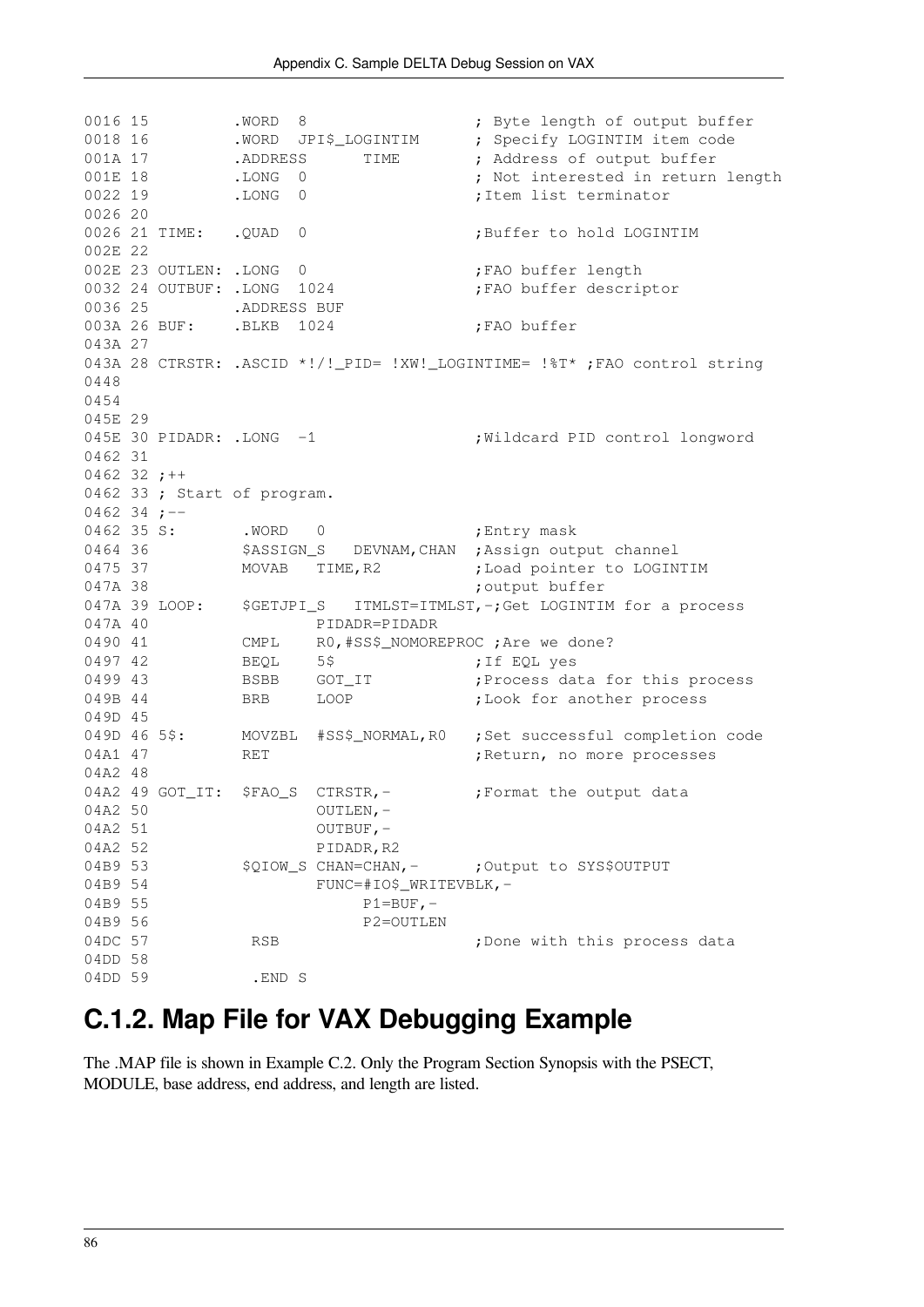#### <span id="page-92-1"></span>**Example C.2. LOGINTIM Program .Map File**

| +----------------------------<br>! Program Section Synopsis !<br>+---------------------------- |             |      |     |                              |        |       |  |  |  |
|------------------------------------------------------------------------------------------------|-------------|------|-----|------------------------------|--------|-------|--|--|--|
| Psect Name                                                                                     | Module Name | Base | End |                              | Length |       |  |  |  |
|                                                                                                |             |      |     |                              |        |       |  |  |  |
| . BLANK .                                                                                      |             |      |     | 00000200 000006E2 000004E3 ( |        | 1251. |  |  |  |
|                                                                                                | .MAIN.      |      |     | 00000200 000006E2 000004E3 ( |        | 1251. |  |  |  |

## <span id="page-92-0"></span>**C.2. Example DELTA Debugging Session on VAX**

The DELTA debugging session on OpenVMS VAX for the sample program is shown in the four example segments that follow.

### **C.2.1. DELTA Debugging Session Example on VAX - Part 1**

In the first part of the example session, DELTA is enabled and the LOGINTM program is invoked. The example shows version information displayed by DELTA and the use of the ; B and ; P commands.

The callout list following the example provides details for this example segment.

#### **Example C.3. DELTA Debugging Session Example on VAX - Part 1**

|                                  |                    | \$ DEFINE LIB\$debugging SYS\$LIBRARY: DELTA | 0 |
|----------------------------------|--------------------|----------------------------------------------|---|
| \$ RUN/debugging LOGINTIM        |                    |                                              | 0 |
| DELTA Version 6.0                |                    |                                              |   |
| $00000664/CLRQ$ - (SP) 200, 1; X |                    |                                              | ❸ |
| 00000200                         |                    |                                              | Ø |
| X1 490!CMPL                      | RO, #000009A8 .; B |                                              | ø |
| X1 499!BSBB                      | $X1+04A2$ .: B     |                                              | A |

- $\bullet$ DELTA is enabled as the debugger.
- $\bullet$ The example program LOGINTIM is invoked with DELTA.
- $\bullet$ DELTA displays a version number and the first executable instruction. The base address of the program (determined from the map file) is virtual address 200. The base address is placed in base register 1 with ; X. Now references to an address can use the address offset notation. For example, a reference to the first instruction is  $X1+464$  (or base address  $200 +$  offset 464). Also, DELTA displays some address locations as offsets to the base address.
- DELTA displays the value in base register 1, just loaded 200.  $\bullet$
- The instruction at address 690 is displayed in instruction mode using !. Its address location is  $\boldsymbol{\Theta}$ expressed as the base address plus an offset. In the listing file, the offset is 490. The base address in base register X1 is 200. The address reference, then, is  $X1+490$ . (Note that the  $+$  sign is implied when not specified.)

A simple breakpoint is set at that address using the ; B command. The address reference for ; B is the . symbol, representing the current address. X1+490;B would have done the same thing.

The same commands (! command to view the instruction and  $\epsilon$  B to set a breakpoint) are repeated  $\bullet$ for the instruction at offset 499. When DELTA displays the instruction (BSBB GOT\_IT), it displays the destination of the branch (GOT\_IT) as the address location. DELTA displays the value as an offset to base register 1.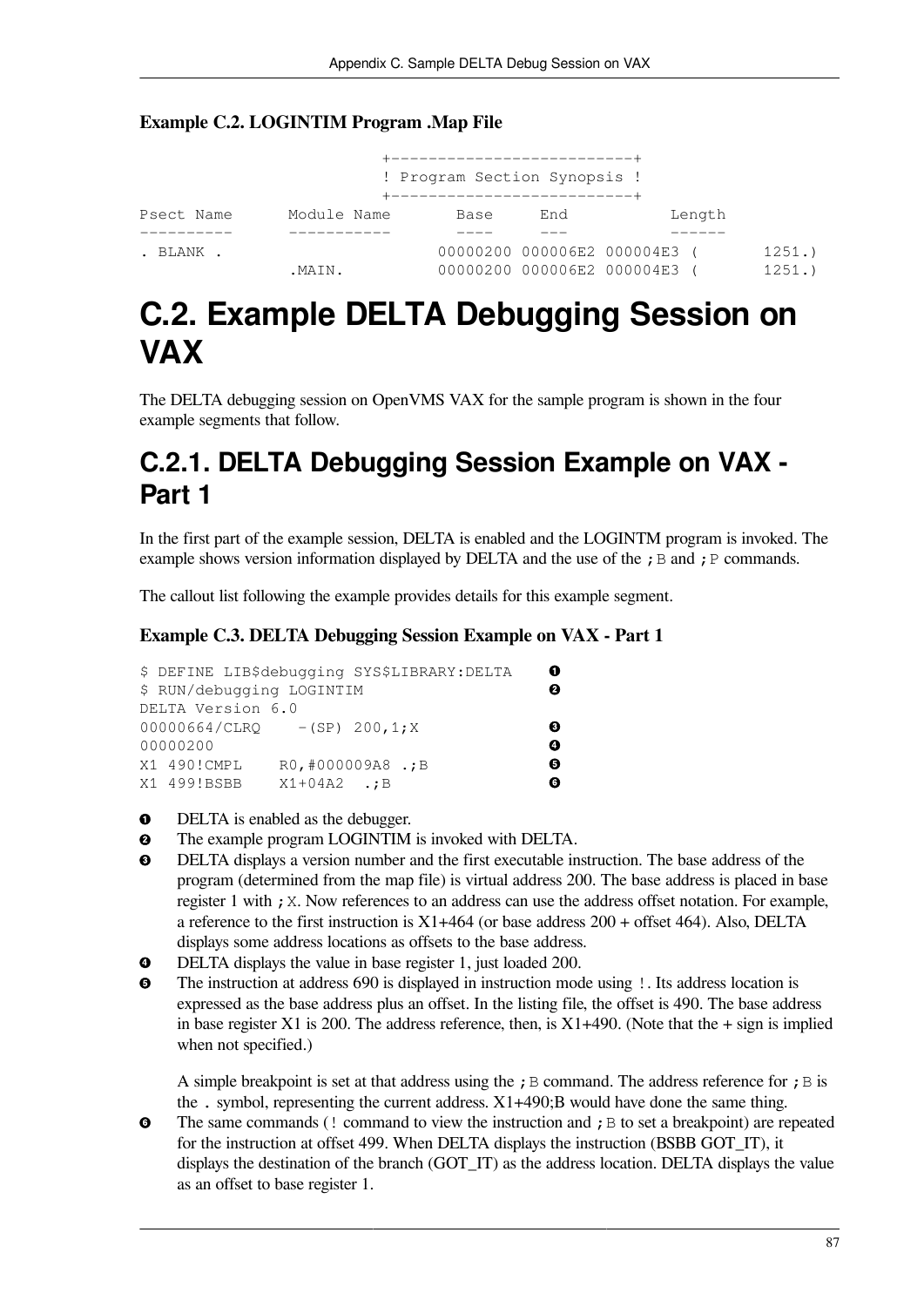### **C.2.2. DELTA Debugging Session Example on VAX - Part 2**

In the second part of the example session, program execution begins. DELTA halts at the first breakpoint and displays information. User interaction allows DELTA to continue to the next breakpoint.

The callout list following the example provides details for this example segment.

#### **Example C.4. DELTA Debugging Session Example on VAX - Part 2**

| ;P                                       | ß |
|------------------------------------------|---|
| X1+0490/CMPL R0,#000009A8 R0/00000001 ;P | ø |
| 2 BRK AT 00000699                        |   |
| X1+499/BSBB X1+04A2 O                    | ❸ |
| PID= 0000 LOGINTIME= 00:00:00.00         | Ø |
| $X1+049B/BRB$ $X1+047A$ ; P              | ❺ |
| 1 BRK AT 00000690                        |   |
| X1+0490/CMPL R0,#000009A8 R0/00000001;P  | G |
| 2 BRK AT 00000699                        |   |
| X1+0499/BSBB X1+04A2 O                   | ⋒ |
| PID= 0001 LOGINTIME= 00:00:00.00         |   |
| $X1+049B/BRB$ $X1+047A$<br>;P            |   |
| 1 BRK AT 00000690                        |   |
| X1+0490/CMPL R0,#000009A8                | Θ |
| ;B                                       | ø |
| 1<br>00000690                            |   |
| 2 00000699                               | ጠ |

- Program execution begins with the  $;P$  command.  $\bullet$
- Program execution halts at the first breakpoint. DELTA displays the breakpoint message (1  $\boldsymbol{\Theta}$ BRK AT 00000690) with the breakpoint number 1 and the virtual address. The virtual address is 00000690, which is the base address (200) plus the offset 490. DELTA then displays the instruction in instruction mode (CMPL R0,#000009A8). The contents of general register 0 are displayed with the / command. DELTA displays the contents of R0, which is 1. Program execution continues using the  $;P$  command.
- $\bullet$ Program execution halts at breakpoint 2. DELTA displays the breakpoint message, then the instruction. Step-instruction execution, excluding instructions in subroutines, is initiated with O.
- The subroutine GOT\_IT is executed, and the output (PID and login time) is displayed.  $\bullet$
- $\bullet$ The O command halts program execution at the instruction where the subroutine returns control (BRB LOOP). DELTA displays the instruction in instruction mode (BRB X1+047A), where  $X1+047A$  is the address of the first instruction in LOOP. Program execution continues with ; P.
- Breakpoint 1 is encountered again; DELTA displays the breakpoint message and the instruction.  $\bullet$ The contents of R0 are examined (/ command) and program execution continues ( $;P$ ).
- $\bullet$ Breakpoint 2 is encountered again; DELTA displays the breakpoint message and the instruction. The subroutine is stepped over again with the O command. The subroutine is executed, and the output is displayed. The instruction where the subroutine returns control is displayed. Program execution continues  $($ ;  $P$  command).
- $\bullet$ Breakpoint 1 is encountered; DELTA displays the breakpoint message and the instruction.
- All breakpoints in the program are listed with the  $;B$  command.  $\boldsymbol{\Theta}$
- DELTA displays the breakpoints (by breakpoint number) and the address locations.  $\bullet$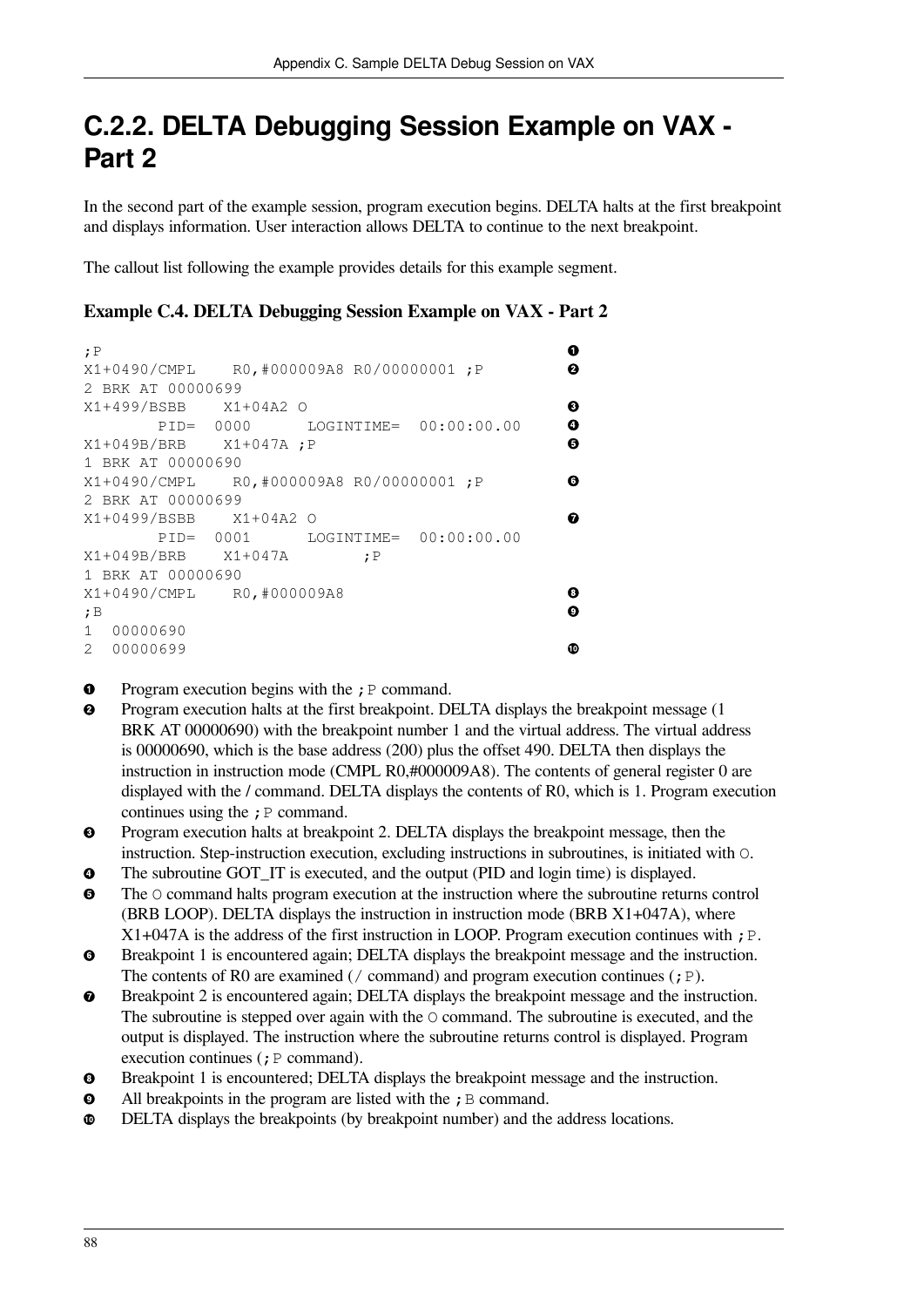### **C.2.3. DELTA Debugging Session Example on VAX - Part 3**

In the third part of the example session, the first breakpoint is cleared, then all breakpoints are listed. The program continues until the next breakpoint is encountered, and the user sets a new breakpoint.

The callout list following the example provides details for this example segment.

**Example C.5. DELTA Debugging Session Example on VAX - Part 3**

```
\bullet0,1;B 
;B 
                       \mathbf{e}2 00000699 
                       \mathbf{\Theta}\bullet;P 
2 BRK AT 00000699
X1+0499/BSBB X1+04A2 O
         PID= 0004 LOGINTIME= 12:50:20.40
                                                    A
X1+049B/BRB X1+047A ;P 
2 BRK AT 00000699
X1+0499/BSBB X1+04A2 ;P
         PID= 0005 LOGINTIME= 12:50:25.61 
                                                    Q
2 BRK AT 00000699
                                                    \mathbf oX1+0499/BSBB X1+04A2 X1 4B9! CLR0 - (SP)
                                                    \ddot{\mathbf{O}}Linefeed 
X1+04BB/CLRQ -(SP) Linefeed
X1+04BD/PUSHL X1+002E Linefeed
X1+04C1/PUSHAL X1+003A Linefeed
X1+04C5/CLRQ -(SP) Linefeed
X1+04C7/PUSHL #00 Linefeed
X1+04C9/MOVZWL #0030;-(SP) Linefeed
X1+04CE/MOVZWL X1+0012,-(SP) Linefeed 
X1+04D3/PUSHL #00 Linefeed
X1+04D5/CALLS #0C,@#7FFEDE00 .;B 
                                                   \boldsymbol{\Theta}\Phi;B 
1 000006D5
```
- 2 00000699
- Breakpoint 1 is cleared using 0,[breakpoint #];B. (Never clear breakpoint 1 in XDELTA.)  $\bullet$
- $\bullet$ All breakpoints are listed again with  $;B$  command.
- DELTA displays breakpoint 2 (breakpoint 1 cleared).  $\bullet$
- $\bullet$ Program execution continues using the  $;P$  command.
- $\mathbf{\Theta}$ Breakpoint 2 is encountered; DELTA displays the breakpoint message and the instruction. The subroutine is executed with the O command and the subroutine output is displayed. The next instruction where the subroutine returns control is displayed. Program execution continues with the ;P command.
- $\bullet$ Breakpoint 2 is encountered; DELTA displays the breakpoint message and the instruction. Program execution continues to the next breakpoint with the ; P command. The subroutine is executed, and the subroutine output is displayed.
- Breakpoint 2 is encountered again; the instruction at offset 4B9 (in the subroutine) is displayed  $\bullet$ using !. This instruction is part of the setup for the call to the system service \$QIOW.
- $\bullet$ Successive address locations are displayed by pressing the **Linefeed** key nine times. These instructions are the remainder of the setup and the call to the system service \$QIOW.
- $\bullet$ A breakpoint at  $X1+04D5$  (the current address) is set using the ; B command. This breakpoint is in the subroutine. The . symbol represents the current address.
- The current breakpoints in the program are listed. The new breakpoint is assigned breakpoint 1.  $\Phi$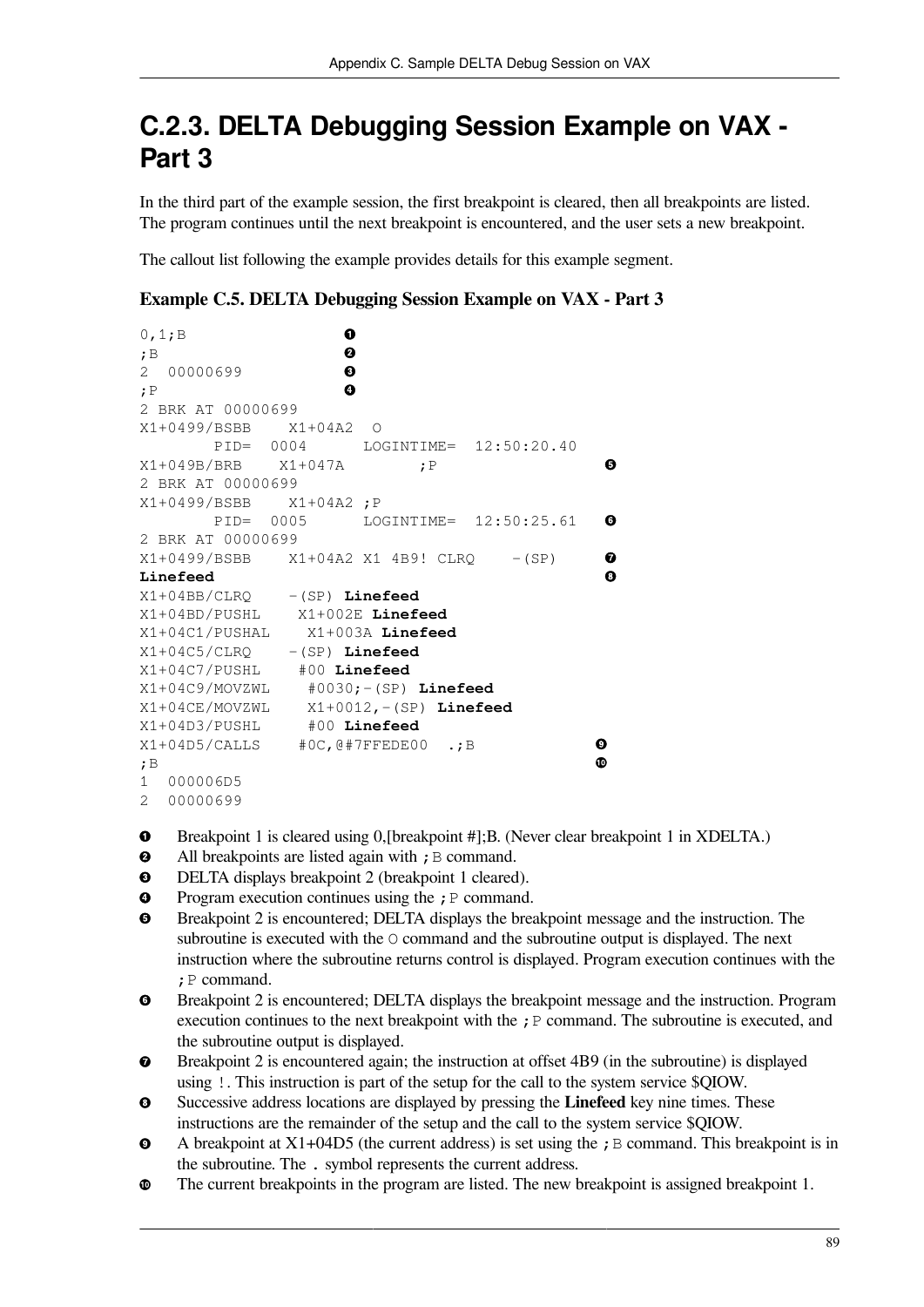### **C.2.4. DELTA Debugging Session Example on VAX - Part 4**

In the final part of the example session, program execution continues and stops at the new breakpoint set in the previous example segment. DELTA executes the subroutine where the breakpoint was encountered and displays the output. The next breakpoint is reached and the use enters the  $\chi$  command to step over the subroutine. When there are no more breakpoints, the program completes and final exit status is displayed.

The callout list following the example provides details for this example segment.

#### **Example C.6. DELTA Debugging Session Example on VAX - Part 4**

| : P                   |  |                          |                                              | 0                     |   |
|-----------------------|--|--------------------------|----------------------------------------------|-----------------------|---|
| 1 BRK AT 000006D5     |  |                          |                                              |                       |   |
|                       |  |                          | $X1+04D5/CALLS$ #0C, @#7FFEDE00; P $\Theta$  |                       |   |
|                       |  |                          | PID= 0006 LOGINTIME= 12:50:29.45             |                       |   |
| 2 BRK AT 00000699     |  |                          |                                              |                       |   |
|                       |  |                          |                                              | ❸                     |   |
| 1 BRK AT 000006D5     |  |                          |                                              |                       |   |
|                       |  |                          | $X1+04D5/CALLS$ #0C, @#7FFEDE00; P $\bullet$ |                       |   |
|                       |  |                          | PID= 0007 LOGINTIME= 12:50:37.08             |                       |   |
| 2 BRK AT 00000699     |  |                          |                                              |                       |   |
|                       |  | X1+0499/BSBB X1+04A2 O   |                                              | Θ                     |   |
| 1 BRK AT 000006D5     |  |                          |                                              |                       |   |
|                       |  |                          | $X1+04D5/CALLS$ #0C, @#7FFEDE00; P $\bullet$ |                       |   |
|                       |  |                          | PID= 0008 LOGINTIME= 12:50:45.64             |                       |   |
|                       |  | STEPOVER BRK AT 0000069B |                                              | ❼                     |   |
| X1+049B/BRB X1+047A;B |  |                          |                                              | $\boldsymbol{\Theta}$ |   |
| 1 000006D5            |  |                          |                                              |                       |   |
| 2 00000699            |  |                          |                                              | ◉                     |   |
| 0, 2; B               |  |                          |                                              |                       |   |
| 0, 1; B               |  |                          |                                              | ⊕                     |   |
| ;B                    |  |                          |                                              | ⊕                     |   |
| ;P                    |  |                          |                                              | ⊕                     |   |
|                       |  |                          | PID= 0009 LOGINTIME= 12:51:22.51             |                       |   |
|                       |  |                          | PID= 000A LOGINTIME= 12:51:30.26             |                       |   |
|                       |  |                          | PID= 000B LOGINTIME= 12:51:36.21             |                       |   |
|                       |  |                          | PID= 000C LOGINTIME= 12:51:58.86             |                       | ◍ |
| EXIT 00000001         |  |                          |                                              |                       | ⊕ |
|                       |  |                          |                                              |                       |   |
|                       |  | 80187E7E/POPR #03 EXIT   |                                              |                       | ⊕ |

- Program execution continues with the  $; P$  command.  $\bullet$
- Program execution stops at the new breakpoint 1, which is in the subroutine GOT\_IT. DELTA  $\boldsymbol{\Theta}$ displays the breakpoint message and the instruction at the new breakpoint. Program execution continues with the  $; P$  command.
- The subroutine completes and displays the output, and program execution continues until  $\mathbf{e}$ breakpoint 2. DELTA displays the breakpoint message and the breakpoint 2 instruction. Program execution continues with the  $;P$  command.
- Program execution stops at breakpoint 1 in the subroutine. Program execution continues with the  $\bullet$ ;P command. The subroutine is executed, and the output is displayed.
- Program execution stops at breakpoint 2. The  $\circ$  command is entered to execute and step over the  $\bullet$ subroutine.
- Program execution stops at breakpoint 1 in the subroutine. Program execution continues with the  $\bullet$ ;P command.